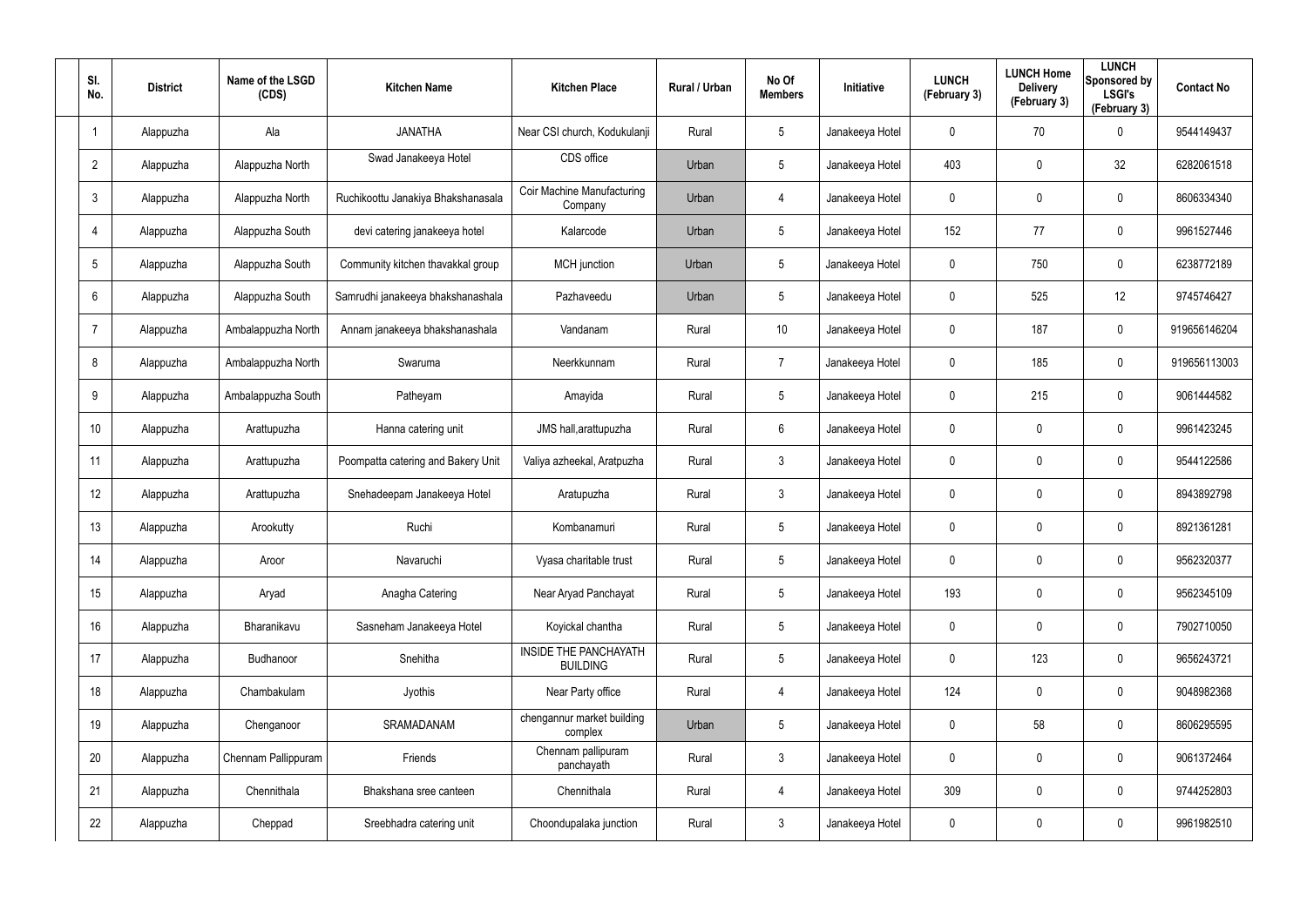| SI.<br>No. | <b>District</b> | Name of the LSGD<br>(CDS) | <b>Kitchen Name</b>           | <b>Kitchen Place</b>                    | Rural / Urban | No Of<br><b>Members</b> | <b>Initiative</b> | <b>LUNCH</b><br>(February 3) | <b>LUNCH Home</b><br><b>Delivery</b><br>(February 3) | <b>LUNCH</b><br>Sponsored by<br><b>LSGI's</b><br>(February 3) | <b>Contact No</b> |
|------------|-----------------|---------------------------|-------------------------------|-----------------------------------------|---------------|-------------------------|-------------------|------------------------------|------------------------------------------------------|---------------------------------------------------------------|-------------------|
| 23         | Alappuzha       | Cheppad                   | Karthika Janakeeya Hotel      | Mambra aalumood, Cheppad                | Rural         | 6                       | Janakeeya Hotel   | 0                            | 0                                                    | $\mathbf 0$                                                   | 9746575998        |
| 24         | Alappuzha       | Cheriyanad                | <b>DARSANA</b>                | Near GOLDEN PALACE<br><b>AUDITORIUM</b> | Rural         | $5\phantom{.0}$         | Janakeeya Hotel   | 0                            | 95                                                   | $\pmb{0}$                                                     | 9747958424        |
| 25         | Alappuzha       | Cherthala Municipality    | Santwanam                     | Ward 10                                 | Urban         | $5\phantom{.0}$         | Janakeeya Hotel   | 380                          | 0                                                    | $\pmb{0}$                                                     | 8848178001        |
| 26         | Alappuzha       | Cherthala Municipality    | <b>NULM</b> canteen           | Cherthala Municipality                  | Urban         | $5\phantom{.0}$         | Janakeeya Hotel   | 137                          | 0                                                    | $\pmb{0}$                                                     | 6282870356        |
| 27         | Alappuzha       | Cherthala South           | Kashinandana                  | Cherthala S                             | Rural         | 10 <sup>°</sup>         | Janakeeya Hotel   | 0                            | 0                                                    | $\pmb{0}$                                                     | 9745940057        |
| 28         | Alappuzha       | Cheruthana                | Sreedurga janakeeya hotel     | Near govt HSS aayaparambu               | Rural         | 4                       | Janakeeya Hotel   | 0                            | 0                                                    | $\mathbf 0$                                                   | 9961178936        |
| 29         | Alappuzha       | Chettikulangara           | SREE VINAYAKA JANAKEEYA HOTEL | <b>KARIPUZHA</b>                        | Rural         | $\mathbf{3}$            | Janakeeya Hotel   | 0                            | 0                                                    | $\pmb{0}$                                                     | 9656810109        |
| 30         | Alappuzha       | Chingoli                  | souhridam unit                | karthikappally I p school               | Rural         | $\mathbf{3}$            | Janakeeya Hotel   | 0                            | 0                                                    | $\mathbf 0$                                                   | 7559808470        |
| 31         | Alappuzha       | Chunakkara                | Vanitha Canteen               | Chunakkara                              | Rural         | $\mathbf{3}$            | Janakeeya Hotel   | 0                            | 0                                                    | $\pmb{0}$                                                     | 9400509985        |
| 32         | Alappuzha       | Devikulangara             | Thripthi                      | Buds school, devikulangara              | Rural         | 4                       | Janakeeya Hotel   | 0                            | 0                                                    | $\mathbf 0$                                                   | 9746712528        |
| 33         | Alappuzha       | Edathua                   | Theertham                     | Edathua market                          | Rural         | $\mathbf{3}$            | Janakeeya Hotel   | 96                           | 0                                                    | $\mathbf 0$                                                   | 9544351169        |
| 34         | Alappuzha       | Ezhupunna                 | Neethipeedam                  | Eramalloor                              | Rural         | 8                       | Janakeeya Hotel   | 0                            | 0                                                    | $\mathbf 0$                                                   | 9946790986        |
| 35         | Alappuzha       | Harippad                  | Swad                          | A private Hotel's Kitchen               | Urban         | 4                       | Janakeeya Hotel   | 0                            | 0                                                    | $\mathbf 0$                                                   | 9562373933        |
| 36         | Alappuzha       | Kadakkarappally           | Soorya                        | Kandamangalam temple<br>auditorium      | Rural         | 5                       | Janakeeya Hotel   | 0                            | 0                                                    | $\pmb{0}$                                                     | 9895266763        |
| 37         | Alappuzha       | Kainakary                 | Sivakashi                     | Near Panchayath                         | Rural         | $5\phantom{.0}$         | Janakeeya Hotel   | 75                           | 0                                                    | $\mathbf 0$                                                   | 8111821552        |
| 38         | Alappuzha       | Kandalloor                | Annapoorna Hotel              | Near Velanchira junction                | Rural         | 4                       | Janakeeya Hotel   | $\mathbf 0$                  | 0                                                    | $\mathbf 0$                                                   | -9747600181       |
| 39         | Alappuzha       | Kanjikuzhy                | Santhwanam                    | Opposite NSS college                    | Rural         | $5\phantom{.0}$         | Janakeeya Hotel   | 0                            | 0                                                    | $\mathbf 0$                                                   | 9605307328        |
| 40         | Alappuzha       | Karthikappally            | Ruchi                         | Community hall                          | Rural         | $6\phantom{.}$          | Janakeeya Hotel   | 251                          | 0                                                    | $\mathbf 0$                                                   | 9747607478        |
| 41         | Alappuzha       | Karuvatta                 | Karunya janakeeya hotel       | Near Aashramam junction                 | Rural         | 6                       | Janakeeya Hotel   | 315                          | 0                                                    | $\mathbf 0$                                                   | 916282508791      |
| 42         | Alappuzha       | Kavalam                   | Koottukari Janakeeya Hotel    | <b>Near Permanent Outlet</b>            | Rural         | $5\phantom{.0}$         | Janakeeya Hotel   | 0                            | 0                                                    | $\mathbf 0$                                                   | 9744173219        |
| 43         | Alappuzha       | Kayamkulam West           | palazhy catering unit         | Kallummood junction                     | Urban         | $5\phantom{.0}$         | Janakeeya Hotel   | 0                            | 0                                                    | $\mathbf 0$                                                   | 9388819110        |
| 44         | Alappuzha       | Kodamthurath              | <b>MATRUSAKTHI</b>            | KUTHIYATHODE                            | Rural         | $5\phantom{.0}$         | Janakeeya Hotel   | 0                            | 0                                                    | $\pmb{0}$                                                     | 8281687439        |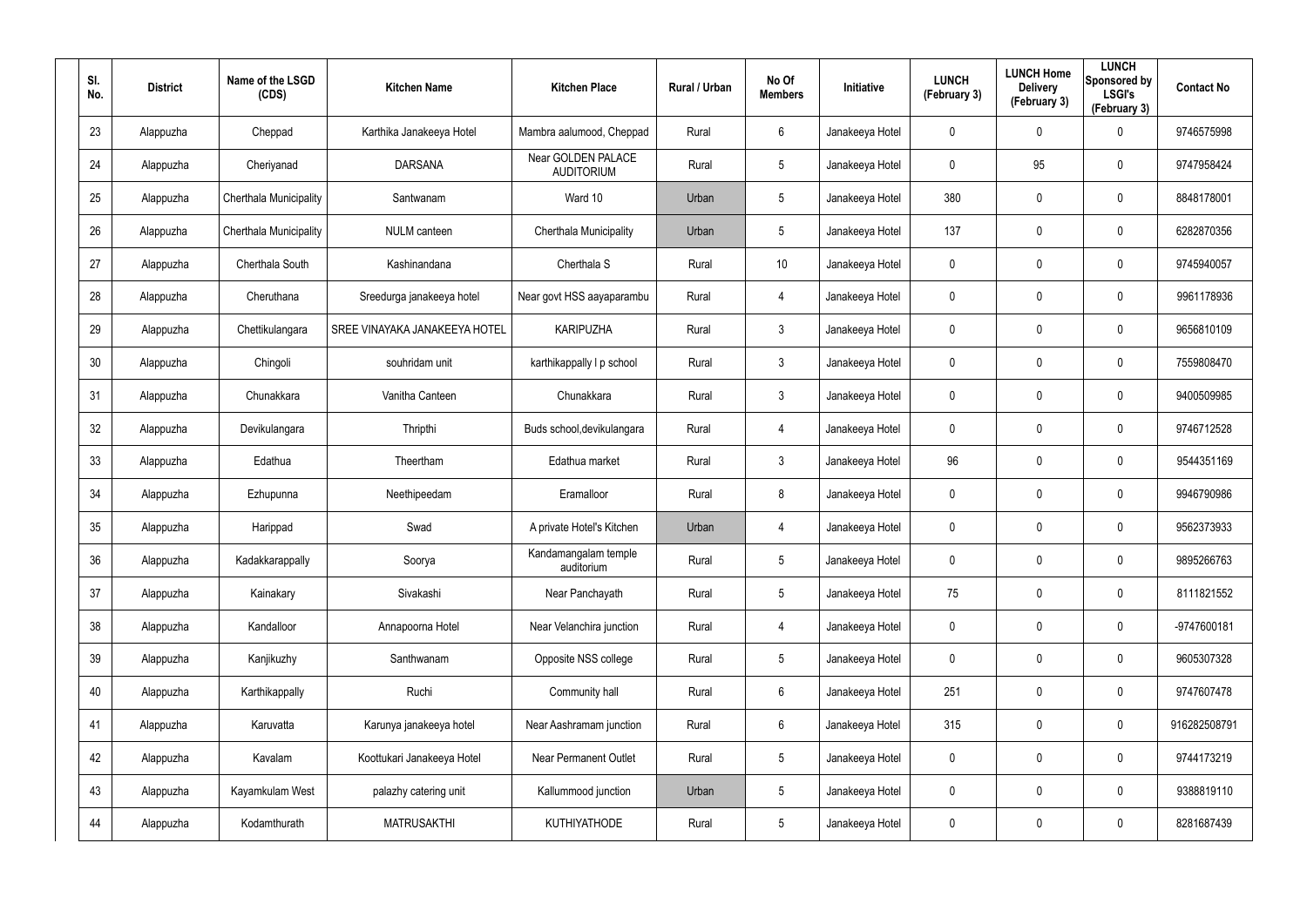|    | SI.<br>No. | <b>District</b> | Name of the LSGD<br>(CDS)   | <b>Kitchen Name</b>             | <b>Kitchen Place</b>                        | Rural / Urban | No Of<br><b>Members</b> | Initiative      | <b>LUNCH</b><br>(February 3) | <b>LUNCH Home</b><br><b>Delivery</b><br>(February 3) | <b>LUNCH</b><br>Sponsored by<br><b>LSGI's</b><br>(February 3) | <b>Contact No</b> |
|----|------------|-----------------|-----------------------------|---------------------------------|---------------------------------------------|---------------|-------------------------|-----------------|------------------------------|------------------------------------------------------|---------------------------------------------------------------|-------------------|
| 89 | 45         | Alappuzha       | Krishnapuram                | Kanivu catering unit            | Near SCB, kappil                            | Rural         | $\overline{4}$          | Janakeeya Hotel | 0                            | 0                                                    | 0                                                             | 9544047480        |
|    | 46         | Alappuzha       | Kumarapuram                 | Mahadeva jankeeya hotel         | Near kavarattu temple                       | Rural         | $\mathbf{3}$            | Janakeeya Hotel | 306                          | $\boldsymbol{0}$                                     | $\boldsymbol{0}$                                              | 918606736168      |
|    | 47         | Alappuzha       | Kumarapuram                 | Navodhaya janakeeya hotel       | Kumarapuram                                 | Rural         | $\mathbf{3}$            | Janakeeya Hotel | 192                          | $\mathbf 0$                                          | 0                                                             | 9037499871        |
|    | 48         | Alappuzha       | Kuthiyathode                | Ruchi Janakeeya Hotel           | Near kuthiyathode panchayath<br>office      | Rural         | $5\phantom{.0}$         | Janakeeya Hotel | 0                            | 0                                                    | $\boldsymbol{0}$                                              | 9249269374        |
|    | 49         | Alappuzha       | Mannanchery                 | Snehitha                        | Panchayat building                          | Rural         | $\overline{4}$          | Janakeeya Hotel | 43                           | 47                                                   | $\boldsymbol{0}$                                              | 9544461740        |
|    | 50         | Alappuzha       | Mannar                      | Snehadhara                      | Kunnathur devasom                           | Rural         | $5\phantom{.0}$         | Janakeeya Hotel | 210                          | 0                                                    | $\boldsymbol{0}$                                              | 9567853570        |
|    | 51         | Alappuzha       | Mararikulam South           | Snehasparsham                   | Kattoor                                     | Rural         | $\overline{4}$          | Janakeeya Hotel | 0                            | 20                                                   | $\boldsymbol{0}$                                              | 9747881642        |
|    | 52         | Alappuzha       | Mavelikara<br>Municipality  | Ruchi janakeeya hotel           | Municipality building                       | Urban         | 10                      | Janakeeya Hotel | 0                            | 0                                                    | $\boldsymbol{0}$                                              | 8289996136        |
|    | 53         | Alappuzha       | Mavelikkara<br>Thamarakulam | <b>Thripthi Catering</b>        | Thamarakulam                                | Rural         | $5\phantom{.0}$         | Janakeeya Hotel | 0                            | 0                                                    | $\boldsymbol{0}$                                              | 8281558036        |
|    | 54         | Alappuzha       | Mavelikkara<br>Thekkekara   | Bhai catering                   | Pallarimangalam                             | Rural         | $5\phantom{.0}$         | Janakeeya Hotel | 306                          | 0                                                    | $\boldsymbol{0}$                                              | 9539851155        |
|    | 55         | Alappuzha       | Mavelikkara<br>Thekkekara   | Snehatheeram                    | Kurathikkadu                                | Rural         | $5\phantom{.0}$         | Janakeeya Hotel | 0                            | 0                                                    | $\boldsymbol{0}$                                              | 9656960190        |
|    | 56         | Alappuzha       | Muhamma                     | <b>SNV Catering</b>             | <b>Near Community Health</b><br>Centre      | Rural         | $5\phantom{.0}$         | Janakeeya Hotel | 180                          | 0                                                    | $\boldsymbol{0}$                                              | 9605388763        |
|    | 57         | Alappuzha       | Mulakkuzha                  | Snehathanal                     | Mulakkuzha                                  | Rural         | $5\phantom{.0}$         | Janakeeya Hotel | 0                            | 65                                                   | $\boldsymbol{0}$                                              | 9037085079        |
|    | 58         | Alappuzha       | Muttar                      | Ruchi Catering Unit             | Panchayat Building                          | Rural         |                         | Janakeeya Hotel | 0                            | 0                                                    | $\mathbf 0$                                                   | 9072276826        |
|    | 59         | Alappuzha       | Nedumudy                    | Oruma                           | Champakulam                                 | Rural         | $5\phantom{.0}$         | Janakeeya Hotel | 121                          | $\mathbf 0$                                          | $\mathbf 0$                                                   | 9188536147        |
|    | 60         | Alappuzha       | Neelamperoor                | Amrutha Janakeeya Bhakshanasala | Panchayat Building                          | Rural         | 3 <sup>1</sup>          | Janakeeya Hotel | 0                            | 0                                                    | $\mathbf 0$                                                   | 9656167060        |
|    | 61         | Alappuzha       | Nooranad                    | Amma Canteen                    | Inside market place, Noornad                | Rural         | $5\phantom{.0}$         | Janakeeya Hotel | $\pmb{0}$                    | $\mathbf 0$                                          | $\mathbf 0$                                                   | 7034377340        |
|    | 62         | Alappuzha       | Palamel                     | Arogya Canteen                  | Panchayat office compound                   | Rural         | $\overline{4}$          | Janakeeya Hotel | 0                            | 0                                                    | $\mathbf 0$                                                   | 9497107651        |
|    | 63         | Alappuzha       | Pallippad                   | Annapoorneswari catering unit   | Irattakulangara junction                    | Rural         | $5\phantom{.0}$         | Janakeeya Hotel | 0                            | $\boldsymbol{0}$                                     | $\mathbf 0$                                                   | 9562318624        |
|    | 64         | Alappuzha       | Panavally                   | Harikrishnan                    | near nalpatheneswaram<br>temple             | Rural         | $\mathbf{1}$            | Janakeeya Hotel | 0                            | 0                                                    | $\mathbf 0$                                                   | 9961774363        |
|    | 65         | Alappuzha       | Pandanad                    | Sreebhadra                      | Muthavazhi                                  | Rural         | $5\phantom{.0}$         | Janakeeya Hotel | $\mathbf 0$                  | 98                                                   | $\mathbf 0$                                                   | 9947120239        |
|    | 66         | Alappuzha       | Pathiyoor                   | Dakshina catering unit          | Mahalekshmi auditorium,<br>kareelakulangara | Rural         | $5\phantom{.0}$         | Janakeeya Hotel | 0                            | 0                                                    | $\boldsymbol{0}$                                              | 9048200655        |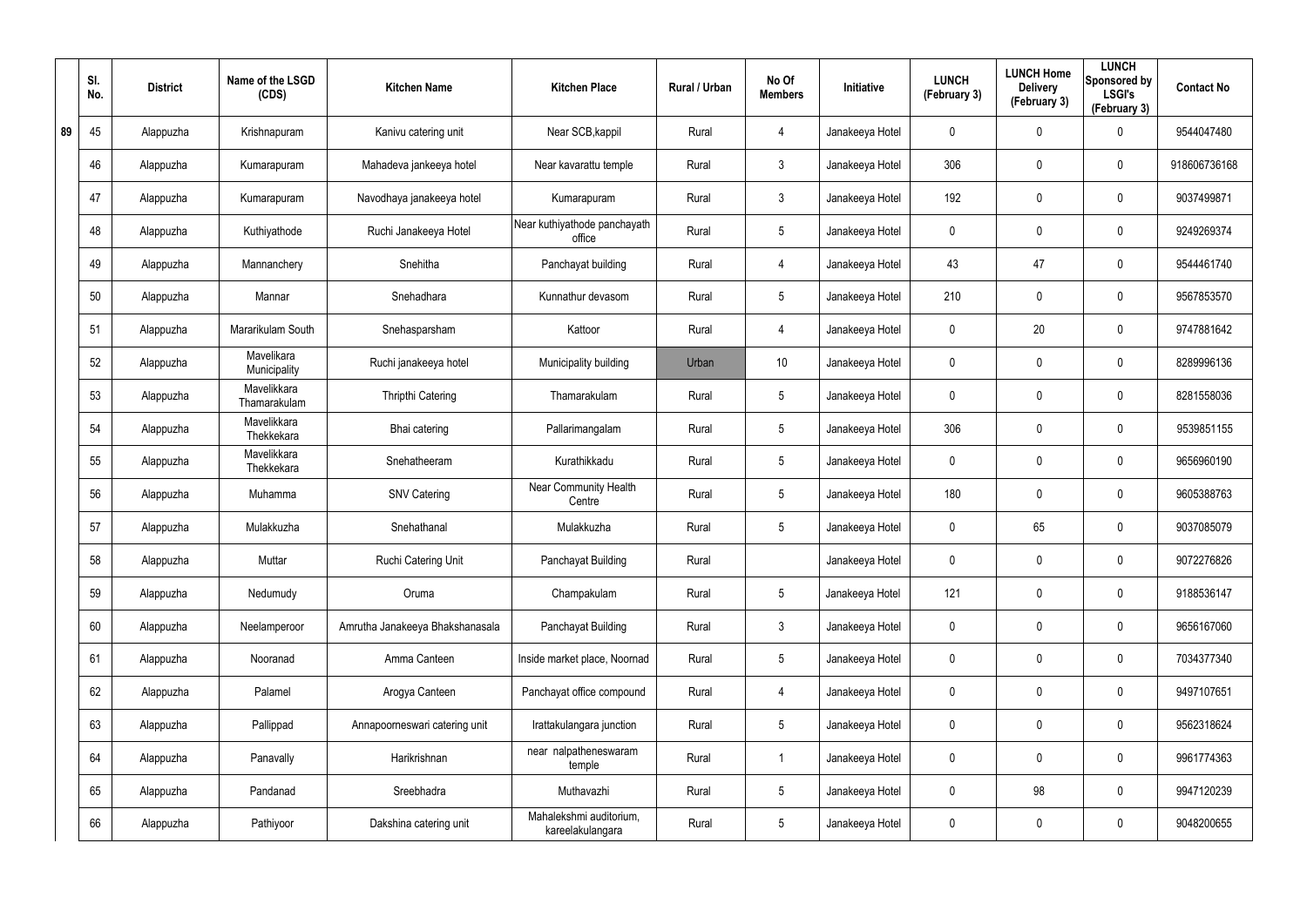| SI.<br>No. | <b>District</b> | Name of the LSGD<br>(CDS) | <b>Kitchen Name</b>         | <b>Kitchen Place</b>                                               | Rural / Urban | No Of<br><b>Members</b> | Initiative      | <b>LUNCH</b><br>(February 3) | <b>LUNCH Home</b><br><b>Delivery</b><br>(February 3) | <b>LUNCH</b><br>Sponsored by<br><b>LSGI's</b><br>(February 3) | <b>Contact No</b> |
|------------|-----------------|---------------------------|-----------------------------|--------------------------------------------------------------------|---------------|-------------------------|-----------------|------------------------------|------------------------------------------------------|---------------------------------------------------------------|-------------------|
| 67         | Alappuzha       | Pattanakkad               | Aparna                      | Opposite of pattanakkad<br>gramapanchayath                         | Rural         | $5\phantom{.0}$         | Janakeeya Hotel | $\mathbf 0$                  | 0                                                    | 0                                                             | 9037450634        |
| 68         | Alappuzha       | Perumbalam                | Amritham                    | Near by govt hospital                                              | Rural         | 4                       | Janakeeya Hotel | 0                            | 0                                                    | $\boldsymbol{0}$                                              | 8592809257        |
| 69         | Alappuzha       | Pulincunnu                | Nanma Janakeeya Hotel       | Near Krishi Bhavan                                                 | Rural         | $5\phantom{.0}$         | Janakeeya Hotel | $\mathbf 0$                  | $\mathbf 0$                                          | $\mathbf 0$                                                   | 9544752465        |
| 70         | Alappuzha       | Puliyoor                  | <b>UPPUM MULAKUM</b>        | <b>INSIDE PANCHAYATH</b><br><b>COMPOUND</b>                        | Rural         | $5\phantom{.0}$         | Janakeeya Hotel | 0                            | 115                                                  | $\mathbf 0$                                                   | 6238836314        |
| 71         | Alappuzha       | Punnapra North            | Annapoorneshwary            | Janajagrithi                                                       | Rural         | 4                       | Janakeeya Hotel | 38                           | 70                                                   | $\boldsymbol{0}$                                              | 8129450136        |
| 72         | Alappuzha       | Punnapra South            | Thripthy janakeeya hotel    | Punnapra south                                                     | Rural         | 9                       | Janakeeya Hotel | 0                            | 152                                                  | $\mathbf 0$                                                   | 9846179646        |
| 73         | Alappuzha       | Purakad                   | Pulari                      | Purakkad gp                                                        | Rural         | $5\phantom{.0}$         | Janakeeya Hotel | 60                           | 93                                                   | $\mathbf 0$                                                   | 7034494313        |
| 74         | Alappuzha       | Purakad                   | Thiruvonam catering service | Thottappally                                                       | Rural         | 4                       | Janakeeya Hotel | 0                            | 68                                                   | $\mathbf 0$                                                   |                   |
| 75         | Alappuzha       | Ramankary                 | Kudumbashree Vanitha Hotel  | Ramankary Town, Opposite<br><b>Judicial First Class Magistrate</b> | Rural         | 4                       | Janakeeya Hotel | 0                            | 0                                                    | $\pmb{0}$                                                     | 8281314746        |
| 76         | Alappuzha       | Thaicattussery            | Unarv                       | Thyakattusheri junction                                            | Rural         | 4                       | Janakeeya Hotel | 0                            | 0                                                    | $\mathbf 0$                                                   | 9605897567        |
| 77         | Alappuzha       | Thakazhy                  | Thripthi Thakazhy           | <b>GBHSS Thakazhy</b>                                              | Rural         | 6                       | Janakeeya Hotel | 216                          | 0                                                    | $\mathbf 0$                                                   | 9747405368        |
| 78         | Alappuzha       | Thalavady                 | Sakthi                      | Panayanbnoorkavu Temple<br>Auditorium                              | Rural         | $5\phantom{.0}$         | Janakeeya Hotel | 0                            | 0                                                    | $\mathbf 0$                                                   |                   |
| 79         | Alappuzha       | Thannermukkom             | Patheyam                    | Panchayath office                                                  | Rural         | 4                       | Janakeeya Hotel | 0                            | 0                                                    | $\mathbf 0$                                                   | 9633933288        |
| 80         | Alappuzha       | Thazhakkara               | Akshaya catering            | Building at glassfactory<br>junction                               | Rural         | $5\phantom{.0}$         | Janakeeya Hotel | 220                          | $\mathbf 0$                                          | $\pmb{0}$                                                     | 9847177930        |
| 81         | Alappuzha       | Thiruvanvandoor           | <b>SREE KRISHNA</b>         | Near pravinkoodu junction,                                         | Rural         | $5\phantom{.0}$         | Janakeeya Hotel | $\mathbf 0$                  | 110                                                  | $\mathbf 0$                                                   | 9446627175        |
| 82         | Alappuzha       | Thrikkunnappuzha          | Akshara janakeeya hotel     | KV jetty road                                                      | Rural         | $5\phantom{.0}$         | Janakeeya Hotel | 144                          | $\mathbf 0$                                          | $\mathbf 0$                                                   | 918891921223      |
| 83         | Alappuzha       | Thuravoor                 | RUCHI JANAKEEYA HOTEL       | Near alakkaparambu                                                 | Rural         | $5\phantom{.0}$         | Janakeeya Hotel | 0                            | $\mathbf 0$                                          | $\mathbf 0$                                                   | 8157934346        |
| 84         | Alappuzha       | Vallikunnam               | Samthripthi                 | Padayanivattom temple<br>Auditorium                                | Rural         | 4                       | Janakeeya Hotel | 0                            | 0                                                    | $\mathbf 0$                                                   | 8078962129        |
| 85         | Alappuzha       | Vayalar                   | Five star                   | Near Nagamkulangara Market                                         | Rural         | $5\phantom{.0}$         | Janakeeya Hotel | $\mathbf 0$                  | 0                                                    | $\mathbf 0$                                                   | 8606081847        |
| 86         | Alappuzha       | Veeyapuram                | Swad 2                      | Veeyapuram jn                                                      | Rural         | $5\phantom{.0}$         | Janakeeya Hotel | 280                          | $\mathbf 0$                                          | $\pmb{0}$                                                     |                   |
| 87         | Alappuzha       | Veeyapuram                | Karuthal                    | Payippad LPS                                                       | Rural         | $5\phantom{.0}$         | Janakeeya Hotel | 0                            | 0                                                    | $\mathbf 0$                                                   | 8606846513        |
| 88         | Alappuzha       | Veliyanad                 | Manus Janakeeya Hotel       | Kurishmoodu, Near Veliyanadu<br>Grama Panchayat                    | Rural         | $\mathfrak{Z}$          | Janakeeya Hotel | 0                            | 0                                                    | $\pmb{0}$                                                     | 8086782924        |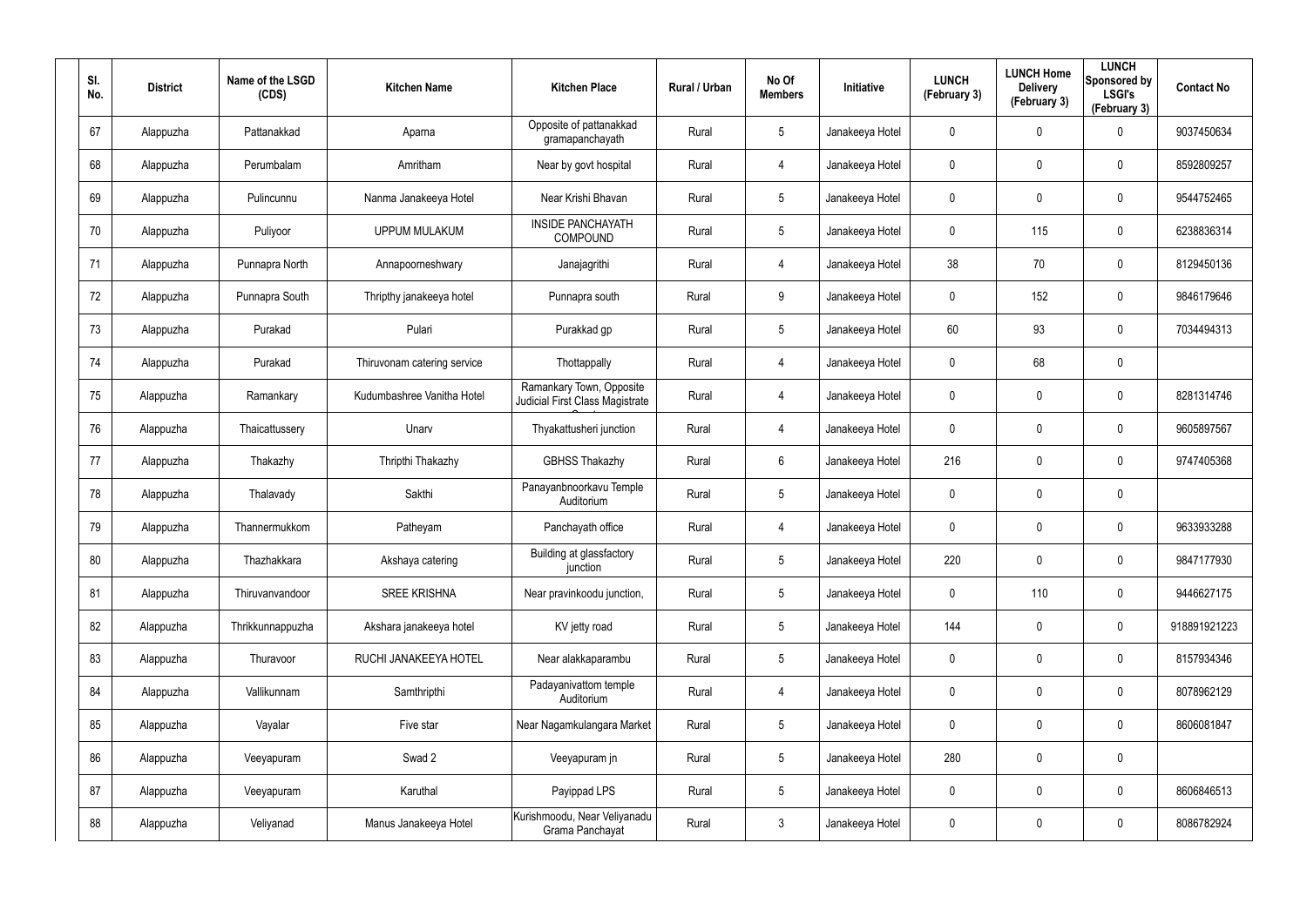|    | SI.<br>No.      | <b>District</b> | Name of the LSGD<br>(CDS) | <b>Kitchen Name</b>              | <b>Kitchen Place</b>         | Rural / Urban | No Of<br><b>Members</b> | Initiative      | <b>LUNCH</b><br>(February 3) | <b>LUNCH Home</b><br><b>Delivery</b><br>(February 3) | <b>LUNCH</b><br>Sponsored by<br><b>LSGI's</b><br>(February 3) | <b>Contact No</b> |
|----|-----------------|-----------------|---------------------------|----------------------------------|------------------------------|---------------|-------------------------|-----------------|------------------------------|------------------------------------------------------|---------------------------------------------------------------|-------------------|
|    | 89              | Alappuzha       | Venmoney                  | Annapoorna                       | Poyka                        | Rural         | $5\phantom{.0}$         | Janakeeya Hotel | 0                            | 145                                                  | $\mathbf 0$                                                   |                   |
| 89 |                 |                 |                           |                                  |                              |               | 423                     |                 | 4751                         | 3268                                                 | 44                                                            |                   |
|    |                 | Ernakulam       | Aikkaranad                | Subiksha Janakeeya Hotel         | Kolancherry                  | Rural         | $\overline{4}$          | Janakeeya Hotel | 489                          | 0                                                    | $\mathbf 0$                                                   | 9074033529        |
|    | $\overline{2}$  | Ernakulam       | Alengade                  | Kasthurba kitchen                | Neerikkode                   | Rural         | $\mathbf{3}$            | Janakeeya Hotel | 101                          | 0                                                    | $\mathbf 0$                                                   | 9388462558        |
|    | $\mathbf{3}$    | Ernakulam       | Alengade                  | Thanima foods                    | Koduvazhanga                 | Rural         | $\mathbf{3}$            | Janakeeya Hotel | 60                           | 8                                                    | $\mathbf 0$                                                   | 9349013322        |
|    | $\overline{4}$  | Ernakulam       | Alengade                  | Mr.Bakers                        | Malikam peedika              | Rural         | $\mathbf{3}$            | Janakeeya Hotel | 31                           | 0                                                    | $\mathbf 0$                                                   | 9633887779        |
|    | $5\phantom{.0}$ | Ernakulam       | Aluva                     | Ruchi janakeeya hotel            | Aluva                        | Urban         | $\overline{4}$          | Janakeeya Hotel | 0                            | 88                                                   | $\mathbf 0$                                                   | 9947236080        |
|    | $6^{\circ}$     | Ernakulam       | Amballoor                 | Dhanshree catering               | St.ignatius schools Amballur | Rural         | $5\overline{)}$         | Janakeeya Hotel | 133                          | 0                                                    | $\mathbf 0$                                                   | 8330081552        |
|    | $\overline{7}$  | Ernakulam       | Angamaly                  | Cafe Shree Canteen               | <b>Municipality Canteen</b>  | Urban         | $5\overline{)}$         | Janakeeya Hotel | 340                          | 0                                                    | $\mathbf 0$                                                   | 9656619614        |
|    | 8               | Ernakulam       | Angamaly                  | Cafe Kudumbashree                | T B Junction                 | Urban         | 3                       | Janakeeya Hotel | 195                          | 0                                                    | $\mathbf 0$                                                   | 9447924974        |
|    | 9               | Ernakulam       | Arakuzha                  | Ruchi Janakeeya hotel, Arakkuzha | Pandappilly                  | Rural         | $5\phantom{.0}$         | Janakeeya Hotel | 120                          | 0                                                    | $\mathbf 0$                                                   | 9744864225        |
|    | 10              | Ernakulam       | Assamannoor               | New Life kudumbasree Hotel       | Cherukunnam                  | Rural         | $\mathbf{3}$            | Janakeeya Hotel | 0                            | 0                                                    | $\mathbf 0$                                                   | 9656729450        |
|    | 11              | Ernakulam       | Avoly                     | Janakeeya Hotel, Avoli           | Hostel Junction, Avoli       | Rural         | $\mathbf{3}$            | Janakeeya Hotel | 186                          | 0                                                    | $\mathbf 0$                                                   | 9847983621        |
|    | 12              | Ernakulam       | Ayavana                   | Keralashree Janakeeya hotel      | Ayavana                      | Rural         | $5\phantom{.0}$         | Janakeeya Hotel | 21                           | $\mathbf 0$                                          | $\pmb{0}$                                                     | 9744864210        |
|    | 13              | Ernakulam       | Ayyampuzha                | Sneha Janakeeya Hotel            | Ayyamppuzha                  | Rural         | $\overline{4}$          | Janakeeya Hotel | 389                          | $\mathbf 0$                                          | $\mathbf 0$                                                   | 8590753551        |
|    | 14              | Ernakulam       | Ayyampuzha                | Five Star Hotel and Catering     | Panchayat Junction           | Rural         | $\overline{4}$          | Janakeeya Hotel | 95                           | $\mathbf 0$                                          | $\pmb{0}$                                                     | 9744836324        |
|    | 15              | Ernakulam       | Chendamangalam            | Anugraha Kudumbashree hotel      | Vadakkumpuram                | Rural         | $5\phantom{.0}$         | Janakeeya Hotel | 0                            | $\mathbf 0$                                          | $\mathbf 0$                                                   | 9061419729        |
|    | 16              | Ernakulam       | Chengamanade              | Mythri janakeeya hotel           | Purayar                      | Rural         | $5\phantom{.0}$         | Janakeeya Hotel | 0                            | 206                                                  | $\mathbf 0$                                                   | 9496818865        |
|    | 17              | Ernakulam       | Cheranalloor              | Chaithanya Janakeeya hotel       | Vishnupuram                  | Rural         | $5\phantom{.0}$         | Janakeeya Hotel | 60                           | 0                                                    | $\mathbf 0$                                                   | 9747411465        |
|    | 18              | Ernakulam       | Cheranalloor              | Adukkala                         | Chittoor                     | Rural         | $5\phantom{.0}$         | Janakeeya Hotel | 0                            | 0                                                    | $\pmb{0}$                                                     | 9846423001        |
|    | 19              | Ernakulam       | Chittattukara             | Swadh Janakeeya Hotel            | Neendoor                     | Rural         | $5\phantom{.0}$         | Janakeeya Hotel | 183                          | 0                                                    | $\mathbf 0$                                                   | 9447812788        |
|    | 20              | Ernakulam       | Choornikkara              | Metro hotel                      | Ambattukavu                  | Rural         | $\mathfrak{Z}$          | Janakeeya Hotel | 302                          | 0                                                    | $\pmb{0}$                                                     | 9605319455        |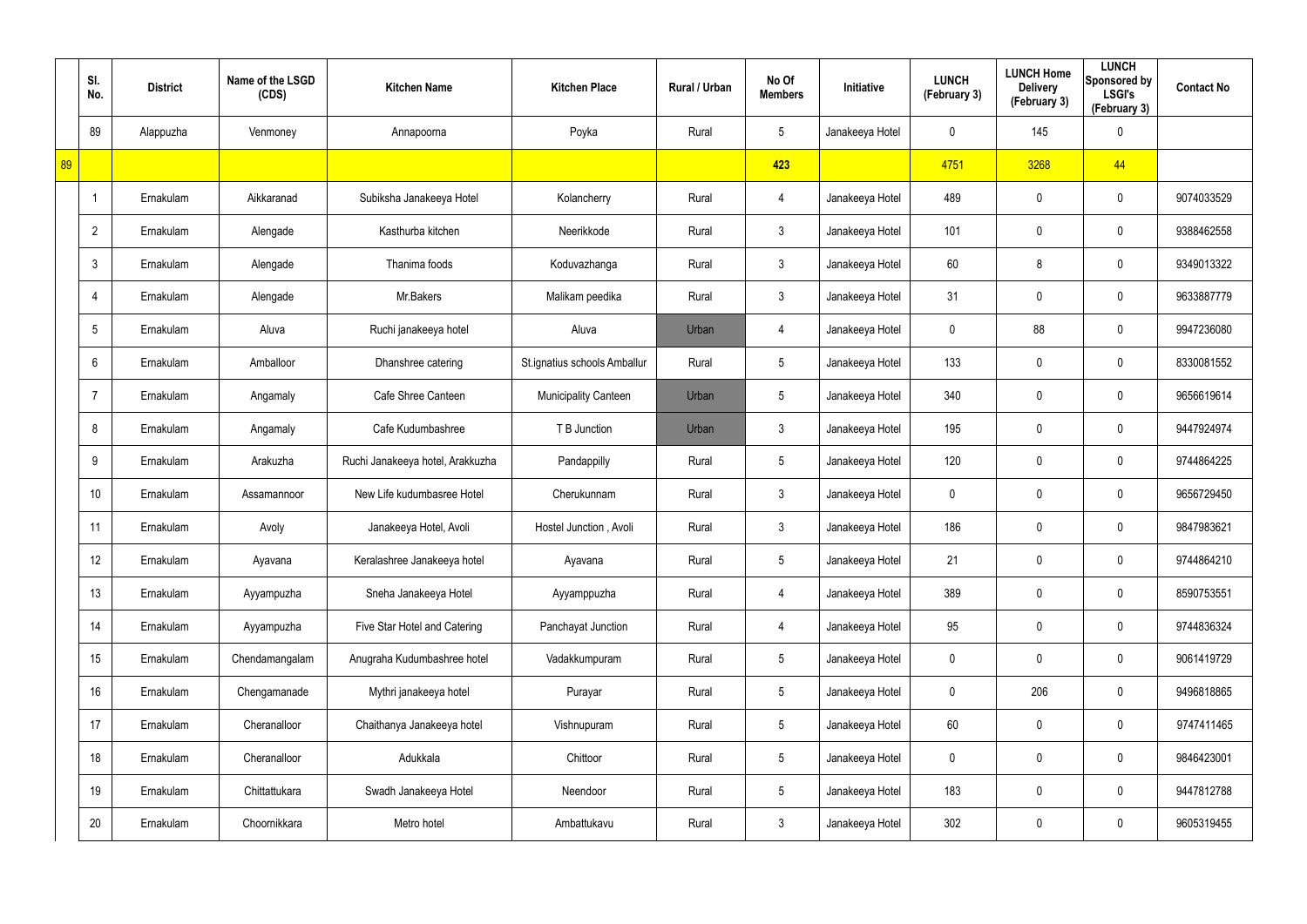| SI.<br>No. | <b>District</b> | Name of the LSGD<br>(CDS) | <b>Kitchen Name</b>                | <b>Kitchen Place</b>                 | Rural / Urban | No Of<br><b>Members</b> | <b>Initiative</b> | <b>LUNCH</b><br>(February 3) | <b>LUNCH Home</b><br><b>Delivery</b><br>(February 3) | <b>LUNCH</b><br>Sponsored by<br><b>LSGI's</b><br>(February 3) | <b>Contact No</b> |
|------------|-----------------|---------------------------|------------------------------------|--------------------------------------|---------------|-------------------------|-------------------|------------------------------|------------------------------------------------------|---------------------------------------------------------------|-------------------|
| 21         | Ernakulam       | Chottanikkara             | Ahalya Cafe                        | Kottayatthupara                      | Rural         | 6                       | Janakeeya Hotel   | 88                           | 0                                                    | $\mathbf 0$                                                   | 9567512337        |
| 22         | Ernakulam       | Edakkattuvayal            | SANDHVANAM JANAKEEYA HOTEL         | <b>PEPPATHI</b>                      | Rural         | $\mathbf{3}$            | Janakeeya Hotel   | 33                           | 0                                                    | $\mathbf 0$                                                   | 9447047980        |
| 23         | Ernakulam       | Edathala                  | Veetiloru oonne                    | Manalimukke                          | Rural         | $\mathbf{3}$            | Janakeeya Hotel   | 294                          | 0                                                    | $\pmb{0}$                                                     |                   |
| 24         | Ernakulam       | Edathala                  | Souhridam Kudumbashree canteen     | Edathala                             | Rural         | $\mathbf{3}$            | Janakeeya Hotel   | 285                          | 0                                                    | $\mathbf 0$                                                   | 7593057378        |
| 25         | Ernakulam       | Edavanakkad               | Royal Hotel                        | Edavanakad                           | Rural         | $\mathbf{3}$            | Janakeeya Hotel   | 0                            | 0                                                    | $\mathbf 0$                                                   | 9446742863        |
| 26         | Ernakulam       | Elanji                    | janakiya hotel elanji              | elanji punjayathu junction           | Rural         | $5\phantom{.0}$         | Janakeeya Hotel   | 35 <sub>5</sub>              | 0                                                    | $\mathbf 0$                                                   | 8921266850        |
| 27         | Ernakulam       | Eloor                     | Nalanandhana janakeeya hotel       | Eloor                                | Urban         | $\mathbf{3}$            | Janakeeya Hotel   | 133                          | 0                                                    | $\mathbf 0$                                                   | 8848524108        |
| 28         | Ernakulam       | Ezhikkara                 | Sree Rajarajeswari Janakeeya Hotel | Ezhikkara                            | Rural         | $5\overline{)}$         | Janakeeya Hotel   | 179                          | 0                                                    | $\mathbf 0$                                                   | 7558020438        |
| 29         | Ernakulam       | Kadungalloor              | Snehitha janakeeya hotel           | Kadungalloor                         | Rural         | $\mathbf{3}$            | Janakeeya Hotel   | 203                          | 0                                                    | $\mathbf 0$                                                   | $9.20E + 11$      |
| 30         | Ernakulam       | Kalady                    | Jyothi Vanitha Canteen             | Kalady                               | Rural         | $5\overline{)}$         | Janakeeya Hotel   | 260                          | 0                                                    | $\mathbf 0$                                                   | 9544624439        |
| 31         | Ernakulam       | <b>Kalamassery East</b>   | Thanima Janakeeya Hotel            | Kangarappady Medical college<br>Road | Urban         | $\mathbf{3}$            | Janakeeya Hotel   | 330                          | 0                                                    | $\mathbf 0$                                                   | 9745481742        |
| 32         | Ernakulam       | <b>Kalamassery East</b>   | Nanma janakeeya hotel              | HMT, kalammassery                    | Urban         | $\mathbf{3}$            | Janakeeya Hotel   | 349                          | 0                                                    | $\mathbf 0$                                                   | 9061986861        |
| 33         | Ernakulam       | Kalamassery West          | Pulari janakeeya hotel             | Kunamthai                            | Urban         | $\mathbf{3}$            | Janakeeya Hotel   | 437                          | $\mathbf 0$                                          | $\mathbf 0$                                                   | 7736594305        |
| 34         | Ernakulam       | Kalamassery West          | Kismath janakeeya hotel            | Vattekkunnam                         | Urban         | $\mathfrak{Z}$          | Janakeeya Hotel   | 0                            | 0                                                    | $\pmb{0}$                                                     | 9895049873        |
| 35         | Ernakulam       | Kalloorkkad               | Puthuma Janakeeya Hotel            | Kallorkkad                           | Rural         | $\mathbf{3}$            | Janakeeya Hotel   | 190                          | $\mathbf 0$                                          | $\mathbf 0$                                                   | 7558091353        |
| 36         | Ernakulam       | Kanjoor                   | Ammachiyude Adukkala               | Parappuram                           | Rural         | $\mathbf{3}$            | Janakeeya Hotel   | 193                          | 0                                                    | $\mathbf 0$                                                   | 8547064578        |
| 37         | Ernakulam       | Karukutty                 | Anugraha Janakeeya Hotel           | Pallissery                           | Rural         | $5\phantom{.0}$         | Janakeeya Hotel   | 98                           | 0                                                    | $\mathbf 0$                                                   | 8943838295        |
| 38         | Ernakulam       | Karumalloor               | Koottayma janakeeya hotel          | Kariyachira                          | Rural         | 4                       | Janakeeya Hotel   | 51                           | 0                                                    | $\mathbf 0$                                                   | 8281548828        |
| 39         | Ernakulam       | Kavalangad                | Five star Janakeeya Hotel          | Nellimattom                          | Rural         | $5\phantom{.0}$         | Janakeeya Hotel   | 285                          | 0                                                    | $\mathbf 0$                                                   | 9744705648        |
| 40         | Ernakulam       | Keerampara                | Abhaya Janakeeya Hotel             | Punnekkad                            | Rural         | 4                       | Janakeeya Hotel   | 70                           | 0                                                    | $\mathbf 0$                                                   | 9074528135        |
| 41         | Ernakulam       | Keezhmad                  | Sadyalayam janakeeya hotel         | Keezhmad                             | Rural         | $5\phantom{.0}$         | Janakeeya Hotel   | 98                           | 0                                                    | $\mathbf 0$                                                   | 7012778281        |
| 42         | Ernakulam       | Kochi East                | ANNAPOORNA JANAKEEYA HOTEL         | ALINCHUVADU                          | Urban         | $5\phantom{.0}$         | Janakeeya Hotel   | 0                            | 0                                                    | $\pmb{0}$                                                     | 9567529849        |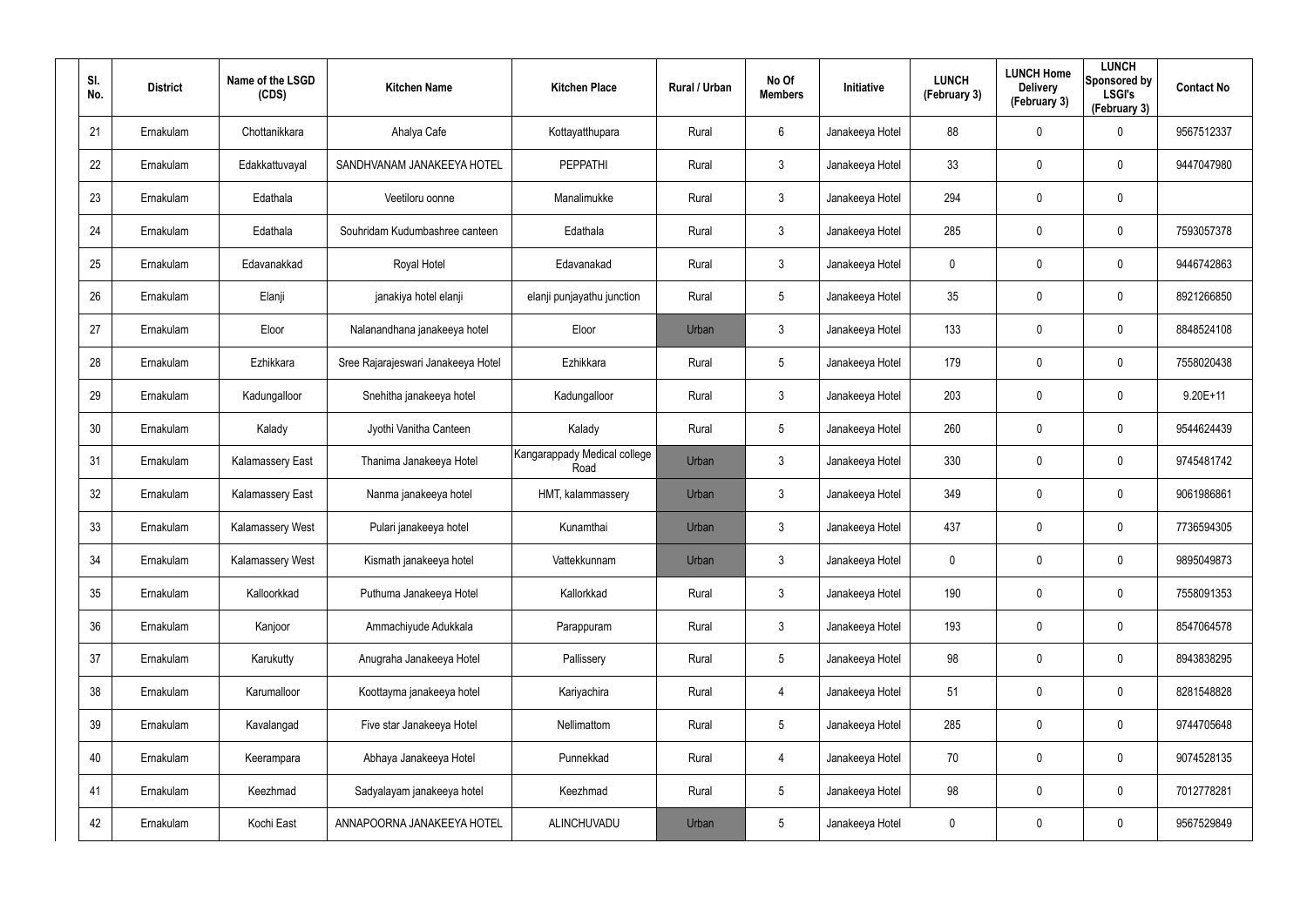|     | SI.<br>No. | <b>District</b> | Name of the LSGD<br>(CDS) | <b>Kitchen Name</b>        | <b>Kitchen Place</b>                      | Rural / Urban | No Of<br><b>Members</b> | Initiative      | <b>LUNCH</b><br>(February 3) | <b>LUNCH Home</b><br><b>Delivery</b><br>(February 3) | <b>LUNCH</b><br>Sponsored by<br><b>LSGI's</b><br>(February 3) | <b>Contact No</b> |
|-----|------------|-----------------|---------------------------|----------------------------|-------------------------------------------|---------------|-------------------------|-----------------|------------------------------|------------------------------------------------------|---------------------------------------------------------------|-------------------|
|     | 43         | Ernakulam       | Kochi East                | YUMMEES KITCHEN            | VADUTHALA                                 | Urban         | $5\overline{)}$         | Janakeeya Hotel | 0                            | 0                                                    | 0                                                             | 9497680558        |
|     | 44         | Ernakulam       | Kochi East                | <b>ORUMA KITCHEN</b>       | <b>PACHALAM</b>                           | Urban         | 3                       | Janakeeya Hotel | 0                            | $\mathbf 0$                                          | 0                                                             | 9497680558        |
|     | 45         | Ernakulam       | Kochi East                | <b>PONPULARI</b>           | <b>KEERHI NAGAR,</b><br><b>ELAMAKKARA</b> | Urban         | 3                       | Janakeeya Hotel | 0                            | $\mathbf 0$                                          | 0                                                             | 9446607548        |
|     | 46         | Ernakulam       | Kochi East                | <b>RUCHI CATERING</b>      | PUNNACKAL                                 | Urban         | 5                       | Janakeeya Hotel | 0                            | 0                                                    | 0                                                             | 9947080022        |
|     | 47         | Ernakulam       | Kochi East                | Samrudhi @ Kochi           | Ernakulam North                           | Urban         | 14                      | Janakeeya Hotel | 0                            | 0                                                    | 0                                                             | 9048609615        |
|     | 48         | Ernakulam       | Kochi South               | NEW AKSHAYA HOTEL          | <b>PONNURUNNI</b>                         | Urban         | 5                       | Janakeeya Hotel | 502                          | 0                                                    | 0                                                             | 8547855284        |
|     | 49         | Ernakulam       | Kochi South               | <b>AMMAS KITCHEN</b>       | <b>THEVARA</b>                            | Urban         | $\overline{4}$          | Janakeeya Hotel | 419                          | 0                                                    | 0                                                             | 8547855284        |
|     | 50         | Ernakulam       | Kochi South               | <b>FRIENDS</b>             | <b>MINI PARK</b>                          | Urban         | $5\overline{)}$         | Janakeeya Hotel | 127                          | 0                                                    | $\mathbf 0$                                                   | 9567127064        |
|     | 51         | Ernakulam       | Kochi West                | NAMMUDE ADUKKALA           | <b>ERAVELI COLONY</b>                     | Urban         | $5\overline{)}$         | Janakeeya Hotel | 699                          | 0                                                    | 0                                                             | 9496025576        |
|     | 52         | Ernakulam       | Kochi West                | PUTHUMA KUDUMBASHREE HOTEL | PALLURUTHY NADA                           | Urban         | $5\overline{)}$         | Janakeeya Hotel | 330                          | 0                                                    | $\mathbf 0$                                                   | 9496025576        |
|     | 53         | Ernakulam       | Kochi West                | USHUS KUDUMBASHREE HOTEL   | <b>FORT KOCHI</b>                         | Urban         | 4                       | Janakeeya Hotel | 386                          | 0                                                    | 0                                                             | 9847866090        |
|     | 54         | Ernakulam       | Koothattukulam            | Niravu janakeeya hotel     | Near ksrtc bus stand<br>koothattukulam    | Urban         | 3                       | Janakeeya Hotel | 186                          | 0                                                    | 0                                                             | 9656619614        |
|     | 55         | Ernakulam       | Koovappady                | Kaipunyam Janakeeya hotel  | Koovappady                                | Rural         | $5\overline{)}$         | Janakeeya Hotel | 112                          | 0                                                    | 0                                                             | 9526628158        |
|     | 56         | Ernakulam       | Kothamangalam             | P.K Janakeeya hotel        | Kothamangalam                             | Urban         | 3                       | Janakeeya Hotel | 335                          | $\mathbf 0$                                          | $\pmb{0}$                                                     | 8156869114        |
|     | 57         | Ernakulam       | Kothamangalam             | Thanima catering unit      | Kothamangalam                             | Urban         | $\mathfrak{Z}$          | Janakeeya Hotel | 98                           | $\mathbf 0$                                          | $\mathbf 0$                                                   | 9846664377        |
| 114 | 58         | Ernakulam       | Kottapady                 | Janakeeya Hotel            | Kottappady junction                       | Rural         | $\mathbf{3}$            | Janakeeya Hotel | 164                          | $\mathbf 0$                                          | $\mathbf 0$                                                   | 9497406993        |
|     | 59         | Ernakulam       | Kottuvally                | Amritha Janakeeya Hotel    | kottuvally                                | Rural         | $\sqrt{5}$              | Janakeeya Hotel | 107                          | 0                                                    | $\mathbf 0$                                                   | 8590034196        |
|     | 60         | Ernakulam       | Kumbalam                  | JANAKEEYA HOTEL KUMBALAM   | <b>MADAVANA</b>                           | Rural         | $5\phantom{.0}$         | Janakeeya Hotel | 343                          | 0                                                    | $\mathbf 0$                                                   | 9746652717        |
|     | 61         | Ernakulam       | Kumbalangy                | St Antoneys kudumbashree   | OLD POST OFFICE                           | Rural         | $\mathfrak{Z}$          | Janakeeya Hotel | 156                          | 0                                                    | $\mathbf 0$                                                   | 8138860764        |
|     | 62         | Ernakulam       | Kunnathunad               | Thripthi Janakeeya Hotel   | Pallikkara                                | Rural         | $6\overline{6}$         | Janakeeya Hotel | 78                           | 0                                                    | $\mathsf{0}$                                                  | 9744561425        |
|     | 63         | Ernakulam       | Kunnukara                 | Greenchilly cafe           | Kunnukara                                 | Rural         | $\mathfrak{Z}$          | Janakeeya Hotel | 0                            | 37                                                   | $\mathbf 0$                                                   | 9496852989        |
|     | 64         | Ernakulam       | Kunnukara                 | Thanima canteen            | North aduvassery                          | Rural         | $\sqrt{5}$              | Janakeeya Hotel | 0                            | 34                                                   | $\pmb{0}$                                                     | 9744200583        |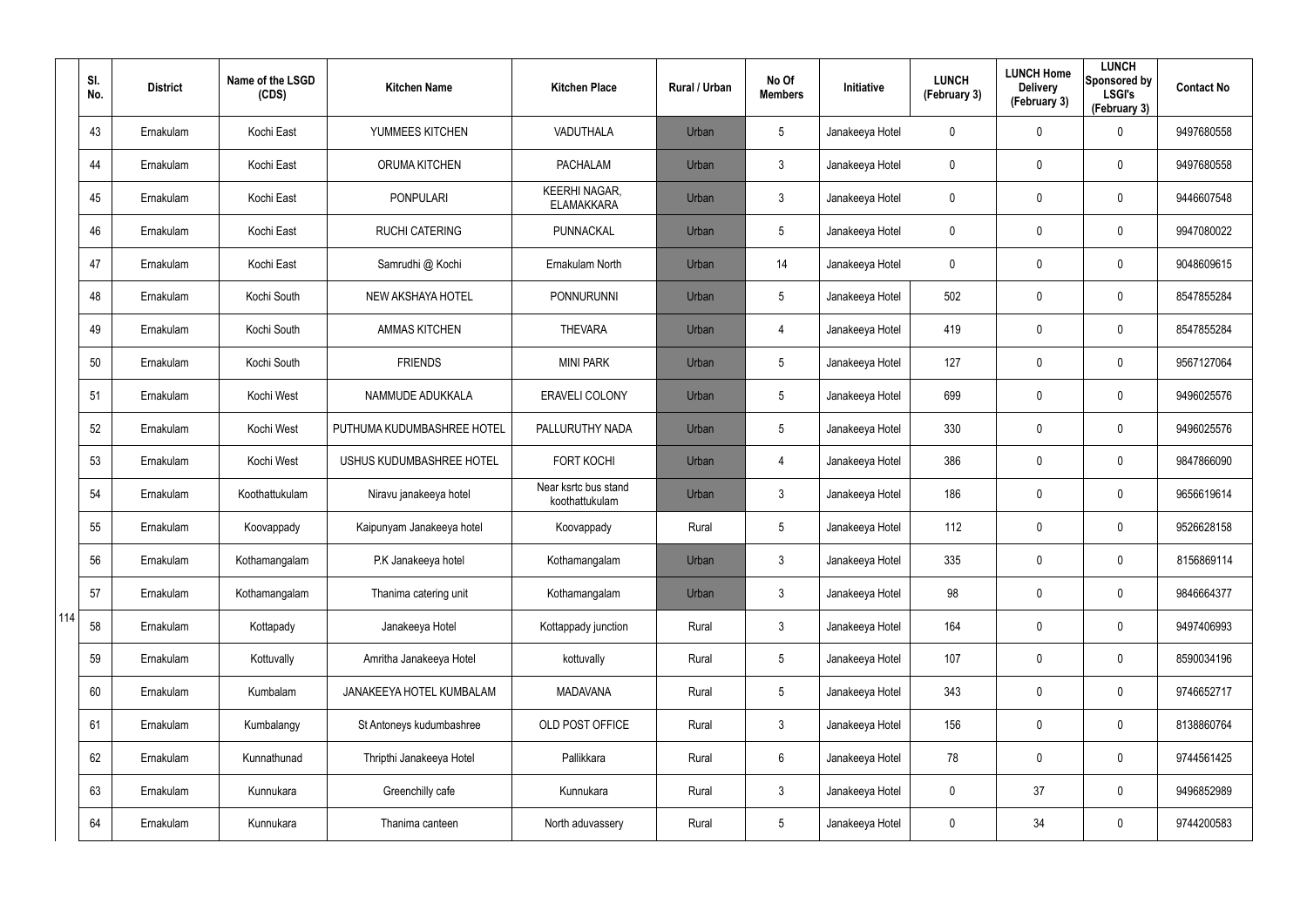| SI.<br>No. | <b>District</b> | Name of the LSGD<br>(CDS) | <b>Kitchen Name</b>              | <b>Kitchen Place</b>      | Rural / Urban | No Of<br><b>Members</b> | <b>Initiative</b> | <b>LUNCH</b><br>(February 3) | <b>LUNCH Home</b><br><b>Delivery</b><br>(February 3) | <b>LUNCH</b><br>Sponsored by<br><b>LSGI's</b><br>(February 3) | <b>Contact No</b> |
|------------|-----------------|---------------------------|----------------------------------|---------------------------|---------------|-------------------------|-------------------|------------------------------|------------------------------------------------------|---------------------------------------------------------------|-------------------|
| 65         | Ernakulam       | Kuttampuzha               | Nila kudumbashree janakiya hotel | Mini stadium, vadattupara | Rural         | 6                       | Janakeeya Hotel   | 0                            | 0                                                    | $\mathbf 0$                                                   | 9496754018        |
| 66         | Ernakulam       | Kuzhippilly               | Janakeeya hotel                  | Kuzhupilli                | Rural         | $\mathbf 0$             | Janakeeya Hotel   | 0                            | 0                                                    | $\boldsymbol{0}$                                              | 9744631998        |
| 67         | Ernakulam       | Malayattoor               | Whats app Janakeeya Hotel        | Thottuva                  | Rural         | $\mathfrak{Z}$          | Janakeeya Hotel   | 379                          | 0                                                    | $\mathbf 0$                                                   | $9.19E + 11$      |
| 68         | Ernakulam       | Malayattoor               | Natturuchi Janakeeya Hotel       | Ettakkadavu               | Rural         | $\mathbf{3}$            | Janakeeya Hotel   | 293                          | 0                                                    | $\mathbf 0$                                                   | 9745470234        |
| 69         | Ernakulam       | Maneed                    | Coral Island                     | Maneed                    | Rural         | $\overline{4}$          | Janakeeya Hotel   | 129                          | 0                                                    | $\mathbf 0$                                                   | 7012652495        |
| 70         | Ernakulam       | Manjalloor                | Thanima Kudumbashree hotel       | Vazhakkulam               | Rural         | $5\overline{)}$         | Janakeeya Hotel   | 296                          | 0                                                    | $\mathbf 0$                                                   | 7306907918        |
| 71         | Ernakulam       | Manjapra                  | Sara's Kitchen                   | Puthenpalli               | Rural         | $\mathbf{3}$            | Janakeeya Hotel   | 242                          | 0                                                    | $\pmb{0}$                                                     | 8547392730        |
| 72         | Ernakulam       | Maradu                    | <b>VANITHA HOTEL</b>             | <b>KUNDANNOR JN</b>       | Urban         | 4                       | Janakeeya Hotel   | 0                            | 0                                                    | $\pmb{0}$                                                     | 9349505008        |
| 73         | Ernakulam       | Marady                    | Janakeeya hotel, Marady          | Unnakkuppa                | Rural         | $\overline{4}$          | Janakeeya Hotel   | 30 <sub>o</sub>              | 0                                                    | $\pmb{0}$                                                     | 9947943177        |
| 74         | Ernakulam       | Mazhuvannoor              | Sruthi Janakeeya Hotel           | Valayanchirangara         | Rural         | $\mathbf{3}$            | Janakeeya Hotel   | 185                          | 0                                                    | $\boldsymbol{0}$                                              | 9747924485        |
| 75         | Ernakulam       | Mookkannoor               | Mammaks Kitchen                  | Mookkannoor               | Rural         | $\mathbf{3}$            | Janakeeya Hotel   | 199                          | 0                                                    | $\boldsymbol{0}$                                              | $9.19E + 11$      |
| 76         | Ernakulam       | Mudakkuzha                | Janakeeya Hotel                  | Mudakkuzha                | Rural         | $\mathbf{3}$            | Janakeeya Hotel   | 0                            | 0                                                    | $\boldsymbol{0}$                                              | $9.19E + 11$      |
| 77         | Ernakulam       | Mulanthuruthy             | Sulabha                          | karikode, mulanthuruthy   | Rural         | $\mathbf 0$             | Janakeeya Hotel   | 167                          | 0                                                    | $\boldsymbol{0}$                                              | 9633427553        |
| 78         | Ernakulam       | Mulavukad                 | Kudumbashree Veetile bakshanam   | Mulavukad                 | Rural         | $5\phantom{.0}$         | Janakeeya Hotel   | 109                          | 32                                                   | $\pmb{0}$                                                     | 9061339557        |
| 79         | Ernakulam       | Muvattupuzha              | Oottupura                        | Muvattupuzha              | Urban         | $\mathfrak{Z}$          | Janakeeya Hotel   | 267                          | 0                                                    | $\pmb{0}$                                                     |                   |
| 80         | Ernakulam       | Nayarambalam              | Four star cafe                   | Nayarambalam              | Rural         | $\mathfrak{Z}$          | Janakeeya Hotel   | $\mathbf 0$                  | 0                                                    | $\mathsf{0}$                                                  | 8891755948        |
| 81         | Ernakulam       | Nedumbassery              | Thani Nadan                      | Athani                    | Rural         | $5\phantom{.0}$         | Janakeeya Hotel   | 0                            | 225                                                  | $\mathsf{0}$                                                  | 8138917514        |
| 82         | Ernakulam       | Nellikuzhy                | Janakeeya Hotel                  | Nellikkuzhi               | Rural         | $\mathfrak{Z}$          | Janakeeya Hotel   | 307                          | $\mathbf 0$                                          | $\mathsf{0}$                                                  | 9562713076        |
| 83         | Ernakulam       | Njarakkal                 | Kripa Catering Unit              | Njarakkal                 | Rural         | $\mathbf{3}$            | Janakeeya Hotel   | 0                            | 0                                                    | $\mathsf{0}$                                                  | 9567534006        |
| 84         | Ernakulam       | Okkal                     | Manna Janakeeya Hotel            | Edavoor                   | Rural         | $\overline{4}$          | Janakeeya Hotel   | 93                           | $\mathbf 0$                                          | $\mathsf{0}$                                                  | 9539507674        |
| 85         | Ernakulam       | Paingottoor               | Janakeeya hotel                  | Paingottoor               | Rural         | $\overline{7}$          | Janakeeya Hotel   | 54                           | 0                                                    | $\mathsf{0}$                                                  | 9656855730        |
| 86         | Ernakulam       | Paipra                    | Nanma Janakeeya Hotel            | Pezhakkappilly            | Rural         | $\mathfrak{Z}$          | Janakeeya Hotel   | 159                          | 0                                                    | $\pmb{0}$                                                     | 9567747725        |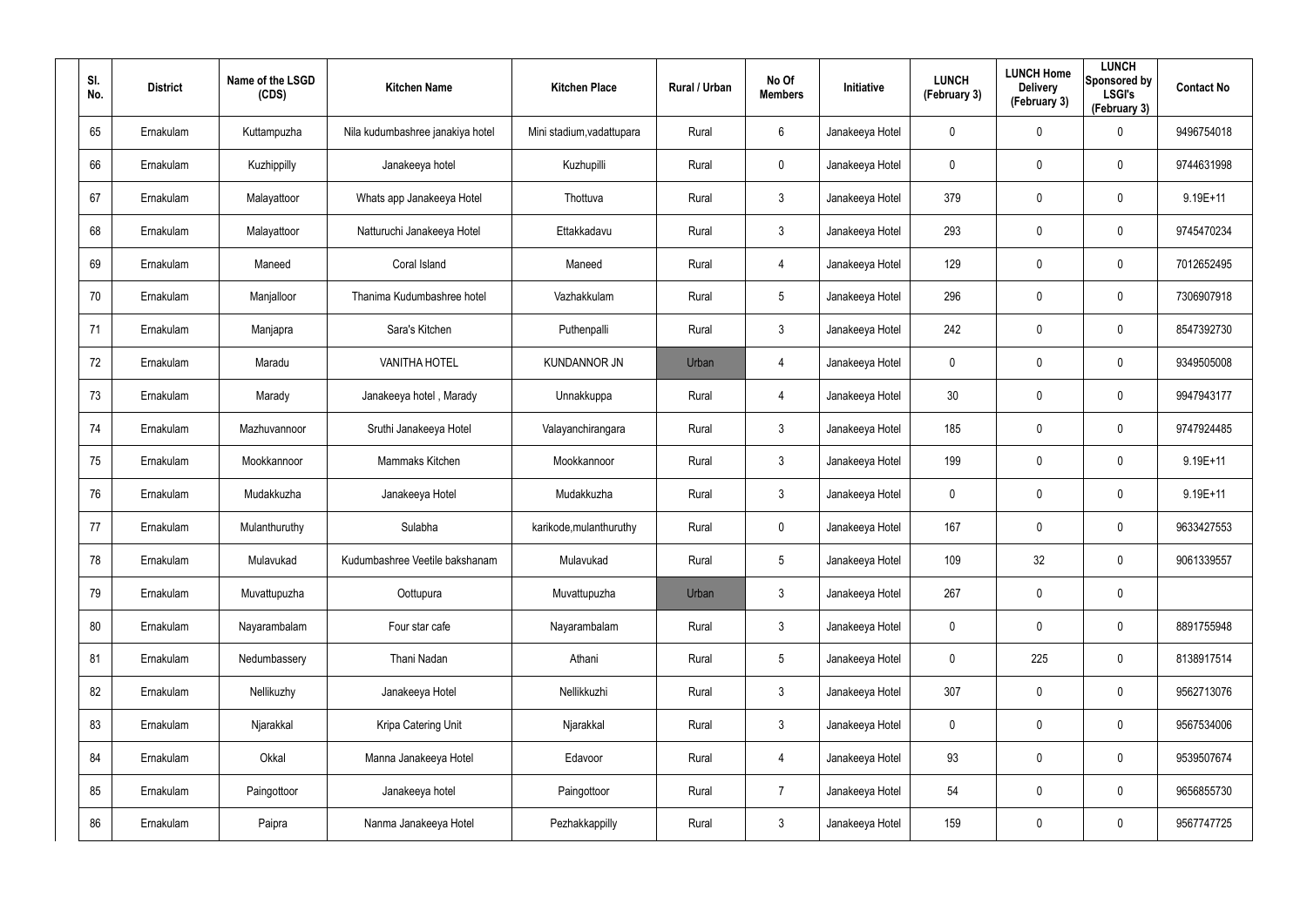| SI.<br>No. | <b>District</b> | Name of the LSGD<br>(CDS) | <b>Kitchen Name</b>                                      | <b>Kitchen Place</b>                        | Rural / Urban | No Of<br><b>Members</b> | <b>Initiative</b> | <b>LUNCH</b><br>(February 3) | <b>LUNCH Home</b><br><b>Delivery</b><br>(February 3) | <b>LUNCH</b><br>Sponsored by<br><b>LSGI's</b><br>(February 3) | <b>Contact No</b> |
|------------|-----------------|---------------------------|----------------------------------------------------------|---------------------------------------------|---------------|-------------------------|-------------------|------------------------------|------------------------------------------------------|---------------------------------------------------------------|-------------------|
| 87         | Ernakulam       | Pallarimangalam           | Janakeeya Hotel                                          | Janakeeya Hotel, Koovalloor                 | Rural         | 4                       | Janakeeya Hotel   | 124                          | 0                                                    | $\mathbf 0$                                                   | 7025992310        |
| 88         | Ernakulam       | Pallipuram                | SANTHWANAM Janakeeyahotel                                | Pothen valav                                | Rural         | $5\phantom{.0}$         | Janakeeya Hotel   | 0                            | 0                                                    | $\pmb{0}$                                                     | 9747525176        |
| 89         | Ernakulam       | Pambakkuda                | viswastha catering unit                                  | pambakkuda block punjayathu<br>building     | Rural         | 4                       | Janakeeya Hotel   | 58                           | 0                                                    | $\mathbf 0$                                                   | 9946404045        |
| 90         | Ernakulam       | Parakkadave               | Thejus catering unit                                     | Moozhikkulam                                | Rural         | 10                      | Janakeeya Hotel   | 0                            | 108                                                  | $\mathbf 0$                                                   | 9847936303        |
| 91         | Ernakulam       | Paravoor                  | sree vigneswara sc cafe                                  | Govt.boys' HSS, N.Paravur                   | Urban         | 4                       | Janakeeya Hotel   | 71                           | $\mathbf 0$                                          | $\pmb{0}$                                                     |                   |
| 92         | Ernakulam       | Perumbavoor               | JANAKEEYA HOTEL MINI CIVIL<br><b>STATION PERUMBAVOOR</b> | <b>CIVIL STATION</b>                        | Urban         | 3                       | Janakeeya Hotel   | 390                          | 0                                                    | $\mathbf 0$                                                   | 9847008734        |
| 93         | Ernakulam       | Perumbavoor               | Swath kudumbashree canteen                               | Perumbavoor                                 | Urban         | $\mathbf{3}$            | Janakeeya Hotel   | 294                          | 0                                                    | $\pmb{0}$                                                     | 9847015470        |
| 94         | Ernakulam       | Perumbayoor               | Janakeeya Hotel                                          | Kanjirakkad pallippady                      | Urban         | $\mathbf{3}$            | Janakeeya Hotel   | 284                          | 0                                                    | $\mathbf 0$                                                   | 9847015470        |
| 95         | Ernakulam       | Pindimana                 | Janakeeya hotel                                          | Muthamkuzhi                                 | Rural         | 4                       | Janakeeya Hotel   | 91                           | 0                                                    | $\mathbf 0$                                                   | 9656297799        |
| 96         | Ernakulam       | Piravam                   | sneha canteen                                            | municipality building base floor<br>piravom | Urban         | 4                       | Janakeeya Hotel   | 250                          | 0                                                    | $\mathbf 0$                                                   | 8075376906        |
| 97         | Ernakulam       | Pootrikka                 | <b>GRANDMA JANAKEEYA HOTEL</b>                           | <b>CHOONDI</b>                              | Rural         | $\mathbf{3}$            | Janakeeya Hotel   | $\mathbf 0$                  | 0                                                    | $\mathbf 0$                                                   | 9400550287        |
| 98         | Ernakulam       | Pothanikkad               | Taj hotel                                                | Pothanikkad                                 | Rural         | $\mathbf{3}$            | Janakeeya Hotel   | 80                           | 0                                                    | $\mathbf 0$                                                   | 9645079573        |
| 99         | Ernakulam       | Puthanvelikkara           | Panjami cafe kudumbashree                                | Near panjayath office                       | Rural         | $5\overline{)}$         | Janakeeya Hotel   | 0                            | 135                                                  | $\mathbf 0$                                                   | 9645530669        |
| 100        | Ernakulam       | Ramamangalam              | Kalavara janakeeya hotel                                 | ramamngalam                                 | Rural         | 4                       | Janakeeya Hotel   | 198                          | $\mathbf 0$                                          | $\pmb{0}$                                                     | 9961344346        |
| 101        | Ernakulam       | Rayamangalam              | Arya canteen                                             | Kuruppampady                                | Rural         | $\mathbf{3}$            | Janakeeya Hotel   | 153                          | $\pmb{0}$                                            | $\pmb{0}$                                                     | 8281825730        |
| 102        | Ernakulam       | Thirumarady               | janakiya hotel thirumarady                               | edappara jn.                                | Rural         | $\mathfrak{Z}$          | Janakeeya Hotel   | 42                           | 0                                                    | $\pmb{0}$                                                     | 7594811868        |
| 103        | Ernakulam       | Thiruvaniyoor             | Thanima                                                  | Thiruvaniyoor                               | Rural         | $\mathbf 0$             | Janakeeya Hotel   | 0                            | 0                                                    | $\pmb{0}$                                                     | 9061239698        |
| 104        | Ernakulam       | Thrikkakkara East         | Thanima Janakeeya Hotel                                  | Kakkanad                                    | Urban         | 8                       | Janakeeya Hotel   | $\pmb{0}$                    | $\pmb{0}$                                            | $\pmb{0}$                                                     | 9207134763        |
| 105        | Ernakulam       | Thrikkakkara west         | Janakeeya hotel                                          | Chembumukku                                 | Urban         | $5\phantom{.0}$         | Janakeeya Hotel   | 97                           | $\mathbf 0$                                          | $\pmb{0}$                                                     | 9496530576        |
| 106        | Ernakulam       | Thuravoor                 | e-grill Janakeeya Hotel                                  | Yudapuram                                   | Rural         | 4                       | Janakeeya Hotel   | 512                          | $\pmb{0}$                                            | $\pmb{0}$                                                     | 9526845935        |
| 107        | Ernakulam       | Tripunithura              | Janakeeya Hotel Tripunithura                             | Eroor                                       | Urban         | $\mathfrak{Z}$          | Janakeeya Hotel   | 126                          | $\mathbf 0$                                          | $\pmb{0}$                                                     | 8137977644        |
| 108        | Ernakulam       | Vadakkekkara              | vadakkekkara kudumbasree janakeeya<br>hotel              | Madaplathuruth                              | Rural         | 4                       | Janakeeya Hotel   | 161                          | 0                                                    | $\pmb{0}$                                                     | 8301806778        |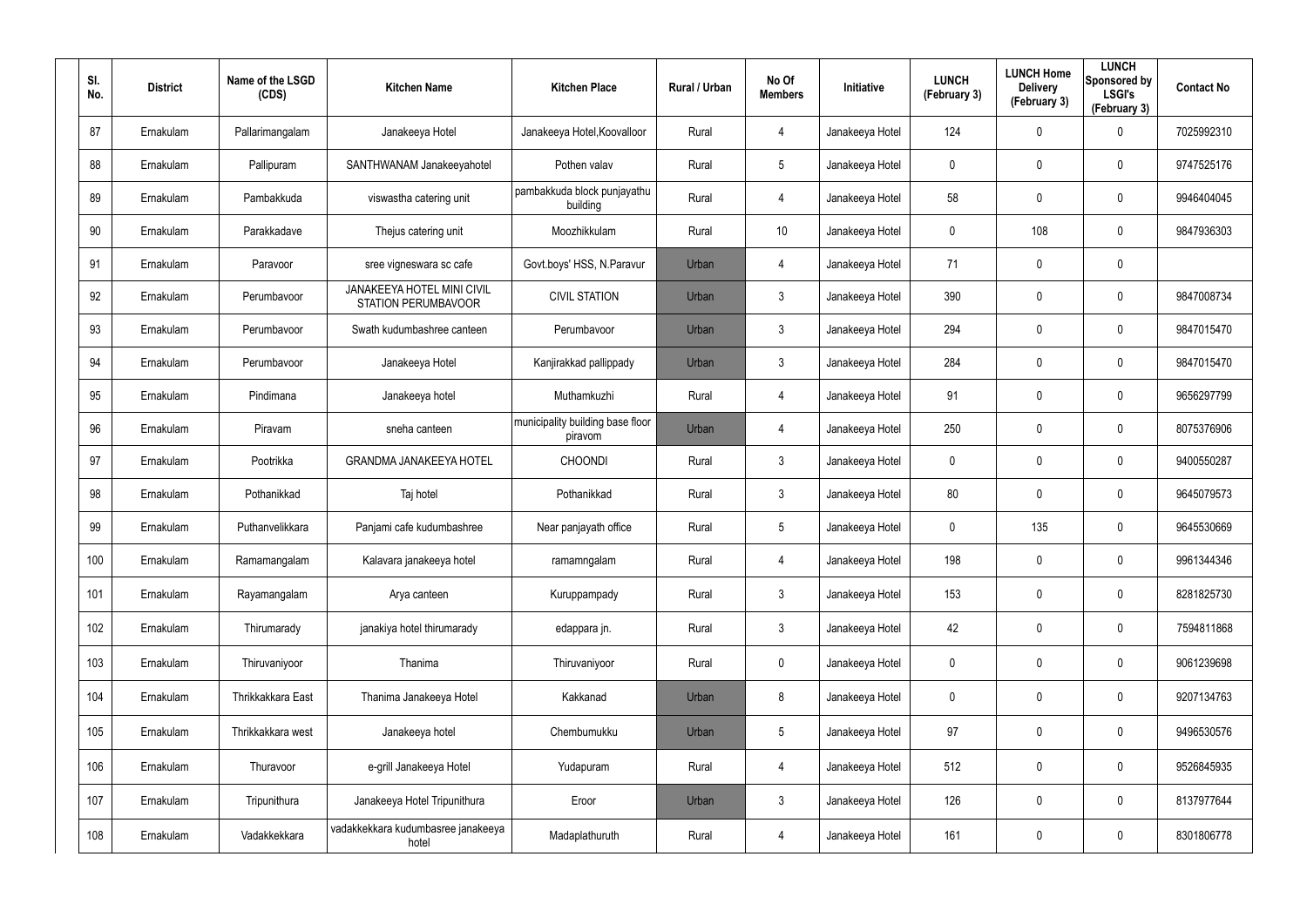|     | SI.<br>No.      | <b>District</b> | Name of the LSGD<br>(CDS) | <b>Kitchen Name</b>          | <b>Kitchen Place</b>                              | Rural / Urban | No Of<br><b>Members</b> | Initiative      | <b>LUNCH</b><br>(February 3) | <b>LUNCH Home</b><br><b>Delivery</b><br>(February 3) | <b>LUNCH</b><br>Sponsored by<br><b>LSGI's</b><br>(February 3) | <b>Contact No</b> |
|-----|-----------------|-----------------|---------------------------|------------------------------|---------------------------------------------------|---------------|-------------------------|-----------------|------------------------------|------------------------------------------------------|---------------------------------------------------------------|-------------------|
|     | 109             | Ernakulam       | Vadavukode<br>Puthancruz  | <b>JANAKEEYA HOTEL</b>       | Puthencruz                                        | Rural         | $\mathfrak{Z}$          | Janakeeya Hotel | 0                            | 100                                                  | $\mathbf 0$                                                   | $9.19E + 11$      |
|     | 110             | Ernakulam       | Valakom                   | Ruchi                        | Valakom                                           | Rural         | $5\phantom{.0}$         | Janakeeya Hotel | 0                            | 0                                                    | $\pmb{0}$                                                     | 9074232700        |
|     | 111             | Ernakulam       | Varapuzha                 | <b>DURGA ACTIVITY</b>        | CHETTIBHAGAM                                      | Rural         | 8                       | Janakeeya Hotel | 132                          | 0                                                    | $\overline{4}$                                                | 9496160074        |
|     | 112             | Ernakulam       | Vazhakulam                | Three Star Hotel             | Marampally                                        | Rural         | $\mathfrak{Z}$          | Janakeeya Hotel | 283                          | 0                                                    | $\mathbf 0$                                                   | 6282644893        |
|     | 113             | Ernakulam       | Vengola                   | Janakeeya Hotel              | Pathipalam                                        | Rural         | $5\phantom{.0}$         | Janakeeya Hotel | 89                           | 0                                                    | $\pmb{0}$                                                     | 8137887455        |
|     | 114             | Ernakulam       | Vengoor                   | <b>JANAKEEYA HOTEL</b>       | Choorathod                                        | Rural         | 4                       | Janakeeya Hotel | 124                          | 0                                                    | $\boldsymbol{0}$                                              | 9656904682        |
| 114 |                 |                 |                           |                              |                                                   |               | 449                     |                 | 16826                        | 973                                                  | $\overline{4}$                                                |                   |
|     |                 | Idukki          | Adimaly                   | Friends Janakeeya Hotel      | Adimaly                                           | Rural         | 4                       | Janakeeya Hotel | 147                          | 0                                                    | $\pmb{0}$                                                     | 9961635779        |
|     | $\overline{2}$  | Idukki          | Alackode                  | Five Star Canteen            | Elamdesham Block<br>Panchayath Building, Alakode  | Rural         | $5\phantom{.0}$         | Janakeeya Hotel | $\boldsymbol{0}$             | 0                                                    | $\pmb{0}$                                                     | 9961482164        |
|     | 3               | Idukki          | Arakkulam                 | Sabhalyam                    | Moolamattom                                       | Rural         | 4                       | Janakeeya Hotel | 238                          | 0                                                    | $\pmb{0}$                                                     | 8848124921        |
|     |                 | Idukki          | Ayyappancovil             | Maria Janakeeya Hotel        | Parappu                                           | Rural         | $\mathfrak{Z}$          | Janakeeya Hotel | 102                          | 0                                                    | $\mathbf 0$                                                   | 9544622096        |
|     | $5\phantom{.0}$ | Idukki          | Bysonvalley               | Famous Janakiya Hotel        | Pottankad                                         | Rural         | 4                       | Janakeeya Hotel | 86                           | 0                                                    | $\mathbf 0$                                                   | 9744566398        |
|     | 6               | Idukki          | Chakkupallam              | Vanithasree Janakeeya Hotel  | Anakkara                                          | Rural         | $\mathfrak{Z}$          | Janakeeya Hotel | 288                          | 0                                                    | $\pmb{0}$                                                     | 8075143547        |
|     | -7              | Idukki          | Devikulam                 | Kudumbashree Janakeeya Hotel | Echo point                                        | Rural         | $\mathfrak{Z}$          | Janakeeya Hotel | 125                          | 0                                                    | $\pmb{0}$                                                     | 8281640208        |
|     | 8               | Idukki          | Edavetty                  | Kudumbashree Janakeeya Hotel | Edavetty                                          | Rural         | $\mathfrak{Z}$          | Janakeeya Hotel | $\mathbf 0$                  | 0                                                    | $\pmb{0}$                                                     | 6238694173        |
|     | 9               | Idukki          | Erattayar                 | Vanitha Janakeeya Hotel      | Erattayar                                         | Rural         | 4                       | Janakeeya Hotel | 115                          | 0                                                    | $\mathsf{0}$                                                  | 9188166929        |
|     | 10 <sup>°</sup> | Idukki          | Kamakshi                  | Kripa Catering               | Thankamani                                        | Rural         | $5\phantom{.0}$         | Janakeeya Hotel | 260                          | 0                                                    | $\mathbf 0$                                                   | 9544021398        |
|     | 11              | Idukki          | Kanchiyar                 | Swadh Janakeeya Hotel        | Kanchiyar                                         | Rural         | $5\phantom{.0}$         | Janakeeya Hotel | 98                           | 0                                                    | $\mathsf{0}$                                                  | 8606856496        |
|     | 12              | Idukki          | Kanjikkuzhi               | Samarppanam                  | Kanjikkuzhi                                       | Rural         | 4                       | Janakeeya Hotel | 158                          | 0                                                    | $\overline{\mathbf{1}}$                                       | 9447169262        |
|     | 13              | Idukki          | Kanthaloor                | Morningstar Janakeeya Hotel  | Sahayagiri complex, near<br>Kanthalloor Bus stand | Rural         | 4                       | Janakeeya Hotel | 73                           | 0                                                    | $\mathbf 0$                                                   | 9447941632        |
|     | 14              | Idukki          | Karimannoor               | Rujiya Catering Unit         | Karimannoor                                       | Rural         | $5\phantom{.0}$         | Janakeeya Hotel | 52                           | 0                                                    | $\pmb{0}$                                                     | 9497454952        |
|     | 15              | Idukki          | Karunapuram               | Karuna Hotel                 | Panchayathu complex                               | Rural         | 4                       | Janakeeya Hotel | 228                          | 0                                                    | $\mathsf{0}$                                                  | 9961152820        |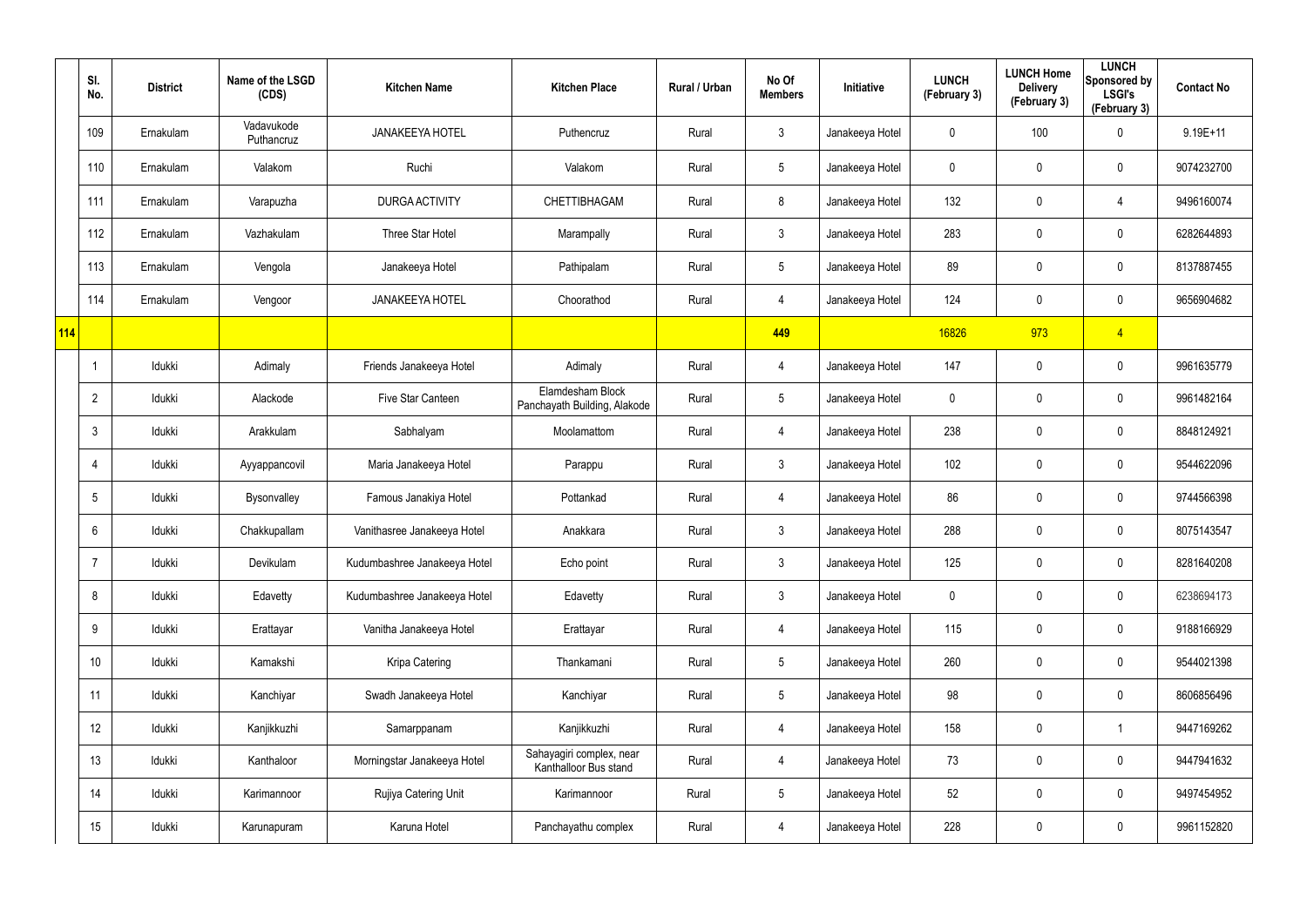|    | SI.<br>No. | <b>District</b> | Name of the LSGD<br>(CDS) | <b>Kitchen Name</b>                | <b>Kitchen Place</b>          | Rural / Urban | No Of<br><b>Members</b> | Initiative      | <b>LUNCH</b><br>(February 3) | <b>LUNCH Home</b><br><b>Delivery</b><br>(February 3) | <b>LUNCH</b><br>Sponsored by<br><b>LSGI's</b><br>(February 3) | <b>Contact No</b> |
|----|------------|-----------------|---------------------------|------------------------------------|-------------------------------|---------------|-------------------------|-----------------|------------------------------|------------------------------------------------------|---------------------------------------------------------------|-------------------|
|    | 16         | Idukki          | Kattappana                | Karunya Janakeeya Hotel            | Kattappana                    | Urban         | 5                       | Janakeeya Hotel | 270                          | $\mathbf 0$                                          | 0                                                             | 9497684477        |
|    | 17         | Idukki          | Kodikkulam                | Kulirma Janakiya Hotel             | Kodikkulam                    | Rural         | 6                       | Janakeeya Hotel | 44                           | $\mathsf{0}$                                         | 0                                                             | 9605111852        |
|    | 18         | Idukki          | Kokkayar                  | Sevana Janakeeya hotel             | 35th Mile                     | Rural         | 3                       | Janakeeya Hotel | 23                           | $\mathsf{0}$                                         | 0                                                             | 9562067674        |
|    | 19         | Idukki          | Konnathadi                | Friends Janakeeya Hotel            | Panickankudi                  | Rural         | 6                       | Janakeeya Hotel | 56                           | $\mathbf 0$                                          | 0                                                             | 9544048878        |
|    | 20         | Idukki          | Konnathadi                | Janapriya Janakeeya Hotel          | Konnathadi                    | Rural         | 3                       | Janakeeya Hotel | 165                          | $\mathbf 0$                                          | 0                                                             | 9895147074        |
|    | 21         | Idukki          | Kudayathoor               | Kudumbashree Janakeeya Hotel       | Kanjar                        | Rural         | 3                       | Janakeeya Hotel | 0                            | $\mathbf 0$                                          | 0                                                             | 9526762560        |
|    | 22         | Idukki          | Kumaramangalam            | Kumaramangalam Janakeeya Hotel     | Kumaramangalam                | Rural         | 4                       | Janakeeya Hotel | 90                           | $\mathbf 0$                                          | 0                                                             | 9745633509        |
|    | 23         | Idukki          | Kumili                    | Ruchi Hotel                        | Kumili                        | Rural         | 4                       | Janakeeya Hotel | 167                          | $\mathbf 0$                                          | 0                                                             | 9447980637        |
|    | 24         | Idukki          | Manakkadu                 | Vanitha Hotel                      | Chittoor                      | Rural         | $\mathfrak{Z}$          | Janakeeya Hotel | 48                           | $\mathbf 0$                                          | 0                                                             | 8330097933        |
|    | 25         | Idukki          | Mankulam                  | Jeevanam Catering Janakeeya Hotel  | Panchayathu Building          | Rural         | 4                       | Janakeeya Hotel | 72                           | $\mathbf 0$                                          | 0                                                             | 9495060505        |
| 51 | 26         | Idukki          | Mankulam                  | Happy Janakéeya Hotel              | Aanakkulam                    | Rural         | $\mathfrak{Z}$          | Janakeeya Hotel | 60                           | $\mathbf 0$                                          | 0                                                             | 9496251027        |
|    | 27         | Idukki          | Marayoor                  | Malabar food court Janakeeya Hotel | Marayoor Near IDCB bank       | Rural         | 4                       | Janakeeya Hotel | 134                          | $\mathbf 0$                                          | 0                                                             | 9446925610        |
|    | 28         | Idukki          | Mariyapuram               | Anaswara Hotel & Catering          | Idukki                        | Rural         | 4                       | Janakeeya Hotel | 155                          | $\mathbf 0$                                          | 0                                                             | 9526329438        |
|    | 29         | Idukki          | Munnar                    | Annapoorna catering                | Lorry stand, old munnar       | Rural         | 5                       | Janakeeya Hotel | 235                          | $\mathbf 0$                                          | 0                                                             | 8281009478        |
|    | 30         | Idukki          | Muttom                    | Nila Janakeeya Hotel               | Muttom                        | Rural         | $\mathfrak{Z}$          | Janakeeya hotel | 205                          | $\mathbf 0$                                          | 0                                                             | 9961104818        |
|    | 31         | Idukki          | Nedumkandam               | Annus catering                     | Nedumkandam<br>Kizhakkekavala | Rural         | 4                       | Janakeeya Hotel | 160                          | $\mathbf 0$                                          | 0                                                             | 9747458576        |
|    | 32         | Idukki          | Pallivasal                | <b>Blessing Janakeeya Hotel</b>    | Pallivasal                    | Rural         | 4                       | Janakeeya Hotel | 61                           | $\mathbf 0$                                          | 0                                                             | 9947981574        |
|    | 33         | Idukki          | Pampadumpara              | Thripthy Janakeeya Hotel           | Pampadumpara                  | Rural         | $\mathbf{3}$            | Janakeeya Hotel | 149                          | $\mathbf 0$                                          | 0                                                             | 9207150558        |
|    | 34         | Idukki          | Peermedu                  | Thripthy Janakeeya Hotel           | Peermedu                      | Rural         | $\mathbf{3}$            | Janakeeya Hotel | 111                          | $\mathbf 0$                                          | 0                                                             | 9633311267        |
|    | 35         | ldukki          | Peruvanthanam             | Janakeeya Hotel                    | Peruvanthanam                 | Rural         | $5\phantom{.0}$         | Janakeeya Hotel | 41                           | $\mathbf 0$                                          | 0                                                             | 9562274720        |
|    | 36         | Idukki          | Purappuzha                | Ammas Janakeeya Hotel              | Purappuzha                    | Rural         | $\mathbf{3}$            | Janakeeya Hotel | 50                           | $\mathbf 0$                                          | 0                                                             | 9744954032        |
|    | 37         | ldukki          | Rajakkadu                 | Janakeeya Hotel                    | Rajakkadu Town                | Rural         | $\mathbf{3}$            | Janakeeya Hotel | 440                          | $\mathbf 0$                                          | 0                                                             | 9446766999        |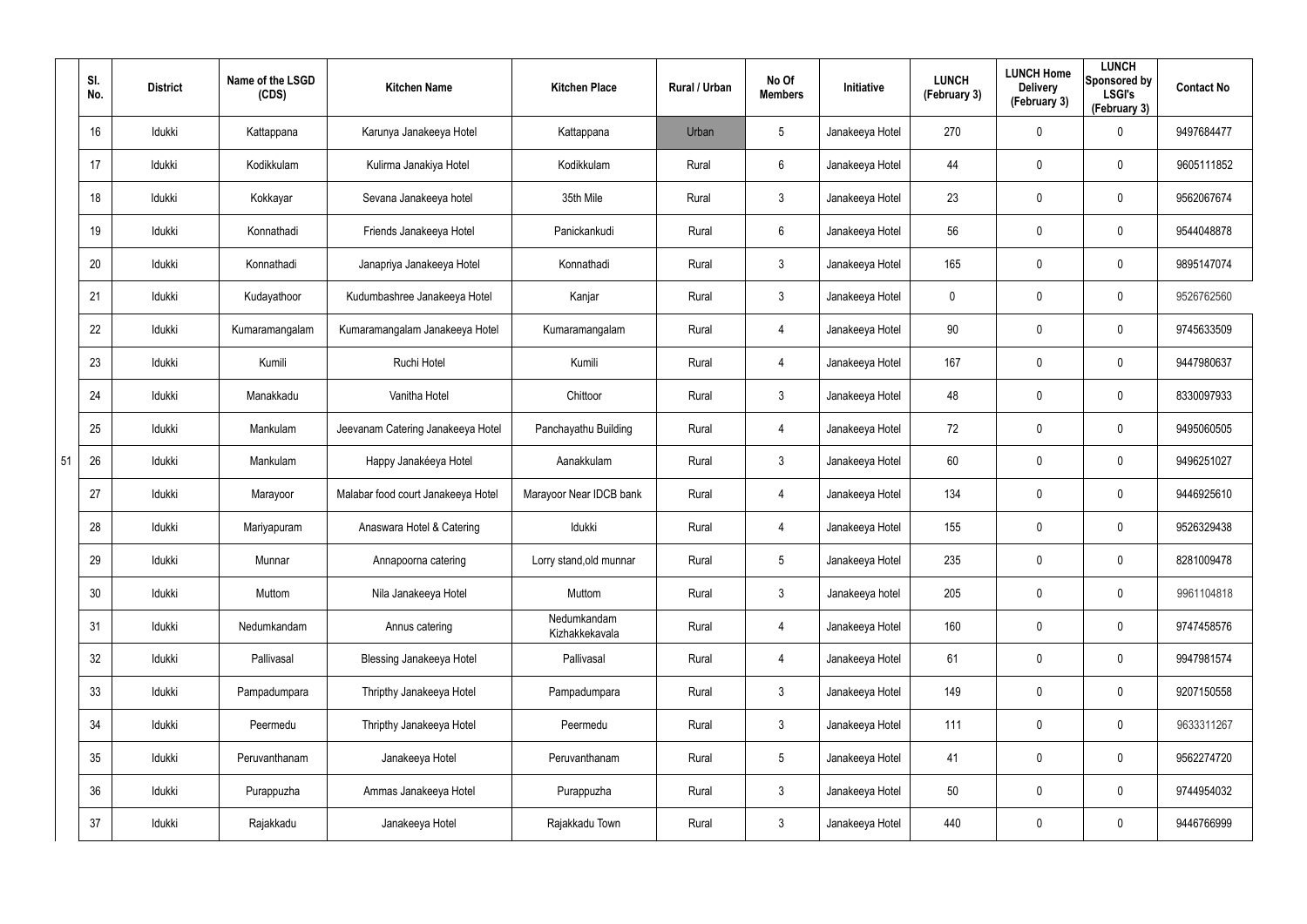|    | SI.<br>No.      | <b>District</b> | Name of the LSGD<br>(CDS) | <b>Kitchen Name</b>                       | <b>Kitchen Place</b>                      | Rural / Urban | No Of<br><b>Members</b> | Initiative      | <b>LUNCH</b><br>(February 3) | <b>LUNCH Home</b><br><b>Delivery</b><br>(February 3) | <b>LUNCH</b><br>Sponsored by<br><b>LSGI's</b><br>(February 3) | <b>Contact No</b> |
|----|-----------------|-----------------|---------------------------|-------------------------------------------|-------------------------------------------|---------------|-------------------------|-----------------|------------------------------|------------------------------------------------------|---------------------------------------------------------------|-------------------|
|    | 38              | Idukki          | Rajakumari                | Aiswarya Vanitha Restaurent               | Rajakumari South                          | Rural         | 4                       | Janakeeya Hotel | 365                          | 0                                                    | $\mathbf 0$                                                   | 9526570410        |
|    | 39              | Idukki          | Santhanpara               | Janakeeya Hotel                           | Santhanpara                               | Rural         | $\overline{4}$          | Janakeeya Hotel | 178                          | 0                                                    | $\pmb{0}$                                                     | 9526174553        |
|    | 40              | Idukki          | Senapathy                 | Ammoose Hotel                             | Mangathotty                               | Rural         | $3\phantom{.0}$         | Janakeeya Hotel | 0                            | $\mathbf 0$                                          | $\mathbf 0$                                                   | 9539396626        |
|    | 41              | Idukki          | Udumbannoor               | Kudumbashree Janakeeya Hotel              | Udumbannor                                | Rural         | $\mathbf{3}$            | Janakeeya Hotel | 182                          | 0                                                    | $\pmb{0}$                                                     | 9633678438        |
|    | 42              | Idukki          | Upputhara                 | Samarppitha Janakeeya hotel               | Upputhara                                 | Rural         | $5\phantom{.0}$         | Janakeeya Hotel | 116                          | $\mathbf 0$                                          | $\mathbf 0$                                                   | 9526590710        |
|    | 43              | Idukki          | Vandanmedu                | Dharshana Janakeeya Hotel                 | Vandanmedu                                | Rural         | 4                       | Janakeeya Hotel | 161                          | 0                                                    | $\pmb{0}$                                                     | 9744038737        |
|    | 44              | Idukki          | Vandiperiyar              | Vandiperiyar Janakeeya Hotel              | Vandiperiyar                              | Rural         | $5\phantom{.0}$         | Janakeeya Hotel | 251                          | 0                                                    | $\mathbf 0$                                                   | 8086863254        |
|    | 45              | Idukki          | Vannappuram               | Souhrudham Janakeeya Hotel                | Vannappuram                               | Rural         | $5\phantom{.0}$         | Janakeeya Hotel | 0                            | 0                                                    | $\mathbf 0$                                                   | 8113054492        |
|    | 46              | Idukki          | Vathikudy                 | Karthika                                  | Thopramkudi                               | Rural         | $\overline{4}$          | Janakeeya Hotel | 0                            | 0                                                    | $\pmb{0}$                                                     | 9947636989        |
|    | 47              | Idukki          | Vathikudy                 | Mahima                                    | Murickassery                              | Rural         | $\mathbf{3}$            | Janakeeya Hotel | 180                          | 0                                                    | $\mathbf 0$                                                   | 8289945652        |
|    | 48              | Idukki          | Vattavada                 | Vattavada Kudumbashree Janakeeya<br>Hotel | Keekkara, Kovilur                         | Rural         | $\overline{4}$          | Janakeeya Hotel | 127                          | $\mathbf 0$                                          | $\pmb{0}$                                                     | 9497790469        |
|    | 49              | Idukki          | Vazhathoppu               | Grahalakshmi Hotel & Catering             | Cheruthoni                                | Rural         | 4                       | Janakeeya Hotel | 172                          | 0                                                    | $\overline{2}$                                                | 9496178884        |
|    | 50              | Idukki          | Vellathooval              | Flowers Janakeeya Hotel                   | Vellathooval                              | Rural         | 4                       | Janakeeya Hotel | 55                           | 0                                                    | $\mathbf 0$                                                   | 9961419892        |
|    | 51              | Idukki          | Velliyamattam             | Padhayam Kudumbashree Janakeeya<br>Hotel  | Velliyamattam                             | Rural         | $\overline{4}$          | Janakeeya Hotel | 48                           | 0                                                    | $\pmb{0}$                                                     | 7902854627        |
| 51 |                 |                 |                           |                                           |                                           |               | 201                     |                 | 6541                         | $\bullet$                                            | 3                                                             |                   |
|    |                 | Kannur          | Maloor                    | Maloor Janakeeya Hotel                    | Thrikandaripoyil, PO-<br>Thrikandaripoyil | Rural         | $3\phantom{.0}$         | Janakeeya Hotel | 135                          | 0                                                    | $\mathbf 0$                                                   | 9656132294        |
|    | $\overline{2}$  | Kannur          | Kolachery                 | Janakeeya Hotel                           | Kolachery Paramba, PO-<br>Kolacheri       | Rural         | $5\phantom{.0}$         | Janakeeya Hotel | 200                          | $\mathbf 0$                                          | 4                                                             | 9895324699        |
|    | $\mathbf{3}$    | Kannur          | Pinarayi                  | Janakeeya hotel, Pinarayi                 | Pinarayi                                  | Rural         | $6\overline{6}$         | Janakeeya Hotel | 0                            | $\mathbf 0$                                          | $\mathbf 0$                                                   | 9447215211        |
|    | 4               | Kannur          | Muzhakunnu                | Thripthy Janakeeya Hotel                  | Kakkayangad, Muzhakkunnu                  | Rural         | $5\phantom{.0}$         | Janakeeya Hotel | 381                          | $\mathbf 0$                                          | $\overline{2}$                                                | 9526047538        |
|    | $5\overline{)}$ | Kannur          | Chapparappadavu           | Kudumbasree janakeeya hotel               | Near village office,<br>Chapparappadav    | Rural         | $3\phantom{.0}$         | Janakeeya Hotel | 207                          | $\mathbf 0$                                          | $\mathbf 0$                                                   | 9605413324        |
|    | $6^{\circ}$     | Kannur          | Iritty                    | Roopasree Kudumbashree hotel              | Koolichembra                              | Urban         | 8                       | Janakeeya Hotel | 399                          | 0                                                    | $\mathbf 0$                                                   | 8589921533        |
|    | $\overline{7}$  | Kannur          | Dharmadam                 | Dharmadam Janakeeya hotel                 | Near Andalloor kav,<br>Dharmadam          | Rural         | $\mathbf{3}$            | Janakeeya Hotel | 206                          | 0                                                    | $\pmb{0}$                                                     | 9526975778        |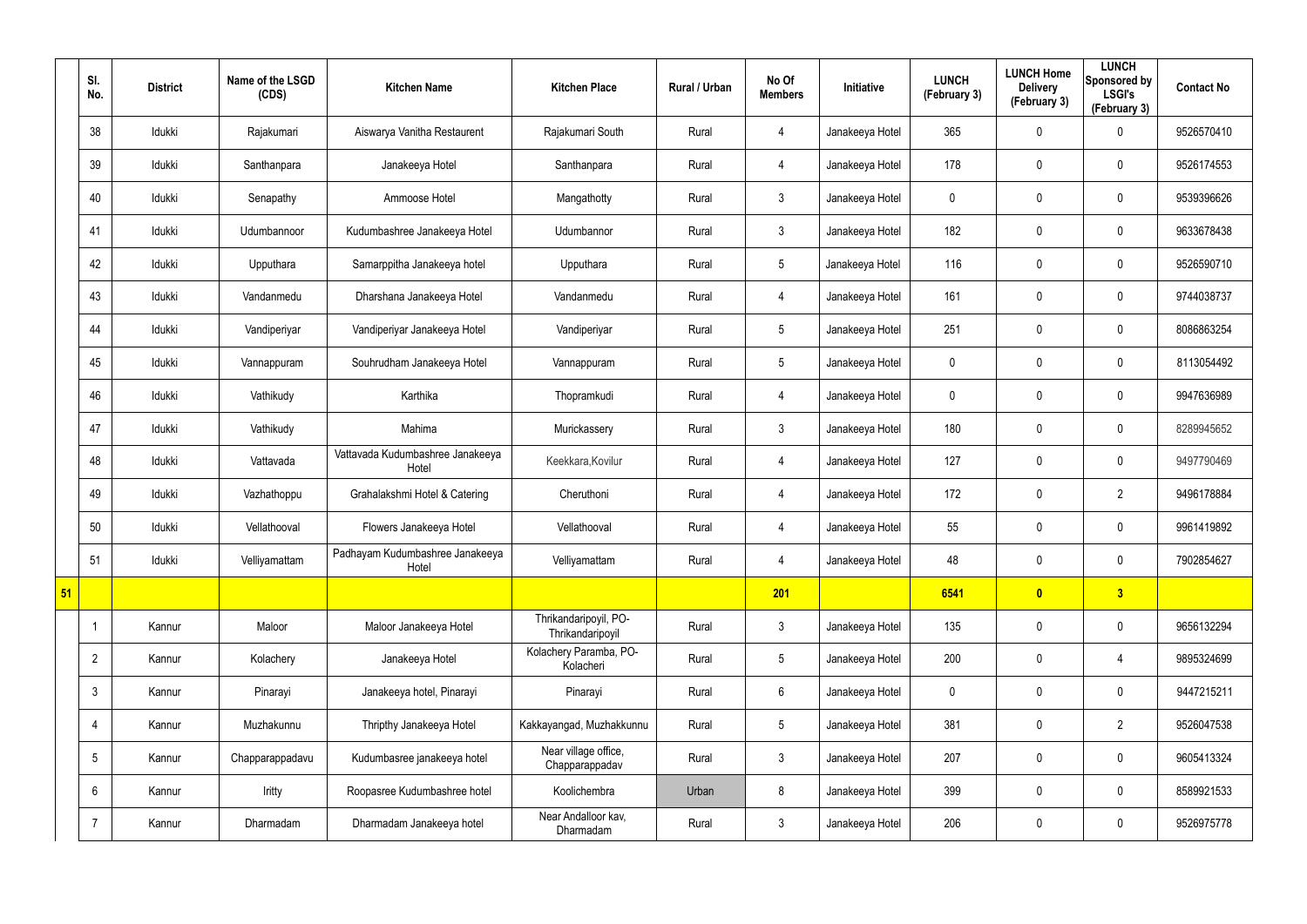| SI.<br>No.      | <b>District</b> | Name of the LSGD<br>(CDS)   | <b>Kitchen Name</b>                                | <b>Kitchen Place</b>                           | Rural / Urban | No Of<br><b>Members</b> | <b>Initiative</b> | <b>LUNCH</b><br>(February 3) | <b>LUNCH Home</b><br><b>Delivery</b><br>(February 3) | <b>LUNCH</b><br>Sponsored by<br><b>LSGI's</b><br>(February 3) | <b>Contact No</b> |
|-----------------|-----------------|-----------------------------|----------------------------------------------------|------------------------------------------------|---------------|-------------------------|-------------------|------------------------------|------------------------------------------------------|---------------------------------------------------------------|-------------------|
| 8               | Kannur          | Peralassery                 | Janakeeya Hotel                                    | Peralassery Town, PO -<br>Mundallur            | Rural         | 9                       | Janakeeya Hotel   | 428                          | 0                                                    | $\mathbf 0$                                                   | 70256213909       |
| 9               | Kannur          | Kadannappalli<br>Panappuzha | Kudumbasree janakeeya hotel                        | Chanthappura                                   | Rural         | 4                       | Janakeeya Hotel   | 150                          | 0                                                    | $\mathbf 0$                                                   | 9961089935        |
| 10 <sup>°</sup> | Kannur          | Anthur                      | Janakeeya hotel                                    | Dharmasala                                     | Urban         | 5                       | Janakeeya Hotel   | 266                          | 0                                                    | $\mathbf 0$                                                   | 9544138650        |
| 11              | Kannur          | Cheruthazham                | Janakeeya Hotel (Thripthi<br>Kudumbashree Canteen) | Pilathara                                      | Rural         | 3                       | Janakeeya Hotel   | 228                          | 0                                                    | $\mathbf 0$                                                   | 9947540361        |
| 12 <sup>°</sup> | Kannur          | Peravoor                    | Kudumbashree Janakeeya Hotel                       | Peravoor Bus stand, Peravoor<br>P <sub>O</sub> | Rural         | 3                       | Janakeeya Hotel   | 231                          | 0                                                    | $\mathbf 0$                                                   | 9947567857        |
| 13              | Kannur          | Kalliassery                 | Janakeeya Hotel                                    | Irinav Road, Payyattam, PO-<br>Irinav          | Rural         | 4                       | Janakeeya Hotel   | 290                          | 0                                                    | $\mathbf 0$                                                   | 8848330570        |
| 14              | Kannur          | Panniyannur                 | Janakeeya Hotel                                    | Panoor Block office compound                   | Rural         | 6                       | Janakeeya Hotel   | 334                          | 0                                                    | $\mathbf 0$                                                   | 9447449875        |
| 15              | Kannur          | Kannapuram                  | Janakeeya Hotel                                    | Chynaclay road, Kannapuram                     | Rural         | $5\overline{)}$         | Janakeeya Hotel   | 179                          | 0                                                    | 4                                                             | 8089127045        |
| 16              | Kannur          | Sreekandapuram              | Janakeeya Hotel                                    | Sreekandapuram, near bus<br>stand              | Urban         | $\sqrt{5}$              | Janakeeya Hotel   | 328                          | 0                                                    | -1                                                            | 7591948757        |
| 17              | Kannur          | Thalasseri                  | Janakeeya Hotel                                    | New bus stand, Thalasseri                      | Urban         | 6                       | Janakeeya Hotel   | 790                          | 0                                                    | $\mathbf 0$                                                   | 9446263864        |
| 18              | Kannur          | Chokli                      | Janakeeya Hotel                                    | Olavilam, Chokli                               | Rural         | $5\phantom{.0}$         | Janakeeya Hotel   | 111                          | 0                                                    | $\mathbf 0$                                                   | 9846892821        |
| 19              | Kannur          | Udayagiri                   | Janakeeya Hotel                                    | Karthikapuram                                  | Rural         | 4                       | Janakeeya Hotel   | 328                          | 0                                                    | $\mathbf 0$                                                   | 9562375342        |
| 20              | Kannur          | Karivellur Peralam          | Janakeeya Hotel                                    | Panchayah building,<br>Onakkunnu               | Rural         | 4                       | Janakeeya Hotel   | 238                          | 0                                                    | $\mathbf 0$                                                   | 7025519714        |
| 21              | Kannur          | Muzhappilangad              | Janakeeya Hotel                                    | Near FCI godown,<br>Muzhappilangad             | Rural         | 5                       | Janakeeya Hotel   | 298                          | 0                                                    | $\pmb{0}$                                                     | 7306005267        |
| 22              | Kannur          | Narath                      | Janakeeya Hotel                                    | Janakeeya Hotel, Kambil,<br>Narath             | Rural         | $\overline{7}$          | Janakeeya Hotel   | 177                          | 0                                                    | $\mathbf{1}$                                                  | 9747441162        |
| 23              | Kannur          | Payyannur                   | Janakeeya Hotel                                    | Municipality compoud,<br>Payyannur             | Urban         | $\mathbf{3}$            | Janakeeya Hotel   | 350                          | 0                                                    | $\mathbf 0$                                                   | 9526620805        |
| 24              | Kannur          | Kangol Alappadamba          | Janakeeya Hotel                                    | Mathil, Near Kangol<br>Alappadamba Panchayath  | Rural         | 4                       | Janakeeya Hotel   | 121                          | 0                                                    | $\mathbf 0$                                                   | 9495296142        |
| 25              | Kannur          | Naduvil                     | Janakeeya Hotel                                    | Panchayath compound,<br>Naduvil town           | Rural         | 4                       | Janakeeya Hotel   | 148                          | 0                                                    | $\mathbf 0$                                                   | 7902902490        |
| 26              | Kannur          | Koothuparamba               | Janakeeya Hotel                                    | Manghad Vayal, Near HSS<br>Koothuparamba, PO-  | Urban         | 8                       | Janakeeya Hotel   | 399                          | 0                                                    | $\mathbf 0$                                                   | 9645608253        |
| 27              | Kannur          | Kuttiatoor                  | Janakeeya Hotel                                    | Near Panchayath office,<br>Chattukappara       | Rural         | $5\phantom{.0}$         | Janakeeya Hotel   | 104                          | 0                                                    | $\mathsf{0}$                                                  | 9544644195        |
| 28              | Kannur          | Kathirur                    | Janakeeya Hotel                                    | Panchayath office building,<br>Kathirur        | Rural         | $5\phantom{.0}$         | Janakeeya Hotel   | 230                          | 0                                                    | $\mathbf{1}$                                                  | 8129404833        |
| 29              | Kannur          | Panoor                      | Janakeeya Hotel                                    | Elangode, Panoor                               | Urban         | $5\phantom{.0}$         | Janakeeya Hotel   | 200                          | 0                                                    | $\pmb{0}$                                                     | 9605852157        |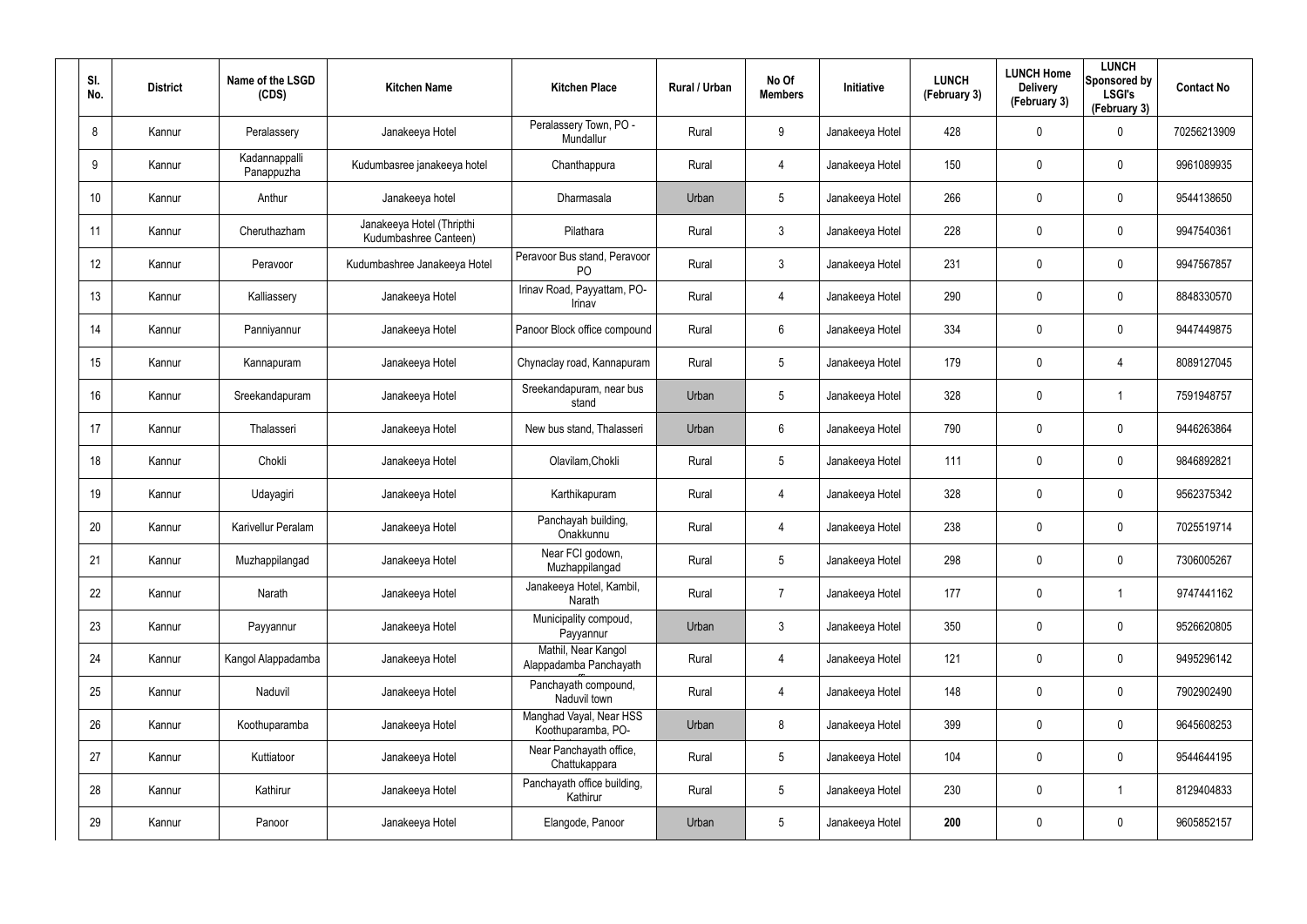|    | SI.<br>No. | <b>District</b> | Name of the LSGD<br>(CDS) | <b>Kitchen Name</b> | <b>Kitchen Place</b>                                           | Rural / Urban | No Of<br><b>Members</b> | Initiative      | <b>LUNCH</b><br>(February 3) | <b>LUNCH Home</b><br><b>Delivery</b><br>(February 3) | <b>LUNCH</b><br>Sponsored by<br><b>LSGI's</b><br>(February 3) | <b>Contact No</b> |
|----|------------|-----------------|---------------------------|---------------------|----------------------------------------------------------------|---------------|-------------------------|-----------------|------------------------------|------------------------------------------------------|---------------------------------------------------------------|-------------------|
|    | 30         | Kannur          | Chirakkal                 | Janakeeya Hotel     | Chirakkal weavers,<br>Puthiyatheru                             | Rural         | $5\phantom{.0}$         | Janakeeya Hotel | 285                          | 0                                                    | $\boldsymbol{0}$                                              | 9895854873        |
|    | 31         | Kannur          | Eranjoli                  | Janakeeya Hotel     | Near Thalassery RTO office,<br>Chungam                         | Rural         | $5\phantom{.0}$         | Janakeeya Hotel | 235                          | 0                                                    | $\pmb{0}$                                                     | 9656368808        |
|    | 32         | Kannur          | Payam                     | Janakeeya Hotel     | Near Panchayath office,<br>Madathil                            | Rural         | $\overline{4}$          | Janakeeya Hotel | 164                          | $\mathbf 0$                                          | $\pmb{0}$                                                     | 9496554678        |
|    | 33         | Kannur          | Eramam Kuttoor            | Janakeeya Hotel     | Mathamangalam, Near CDS<br>office                              | Rural         | $\overline{4}$          | Janakeeya Hotel | 156                          | 0                                                    | $\pmb{0}$                                                     | 9562473576        |
|    | 34         | Kannur          | Ramanthally               | Janakeeya hotel     | Ramanthally                                                    | Rural         | $\overline{4}$          | Janakeeya Hotel | 252                          | 0                                                    | $\pmb{0}$                                                     | 9496705429        |
|    | 35         | Kannur          | Thripangottur             | Janakeeya Hotel     | Kallikkandy, Thripangottur                                     | Rural         | $\mathbf{3}$            | Janakeeya Hotel | 259                          | 0                                                    | $\pmb{0}$                                                     | 9495191659        |
|    | 36         | Kannur          | Madayi                    | Janakeeya Hotel     | Eripuram, Near Vrindhavan<br>Residency, PO Pazhayangadi        | Rural         | $\mathbf{3}$            | Janakeeya Hotel | 186                          | 0                                                    | $\pmb{0}$                                                     | 7561006271        |
|    | 37         | Kannur          | Kelakam                   | Janakeeya Hotel     | Kelakam PO                                                     | Rural         | $\mathbf{3}$            | Janakeeya Hotel | 176                          | $\mathbf 0$                                          | $\pmb{0}$                                                     | 8113866296        |
|    | 38         | Kannur          | Kurumathoor               | Janakeeya Hotel     | Near GVHSS, Kurumathoor                                        | Rural         | $\mathbf{3}$            | Janakeeya Hotel | 144                          | 0                                                    | $\pmb{0}$                                                     | 9633816470        |
|    | 39         | Kannur          | Peringome Vayakkara       | Janakeeya Hotel     | Peringome, Near Police station                                 | Rural         | $5\,$                   | Janakeeya Hotel | 89                           | $\mathbf 0$                                          | $\pmb{0}$                                                     | 9961413726        |
|    | 40         | Kannur          | Munderi                   | Janakeeya Hotel     | Kanjirode Karakkadu, Munderi                                   | Rural         | $\overline{4}$          | Janakeeya Hotel | 268                          | 0                                                    | $\mathbf 0$                                                   | 8547609196        |
|    | 41         | Kannur          | Anjarakandy               | Janakeeya Hotel     | Panayatham Paramba,<br>Anjarankandy                            | Rural         | 4                       | Janakeeya Hotel | 177                          | $\mathbf 0$                                          | $\pmb{0}$                                                     | 9496900755        |
| 89 | 42         | Kannur          | Ayyankkunnu               | Janakeeya Hotel     | Ayyankunnu Panchayth<br>Anghadikkadavu                         | Rural         | 4                       | Janakeeya Hotel | 160                          | 0                                                    | $\pmb{0}$                                                     | 9946734976        |
|    | 43         | Kannur          | Padiyoor                  | Janakeeya Hotel     | Padiyoor PO                                                    | Rural         | $\overline{4}$          | Janakeeya Hotel | 87                           | 0                                                    | $\mathbf 0$                                                   | 9539028498        |
|    | 44         | Kannur          | Ezhome                    | Janakeeya Hotel     | Pazhayangadi bus stand,<br>Ezhom                               | Rural         | $5\phantom{.0}$         | Janakeeya Hotel | 273                          | 0                                                    | $\pmb{0}$                                                     | 8086910862        |
|    | 45         | Kannur          | Koodali                   | Janakeeya Hotel     | Near Koodali Panchayath<br>Office, Kololam, PO -<br>Edgygnnoor | Rural         | 4                       | Janakeeya Hotel | 174                          | 0                                                    | $\pmb{0}$                                                     | 9526524230        |
|    | 46         | Kannur          | Pappinisseri              | Janakeeya Hotel     | Near EMS Smaraka Govt.<br>Higher secondary school,             | Rural         | $\overline{4}$          | Janakeeya Hotel | 237                          | $\mathbf 0$                                          | $\mathbf 0$                                                   | 9605727307        |
|    | 47         | Kannur          | Mattannur                 | Janakeeya Hotel     | Near Municipality office,<br>Mattannur                         | Urban         | $5\phantom{.0}$         | Janakeeya Hotel | 209                          | 0                                                    | $\pmb{0}$                                                     | 7510706897        |
|    | 48         | Kannur          | Chenghalayi               | Janakeeya Hotel     | Valakai, Chenghalayi                                           | Rural         | $\mathbf{3}$            | Janakeeya Hotel | 120                          | $\mathbf 0$                                          | $\mathbf 0$                                                   | 8547696233        |
|    | 49         | Kannur          | Pattiam                   | Janakeeya Hotel     | Cheruvancheri PO,<br>Cheruvancheri                             | Rural         | $\overline{4}$          | Janakeeya Hotel | 286                          | 0                                                    | $\pmb{0}$                                                     | 7025025275        |
|    | 50         | Kannur          | Thaliparamba              | Janakeeya Hotel     | Municipality compoud,<br>Thaliparamba                          | Urban         | $\overline{4}$          | Janakeeya Hotel | 128                          | $\mathbf 0$                                          | $\mathbf 0$                                                   | 8547849019        |
|    | 51         | Kannur          | Payyavoor                 | Janakeeya Hotel     | Payyavoor - PO, Payyavoor                                      | Rural         | $5\overline{)}$         | Janakeeya Hotel | 274                          | 0                                                    | $\pmb{0}$                                                     | 9495311608        |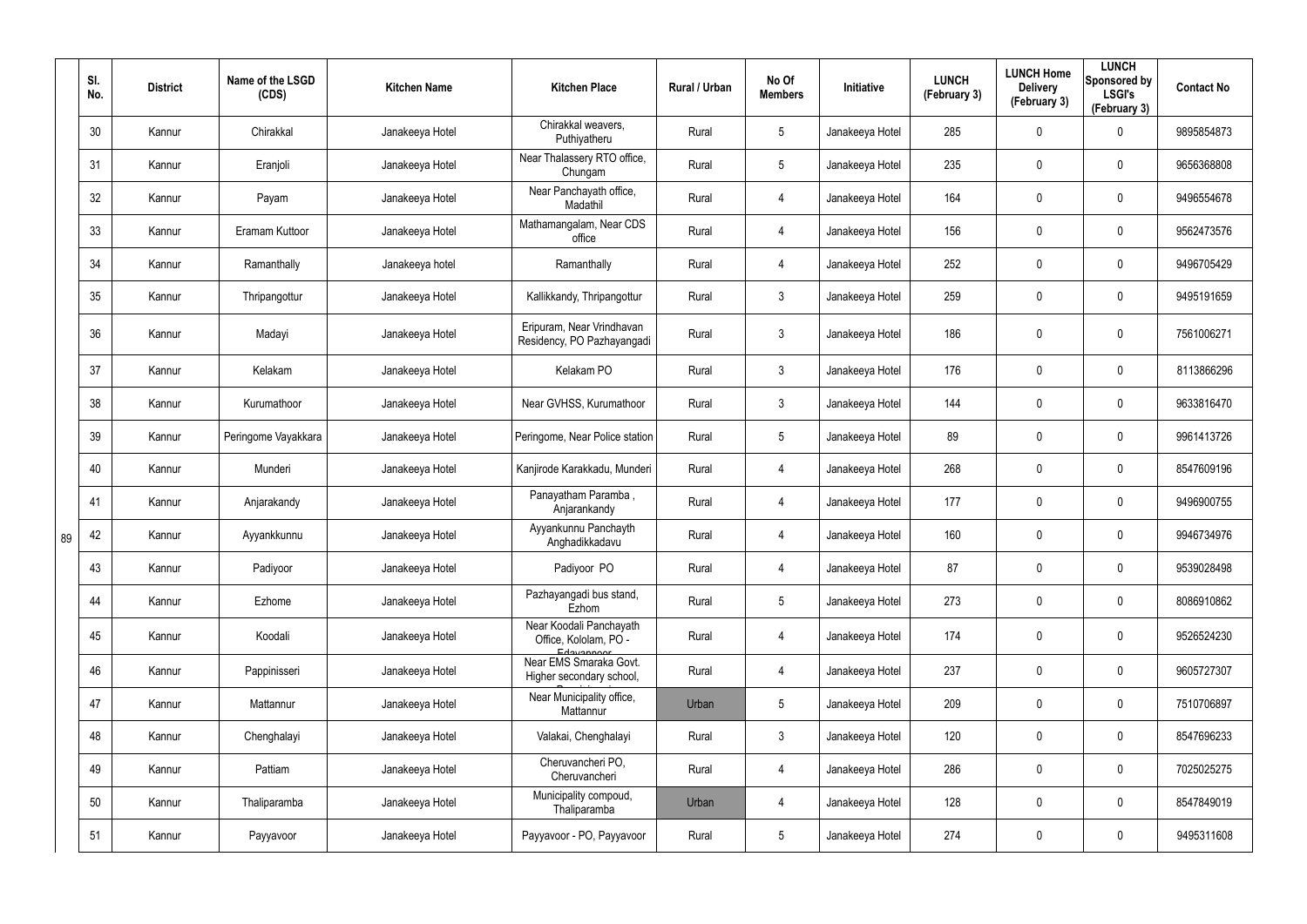| SI.<br>No. | <b>District</b> | Name of the LSGD<br>(CDS) | <b>Kitchen Name</b>                          | <b>Kitchen Place</b>                                    | Rural / Urban | No Of<br><b>Members</b> | Initiative      | <b>LUNCH</b><br>(February 3) | <b>LUNCH Home</b><br><b>Delivery</b><br>(February 3) | <b>LUNCH</b><br>Sponsored by<br><b>LSGI's</b><br>(February 3) | <b>Contact No</b> |
|------------|-----------------|---------------------------|----------------------------------------------|---------------------------------------------------------|---------------|-------------------------|-----------------|------------------------------|------------------------------------------------------|---------------------------------------------------------------|-------------------|
| 52         | Kannur          | Kottiyoor                 | Janakeeya Hotel                              | Neendunokki, Kottiyoor - PO                             | Rural         | $5\phantom{.0}$         | Janakeeya Hotel | 120                          | 0                                                    | 0                                                             | 6282565854        |
| 53         | Kannur          | Kunnothparamba            | Janakeeya Hotel                              | Kunnothparamba PO,<br>Kunnothparamba                    | Rural         | $\mathbf{3}$            | Janakeeya Hotel | 0                            | 0                                                    | $\boldsymbol{0}$                                              | 8156840487        |
| 54         | Kannur          | Pariyaram                 | Janakeeya Hotel                              | Near Panchayath Office,<br>Chithappile poyil, Pariyaram | Rural         | $\overline{4}$          | Janakeeya Hotel | 131                          | 0                                                    | $\pmb{0}$                                                     | 9744385083        |
| 55         | Kannur          | Kunjimangalam             | Janakeeya Hotel                              | Old Post office building,<br>Andamkovil, Kunjimangalam  | Rural         | $\overline{4}$          | Janakeeya Hotel | 161                          | $\mathbf 0$                                          | $\pmb{0}$                                                     | 9526981326        |
| 56         | Kannur          | Thillenkeri               | Janakeeya Hotel                              | Thekkam poyil, Near Uliyil<br>Town                      | Rural         | $\mathfrak{Z}$          | Janakeeya Hotel | 243                          | 0                                                    | $\mathbf 0$                                                   | 9745059451        |
| 57         | Kannur          | Chittariparamba           | Janakeeya Hotel                              | Poovathinkeezhil, PO-<br>Chittariparamba                | Rural         | $6\phantom{.}$          | Janakeeya Hotel | 170                          | $\mathbf 0$                                          | $\pmb{0}$                                                     | 8943506825        |
| 58         | Kannur          | Mayyil                    | Janakeeya Hotel                              | Near Mayyil Panchayath office,<br>Mayyil                | Rural         | $\overline{4}$          | Janakeeya Hotel | 152                          | 0                                                    | $\overline{2}$                                                | 9526072638        |
| 59         | Kannur          | Cherukunnu                | Janakeeya Hotel                              | Pallichal, PO - Cherukunnu,<br>Pin-670301               | Rural         | $\overline{4}$          | Janakeeya Hotel | 214                          | 0                                                    | $\mathbf 0$                                                   | 8547361298        |
| 60         | Kannur          | Aaralam                   | Janakeeya Hotel                              | Athikkal, PO - Keezhpally                               | Rural         | $5\phantom{.0}$         | Janakeeya Hotel | 257                          | 0                                                    | $\mathbf 0$                                                   | 9961285762        |
| 61         | Kannur          | Alakkode                  | Janakeeya Hotel                              | Therthally, Therthally PO,<br>Alakkode                  | Rural         | $5\phantom{.0}$         | Janakeeya Hotel | 231                          | 0                                                    | $\mathbf 0$                                                   | 8547045070        |
| 62         | Kannur          | Malappattam               | Janakeeya Hotel                              | Near Malappattam<br>panchayath, Malappattam             | Rural         | $\mathbf{3}$            | Janakeeya Hotel | 179                          | 0                                                    | -1                                                            | 9400571842        |
| 63         | Kannur          | Kanichar                  | Janakeeya Hotel                              | Kanichar PO, Kanichar                                   | Rural         | $\mathfrak{Z}$          | Janakeeya Hotel | 178                          | 0                                                    | $\mathbf 0$                                                   | 9526167667        |
| 64         | Kannur          | Mokeri                    | Kudumbashree Janakeeya Hotel,<br>Mokeri      | Vallangad, Mokeri                                       | Rural         | $5\phantom{.0}$         | Janakeeya Hotel | 325                          | $\boldsymbol{0}$                                     | 0                                                             | 9947037223        |
| 65         | Kannur          | Anjarakandy 2             | Kudumbashree Janakeeya Hotel,<br>Anjarakandy | Kavinmoola, Anjarakandy                                 | Rural         | $5\phantom{.0}$         | Janakeeya Hotel | 202                          | $\mathbf 0$                                          | $\pmb{0}$                                                     | 9446657510        |
| 66         | Kannur          | Newmahi                   | Kudumbashree Janakeeya Hotel                 | Newmahi bridge, Newmahi                                 | Rural         | $\mathfrak{Z}$          | Janakeeya Hotel | 157\$                        | 0\$                                                  | 0\$                                                           | 9946056862        |
| 67         | Kannur          | Keezhallur                | Janakeeya Hotel                              | Kummanam, Elambara                                      | Rural         | $\mathbf{3}$            | Janakeeya Hotel | 250                          | 0                                                    | $\mathbf 0$                                                   | 9947648580        |
| 68         | Kannur          | Chembilode                | Janakeeya hotel                              | Chakkarakal bus stand,<br>mowanchery                    | Rural         | $5\phantom{.0}$         | Janakeeya Hotel | 567                          | 0                                                    | $\mathbf 0$                                                   | 9847951631        |
| 69         | Kannur          | vengad                    | Janakeeya hotel                              | mambaram                                                | Rural         | $6\phantom{.}6$         | Janakeeya Hotel | 185                          | 0                                                    | $\pmb{0}$                                                     | 7902970902        |
| 70         | Kannur          | Azhikode                  | Janakeeya hotel                              | vankulathvayayal                                        | Rural         | $\overline{4}$          | Janakeeya Hotel | 175                          | 0                                                    | $\mathbf 0$                                                   | 9895910633        |
| 71         | Kannur          | Kolayad                   | Janakeeya hotel                              | kolayad                                                 | rural         | $\mathbf{3}$            | janakeeya hotel | 165                          | 0                                                    | $\pmb{0}$                                                     | 8592065431        |
| 72         | Kannur          | valapattanam              | janakeeya hotel                              | mill road, valapattanam                                 | rural         | $\mathbf{3}$            | janakeeya hotel | 0                            | 0                                                    | $\mathbf 0$                                                   | 9061345312        |
| 73         | Kannur          | Anthur 2                  | annapoorna janakeeya hotel                   | paliyath valapp, po morazha                             | urban         | $\mathbf{3}$            | janakeeya hotel | 151                          | 0                                                    | $\pmb{0}$                                                     | 9526183004        |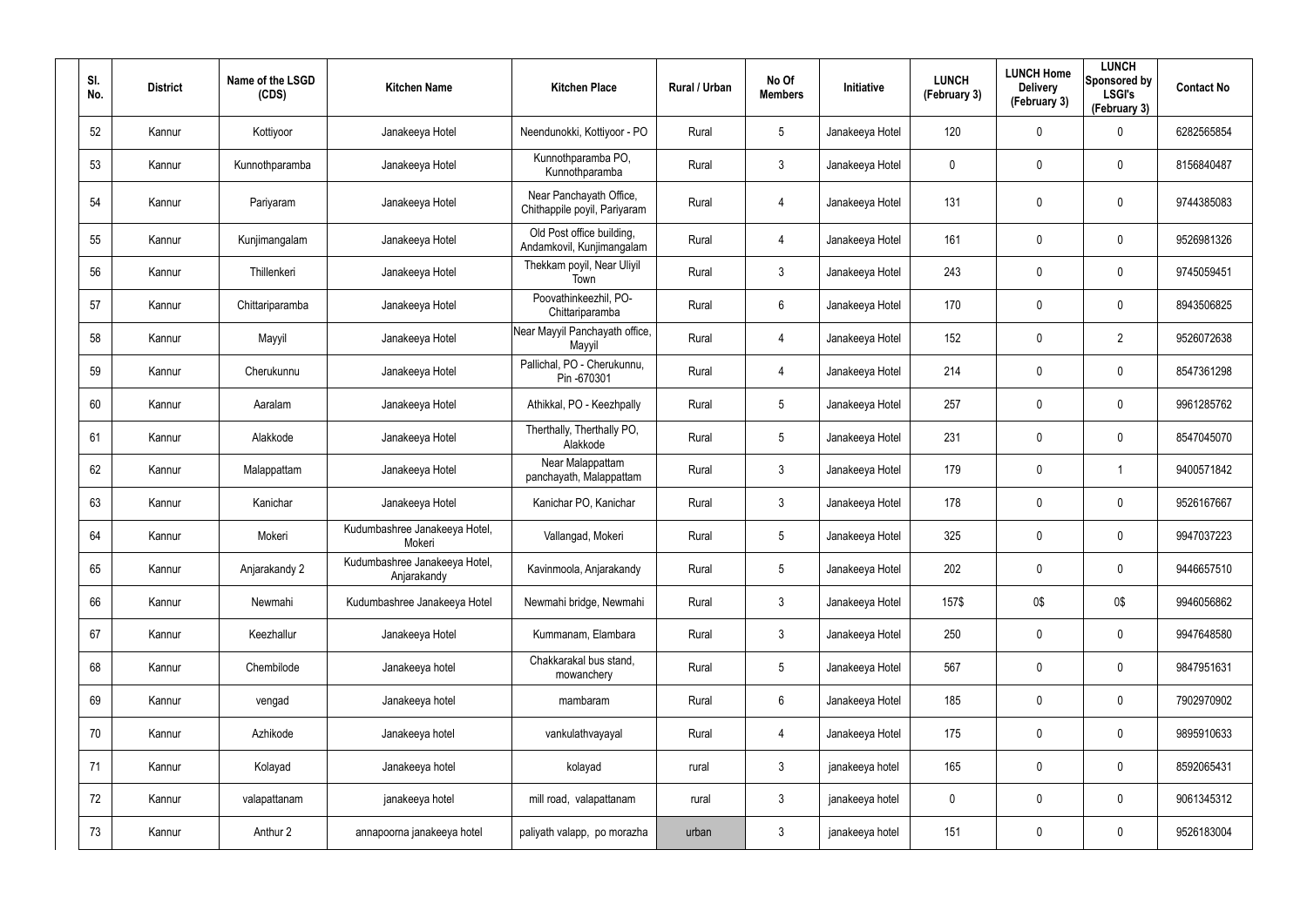|    | SI.<br>No.      | <b>District</b> | Name of the LSGD<br>(CDS) | <b>Kitchen Name</b>             | <b>Kitchen Place</b>                                        | Rural / Urban | No Of<br><b>Members</b> | Initiative      | <b>LUNCH</b><br>(February 3) | <b>LUNCH Home</b><br><b>Delivery</b><br>(February 3) | <b>LUNCH</b><br>Sponsored by<br><b>LSGI's</b><br>(February 3) | <b>Contact No</b> |
|----|-----------------|-----------------|---------------------------|---------------------------------|-------------------------------------------------------------|---------------|-------------------------|-----------------|------------------------------|------------------------------------------------------|---------------------------------------------------------------|-------------------|
|    | 74              | Kannur          | payyannur 2               | janakeeya hotel                 | kaniyeri, po vellur                                         | urban         | $\mathbf{3}$            | janakeeya hotel | 51                           | $\mathbf 0$                                          | 0                                                             | 8301817232        |
|    | 75              | Kannur          | cherupuzha                | janakeeya hotel                 | near panjayath office,<br>cherupuzha, 670511                | rural         | $\overline{4}$          | janakeeya hotel | 388                          | $\mathbf 0$                                          | $\boldsymbol{0}$                                              | 8547114024        |
|    | 76              | Kannur          | Eruvessy                  | Janakeeya hotel                 | Panchayath office road,<br>Chemberi                         | Rural         | $\overline{4}$          | Janakeeya hotel | 257                          | $\mathbf 0$                                          | 0                                                             | 9544893463        |
|    | 77              | Kannur          | Pattuvam                  | Janakeeya Hotel                 | Near Pattuvam panchayath<br>office, Pattuvam                | Rural         | $5\overline{)}$         | Janakeeya hotel | 130                          | 0                                                    | $\boldsymbol{0}$                                              | 9539731430        |
|    | 78              | Kannur          | Mangattidom               | Janakeeya Hotel                 | Kaitheri idam, Nirmalagiri PO,<br>Mangattidom               | Rural         | $\overline{7}$          | Janakeeya hotel | $\mathbf 0$                  | $\mathbf 0$                                          | $\mathbf 0$                                                   | 9207253934        |
|    | 79              | Kannur          | Panoor                    | Janakeeya Hotel                 | Thundayi peedika, Pukkom,<br>Panoor PO                      | Urban         | 5                       | Janakeeya hotel | 193                          | $\boldsymbol{0}$                                     | $\mathbf 0$                                                   | 9605852157        |
|    | 80              | Kannur          | Kottayam                  | Janakeeya hotel                 | Kottayam malabar, Kottayam<br>panchayath building, Kottayam | Rural         | $5\phantom{.0}$         | Janakeeya hotel | 162                          | $\mathbf 0$                                          | $\mathbf 0$                                                   | 9656672187        |
|    | 81              | Kannur          | Ulikkal                   | Janakeeya hotel                 | Vattiyam thodu (po) Mattara,<br>Ulikkal, 670705             | Rural         | $5\overline{)}$         | Janakeeya hotel | 98                           | 0                                                    | $\mathbf 0$                                                   | 8086777517        |
|    | 82              | Kannur          | Kadambur                  | Janakeeya hotel                 | Kadachira, Kadambur                                         | Rural         | $5\phantom{.0}$         | Janakeeya hotel | 151                          | 0                                                    | $\boldsymbol{0}$                                              | 9847178332        |
|    | 83              | Kannur          | Irikkoor                  | Janakeeya hotel                 | Peruvalathuparambu, PO -<br>Irikkoor                        | Rural         | $\overline{4}$          | Janakeeya hotel | 158                          | 0                                                    | $\boldsymbol{0}$                                              | 9746864255        |
|    | 84              | Kannur          | Mattool                   | Janakeeya hotel                 | Mattool central, Mattool                                    | Rural         | $5\overline{)}$         | Janakeeya hotel | $\mathbf 0$                  | $\mathbf 0$                                          | $\boldsymbol{0}$                                              | 9895321842        |
|    | 85              | Kannur          | Thalasseri -2             | Janakeeya hotel                 | Thalayi harbour, Thalasseri                                 | Urban         | $5\overline{)}$         | Janakeeya hotel | 159                          | 0                                                    | $\boldsymbol{0}$                                              | 9605745402        |
|    | 86              | Kannur          | Kannur                    | Janakeeya hotel                 | Pallipoyil division, Kannur<br>corporation                  | Urban         | $\mathbf{3}$            | Janakeeya hotel | 218                          | $\mathbf 0$                                          | $\boldsymbol{0}$                                              | 9745243643        |
|    | 87              | Kannur          | Ulikkal                   | Janakeeya hotel                 | Manikkadavu PO,<br>Manikkadadavu - 670705                   | Rural         | $5\phantom{.0}$         | Janakeeya hotel | 138                          | $\pmb{0}$                                            | $\pmb{0}$                                                     | 8547972988        |
|    | 88              | Kannur          | payam                     | Janakeeya hotel                 | vallithod, Kiliyanthara po<br>670706                        | Rural         | $5\phantom{.0}$         | Janakeeya Hotel | 306                          | 0                                                    | $\mathbf 0$                                                   | 8848760234        |
|    | 89              | Kannur          | Naduvil                   | Janakeeya Hotel                 | karuvanchal                                                 | Rural         | $6\overline{6}$         | janakeeya hotel | 282                          | $\pmb{0}$                                            | $\mathbf 0$                                                   | 9495191934        |
| 89 |                 |                 |                           |                                 |                                                             |               | 396                     |                 | 18699                        | $\boldsymbol{0}$                                     | 16                                                            |                   |
|    |                 | kasaragod       | kayyur cheemeni           | janakeeya hotel cheemeni        | cheemeni                                                    | Rural         | $\overline{4}$          | janakeeya hotel | 180                          |                                                      |                                                               |                   |
|    | $\overline{2}$  | Kasaragod       | Pilicode                  | Janakeeya Hotel, Pilicode       | Kalikkadavu                                                 | Rural         | $\overline{4}$          | Janakeeya Hotel | 227                          | 0                                                    | $\mathbf 0$                                                   | 9944087661        |
|    | $\mathbf{3}$    | Kasaragod       | Kodom belur               | janakeeya hotel kalichanadukkam | Kalichanadukkam                                             | Rural         | $\overline{4}$          | Janakeeya Hotel | 115                          | 0                                                    | $\pmb{0}$                                                     | 9562820280        |
|    | 4               | Kasaragod       | Chemnad                   | Oruma janakeeya hotel           | Koliyadkam                                                  | Rural         | 5 <sup>5</sup>          | Janakeeya Hotel | 291                          | 0                                                    | $\mathbf 0$                                                   | 9567660603        |
|    | $5\phantom{.0}$ | Kasaragod       | Trikarpur                 | Janakeeya Hotel                 | Trikaripur                                                  | Rural         | $5\phantom{.0}$         | Janakeeya Hotel | 253                          | 0                                                    | $\boldsymbol{0}$                                              | 8086392698        |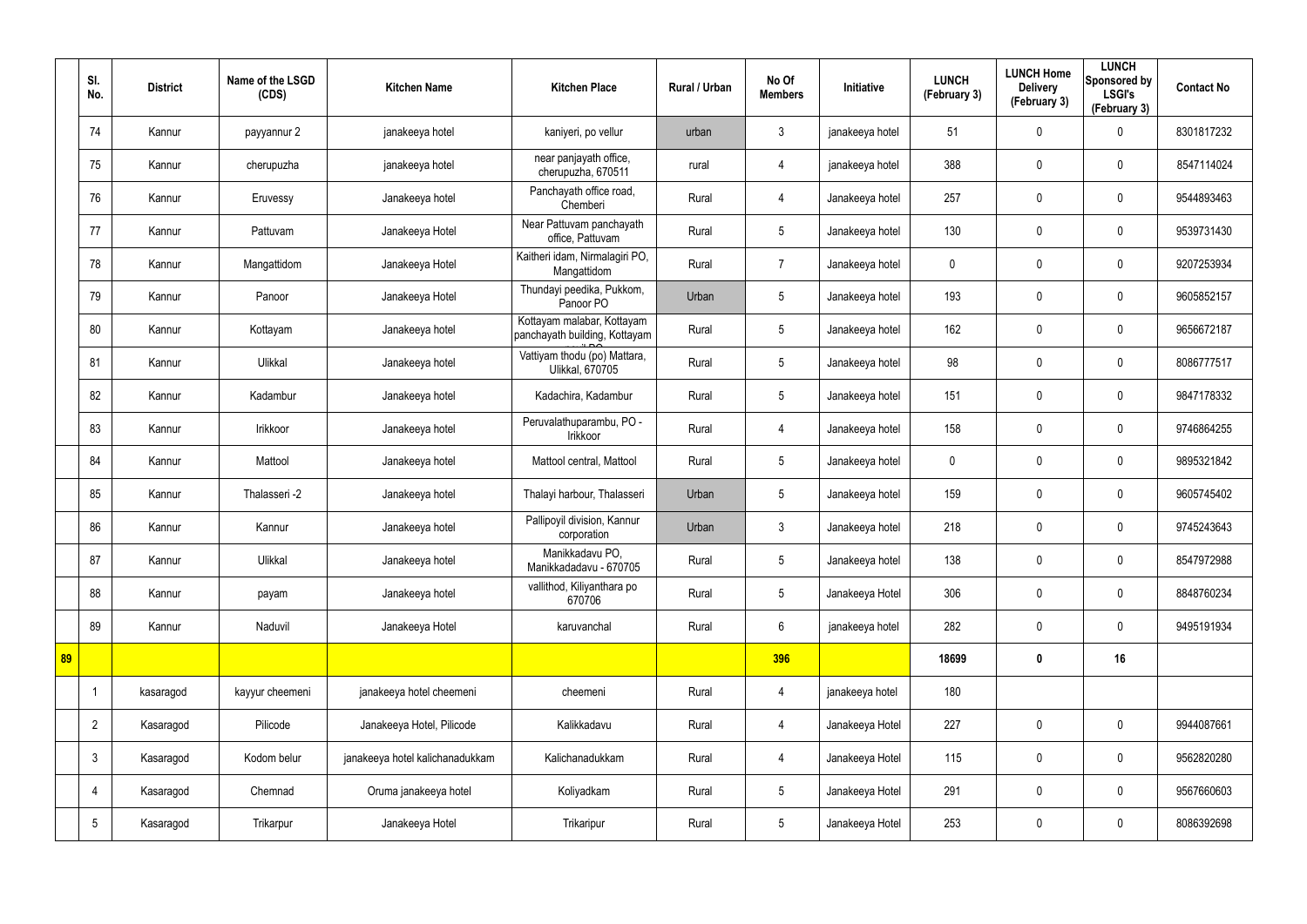| SI.<br>No.      | <b>District</b> | Name of the LSGD<br>(CDS) | <b>Kitchen Name</b>      | <b>Kitchen Place</b>  | Rural / Urban | No Of<br><b>Members</b> | Initiative      | <b>LUNCH</b><br>(February 3) | <b>LUNCH Home</b><br><b>Delivery</b><br>(February 3) | <b>LUNCH</b><br>Sponsored by<br><b>LSGI's</b><br>(February 3) | <b>Contact No</b> |
|-----------------|-----------------|---------------------------|--------------------------|-----------------------|---------------|-------------------------|-----------------|------------------------------|------------------------------------------------------|---------------------------------------------------------------|-------------------|
| 6               | Kasaragod       | Panathady                 | janakeeya hotel panthoor | Panathoor             | Rural         | $\overline{4}$          | Janakeeya Hotel | 94                           | $\mathbf 0$                                          | $\mathbf 0$                                                   | 8943109804        |
| -7              | Kasaragod       | West eleri                | Thripthi Janakeeya hotel | Bheemanadi            | Rural         | $\overline{4}$          | Janakeeya Hotel | 242                          | $\mathbf 0$                                          | $\mathbf 0$                                                   | 9497847040        |
| 8               | Kasaragod       | Madikai                   | Salkara Janakeeya hotel  | Madikai               | Rural         | $\mathbf{3}$            | Janakeeya Hotel | 110                          | 0                                                    | $\boldsymbol{0}$                                              | 8281850733        |
| 9               | Kasaragod       | Valiyaparamba             | Janakeeya hotel          | Valiyaparamba         | Rural         | $\mathbf{3}$            | Janakeeya Hotel | 107                          | 0                                                    | $\mathbf 0$                                                   | 9745962447        |
| 10 <sup>°</sup> | Kasaragod       | Ajanur                    | Janakeeya hotel          | Vellikkoth            | Rural         | $\mathbf{3}$            | Janakeeya Hotel | $\pmb{0}$                    | $\pmb{0}$                                            | $\pmb{0}$                                                     | 7558068272        |
| 11              | Kasaragod       | Badiadka                  | Janakeeya hotel          | Badiadka              | Rural         | $\overline{4}$          | Janakeeya Hotel | 86                           | 0                                                    | $\mathbf 0$                                                   | 9539359291        |
| 12              | Kasaragod       | Kuttikkol                 | Janakeeya hotel          | Kuttikkol             | Rural         | $\overline{4}$          | Janakeeya Hotel | 105                          | $\pmb{0}$                                            | $\pmb{0}$                                                     | 8547062480        |
| 13              | Kasaragod       | Delampadi                 | Janakeeya hotel          | Delampadi             | Rural         | 4                       | Janakeeya hotel | 100                          | 0                                                    | $\mathbf 0$                                                   | 9496702505        |
| 14              | Kasaragod       | Meenja                    | Janakeeya hotel          | Miyapadav             | Rural         | $\overline{4}$          | Janakeeya Hotel | 47                           | 0                                                    | $\pmb{0}$                                                     | 9497161960        |
| 15              | Kasaragod       | Puthige                   | Janakeeya hotel          | Puthige               | Rural         | $\mathbf{3}$            | Janakeeya hotel | 63                           | $\mathbf 0$                                          | $\mathbf 0$                                                   | 8592071686        |
| 16              | Kasaragod       | Bedaduka                  | Janakeeya hotel          | Kundamkuzhi           | Rural         | $\mathbf{3}$            | Janakeeya hotel | $\mathbf 0$                  | $\mathbf 0$                                          | $\mathbf 0$                                                   | 8281092860        |
| 17              | Kasaragod       | muliyar                   | Janakeeya Hotel          | Bovikanam             | Rural         | 9                       | Janakeeya Hotel | 343                          | $\mathbf 0$                                          | $\mathbf 0$                                                   | 7034632654        |
| 18              | Kasaragod       | Pallikara                 | Janakeeya Hotel          | Pallikara             | Rural         | $\overline{4}$          | Janakeeya Hotel | 198                          | 0                                                    | $\boldsymbol{0}$                                              | 7034016505        |
| 19              | Kasaragod       | Kinanoor karinthalam      | Janakeeya Hotel          | Parappa               | Rural         | $5\phantom{.0}$         | Janakeeya hotel | 211                          | $\pmb{0}$                                            | $\pmb{0}$                                                     | 9526063885        |
| 20              | Kasaragod       | Nileswaram                | Janakeeya Hotel          | Nileswaram market     | Urban         | $5\phantom{.0}$         | Janakeeya hotel | 230                          | $\pmb{0}$                                            | $\mathbf 0$                                                   | 6235177323        |
| 21              | Kasaragod       | Kanhangad 1               | Janakeeya hotel          | Kanhangad town        | Urban         | $5\overline{)}$         | Janakeeya hotel | \$387                        | $\pmb{0}$                                            | $\mathbf 0$                                                   | 8111858204        |
| 22              | Kasaragod       | Kanhangad 1               | Janakeeya hotel          | Nr.Mini civil station | Urban         | $\mathbf{3}$            | Janakeeya hotel | 195                          | 125                                                  | $\mathbf 0$                                                   | 9495561250        |
| 23              | Kasaragod       | Paivalige                 | Janakeeya hotel          | Paivalige             | Rural         | $\overline{4}$          | Janakeeya hotel | 130                          | $\pmb{0}$                                            | $\mathbf 0$                                                   | 7356491447        |
| 24              | Kasaragod       | Manjeswaram               | Janakeeya Hotel          | Manjeswaram           | Rural         | $\overline{4}$          | Janakeeya Hotel | 97                           | $\pmb{0}$                                            | $\mathbf 0$                                                   | 9562867549        |
| 25              | Kasaragod       | Kanhangad 2               | Janakeeya Hotel          | Kottrachal            | Urban         | $\mathbf{3}$            | Janakeeya Hotel | 135                          | $\pmb{0}$                                            | $\mathbf 0$                                                   | 7025961094        |
| 26              | Kasaragod       | Cheruvathur               | Janakeeya hotel          | Kavumchira            | Rural         | $5\overline{)}$         | Janakeeya Hotel | 220                          | 0                                                    | $\mathbf 0$                                                   | 9562358039        |
| 27              | Kasaragod       | Padne                     | Janakeeya Hotel          | Nadakkavu             | Rural         | $\mathbf{3}$            | Janakeeya Hotel | 261                          | 0                                                    | $\mathbf 0$                                                   | 9744087661        |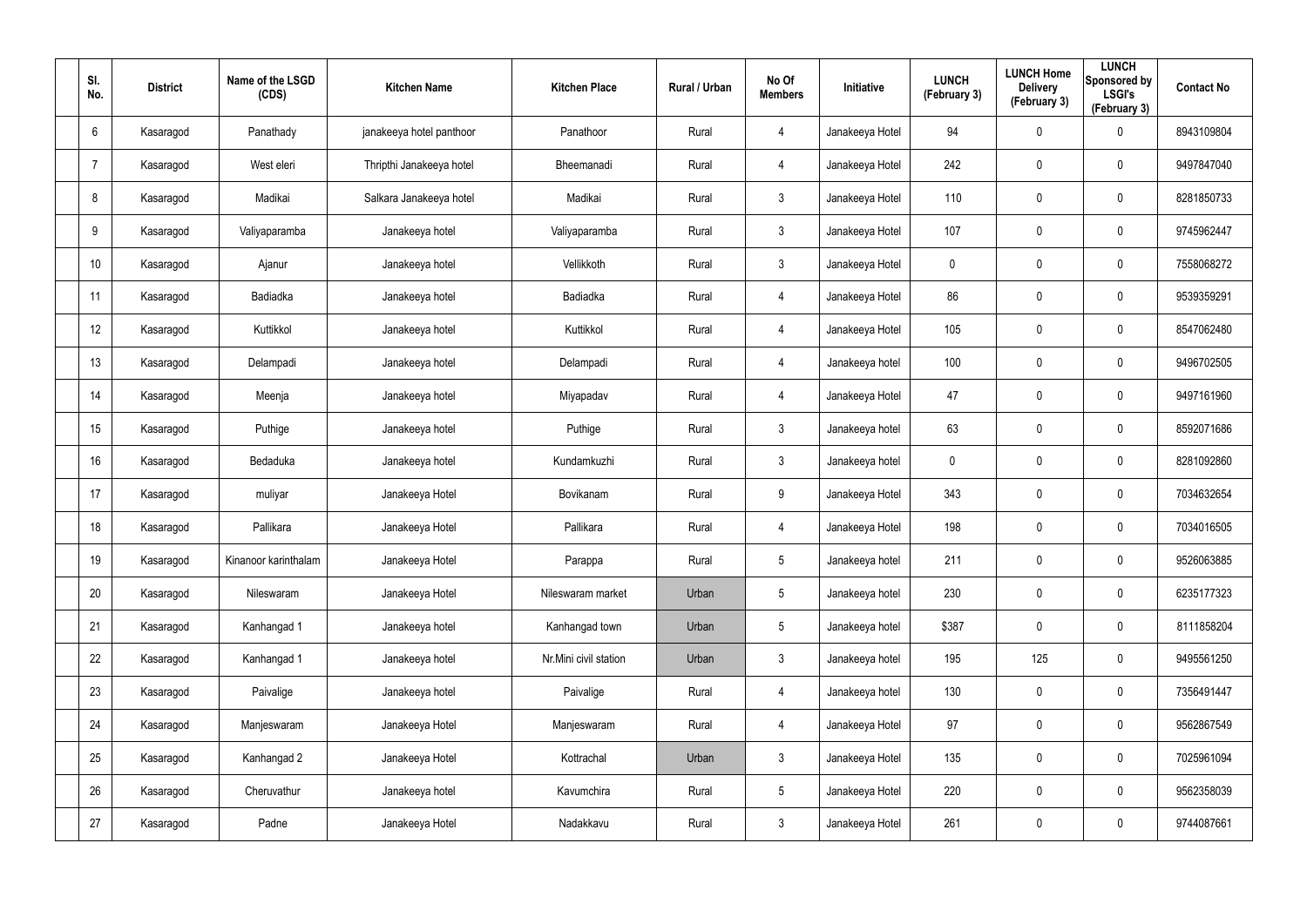|    | SI.<br>No.      | <b>District</b> | Name of the LSGD<br>(CDS) | <b>Kitchen Name</b>          | <b>Kitchen Place</b>                 | Rural / Urban | No Of<br><b>Members</b> | Initiative      | <b>LUNCH</b><br>(February 3) | <b>LUNCH Home</b><br><b>Delivery</b><br>(February 3) | <b>LUNCH</b><br>Sponsored by<br><b>LSGI's</b><br>(February 3) | <b>Contact No</b> |
|----|-----------------|-----------------|---------------------------|------------------------------|--------------------------------------|---------------|-------------------------|-----------------|------------------------------|------------------------------------------------------|---------------------------------------------------------------|-------------------|
|    | 28              | Kasaragod       | Kasaragod                 | Janakeeya Hotel              | Kasaragod                            | Urban         | 4                       | Janakeeya Hotel | 220                          | $\mathbf 0$                                          | $\boldsymbol{0}$                                              | 9633400269        |
|    | 29              | Kasarkode       | Pallikkara                | Janakeeya Hotel              | Perladukkam                          | Rural         | 4                       | Janakeeya Hotel | 202                          | $\mathbf 0$                                          | $\mathbf 0$                                                   | 9544582935        |
|    | 30              | Kasargode       | Kumbala                   | Janakeeya Hotel              | Kumbala                              | Rural         | $\mathbf{3}$            | Janakeeya Hotel | 41                           | 0                                                    | $\pmb{0}$                                                     | 7012142329        |
|    | 31              | Kasargode       | Karadka                   | Janakeeya Hotel              | Mulleria                             | Rural         | $\overline{7}$          | Janakeeya Hotel | 125                          | 0                                                    | $\pmb{0}$                                                     | 8281395910        |
|    | 32              | Kasaragode      | Vorkady                   | Janakeeya Hotel              | Vorkady                              | Rural         | $\mathbf{3}$            | Janakeeya Hotel | $\pmb{0}$                    | 0                                                    | $\pmb{0}$                                                     | 8547223339        |
|    | 33              | Kasaragode      | Balal                     | Janakeeya hotel              | Balal                                | Rural         | $\mathbf{3}$            | Janakeeya hotel | 93                           | 0                                                    | $\pmb{0}$                                                     | 7510839676        |
|    | 34              | Kasaragod       | Nileswaram                | mahima janakeeya hotel       | kanichira                            | urban         | $\overline{4}$          | janakeeya hotel | 150                          | 0                                                    | $\pmb{0}$                                                     | 8590121681        |
|    | 35              | Kasaragode      | Kallar                    | janakeeya hotel              | kallar                               | rural         | 4                       | janakeeya hotel | 151                          | 0                                                    | $\mathbf 0$                                                   | 9562820280        |
|    | 36              | Kasaragode      | Mangalpady                | janakeeya hotel              | mangalpady                           | rural         | $\overline{4}$          | janakeeya hotel | $\pmb{0}$                    | 0                                                    | $\pmb{0}$                                                     | 9633488309        |
|    | 37              | kasaragod       | Uduma                     | granma janakeeya hotel       | palakkunnu                           | Rural         | 4                       | janakeeya hotel | 327                          | 0                                                    | $\mathbf 0$                                                   | 8129957159        |
|    | 38              | Kasaragod       | pullur periya             | Salkara Janakeeya hotel      | periya                               | Rural         | $5\phantom{.0}$         | janakeeya hotel | 410                          | 0                                                    | $\mathbf 0$                                                   | 8547309266        |
|    | 39              | kasaragod       | kumbadaje                 | janakeeya hotel              | kumbadaje                            | Rural         | $\mathbf{3}$            | janakeeya hotel | 33                           | 0                                                    | $\mathbf 0$                                                   | 8593848698        |
|    | 40              | Kasaragod       | Chengala                  | Janakeeya Hotel              | Cherkkala                            | Rural         | $\mathbf{3}$            | Janakeeya Hotel | 194                          | 0                                                    | $\pmb{0}$                                                     |                   |
|    | 41              | kasaragod       | East eleri                | janakeeya hotel              | east eleri                           | Rural         | $\mathbf{3}$            | janakeeya hotel | 147                          | $\pmb{0}$                                            | $\pmb{0}$                                                     |                   |
|    | 42              | kasaragod       | karadka                   | janakeeya hotel              | karmam thody                         | Rural         | 10                      | janakeeya hotel | 60                           | 0                                                    | $\mathbf 0$                                                   |                   |
|    | 43              | kasargod        | madhur                    | janakeeya hotel              | madhur                               | Rural         |                         | janakeeya hotel | 285                          |                                                      |                                                               |                   |
| 43 |                 |                 |                           |                              |                                      |               | 175                     |                 | 6865                         | $\boldsymbol{0}$                                     | $\mathbf 0$                                                   |                   |
|    |                 | Kollam          | Chathannur                | Memsahib                     | Sheemaaty junction                   | Rural         | $5\overline{)}$         | Janakeeya Hotel | 345                          | $\pmb{0}$                                            | $\pmb{0}$                                                     | 9446246685        |
|    | $\overline{2}$  | Kollam          | Melila                    | Atham Unit                   | Melila                               | Rural         | $\overline{7}$          | Janakeeya Hotel | 230                          | $\pmb{0}$                                            | $\mathbf 0$                                                   | 9961178040        |
|    | $\mathbf{3}$    | Kollam          | Kulakkada                 | Ruchi Snacks & Catering Unit | Poovattoor                           | Rural         | $\overline{4}$          | Janakeeya Hotel | 186                          | $\pmb{0}$                                            | $\pmb{0}$                                                     | 7907941183        |
|    | $\overline{4}$  | Kollam          | Ittiva                    | Nanma Janakeeya hotel        | Kattampally                          | Rural         | $5\overline{)}$         | Janakeeya Hotel | $\mathbf 0$                  | 0                                                    | $\mathbf 0$                                                   | 9809171887        |
|    | $5\phantom{.0}$ | Kollam          | Sooranad North            | Nanma catering unit          | Sooranadu higher secondary<br>school | Rural         | $5\phantom{.0}$         | Janakeeya Hotel | 104                          | 0                                                    | $\boldsymbol{0}$                                              | 9846082469        |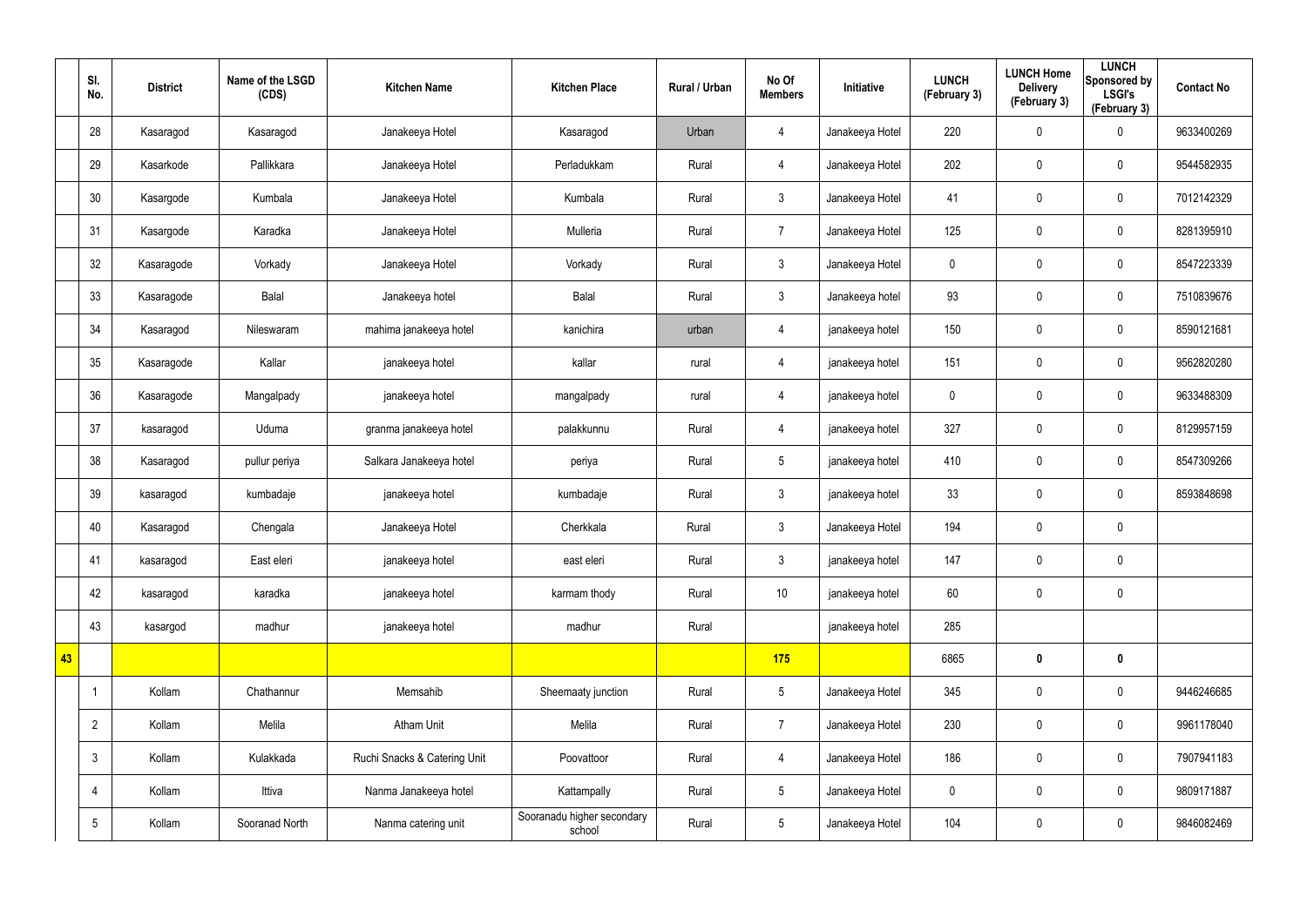| SI.<br>No.     | <b>District</b> | Name of the LSGD<br>(CDS) | <b>Kitchen Name</b>              | <b>Kitchen Place</b>         | Rural / Urban | No Of<br><b>Members</b> | Initiative      | <b>LUNCH</b><br>(February 3) | <b>LUNCH Home</b><br><b>Delivery</b><br>(February 3) | <b>LUNCH</b><br>Sponsored by<br><b>LSGI's</b><br>(February 3) | <b>Contact No</b> |
|----------------|-----------------|---------------------------|----------------------------------|------------------------------|---------------|-------------------------|-----------------|------------------------------|------------------------------------------------------|---------------------------------------------------------------|-------------------|
| 6              | Kollam          | Clappana                  | Bismi catering                   | Palakulangara                | Rural         | $5\phantom{.0}$         | Janakeeya Hotel | 98                           | 0                                                    | $\mathbf 0$                                                   | 9847901413        |
| $\overline{7}$ | Kollam          | Mayyanad                  | Krishnas Janakeeya hotel         | Eravipuram                   | Rural         | $\mathbf{3}$            | Janakeeya Hotel | 128                          | 0                                                    | $\mathbf 0$                                                   | 9656477455        |
| 8              | Kollam          | Mayyanad                  | Souhridha Janakeeya hotel        | Pattarumukku,                | Rural         | 9                       | Janakeeya Hotel | 248                          | 0                                                    | $\pmb{0}$                                                     | 7902645448        |
| 9              | Kollam          | Kulasekharapuram          | adi sakthi                       | Puthentheruvu.               | Rural         | $5\phantom{.0}$         | Janakeeya Hotel | 195                          | 0                                                    | $\mathbf 0$                                                   | 9656890790        |
| 10             | Kollam          | Thekkumbhagam             | Krishna hotel                    | Nadakavu junction            | Rural         | $\overline{4}$          | Janakeeya Hotel | 57                           | 0                                                    | $\mathbf 0$                                                   | 9961070031        |
| 11             | Kollam          | Oachira                   | Parabhramam catering             | near oachira , ITI canteen,  | Rural         | 4                       | Janakeeya Hotel | 0                            | 0                                                    | $\mathbf 0$                                                   | 9562283927        |
| 12             | Kollam          | Thodiyoor                 | Samridhi activity group          | Lpschool thodiyoor           | Rural         | $5\phantom{.0}$         | Janakeeya Hotel | 147                          | 0                                                    | $\pmb{0}$                                                     | 9895703572        |
| 13             | Kollam          | Thrikkovilvattom          | Murari catering, janakeeya hotel | Mukhathala                   | Rural         | 4                       | Janakeeya Hotel | 112                          | 0                                                    | $\mathbf 0$                                                   | 9847072544        |
| 14             | Kollam          | Sasthamcotta              | Sreedurgha catering              | Jemini hotel sasthamcotta    | Rural         | $\overline{7}$          | Janakeeya Hotel | 286                          | 0                                                    | $\mathbf 0$                                                   | 9744368496        |
| 15             | Kollam          | Kollam                    | Athulya catering                 | Thirumullavaram              | Urban         | 4                       | Janakeeya Hotel | 158                          | 0                                                    | $\mathbf 0$                                                   | 9048646080        |
| 16             | Kollam          | West Kallada              | Keerthi catering                 | Karalimukku                  | Rural         | $5\phantom{.0}$         | Janakeeya Hotel | 124                          | 0                                                    | $\mathbf 0$                                                   | 9605206907        |
| 17             | Kollam          | Thazhava                  | Pavizham                         | Karutheri junction           | Rural         | $5\overline{)}$         | Janakeeya Hotel | 196                          | $\mathbf 0$                                          | $\mathbf 0$                                                   | 8086704216        |
| 18             | Kollam          | Kollam                    | Niravu catering                  | Chinnakkada                  | Urban         | $5\overline{)}$         | Janakeeya Hotel | 226                          | 0                                                    | $\mathbf 0$                                                   | 9633073613        |
| 19             | Kollam          | Kundara                   | Ammu Catering unit               | Mulavana LP school           | Rural         | 4                       | Janakeeya Hotel | 144                          | $\mathbf 0$                                          | $\pmb{0}$                                                     | 9633518572        |
| 20             | Kollam          | Neduvathur                | Pooja hotel                      | Thevalappuram                | Rural         | $\mathbf{3}$            | Janakeeya Hotel | 0                            | 0                                                    | $\mathbf 0$                                                   | 9745376675        |
| 21             | Kollam          | Punalur                   | Jyothi Catering                  | Punalur                      | Urban         | 4                       | Janakeeya Hotel | 290                          | $\mathbf 0$                                          | $\mathbf 0$                                                   | 9961249345        |
| 22             | Kollam          | Punalur                   | Mahima Catering                  | Punalur                      | Urban         | $5\phantom{.0}$         | Janakeeya Hotel | 286                          | $\mathbf 0$                                          | $\mathbf 0$                                                   | 9496112957        |
| 23             | Kollam          | Punalur                   | Safalyam Catering                | Punalur                      | Urban         | $5\phantom{.0}$         | Janakeeya Hotel | 359                          | 0                                                    | $\mathbf 0$                                                   | 9495476197        |
| 24             | Kollam          | Thrikkaruva               | Janakeeya Bhakshanashala         | Thinavila Junction Kanjaveli | Rural         | $\overline{4}$          | Janakeeya Hotel | 93                           | 0                                                    | $\mathbf 0$                                                   | 9645069880        |
| 25             | Kollam          | Chithara                  | AKG Janakeeya Hotel              | Kizhakkumbagom               | Rural         | $5\phantom{.0}$         | Janakeeya Hotel | 136                          | 0                                                    | $\mathbf 0$                                                   | 9495701987        |
| 26             | Kollam          | South Paravur             | Kshree janakeeya hotel           | Busstand , paravur           | Urban         | $5\phantom{.0}$         | Janakeeya Hotel | 198                          | 0                                                    | $5\phantom{.0}$                                               | 8606179380        |
| 27             | Kollam          | Mynagappally              | Anugraha hotel                   | Kadappa                      | Rural         | $5\phantom{.0}$         | Janakeeya Hotel | 217                          | 0                                                    | $\mathsf{0}$                                                  | 9995085705        |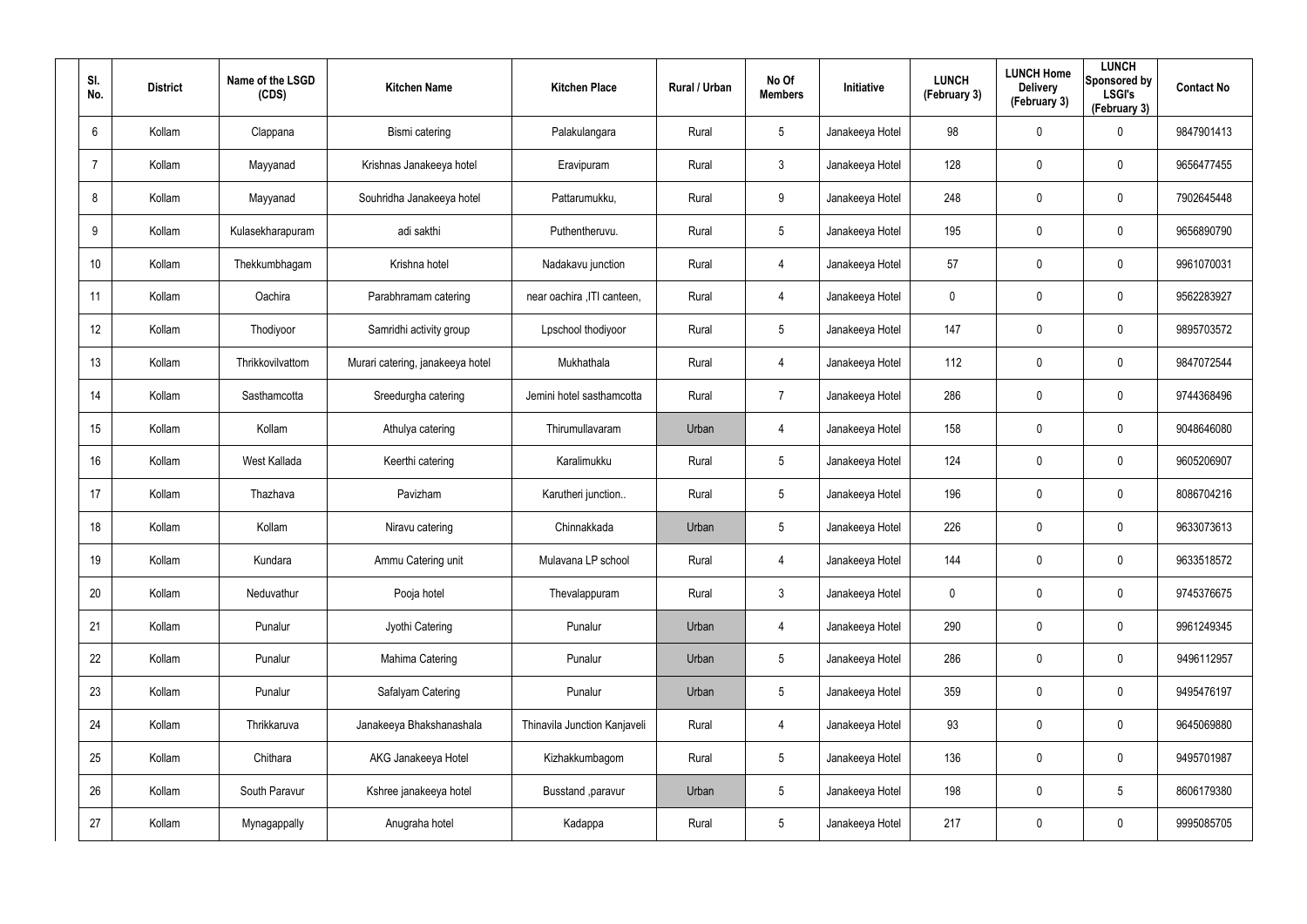|    | SI.<br>No. | <b>District</b> | Name of the LSGD<br>(CDS) | <b>Kitchen Name</b>         | <b>Kitchen Place</b>              | Rural / Urban | No Of<br><b>Members</b> | Initiative      | <b>LUNCH</b><br>(February 3) | <b>LUNCH Home</b><br><b>Delivery</b><br>(February 3) | <b>LUNCH</b><br>Sponsored by<br><b>LSGI's</b><br>(February 3) | <b>Contact No</b> |
|----|------------|-----------------|---------------------------|-----------------------------|-----------------------------------|---------------|-------------------------|-----------------|------------------------------|------------------------------------------------------|---------------------------------------------------------------|-------------------|
|    | 28         | Kollam          | Mandrothuruthu            | Janakeeya Bhakshanashala    | Thoombummukham                    | Rural         | 4                       | Janakeeya Hotel | 77                           | 0                                                    | 0                                                             | 9526648057        |
|    | 29         | Kollam          | Karungappally             | Bagya catering              | Muncipality                       | Urban         | 4                       | Janakeeya Hotel | 0                            | 0                                                    | $\pmb{0}$                                                     | 9947702130        |
|    | 30         | Kollam          | Kollam East               | Bharathlekshmi              | Vadakkevila                       | Urban         | $\mathfrak{Z}$          | Janakeeya Hotel | 298                          | $\mathbf 0$                                          | $\pmb{0}$                                                     | 9744300901        |
|    | 31         | Kollam          | Chavara                   | Harisree janakeya hotel     | Panchayath                        | Rural         | $\mathfrak{Z}$          | Janakeeya Hotel | 48                           | 0                                                    | $\pmb{0}$                                                     | 9995166343        |
|    | 32         | Kollam          | Pavithreswaram            | Kairali                     | Pavithreswaram                    | Rural         | 4                       | Janakeeya Hotel | 196                          | $\mathbf 0$                                          | $\pmb{0}$                                                     | 9605836414        |
|    | 33         | Kollam          | Veliyam                   | Kantharees                  | Panchayathu building              | Rural         | $5\phantom{.0}$         | Janakeeya Hotel | 138                          | 0                                                    | $\pmb{0}$                                                     | 9562111715        |
|    | 34         | Kollam          | Velinalloor               | Quality Janakeeya hotel     | Alummod, Velinalloor              | Rural         | 4                       | Janakeeya Hotel | 115                          | $\mathbf 0$                                          | $\pmb{0}$                                                     | 9605896303        |
|    | 35         | Kollam          | Elamadu                   | Swaruma janakeeya hotel     | Near cooperative bank,<br>Elamadu | Rural         | $\mathbf{3}$            | Janakeeya Hotel | 155                          | 0                                                    | 1                                                             | 8129611321        |
|    | 36         | Kollam          | Kadakkal                  | Nanma janakeeya hotel       | Kadakkal                          | Rural         | 4                       | Janakeeya Hotel | 325                          | $\mathbf 0$                                          | $\pmb{0}$                                                     | 9847936390        |
|    | 37         | Kollam          | Perayam                   | Janakeeya hotel             | Onambalam                         | Rural         | 4                       | Janakeeya Hotel | 0                            | 0                                                    | $\pmb{0}$                                                     | 9446855866        |
|    | 38         | Kollam          | Ezhukone                  | Ezhukone janakeeya hotel    | Near panchayathu office           | Rural         | $5\phantom{.0}$         | Janakeeya Hotel | 190                          | $\mathbf 0$                                          | $\pmb{0}$                                                     | 8086757275        |
| 80 | 39         | Kollam          | Adichanalloor             | Ruchikkoottu                | Mylakkaadu                        | Rural         | 4                       | Janakeeya Hotel | 61                           | 0                                                    | $\pmb{0}$                                                     | 8136954461        |
|    | 40         | Kollam          | Poruvazhi                 | Amma janakeeya hotel        | Poruvaxhy                         | Rural         | $5\phantom{.0}$         | Janakeeya Hotel | 162                          | 0                                                    | $\mathbf 0$                                                   | 9656421272        |
|    | 41         | Kollam          | Nilamel                   | Vanitha Janakeeya Hotel     | Nilamel                           | Rural         | 4                       | Janakeeya Hotel | 123                          | $\pmb{0}$                                            | $\pmb{0}$                                                     | 9447407264        |
|    | 42         | Kollam          | Panmana                   | SV janakeeya hotel          | Kollaka CN junction               | Rural         | $\mathbf{3}$            | Janakeeya Hotel | 83                           | $\mathbf 0$                                          | $\mathbf 0$                                                   | 8113020216        |
|    | 43         | Kollam          | Ummannoor                 | Thanal                      | Nellikunnam                       | Rural         | 4                       | Janakeeya Hotel | 166                          | $\mathbf 0$                                          | $\mathbf 0$                                                   | 9656194614        |
|    | 44         | Kollam          | Kulathupuzha              | Karunya Janakeeya Hotel     | Thinkal karikkam                  | Rural         | 4                       | Janakeeya Hotel | 172                          | $\mathbf 0$                                          | $\mathbf 0$                                                   | 9048034267        |
|    | 45         | Kollam          | Kareepra                  | Kareepra janakeeya hotel    | Panchayathu office junction       | Rural         | $5\phantom{.0}$         | Janakeeya Hotel | $\mathbf 0$                  | $\mathbf 0$                                          | $\mathbf 0$                                                   | 9656783244        |
|    | 46         | Kollam          | Piravanthur               | Thanima catering unit       | Piravanthoor                      | Rural         | $5\phantom{.0}$         | Janakeeya Hotel | 173                          | $\mathbf 0$                                          | $\mathbf 0$                                                   | 9207907284        |
|    | 47         | Kollam          | Karavaloor                | Sreelekshmi Janakeeya Hotel | Karavalur                         | Rural         | $5\phantom{.0}$         | Janakeeya Hotel | 127                          | $\mathbf 0$                                          | $\mathbf 0$                                                   | 9745719860        |
|    | 48         | Kollam          | Kunnathur                 | Sneha janakeeya hotel       | Bhoothakuzhi                      | Rural         | $\mathfrak{Z}$          | Janakeeya Hotel | $\mathbf 0$                  | 0                                                    | $\mathbf 0$                                                   | 9061504141        |
|    | 49         | Kollam          | Alayaman                  | Sreelakam Janakeeya Hotel   | Karukone                          | Rural         | 4                       | Janakeeya Hotel | 200                          | 0                                                    | $\mathsf{0}$                                                  | 8592858448        |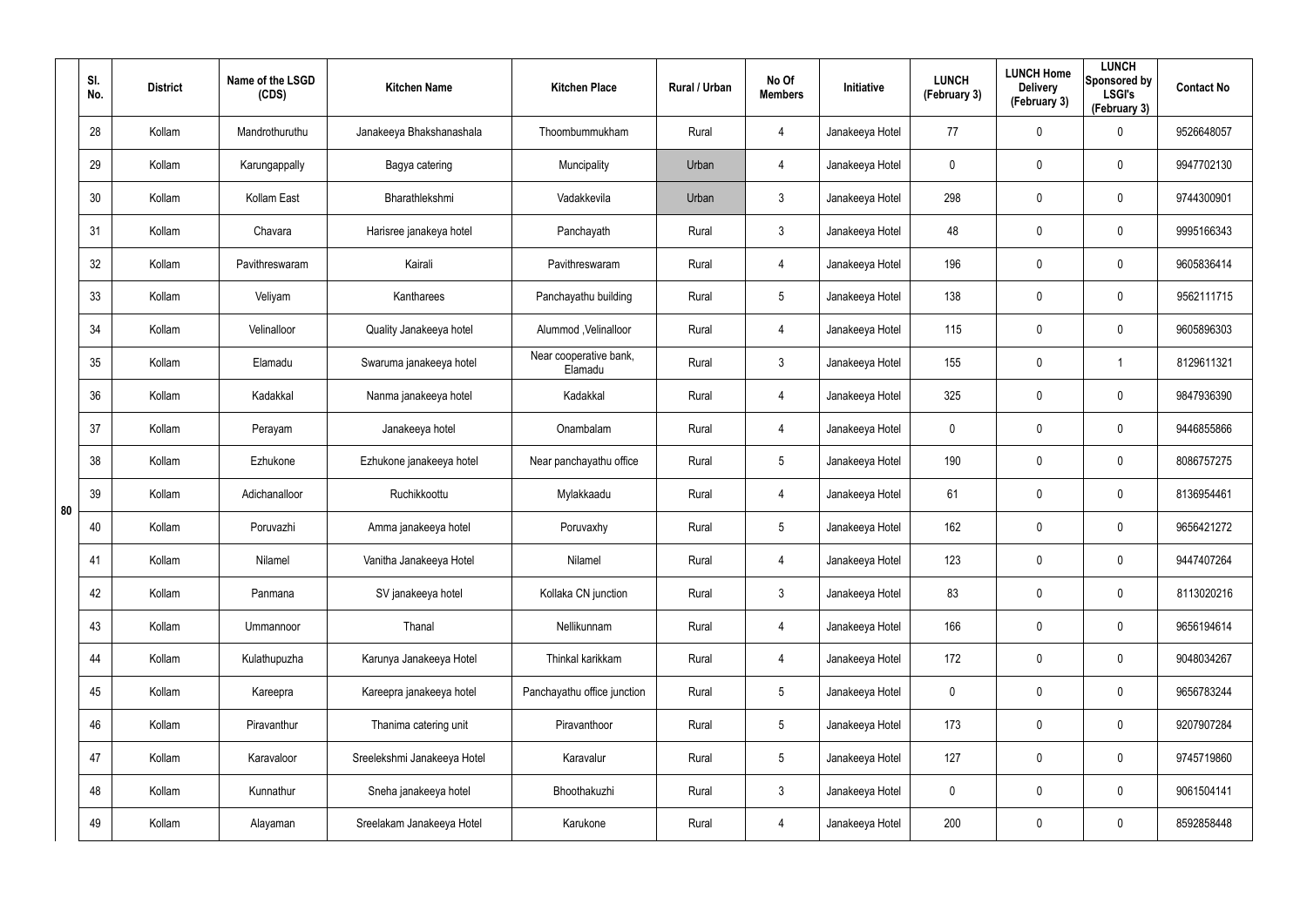| SI.<br>No. | <b>District</b> | Name of the LSGD<br>(CDS) | <b>Kitchen Name</b>                              | <b>Kitchen Place</b>                                 | Rural / Urban | No Of<br><b>Members</b> | Initiative      | <b>LUNCH</b><br>(February 3) | <b>LUNCH Home</b><br><b>Delivery</b><br>(February 3) | <b>LUNCH</b><br>Sponsored by<br><b>LSGI's</b><br>(February 3) | <b>Contact No</b> |
|------------|-----------------|---------------------------|--------------------------------------------------|------------------------------------------------------|---------------|-------------------------|-----------------|------------------------------|------------------------------------------------------|---------------------------------------------------------------|-------------------|
| 50         | Kollam          | Kottarakkara              | Ruchi                                            | Kottarakkara christuraj hospital<br>hospital canteen | Urban         | 5                       | Janakeeya Hotel | 188                          | 0                                                    | $\mathbf 0$                                                   | 9447997809        |
| 51         | Kollam          | Chirakkara                | Bhoomika Jh                                      | Bhajanamadam mukku                                   | Rural         | 5                       | Janakeeya Hotel | 0                            | 0                                                    | $\mathbf 0$                                                   | 9567024263        |
| 52         | Kollam          | Kalluvathukkal            | Deepam Jh                                        | Parippally                                           | Rural         | 4                       | Janakeeya Hotel | 0                            | 0                                                    | $\pmb{0}$                                                     | 8593984144        |
| 53         | Kollam          | Chirakkara                | Niram Jh                                         | Vadakkemukku ,chirakkara                             | Rural         | 4                       | Janakeeya Hotel | 186                          | 0                                                    | $\pmb{0}$                                                     | 9847286593        |
| 54         | Kollam          | Velinalloor               | Mathrika janakeeya hotel                         | Govt PHC canteen                                     | Rural         | 4                       | Janakeeya Hotel | 143                          | 0                                                    | $\pmb{0}$                                                     | 7592859804        |
| 55         | Kollam          | East Kallada              | kudumbashree janakeeya hotel                     | marthandapuram                                       | Rural         | 5                       | Janakeeya Hotel | 227                          | 0                                                    | $\mathbf 0$                                                   | 9746964557        |
| 56         | Kollam          | Anchal                    | Malu janakeeya hotel                             | Anchal, Town ward                                    | Rural         | $\mathbf{3}$            | Janakeeya Hotel | 231                          | 0                                                    | $\pmb{0}$                                                     | 9656920091        |
| 57         | Kollam          | Kummil                    | Sreebhadra janakeeya hotel                       | Thachonam                                            | Rural         | $\mathbf{3}$            | Janakeeya Hotel | 95                           | 0                                                    | $\mathbf 0$                                                   | 9846327312        |
| 58         | Kollam          | Yeroor                    | Oottupura janakeeya hotel                        | yeroor                                               | Rural         | 6                       | Janakeeya Hotel | 200                          | 0                                                    | $\mathbf 0$                                                   | 9526031467        |
| 59         | Kollam          | Nedumpana                 | Samthripthy janakeeya hotel                      | Pallimon                                             | Rural         | 4                       | Janakeeya Hotel | 46                           | 0                                                    | $\mathbf 0$                                                   | 9539780119        |
| 60         | Kollam          | Kollam                    | Ishwarya janakeeya hotel                         | Near collectorate, Thevally<br>division              | Urban         | $\mathbf{3}$            | Janakeeya Hotel | 285                          | 170                                                  | $\mathbf 0$                                                   | 8848893882        |
| 61         | Kollam          | Edamulakkal               | Sahya janakeeya hotel                            | Edamulackal                                          | Rural         | 4                       | Janakeeya Hotel | 147                          | 0                                                    | $\mathbf 0$                                                   | 7025532998        |
| 62         | Kollam          | Mylom                     | Amrutha                                          | Inchakkadu                                           | Rural         | $5\phantom{.0}$         | Janakeeya Hotel | 158                          | 0                                                    | $\mathbf 0$                                                   | 9539780965        |
| 63         | Kollam          | Thevalakkara              | Kerala Janakeeya Hotel                           | Thevalakkara                                         | Rural         | $\mathbf{3}$            | Janakeeya Hotel | 93                           | 0                                                    | $\pmb{0}$                                                     | 9847291089        |
| 64         | Kollam          | Thalavoor                 | Kudumbasheree Nadan<br>Bhakshanashala            | Pidavoor                                             | Rural         | 4                       | Janakeeya Hotel | 142                          | 0                                                    | $\mathbf 0$                                                   | 9747324839        |
| 65         | Kollam          | Vilakkudy                 | vadhanam                                         | <b>KUNNICODU</b>                                     | Rural         | $5\phantom{.0}$         | Janakeeya Hotel | 165                          | 0                                                    | $\mathbf 0$                                                   | 9526354689        |
| 66         | Kollam          | Poothakkulam              | Avani catering                                   | Poothakkulam gp                                      | Rural         | 4                       | Janakeeya Hotel | 86                           | 0                                                    | $\mathbf 0$                                                   | 9562782082        |
| 67         | Kollam          | Pathanapuram              | Pathanapuram Grama Panchayath<br>Janakeeya Hotel | Pathanapuram                                         | Rural         | 4                       | Janakeeya Hotel | 118                          | 0                                                    | $\mathbf 0$                                                   | 9061291033        |
| 68         | Kollam          | Chadayamangalam           | Real janakeeya hotel                             | Chadayamangalam                                      | Rural         | $\mathbf{3}$            | Janakeeya Hotel | 73                           | 0                                                    | $\mathbf 0$                                                   | 9562123039        |
| 69         | Kollam          | Elampalloor               | Kalavara janakeeya hotel                         | Ashupathri mukku, Kundara                            | Rural         | $5\phantom{.0}$         | Janakeeya Hotel | 207                          | 0                                                    | $\mathbf 0$                                                   | 8943182967        |
| 70         | Kollam          | Kottamkara                | Ishwarya janakeeya hotel                         | Keralapuram                                          | Rural         | $5\phantom{.0}$         | Janakeeya Hotel | 0                            | 0                                                    | $\mathbf 0$                                                   | 9747765979        |
| 71         | Kollam          | Vettikavala               | Nanma                                            | Vettikkavala                                         | Rural         | $\mathfrak{Z}$          | Janakeeya Hotel | 178                          | 0                                                    | $\mathsf{0}$                                                  | 9645070430        |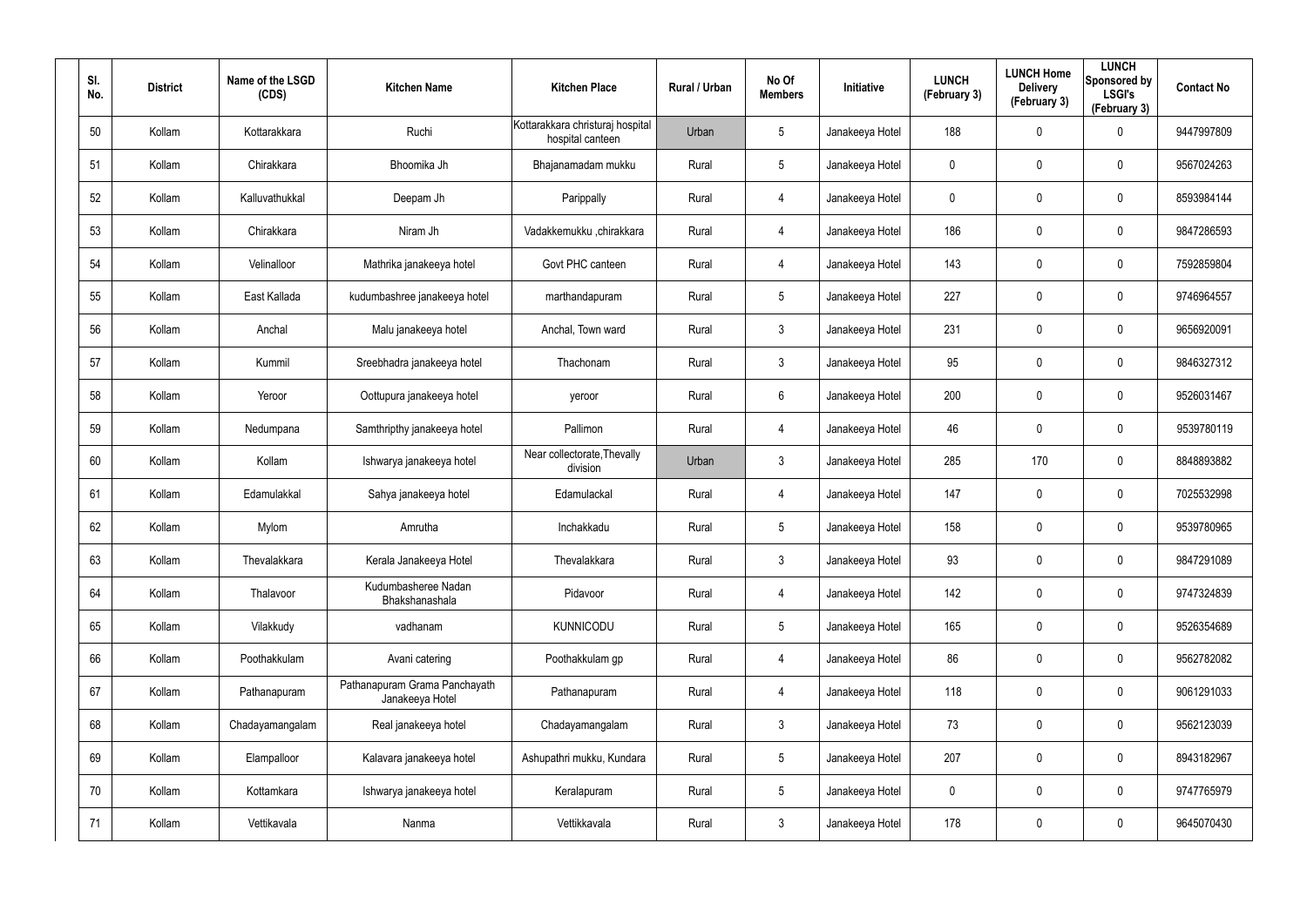|    | SI.<br>No.      | <b>District</b> | Name of the LSGD<br>(CDS) | <b>Kitchen Name</b>             | <b>Kitchen Place</b>                   | Rural / Urban | No Of<br><b>Members</b> | Initiative      | <b>LUNCH</b><br>(February 3) | <b>LUNCH Home</b><br><b>Delivery</b><br>(February 3) | <b>LUNCH</b><br>Sponsored by<br><b>LSGI's</b><br>(February 3) | <b>Contact No</b> |
|----|-----------------|-----------------|---------------------------|---------------------------------|----------------------------------------|---------------|-------------------------|-----------------|------------------------------|------------------------------------------------------|---------------------------------------------------------------|-------------------|
|    | 72              | Kollam          | Pooyappally               | Anaswara janakeeya hotel        | Maruthamanpally                        | Rural         | $5\phantom{.0}$         | Janakeeya Hotel | 188                          | 0                                                    | $\mathbf 0$                                                   | 9947289476        |
|    | 73              | Kollam          | Thenmala                  | Nanma janakeeya hotel           | Thennala                               | Rural         | $\overline{4}$          | Janakeeya Hotel | 210                          | 0                                                    | $\mathbf 0$                                                   | 9446274943        |
|    | 74              | Kollam          | Pattazhi                  | Suprabhatham Catering Unit      | pattazhy                               | Rural         | $\overline{4}$          | Janakeeya Hotel | 0                            | 0                                                    | $\mathbf 0$                                                   | 9495195796        |
|    | 75              | Kollam          | Neendakara                | Darshana Janakeeya Hotel        | Puthenthura Junction                   | Rural         | $\mathbf{3}$            | Janakeeya Hotel | 198                          | 0                                                    | $\mathbf 0$                                                   | 9633106463        |
|    | 76              | Kollam          | Panayam                   | snehadeepam activity group      | Thanikkamukku                          | Rural         | $\overline{4}$          | Janakeeya Hotel | 0                            | 0                                                    | $\mathbf 0$                                                   | 8606117577        |
|    | 77              | Kollam          | Clappana                  | Vijayasree                      | Near alumpeedika junction              | Rural         | $5\overline{)}$         | Janakeeya Hotel | 120                          | 0                                                    | $\mathbf 0$                                                   | 9567797660        |
|    | 78              | Kollam          | Sooranad South            | Akshaya janakeeya hotel         | Patharam                               | Rural         | $\overline{4}$          | Janakeeya Hotel | 297                          | 0                                                    | $\mathbf 0$                                                   | 9746919825        |
|    | 79              | Kollam          | Edamulakkal               | Deepam janakeeya hotel          | Edamulackal                            | Rural         | $\mathbf{3}$            | Janakeeya Hotel | 240                          | 0                                                    | $\mathbf 0$                                                   | 9400684494        |
|    | 80              | Kollam          | Aryankavu                 | Sevana janakeeya hotel          | Kazhuthurutty                          | Rural         | $\mathbf{3}$            | Janakeeya Hotel | 146                          | 0                                                    | $\mathbf 0$                                                   | 8921381398        |
|    | 81              | Kollam          | Pattazhi Vadakkekara      | Annapoorna                      | Kaduvathode                            | Rural         | 4                       | Janakeeya Hotel | 104                          | 0                                                    | $\mathbf 0$                                                   | 7561013776        |
|    | 82              | Kollam          | Kulasekharapuram          | Vinayaka                        | Puthiykavu                             | Rural         | 4                       | Janakeeya Hotel | 247                          | 0                                                    | $\mathbf 0$                                                   | 9947499053        |
| 82 |                 |                 |                           |                                 |                                        |               | 354                     |                 | <b>12090</b>                 | 170                                                  | 6                                                             |                   |
|    |                 | Kottayam        | Akalakkunnam              | Navaruchi                       | Chengalam                              | Rural         | $5\phantom{.0}$         | Janakeeya Hotel | 0                            | 0                                                    | $\boldsymbol{0}$                                              | 9188362235        |
|    | $\overline{2}$  | Kottayam        | Arpookkara                | Niravu                          | <b>Medical College</b>                 | Rural         | 8                       | Janakeeya Hotel | 110                          | 0                                                    | $\pmb{0}$                                                     | 9744719092        |
|    | $\mathbf{3}$    | Kottayam        | Arpookkara                | Ruchi Janakeeya Hotel           | Kaippuzha mutt                         | Rural         | $\overline{4}$          | Janakeeya Hotel | 118                          | $\mathbf 0$                                          | $\pmb{0}$                                                     | 9847147156        |
|    | $\overline{4}$  | Kottayam        | Athirampuzha              | Hannas                          | Mannanam                               | Rural         | $\overline{4}$          | Janakeeya Hotel | 63                           | 0                                                    | $\pmb{0}$                                                     | 9496136682        |
|    | $5\overline{)}$ | Kottayam        | Ayarkunnam                | Panchami Unit                   | Near PHC Ayarkunnam                    | Rural         | $5\phantom{.0}$         | Janakeeya Hotel | 0                            | $\mathbf 0$                                          | $\pmb{0}$                                                     | 9744560994        |
|    | $6\overline{6}$ | Kottayam        | Aymanam                   | Bisiya                          | Aymanam panchayath hall                | Rural         | 3 <sup>1</sup>          | Janakeeya Hotel | 0                            | 0                                                    | $\mathbf 0$                                                   | 9544560606        |
|    | $\overline{7}$  | Kottayam        | Bharananganam             | Kudumbshree nadan bhakshanasala | Bharananganam                          | Rural         | $\mathbf{3}$            | Janakeeya Hotel | 142                          | 0                                                    | $\mathbf 0$                                                   | 8113827680        |
|    | 8               | Kottayam        | Changanassery             | Janakeeya Hotel                 | Near Railway station                   | Urban         | 3 <sup>1</sup>          | Janakeeya Hotel | 167                          | 0                                                    | $\pmb{0}$                                                     | 7560866821        |
|    | 9               | Kottayam        | Chemp                     | Thanima                         | Chemp                                  | Rural         | 4                       | Janakeeya Hotel | 0                            | 0                                                    | $\mathbf 0$                                                   | 9809940907        |
|    | 10 <sup>°</sup> | Kottayam        | Chirakkadav               | Udaya Catering Unit             | Mahatma Gandhi Town Hall,<br>Ponkunnam | Rural         | $5\phantom{.0}$         | Janakeeya Hotel | 98                           | 0                                                    | $\pmb{0}$                                                     | 6282479410        |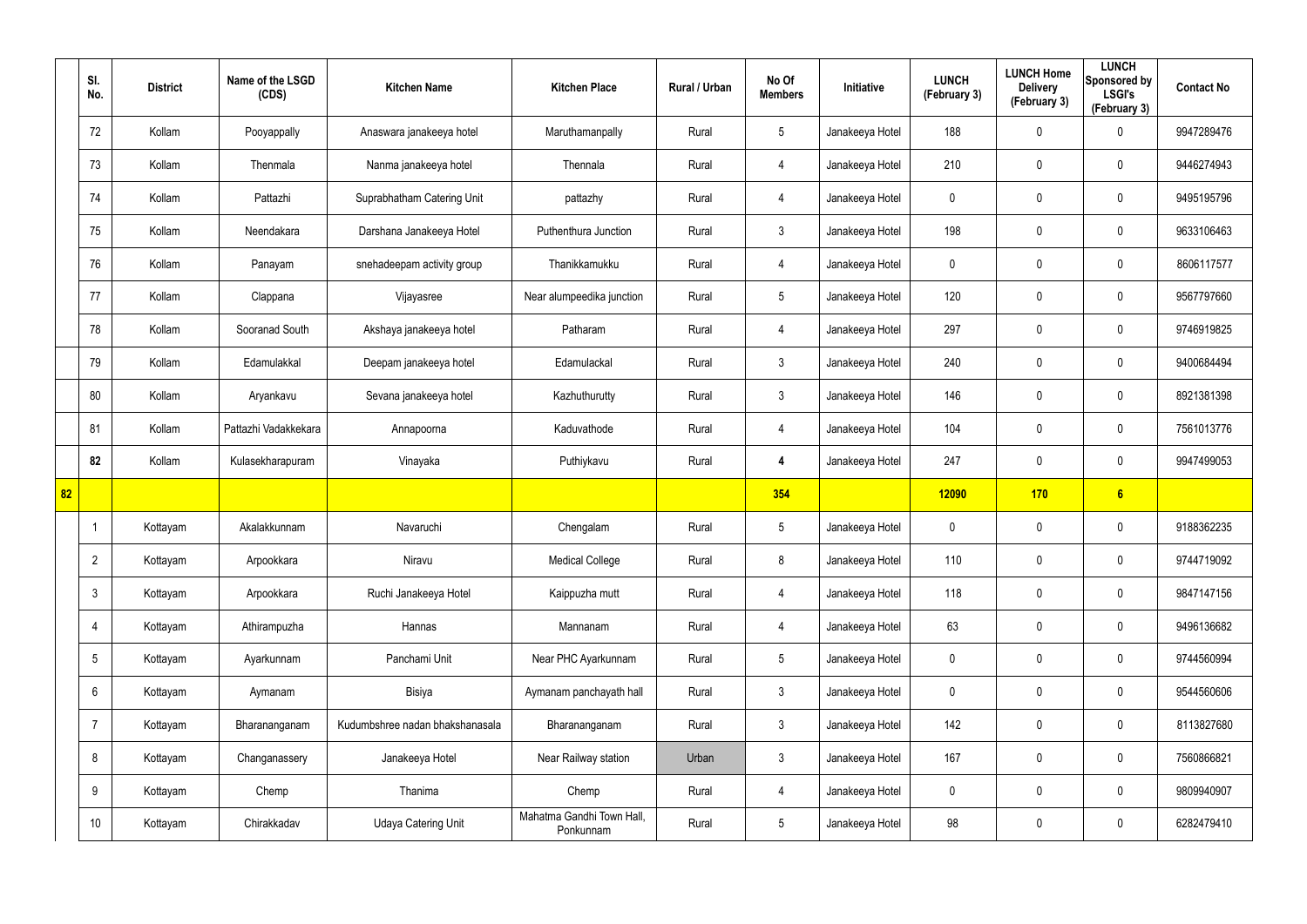| SI.<br>No.      | <b>District</b> | Name of the LSGD<br>(CDS) | <b>Kitchen Name</b>            | <b>Kitchen Place</b>               | Rural / Urban | No Of<br><b>Members</b> | <b>Initiative</b> | <b>LUNCH</b><br>(February 3) | <b>LUNCH Home</b><br><b>Delivery</b><br>(February 3) | <b>LUNCH</b><br>Sponsored by<br><b>LSGI's</b><br>(February 3) | <b>Contact No</b> |
|-----------------|-----------------|---------------------------|--------------------------------|------------------------------------|---------------|-------------------------|-------------------|------------------------------|------------------------------------------------------|---------------------------------------------------------------|-------------------|
| 11              | Kottayam        | Chirakkadav               | Sargam                         | Thekkethu Kavala                   | Rural         | $\mathbf{3}$            | Janakeeya Hotel   | 48                           | 0                                                    | $\mathbf 0$                                                   | 9656087110        |
| 12              | Kottayam        | Elikulam                  | Janakeeya Hotel Elikkulam      | Manchakuzhy                        | Rural         | $\mathbf{3}$            | Janakeeya Hotel   | 44                           | 0                                                    | $\mathbf 0$                                                   | 9074768314        |
| 13              | Kottayam        | Ettumanoor                | Gramashree cafe kudumbasree    | Nandanam auditorium,<br>Ettumanoor | Urban         | 5                       | Janakeeya Hotel   | 156                          | 0                                                    | $\pmb{0}$                                                     | 9847334071        |
| 14              | Kottayam        | Kadanad                   | Thanal catering                | Kadanad                            | Rural         | 5                       | Janakeeya Hotel   | 141                          | 0                                                    | $\mathbf 0$                                                   | 9048099040        |
| 15              | Kottayam        | Kadaplamattam             | Salt &pepper                   | Near Kadaplamattom CDS             | Rural         | $\overline{4}$          | Janakeeya Hotel   | 44                           | 26                                                   | $\pmb{0}$                                                     | 9645400860        |
| 16              | Kottayam        | Kadaplamattam             | Kadaplamattam Janakeeya Hotel  | Vayala                             | Rural         | $\overline{4}$          | Janakeeya Hotel   | 58                           | 94                                                   | $\pmb{0}$                                                     | 9446804954        |
| 17              | Kottayam        | Kaduthuruthy              | Janakeeya Hotel                | Panchayath premise                 | Rural         | 6                       | Janakeeya Hotel   | 136                          | $\mathbf 0$                                          | $\mathbf 0$                                                   | 9847166464        |
| 18              | Kottayam        | Kallara                   | Vasuki Janakeeya hotel         | Kallara                            | Rural         | $\mathbf{3}$            | Janakeeya Hotel   | 100                          | 0                                                    | $\mathbf 0$                                                   | 9846103478        |
| 19              | Kottayam        | Kanakkari                 | Jesus                          | Pattithanam                        | Rural         | $5\phantom{.0}$         | Janakeeya Hotel   | 155                          | $\mathbf 0$                                          | $\mathbf 0$                                                   | 9447192439        |
| 20              | Kottayam        | Kangazha                  | Sulabha                        | Pathanadu                          | Rural         | $5\phantom{.0}$         | Janakeeya Hotel   | 97                           | 0                                                    | $\mathbf 0$                                                   | 9847438293        |
| 21              | Kottayam        | Kanjirapally              | Vanitha canteen                | Panchayath premise                 | Rural         | $\mathbf{3}$            | Janakeeya Hotel   | 145                          | $\mathbf 0$                                          | $\mathbf 0$                                                   | 9605391868        |
| 22              | Kottayam        | Karoor                    | Unarvu janakeeya hotel         | Valavoor                           | Rural         | $5\phantom{.0}$         | Janakeeya Hotel   | 156                          | $\mathbf 0$                                          | $\mathbf 0$                                                   | 8304903250        |
| 23              | Kottayam        | Karukachal                | <b>Sukrutham Catering Unit</b> | Karukachal                         | Rural         | $5\phantom{.0}$         | Janakeeya Hotel   | 68                           | $\mathbf 0$                                          | $\mathbf 0$                                                   | 9847766843        |
| 24              | Kottayam        | Kidangoor                 | Janakeeya hotel                | Kidangoor Panchayath               | Rural         | $\mathbf{3}$            | Janakeeya Hotel   | 88                           | $\mathbf 0$                                          | $\pmb{0}$                                                     | 9048080292        |
| 25              | Kottayam        | Kooroppada                | Achus Janakeeya Hotel          | Panchayath                         | Rural         | $\mathbf{3}$            | Janakeeya Hotel   | 0                            | $\mathbf 0$                                          | $\mathbf 0$                                                   | 9778121989        |
| 26              | Kottayam        | Koottickal                | Janakeeya hotel                | Koottickal                         | Rural         | $5\phantom{.0}$         | Janakeeya Hotel   | 89                           | $\mathbf 0$                                          | $\mathbf 0$                                                   | 9645219929        |
| 27              | Kottayam        | Koruthodu                 | Koruthodu Janakeeya Hotel      | Koruthodu                          | Rural         | $6\phantom{.}6$         | Janakeeya Hotel   | 66                           | $\mathbf 0$                                          | $\mathbf 0$                                                   | 7510770418        |
| 28              | Kottayam        | KottayamNorth             | Alfa Canteen                   | Municipality Kottayam              | Urban         | 5                       | Janakeeya Hotel   | 0                            | $\mathbf 0$                                          | $\pmb{0}$                                                     | 9846571923        |
| 29              | Kottayam        | KottayamNorth             | Kerala cafe janakeeya hotel    | Choottuveli                        | Urban         | $\mathbf{3}$            | Janakeeya Hotel   | 385                          | $\mathbf 0$                                          | $\mathbf 0$                                                   | 8129337294        |
| 30 <sup>°</sup> | Kottayam        | KottayamNorth             | Maria Janakeeya Hotel          | Chungam                            | Urban         | 5                       | Janakeeya Hotel   | 241                          | $\mathbf 0$                                          | $\pmb{0}$                                                     | 9744843928        |
| 31              | Kottayam        | KottayamNorth             | Ambady Janakeeya Hotel         | Karapuzha                          | Urban         | $\overline{4}$          | Janakeeya Hotel   | 0                            | $\mathbf 0$                                          | $\pmb{0}$                                                     | 9496374594        |
| 32              | Kottayam        | Kozhuvanal                | Rohini Janakeeya Hotel         | Vakkappulam                        | Rural         | $\mathfrak{Z}$          | Janakeeya Hotel   | 0                            | $\mathbf 0$                                          | $\pmb{0}$                                                     | 9400216885        |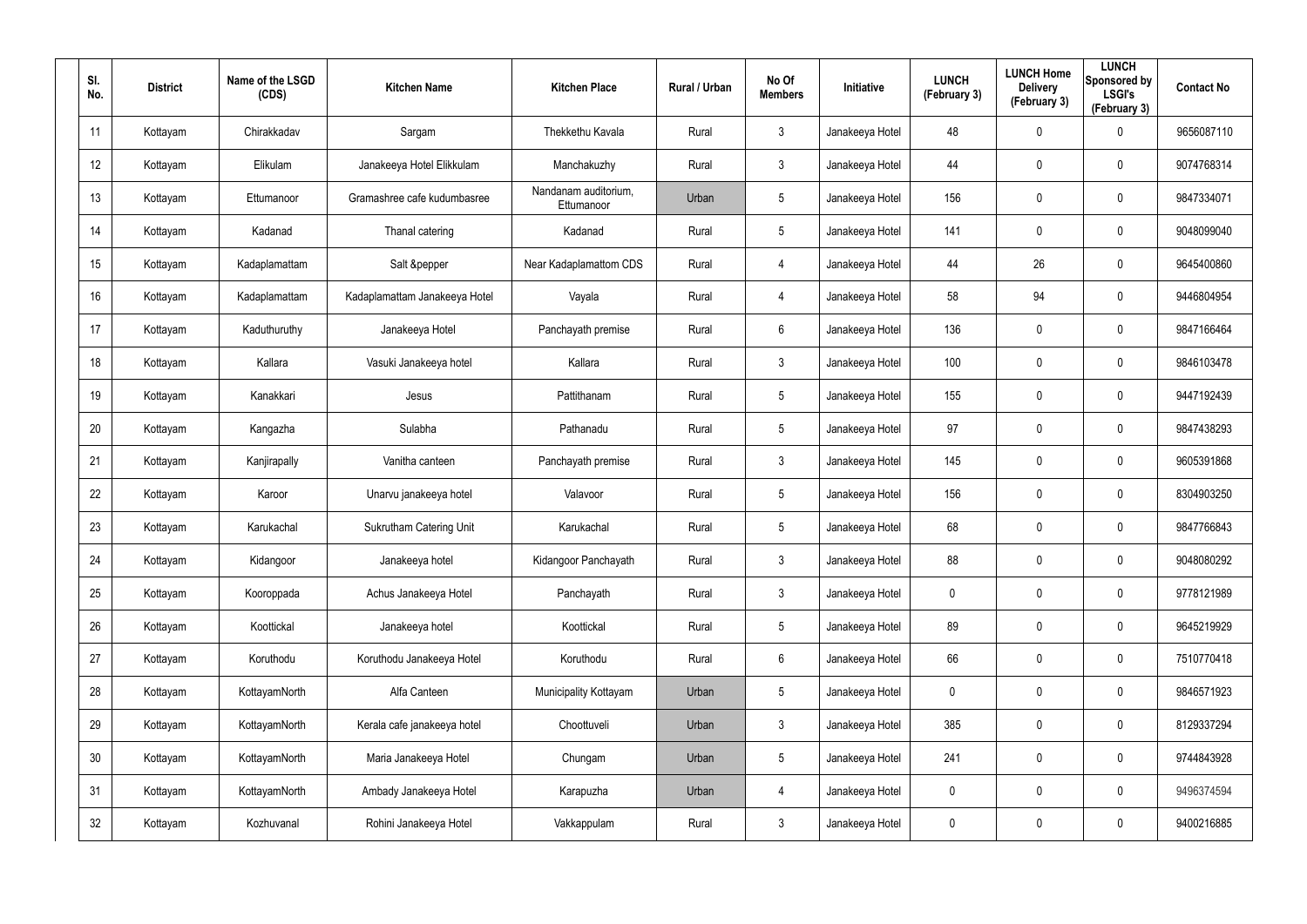|    | SI.<br>No. | <b>District</b> | Name of the LSGD<br>(CDS) | <b>Kitchen Name</b>             | <b>Kitchen Place</b>           | Rural / Urban | No Of<br><b>Members</b> | Initiative      | <b>LUNCH</b><br>(February 3) | <b>LUNCH Home</b><br><b>Delivery</b><br>(February 3) | <b>LUNCH</b><br>Sponsored by<br><b>LSGI's</b><br>(February 3) | <b>Contact No</b> |
|----|------------|-----------------|---------------------------|---------------------------------|--------------------------------|---------------|-------------------------|-----------------|------------------------------|------------------------------------------------------|---------------------------------------------------------------|-------------------|
|    | 33         | Kottayam        | Kuravilangadu             | kudumbashree janakeeya hotel    | kuravilangady by pass junction | Rural         | $5\phantom{.0}$         | Janakeeya Hotel | 79                           | 0                                                    | 0                                                             | 7559022364        |
|    | 34         | Kottayam        | Kurichi                   | Swad Catering                   | Cheruvelippadi                 | Rural         | 4                       | Janakeeya Hotel | 0                            | $\mathbf 0$                                          | $\pmb{0}$                                                     | 9847891917        |
|    | 35         | Kottayam        | Madappally                | SR catering                     | Mammoodu                       | Rural         | $\mathbf{3}$            | Janakeeya Hotel | $\boldsymbol{0}$             | $\mathbf 0$                                          | $\pmb{0}$                                                     | 9747702203        |
|    | 36         | Kottayam        | Manimala                  | Vanitha canteen                 | Manimala                       | Rural         | $\mathfrak{Z}$          | Janakeeya Hotel | 145                          | 0                                                    | $\pmb{0}$                                                     | 9946318069        |
|    | 37         | Kottayam        | Manjoor                   | Oruma catering unit             | Kuruppanthara                  | Rural         | $5\phantom{.0}$         | Janakeeya Hotel | 45                           | $\mathbf 0$                                          | $\pmb{0}$                                                     | 9349189590        |
|    | 38         | Kottayam        | Marangattupilly           | Marangattupilly Janakeeya Hotel | Marangattupilly                | Rural         | 4                       | Janakeeya Hotel | 102                          | 0                                                    | $\pmb{0}$                                                     | 9544416772        |
|    | 39         | Kottayam        | Maravanthuruth            | Changathi                       | Maravanthuruth                 | Rural         | 4                       | Janakeeya Hotel | 67                           | $\mathbf 0$                                          | $\pmb{0}$                                                     | 9744598169        |
|    | 40         | Kottayam        | Meenachil                 | Akshaya Janakeeya hotel         | Idamattam                      | Rural         | 4                       | Janakeeya Hotel | 110                          | 0                                                    | $\mathbf 0$                                                   | 9747190979        |
| 82 | 41         | Kottayam        | Meenachil                 | Archana janakeeya Hotel         | Paika                          | Rural         | $5\phantom{.0}$         | Janakeeya Hotel | 183                          | $\mathbf 0$                                          | $\pmb{0}$                                                     | 9048759539        |
|    | 42         | Kottayam        | Meenadom                  | Nainus                          | Meenadom                       | Rural         | $\mathbf{3}$            | Janakeeya Hotel | 77                           | 0                                                    | $\mathbf 0$                                                   | 9539752801        |
|    | 43         | Kottayam        | Melukavu                  | Seenayi Cafe centre             | Melukavumattam                 | Rural         | $5\phantom{.0}$         | Janakeeya Hotel | 0                            | 0                                                    | $\pmb{0}$                                                     | 9744546703        |
|    | 44         | Kottayam        | Moonnilav                 | Aiswarya                        | Moonnilav                      | Rural         | $\mathbf{3}$            | Janakeeya Hotel | 99                           | 0                                                    | $\mathbf 0$                                                   | 8281227689        |
|    | 45         | Kottayam        | Mulakkulam                | Janakeeya Hotel                 | Moorkkattilpadi                | Rural         | 4                       | Janakeeya Hotel | 60                           | 0                                                    | 0                                                             | 9747856382        |
|    | 46         | Kottayam        | Mundakkayam               | Janakeeya Hotel Mundakkayam     | Mundakkayam                    | Rural         | 6                       | Janakeeya Hotel | 145                          | 0                                                    | $\pmb{0}$                                                     | 9495314979        |
|    | 47         | Kottayam        | Nedumkunnam               | Nanma Kudumbashree Unit         | Nedumkunnam                    | Rural         | $5\phantom{.0}$         | Janakeeya Hotel | 53                           | $\mathbf 0$                                          | $\overline{2}$                                                | 7306791612        |
|    | 48         | Kottayam        | Neendoor                  | Gruhasree ME Unit               | Panchayath                     | Rural         | $\mathbf{3}$            | Janakeeya Hotel | 58                           | $\mathbf 0$                                          | $\mathbf 0$                                                   | 9847756958        |
|    | 49         | Kottayam        | Njeezhoor                 | Annapoorna Janakeeya Hotel      | Panchayath                     | Rural         | 4                       | Janakeeya Hotel | 102                          | $\mathbf 0$                                          | $\mathbf 0$                                                   | 9745246839        |
|    | 50         | Kottayam        | Pala                      | Angel Janakeeya Hotel           | Pala Municipality              | Urban         | 4                       | Janakeeya Hotel | 248                          | $\mathbf 0$                                          | $\mathbf 0$                                                   | 9745963125        |
|    | 51         | Kottayam        | Pala                      | Harithasree catering            | Chethimattam                   | Urban         | $5\phantom{.0}$         | Janakeeya Hotel | 216                          | $\mathbf 0$                                          | $\mathbf 0$                                                   | 9895154240        |
|    | 52         | Kottayam        | Pallickathodu             | Sangeetha                       | Pallickathodu Bus stand        | Rural         | $\mathbf{3}$            | Janakeeya Hotel | 70                           | $\mathbf 0$                                          | $\mathbf 0$                                                   | 9633814381        |
|    | 53         | Kottayam        | Pampady                   | Thrupthi                        | Pampady Town                   | Rural         | $5\phantom{.0}$         | Janakeeya Hotel | $\mathbf 0$                  | $\mathbf 0$                                          | $\mathbf 0$                                                   | 9633013622        |
|    | 54         | Kottayam        | Panachikkadu              | Ruchi Canteen                   | Paruthumpara                   | Rural         | $\overline{5}$          | Janakeeya Hotel | 70                           | 0                                                    | $\mathsf{0}$                                                  | 9656411494        |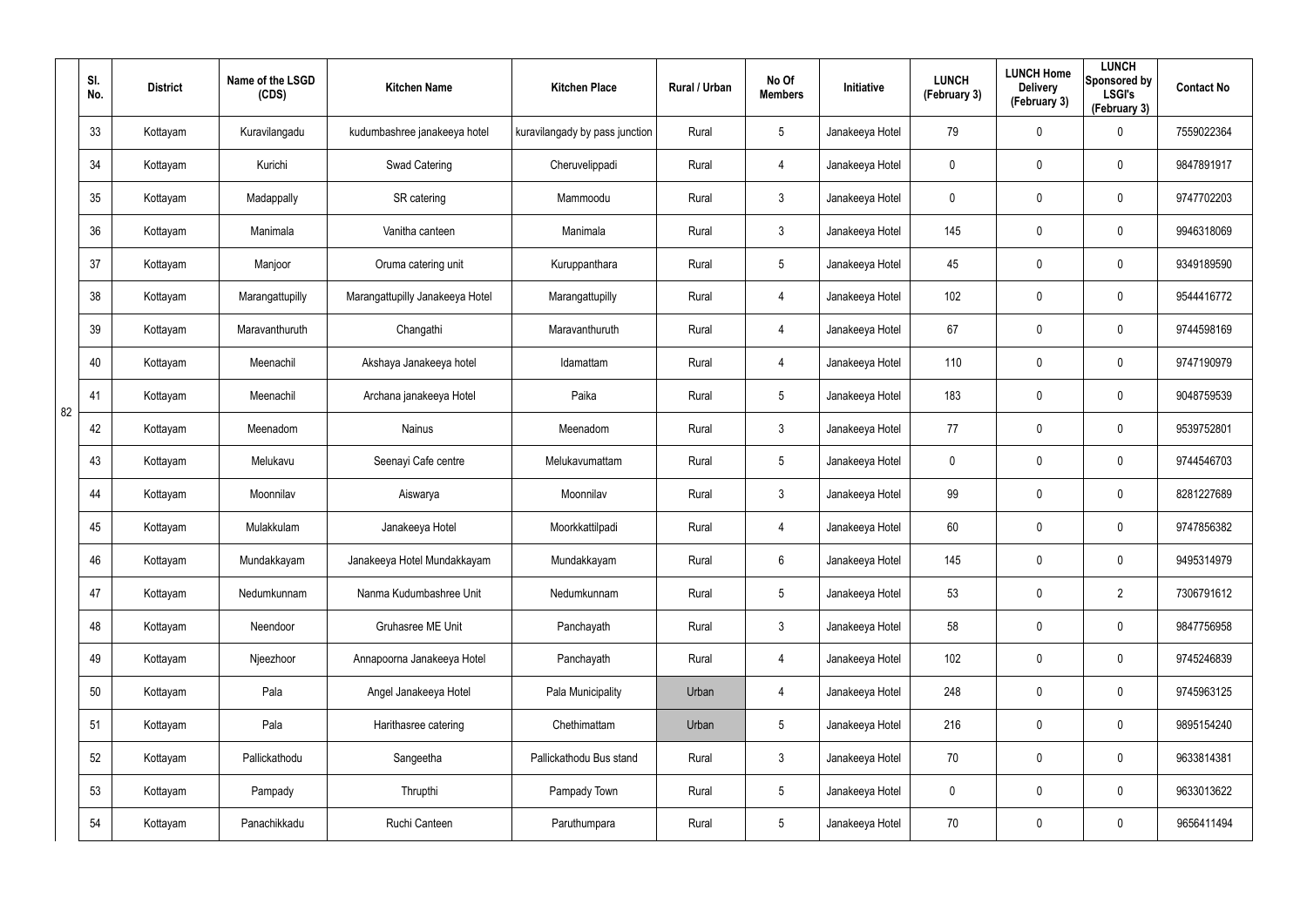| SI.<br>No. | <b>District</b> | Name of the LSGD<br>(CDS) | <b>Kitchen Name</b>                                      | <b>Kitchen Place</b>                        | Rural / Urban | No Of<br><b>Members</b> | Initiative      | <b>LUNCH</b><br>(February 3) | <b>LUNCH Home</b><br><b>Delivery</b><br>(February 3) | <b>LUNCH</b><br>Sponsored by<br><b>LSGI's</b><br>(February 3) | <b>Contact No</b> |
|------------|-----------------|---------------------------|----------------------------------------------------------|---------------------------------------------|---------------|-------------------------|-----------------|------------------------------|------------------------------------------------------|---------------------------------------------------------------|-------------------|
| 55         | Kottayam        | Parathodu                 | Janakeeya Hotel Parathodu                                | Panchayath                                  | Rural         | 4                       | Janakeeya Hotel | 55                           | 0                                                    | $\mathbf 0$                                                   | 7907455541        |
| 56         | Kottayam        | Paippadu                  | Thejus                                                   | Paippadu                                    | Rural         | $5\phantom{.0}$         | Janakeeya Hotel | 227                          | 0                                                    | $\pmb{0}$                                                     | 7034621426        |
| 57         | Kottayam        | Poonjar                   | Haritham                                                 | Poonjar                                     | Rural         | $5\phantom{.0}$         | Janakeeya Hotel | 92                           | 0                                                    | $\pmb{0}$                                                     | 9495235348        |
| 58         | Kottayam        | poonjar south             | Sowbhagya Janakeeya Hotel                                | poonjar south                               | Rural         | 4                       | Janakeeya Hotel | 70                           | 0                                                    | $\mathbf 0$                                                   | 9495151799        |
| 59         | Kottayam        | Ramapuram                 | Ruchi                                                    | Ramapuram                                   | Rural         | $\overline{4}$          | Janakeeya Hotel | 190                          | 0                                                    | $\pmb{0}$                                                     | 9495107277        |
| 60         | Kottayam        | T.V.Puram                 | Vijaya Janakeeya Hotel                                   | TV Puram                                    | Rural         | $\mathbf{3}$            | Janakeeya Hotel | 0                            | 0                                                    | $\pmb{0}$                                                     | 9847614136        |
| 61         | Kottayam        | Teekkoy                   | Kairali                                                  | Vagamattom, Kallambhagam                    | Rural         | $\mathbf{3}$            | Janakeeya Hotel | 78                           | 0                                                    | $\pmb{0}$                                                     | 7025702768        |
| 62         | Kottayam        | Thalanad                  | Nanma                                                    | Muttambhagam Kavala                         | Rural         | $\mathbf{3}$            | Janakeeya Hotel | 57                           | 0                                                    | $\mathbf 0$                                                   | 9961289547        |
| 63         | Kottayam        | Thalappalam               | Ameya                                                    | Thalappalam                                 | Rural         | 4                       | Janakeeya Hotel | 138                          | 0                                                    | $\pmb{0}$                                                     | 7025932626        |
| 64         | Kottayam        | Thalayolaparambu          | kudumbashree janakeeya hotel                             | Thalayolaparambu                            | Rural         | $\mathbf{3}$            | Janakeeya Hotel | 99                           | $\mathbf 0$                                          | $\mathbf 0$                                                   | 7994830570        |
| 65         | Kottayam        | Thidanadu                 | Janani                                                   | Chemmlamattam                               | Rural         | $6\phantom{.}6$         | Janakeeya Hotel | 85                           | 0                                                    | 0\$                                                           | 9562695545        |
| 66         | Kottayam        | Thidanadu                 | Krishna                                                  | Near Panchayath                             | Rural         | 4                       | Janakeeya Hotel | 70                           | 0                                                    | $\mathbf 0$                                                   | 9605565960        |
| 67         | Kottayam        | Thiruvarppu               | Sreeparvathy food products                               | Illickal                                    | Rural         | $\mathbf{3}$            | Janakeeya Hotel | 138                          | $\mathbf 0$                                          | $\mathbf 0$                                                   | 9747289846        |
| 68         | Kottayam        | Thrikkodithanam           | Swanthanam                                               | Thrikkodithanam                             | Rural         | $5\phantom{.0}$         | Janakeeya Hotel | 53                           | $\mathbf 0$                                          | $\pmb{0}$                                                     | 7902729237        |
| 69         | Kottayam        | Udayanapuram              | Uppum Mulakum                                            | Nerekadavu                                  | Rural         | $\mathbf{3}$            | Janakeeya Hotel | 45                           | 0                                                    | $\mathbf 0$                                                   | 8111850728        |
| 70         | Kottayam        | Udayanapuram              | Aiswarya Activity Group                                  | Vaikom Block Panchayath                     | Rural         | $5\phantom{.0}$         | Janakeeya Hotel | 58                           | $\mathbf 0$                                          | $\mathbf 0$                                                   | 9847437286        |
| 71         | Kottayam        | Uzhavoor                  | Uzhavoor Janakeeya Hotel                                 | Uzhavoor Town                               | Rural         | 8                       | Janakeeya Hotel | 370                          | $\mathbf 0$                                          | $\mathbf 0$                                                   | 9746074266        |
| 72         | Kottayam        | Vaikom                    | <b>Chanees Eats</b>                                      | Chalapparambu                               | Urban         | $\overline{4}$          | Janakeeya Hotel | 102                          | $\mathbf 0$                                          | $\mathbf 0$                                                   | 9446467389        |
| 73         | Kottayam        | Vakathanam                | Padheyam                                                 | Njaliakuzhi                                 | Rural         | $6\phantom{.}6$         | Janakeeya Hotel | 230                          | 0                                                    | $\mathbf 0$                                                   | 9495010073        |
| 74         | Kottayam        | Vazhappally               | Udayam                                                   | Vazhappally                                 | Rural         | $\overline{4}$          | Janakeeya Hotel | 235                          | $\mathbf 0$                                          | $\mathsf{0}$                                                  | 9562267564        |
| 75         | Kottayam        | Vazhoor                   | Kudumbashree Canteen Unit At<br>Vazhoor Grama Panchayath | Vazhoor Grama Panchayath<br><b>Building</b> | Rural         | $5\phantom{.0}$         | Janakeeya Hotel | 0                            | 0                                                    | $\mathbf 0$                                                   | 9544717796        |
| 76         | Kottayam        | Vazhoor                   | New India                                                | Nedumavu                                    | Rural         | $\mathfrak{Z}$          | Janakeeya Hotel | 27                           | 0                                                    | $\mathsf{0}$                                                  | 9744581242        |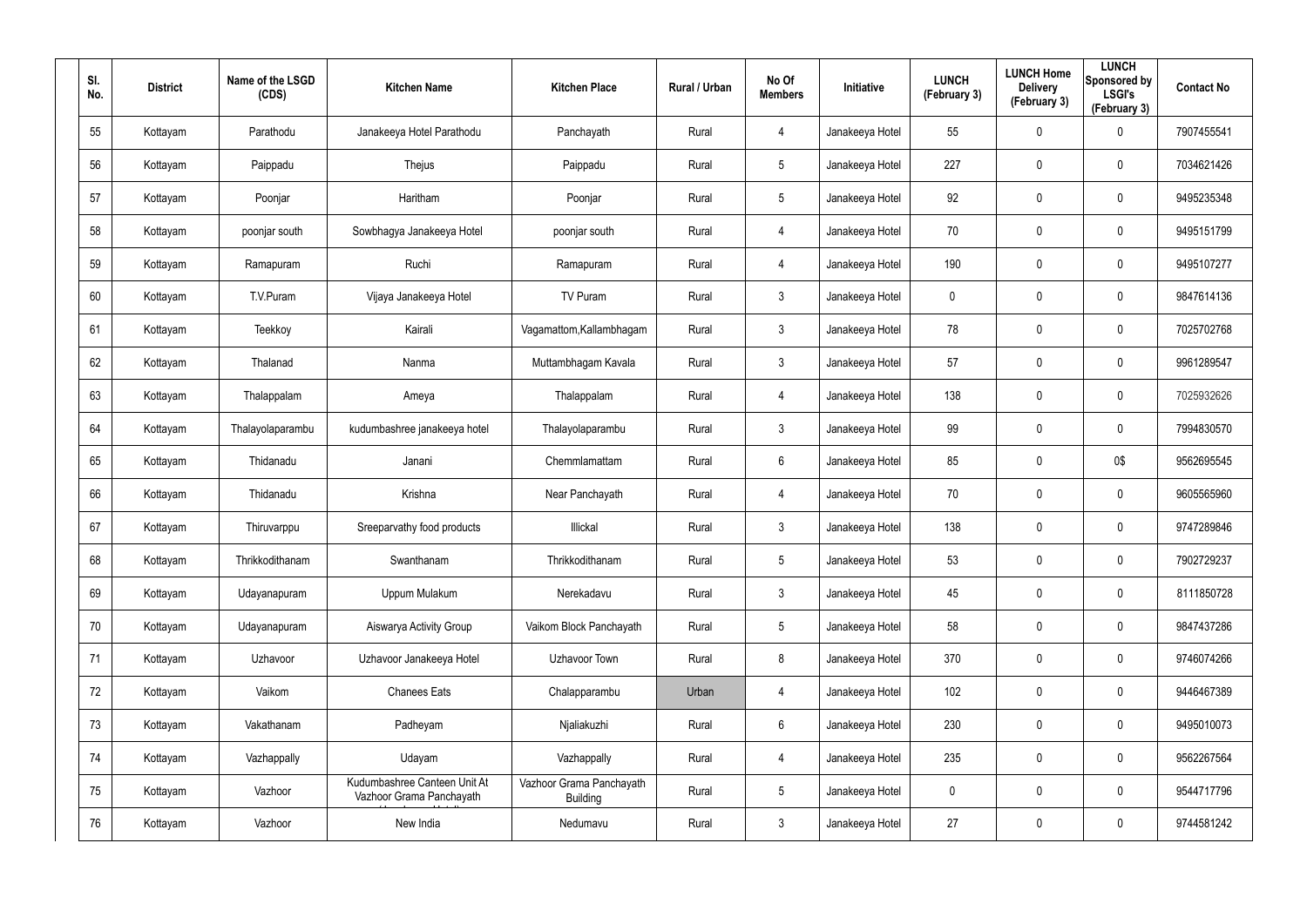|    | SI.<br>No.      | <b>District</b> | Name of the LSGD<br>(CDS) | <b>Kitchen Name</b>            | <b>Kitchen Place</b>                  | Rural / Urban | No Of<br><b>Members</b> | Initiative      | <b>LUNCH</b><br>(February 3) | <b>LUNCH Home</b><br><b>Delivery</b><br>(February 3) | <b>LUNCH</b><br>Sponsored by<br><b>LSGI's</b><br>(February 3) | <b>Contact No</b> |
|----|-----------------|-----------------|---------------------------|--------------------------------|---------------------------------------|---------------|-------------------------|-----------------|------------------------------|------------------------------------------------------|---------------------------------------------------------------|-------------------|
|    | 77              | Kottayam        | Vechoor                   | Treeland Annapoorna            | <b>Bund Road</b>                      | Rural         | $\mathbf{3}$            | Janakeeya Hotel | 97                           | 0                                                    | $\mathbf 0$                                                   | 8606814487        |
|    | 78              | Kottayam        | Veliyannoor               | Thanima foods                  | Veliyannoor                           | Rural         | $\mathbf{3}$            | Janakeeya Hotel | 129                          | 0                                                    | $\pmb{0}$                                                     | 9744392147        |
|    | 79              | Kottayam        | Vellavoor                 | Uppum Mulakum Janakeeya Hotel  | Panchayath premise                    | Rural         | $5\phantom{.0}$         | Janakeeya Hotel | 69                           | $\mathbf 0$                                          | $\pmb{0}$                                                     | 9188317288        |
|    | 80              | Kottayam        | Velloor                   | Puzhayoram catering            | Near Velloor cds office               | Rural         | $\overline{4}$          | Janakeeya Hotel | 86                           | 0                                                    | $\mathbf 0$                                                   | 9895522286        |
|    | 81              | Kottayam        | Vijayapuram               | Niravu                         | Iranjal                               | Rural         | $\mathbf{3}$            | Janakeeya Hotel | 273                          | $\mathbf 0$                                          | $\mathbf 0$                                                   | 9495245895        |
|    | 82              | Kottayam        | Vijayapuram               | Renown Janakeeya Hotel         | Vadavathoor                           | Rural         | $5\phantom{.0}$         | Janakeeya Hotel | 162                          | 0                                                    | $\mathbf 0$                                                   | 8606536302        |
| 82 |                 |                 |                           |                                |                                       |               | 336                     |                 | 8079                         | 120                                                  | $\overline{2}$                                                |                   |
|    | $\mathbf 1$     | Kozhikode       | Balussery                 | Unarvu Janakeeya Hotel         | Balussery                             | Rural         | $5\phantom{.0}$         | Janakeeya Hotel | 150                          | 0                                                    | $\mathbf 0$                                                   | 95440 03929       |
|    | $\overline{2}$  | Kozhikode       | Panangad                  | Kairali Janakeeya Hotel        | Balussery mukku at KK<br>hospital     | Rural         | $\mathbf{3}$            | Janakeeya Hotel | 362                          | 0                                                    | $\pmb{0}$                                                     | 97450 85782       |
|    | $\mathbf{3}$    | Kozhikode       | Koorachundu               | Koorachundu Janakeeya hotel    | Koorachundu                           | Rural         | $\overline{4}$          | Janakeeya Hotel | 270                          | 0                                                    | $\mathbf 0$                                                   | 94967 07886       |
|    | 4               | Kozhikode       | Koorachundu               | Koottayma Janakeeya Hotel      | Kallanode                             | Rural         | $5\phantom{.0}$         | Janakeeya Hotel | 300                          | 0                                                    | $\pmb{0}$                                                     | 94967 26850       |
|    | $5\phantom{.0}$ | Kozhikode       | Kottur                    | Sneha Janakeeya Hotel          | Kottur                                | Rural         | $5\overline{)}$         | Janakeeya Hotel | 159                          | 0                                                    | $\mathbf 0$                                                   | 97456 72101       |
|    | 6               | Kozhikode       | Naduvannur                | Naduvannur Janakeeya Hotel     | Naduvannur                            | Rural         | $\overline{7}$          | Janakeeya Hotel | 344                          | 0                                                    | $\mathbf 0$                                                   | 8592-031802       |
|    | 7               | Kozhikode       | Naduvannur                | Kudumbashree Janakeeya Hotel   | Anjolimukku                           | Rural         | $\mathfrak{Z}$          | Janakeeya Hotel | 360                          | $\mathbf 0$                                          | $\mathbf 0$                                                   | 9995947043        |
|    | 8               | Kozhikode       | Ulliyeri                  | Ulliyeri Janakeeya Hotel       | Ulliyeri                              | Rural         | 4                       | Janakeeya Hotel | 320                          | 0                                                    | $\mathbf 0$                                                   | 89434 06681       |
|    | 9               | Kozhikode       | Unnikulam                 | Swad Janakeeya Hotel           | Ekarool Kaappil Road                  | Rural         | 3 <sup>1</sup>          | Janakeeya Hotel | 717                          | 0                                                    | $\mathbf 0$                                                   | 85475 75474       |
|    | 10 <sup>°</sup> | Kozhikode       | Unnikulam                 | Chaithanya Janakeeya Hotel     | Opposite unnikulam<br>gramapanchayath | Rural         | $\mathbf{3}$            | Janakeeya Hotel | 689                          | 0                                                    | $\mathbf 0$                                                   | 87141 31460       |
|    | 11              | Kozhikode       | Nanminda                  | Akshaya vanitha hotel          | Nanminda panchayath building          | Rural         | $\mathbf{3}$            | Janakeeya Hotel | 139                          | $\mathbf 0$                                          | $\mathbf 0$                                                   | 9961184212        |
|    | 12              | Kozhikode       | Thalakkulathur            | Thalakkulathur Janakeeya Hotel | Parambath                             | Rural         | $\overline{4}$          | Janakeeya Hotel | 237                          | 0                                                    | $\pmb{0}$                                                     | 7593067511        |
|    | 13              | Kozhikode       | Kakkodi                   | Kakkodi Janakeeya Hotel        | Kakkodi Bazar                         | Rural         | $\overline{7}$          | Janakeeya Hotel | 338                          | 0                                                    | $\mathbf 0$                                                   | 8943123615        |
|    | 14              | Kozhikode       | Chelannur                 | Oottupura Janakeeya Hotel      | Ambalathukulangara                    | Rural         | $\overline{7}$          | Janakeeya Hotel | 140                          | 0                                                    | $\mathbf{1}$                                                  | 9846010528        |
|    | 15              | Kozhikode       | Narikkuni                 | Amma Janakeeya Hotel           | Narikkuni                             | Rural         | $\mathfrak{Z}$          | Janakeeya Hotel | 208                          | 0                                                    | $\mathbf 0$                                                   | 9645606562        |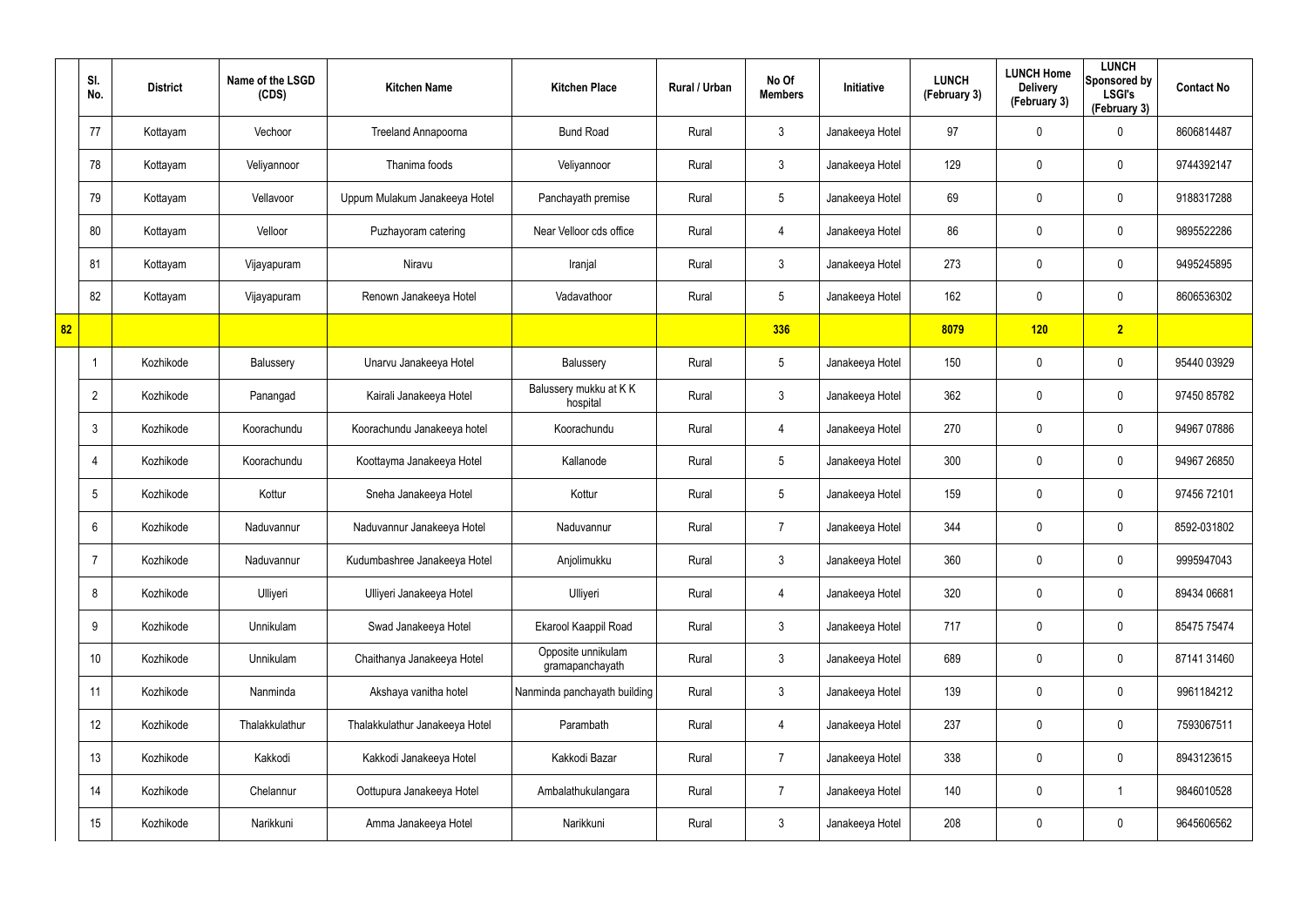| SI.<br>No. | <b>District</b> | Name of the LSGD<br>(CDS) | <b>Kitchen Name</b>                      | <b>Kitchen Place</b>      | Rural / Urban | No Of<br><b>Members</b> | Initiative      | <b>LUNCH</b><br>(February 3) | <b>LUNCH Home</b><br><b>Delivery</b><br>(February 3) | <b>LUNCH</b><br>Sponsored by<br><b>LSGI's</b><br>(February 3) | <b>Contact No</b> |
|------------|-----------------|---------------------------|------------------------------------------|---------------------------|---------------|-------------------------|-----------------|------------------------------|------------------------------------------------------|---------------------------------------------------------------|-------------------|
| 16         | Kozhikode       | Kakkoor                   | Janakeeya Hotel Kakkoor                  | Kakkoor                   | Rural         | 5                       | Janakeeya Hotel | 178                          | $\mathbf 0$                                          | 2                                                             | 8592050112        |
| 17         | Kozhikode       | Koduvally                 | Sadhya Janakeeya Hotel                   | G M L P School, Koduvally | Urban         | 5                       | Janakeeya Hotel | 519                          | 0                                                    | $\mathbf 0$                                                   | 8593898831        |
| 18         | Kozhikode       | Koduvally                 | KKN Janakeeya Hotel Koduvally            | Nellamkandi               | Urban         | $\mathbf{3}$            | Janakeeya Hotel | 162                          | 0                                                    | $\mathbf 0$                                                   | 9847650894        |
| 19         | Kozhikode       | Koduvally                 | Swad Janakeeya Hotel                     | Manipuram                 | Urban         | 5                       | Janakeeya Hotel | 245                          | 0                                                    | $\mathbf 0$                                                   | 9946991995        |
| 20         | Kozhikode       | Madavoor                  | Madavoor Janakeeya Hotel                 | Near madavoor panchayath  | Rural         | 5                       | Janakeeya Hotel | 242                          | 0                                                    | $\mathbf 0$                                                   | 8547590842        |
| 21         | Kozhikode       | Omasseri                  | Annapoornna Janakeeya Hotel              | Omasseri                  | Rural         | $\overline{4}$          | Janakeeya Hotel | 335                          | 0                                                    | $\mathbf 0$                                                   | 9605102599        |
| 22         | Kozhikode       | Puthuppadi                | Ruchi Janakeeya Hotel                    | Puthupadi                 | Rural         | 5                       | Janakeeya Hotel | 270                          | $\mathbf 0$                                          | $\mathbf 0$                                                   | 7909113114        |
| 23         | Kozhikode       | Kizhakkoth                | Swad Janakeeya Hotel                     | Mariveettilthazham        | Rural         | 4                       | Janakeeya Hotel | 145                          | 0                                                    | $\mathbf 0$                                                   | 9847086665        |
| 24         | Kozhikode       | Thamarassery              | Pavithram Janakeeya hotel                | Thamarassery old stand    | Rural         | 6                       | Janakeeya Hotel | 363                          | $\mathbf 0$                                          | $\mathbf 0$                                                   | 9048389661        |
| 25         | Kozhikode       | Kodenchery                | Kairali Janakeeya Hotel                  | Kodenchery                | Rural         | 4                       | Janakeeya Hotel | 98                           | 0                                                    | $\mathbf 0$                                                   | 9446037829        |
| 26         | Kozhikode       | Koodaranji                | Ruchikkoot Janakeeya Hotel               | Koodaranji                | Rural         | 6                       | Janakeeya Hotel | 202                          | $\mathbf 0$                                          | $\mathbf 0$                                                   | 9496439278        |
| 27         | Kozhikode       | Thiruvambadi              | Pulari Janakeeya Hotel                   | Thondimmal                | Rural         | 5                       | Janakeeya Hotel | 118                          | $\mathbf 0$                                          | $\mathbf 0$                                                   | 7034264232        |
| 28         | Kozhikode       | Kattippara                | Ruchi Janakeeya Hotel                    | Chamal                    | Rural         | 6                       | Janakeeya Hotel | 145                          | $\mathbf 0$                                          | $\mathbf 0$                                                   | 7591974045        |
| 29         | Kozhikode       | Koyilandy North           | Naveena canteen                          | Near new bus stand        | Urban         | $\overline{7}$          | Janakeeya Hotel | 626                          | $\mathbf 0$                                          | $\overline{2}$                                                | 9544185262        |
| 30         | Kozhikode       | Koyilandy North           | Koyilandi Nagarasabha Janakeeya<br>Hotel | Near Kollamchira          | Urban         | 10                      | Janakeeya Hotel | 406                          | $\mathbf 0$                                          | $\mathbf 0$                                                   | 8943191728        |
| 31         | Kozhikode       | Koyilandi South           | Snehadeepam Janakeeya Hotel              | Muthambi                  | Urban         | $6\phantom{.}$          | Janakeeya Hotel | 65                           | $\mathbf 0$                                          | $\mathbf 0$                                                   | 9188198658        |
| 32         | Kozhikode       | Koyilandi South           | Kudumbashree Janakeeya Hotel             | Koyilandi Market          | Urban         | $\mathbf{3}$            | Janakeeya Hotel | 288                          | $\mathbf 0$                                          | $\mathbf 0$                                                   | 9544185262        |
| 33         | Kozhikode       | Chengottukavu             | Amma Janakeeya Hotel                     | Edakkulam                 | Rural         | 5                       | Janakeeya Hotel | 188                          | $\mathbf 0$                                          | $\pmb{0}$                                                     | 9048235785        |
| 34         | Kozhikode       | Atholi                    | Atholi Janakeeya Hotel                   | Kodassery                 | Rural         | $\overline{4}$          | Janakeeya Hotel | 118                          | $\mathbf 0$                                          | $\pmb{0}$                                                     | 9072499251        |
| 35         | Kozhikode       | Moodadi                   | Ruchi Janakeeya Hotel                    | Moodadi                   | Rural         | 5                       | Janakeeya Hotel | 365                          | $\mathbf 0$                                          | $\overline{1}$                                                | 8281226403        |
| 36         | Kozhikode       | Chemancheri               | Annapoornna Janakeeya Hotel              | Pookkad                   | Rural         | 5                       | Janakeeya Hotel | 190                          | $\mathbf 0$                                          | $\mathbf 0$                                                   | 9048235785        |
| 37         | Kozhikode       | Arikkulam                 | Thanima Janakeeya Hotel                  | Kurudimukku               | Rural         | $\overline{4}$          | Janakeeya Hotel | 145                          | $\mathbf 0$                                          | 1                                                             | 9645137125        |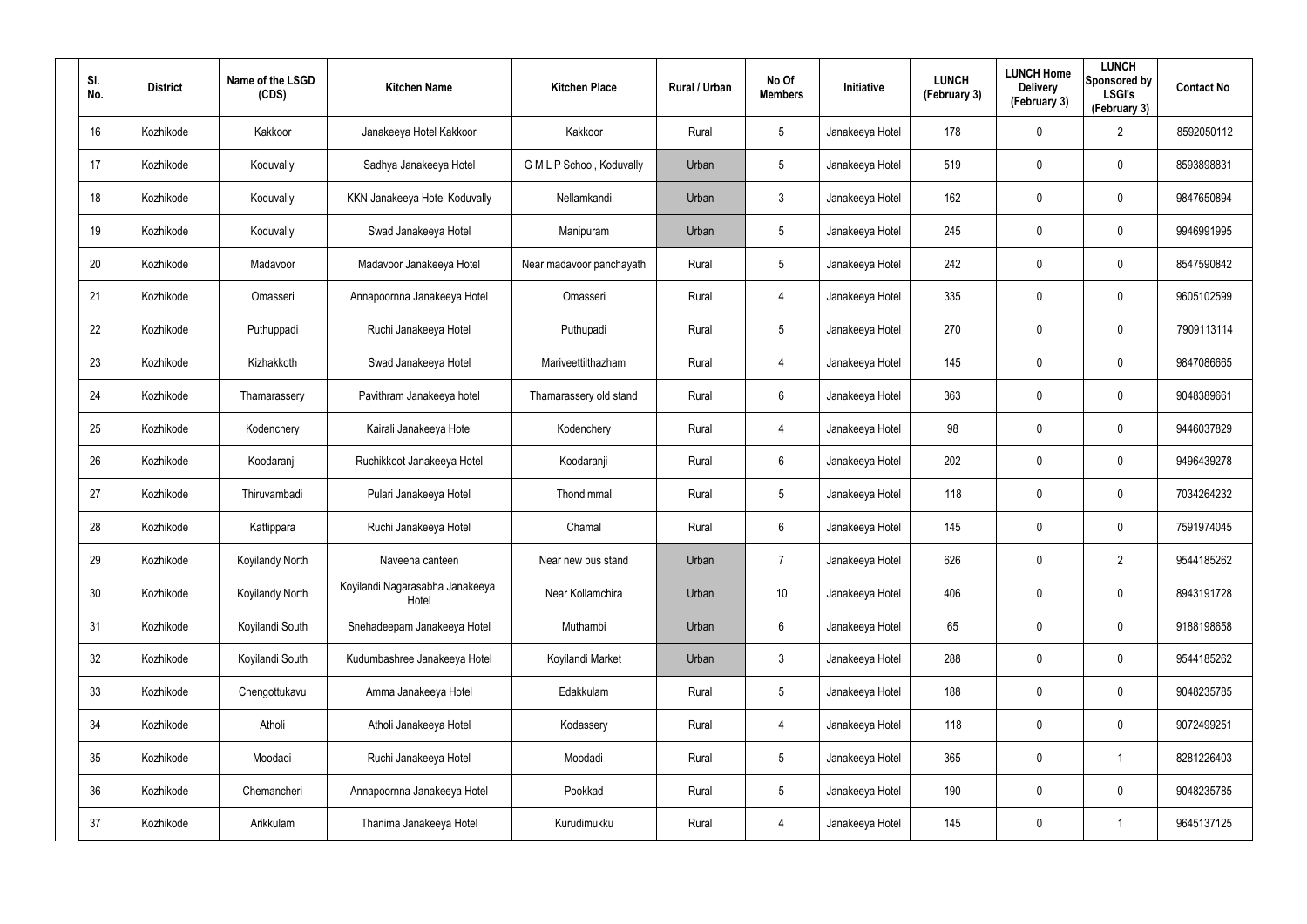|     | SI.<br>No. | <b>District</b> | Name of the LSGD<br>(CDS) | <b>Kitchen Name</b>        | <b>Kitchen Place</b>                        | Rural / Urban | No Of<br><b>Members</b> | Initiative      | <b>LUNCH</b><br>(February 3) | <b>LUNCH Home</b><br><b>Delivery</b><br>(February 3) | <b>LUNCH</b><br>Sponsored by<br><b>LSGI's</b><br>(February 3) | <b>Contact No</b> |
|-----|------------|-----------------|---------------------------|----------------------------|---------------------------------------------|---------------|-------------------------|-----------------|------------------------------|------------------------------------------------------|---------------------------------------------------------------|-------------------|
|     | 38         | Kozhikode       | Arikkulam                 | Ruchiyidam Janakeeya Hotel | Arikkulam                                   | Rural         | $\overline{4}$          | Janakeeya Hotel | 72                           | 0                                                    | $\mathbf 0$                                                   | 9048410803        |
|     | 39         | Kozhikode       | Kozhikode Central.        | Ruchikkoott                | <b>District Veterinary Hospital</b>         | Urban         | $\mathbf{3}$            | Janakeeya Hotel | 962                          | 215                                                  | $\mathbf 0$                                                   | 7025774213        |
|     | 40         | Kozhikode       | Kozhikode Central         | Sneha Ruchikkoott          | Mankavu                                     | Urban         | $\overline{4}$          | Janakeeya Hotel | 304                          | 61                                                   | $\mathbf 0$                                                   | 8921995031        |
|     | 41         | Kozhikode       | Kozhikode Central         | Tripthi Janakeeya Hotel    | Near AMLP School,<br>Moozhikkal             | Urban         | $\mathbf{3}$            | Janakeeya Hotel | 802                          | 117                                                  | $\mathbf 0$                                                   | 8129200288        |
|     | 42         | Kozhikode       | Kozhikode Central         | New Ganesh                 | Kovoor, near library                        | Urban         | $5\phantom{.0}$         | Janakeeya Hotel | 940                          | 80                                                   | $\mathbf 0$                                                   | 9349123701        |
|     | 43         | Kozhikode       | Kozhikode Central         | Ruchippura Janakeeya Hotel | Near Focus mall, New bus<br>stand Kozhikode | Urban         | $\mathbf{3}$            | Janakeeya Hotel | 994                          | 0                                                    | $\mathbf 0$                                                   | 9605602806        |
|     | 44         | Kozhikode       | Kozhikode Central         | Souparnika Janakeeya Hotel | Medical college near chest<br>hospital      | Urban         | 6                       | Janakeeya Hotel | 471                          | 0                                                    | $\mathbf 0$                                                   | 8281709784        |
|     | 45         | Kozhikode       | Kozhikode North           | Udayam kudumbasree canteen | Thadambattuthazham                          | Urban         | $5\overline{)}$         | Janakeeya Hotel | 600                          | 54                                                   | $\mathbf 0$                                                   | 7736850096        |
|     | 46         | Kozhikode       | Kozhikode North           | Ruchi                      | Elathoor, Chettikulam                       | Urban         | $\overline{4}$          | Janakeeya Hotel | 301                          | 0                                                    | $\mathbf 0$                                                   | 9947743713        |
|     | 47         | Kozhikode       | Kozhikode North           | Tasty Janakeeya Hotel      | Butt road                                   | Urban         | $5\overline{)}$         | Janakeeya Hotel | 628                          | 50                                                   | $\mathbf 0$                                                   | 9074462795        |
|     | 48         | Kozhikode       | Kozhikode North           | Oruma                      | Eranjikkal                                  | Urban         | $\overline{4}$          | Janakeeya Hotel | 404                          | 26                                                   | $\mathbf 0$                                                   |                   |
|     | 49         | Kozhikode       | Feroke                    | Ruchi vanitha mess         | <b>Feroke Muncipality</b>                   | Urban         | $\overline{7}$          | Janakeeya Hotel | 245                          | 0                                                    | $\mathbf 0$                                                   | 9544468026        |
|     | 50         | Kozhikode       | Feroke                    | Mithra Janakeeya Hotel     | Ambalangadi                                 | Urban         | $5\phantom{.0}$         | Janakeeya Hotel | 338                          | 0                                                    | $\mathbf 0$                                                   | 9847657229        |
|     | 51         | Kozhikode       | Feroke                    | Chemmeen Janakeeya Hotel   | Karuvanthuruthi                             | Urban         | $\overline{4}$          | Janakeeya Hotel | 286                          | $\mathbf 0$                                          | $\pmb{0}$                                                     | 9747265293        |
|     | 52         | Kozhikode       | Ramanattukara             | Tasty catering unit        | Ramanattukara                               | Urban         | $6\phantom{.}6$         | Janakeeya Hotel | 452                          | $\mathbf 0$                                          | $\mathbf 0$                                                   | 9961004004        |
| 106 | 53         | Kozhikode       | KozhikodeSouth            | Ushass cattering           | Meenchantha school                          | Urban         | $5\phantom{.0}$         | Janakeeya Hotel | 755                          | $\mathbf 0$                                          | $\mathbf 0$                                                   | 9645629224        |
|     | 54         | Kozhikode       | Kozhikode South           | Oruma                      | Naduvattam                                  | Urban         | $\overline{4}$          | Janakeeya Hotel | 251                          | $\mathbf 0$                                          | $\mathbf 0$                                                   | 9747405960        |
|     | 55         | Kozhikode       | Kozhikode South           | Ruchi Janakeeya Hotel      | Kundayithode                                | Urban         | $5\phantom{.0}$         | Janakeeya Hotel | 568                          | 0                                                    | $\mathbf 0$                                                   | 9526521036        |
|     | 56         | Kozhikode       | Kozhikode South           | Five star                  | Palayam                                     | Urban         | 4                       | Janakeeya Hotel | 396                          | 0                                                    | $\mathbf 0$                                                   | 9744307041        |
|     | 57         | Kozhikode       | Olavanna                  | Kailamadam Janakeeya Hotel | Pantheerankavu bypass                       | Rural         | $6\phantom{.}$          | Janakeeya Hotel | 310                          | 135                                                  | $\pmb{0}$                                                     | 9526123535        |
|     | 58         | Kozhikode       | Olavanna                  | Snehitha Janakeeya Hotel   | Kunnathupalam                               | Rural         | $6\phantom{.}$          | Janakeeya Hotel | 317                          | 179                                                  | $\pmb{0}$                                                     | 9072771905        |
|     | 59         | Kozhikode       | Kadalundi                 | Kadambhari Janakeeya Hotel | Mannoor valavil                             | Rural         | $6\phantom{.}$          | Janakeeya Hotel | 0                            | 0                                                    | $\pmb{0}$                                                     | 9349923675        |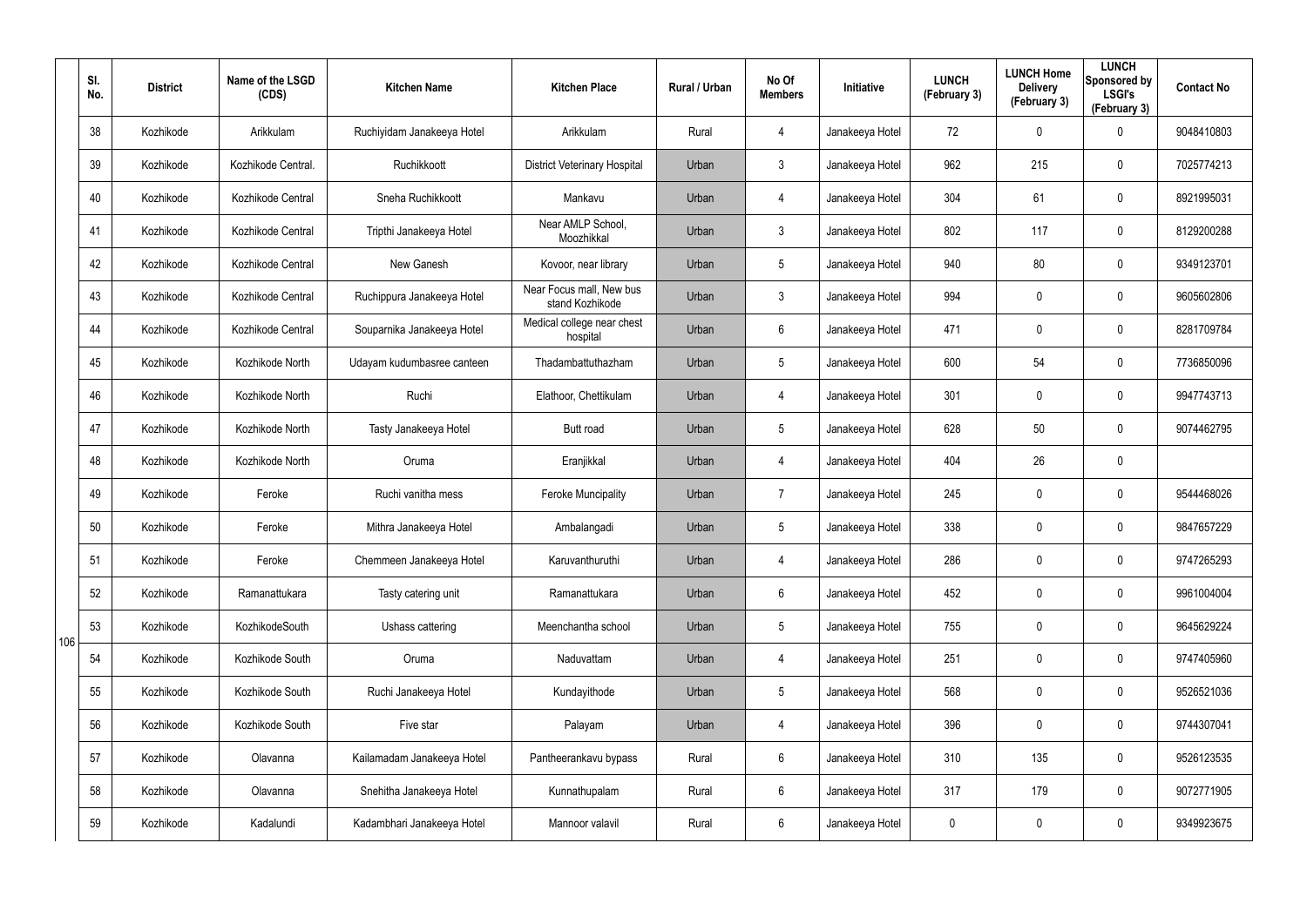| SI.<br>No. | <b>District</b> | Name of the LSGD<br>(CDS) | <b>Kitchen Name</b>                       | <b>Kitchen Place</b>               | <b>Rural / Urban</b> | No Of<br><b>Members</b> | <b>Initiative</b> | <b>LUNCH</b><br>(February 3) | <b>LUNCH Home</b><br><b>Delivery</b><br>(February 3) | <b>LUNCH</b><br>Sponsored by<br><b>LSGI's</b><br>(February 3) | <b>Contact No</b> |
|------------|-----------------|---------------------------|-------------------------------------------|------------------------------------|----------------------|-------------------------|-------------------|------------------------------|------------------------------------------------------|---------------------------------------------------------------|-------------------|
| 60         | Kozhikode       | Mukkam                    | Mukkam Friends Janakeeya hotel            | Mukkam                             | Urban                | 4                       | Janakeeya Hotel   | 423                          | 0                                                    | $\mathbf 0$                                                   | 9497215604        |
| 61         | Kozhikode       | Mukkam                    | Oottupura Janakeeya Hotel                 | Manassery                          | Urban                | 4                       | Janakeeya Hotel   | 483                          | 0                                                    | $\mathbf 0$                                                   | 9645563417        |
| 62         | Kozhikode       | Chathamangalam            | Prakruthi                                 | Chathamangalam vipanana<br>kendram | Rural                | $5\phantom{.0}$         | Janakeeya Hotel   | 78                           | 0                                                    | $\mathbf 0$                                                   | 9745828787        |
| 63         | Kozhikode       | Perumanna                 | Thushara Janakeeya Hotel                  | Vallikkunnu                        | Rural                | $5\overline{)}$         | Janakeeya Hotel   | 188                          | 0                                                    | $\mathbf 0$                                                   | 8113873612        |
| 64         | Kozhikode       | Kodiyathur                | Kanivu                                    | Eranjimavu                         | Rural                | 4                       | Janakeeya Hotel   | 187                          | 0                                                    | $\mathbf 0$                                                   | 9048094053        |
| 65         | Kozhikode       | Karassery                 | Karassery CDS Janakeeya Hotel             | Near karassery panchayath          | Rural                | 4                       | Janakeeya Hotel   | 176                          | 0                                                    | $\mathbf 0$                                                   | 9645120636        |
| 66         | Kozhikode       | Kuruvattoor               | Nanma Janakeeya Hotel                     | Payambra                           | Rural                | 4                       | Janakeeya Hotel   | 119                          | 0                                                    | $\mathbf 0$                                                   | 8547413299        |
| 67         | Kozhikode       | Mavoor                    | Koottayma Janakeeya Hotel                 | Mavoor                             | Rural                | 4                       | Janakeeya Hotel   | 328                          | 0                                                    | $\mathbf 0$                                                   | 9961856227        |
| 68         | Kozhikode       | Peruvayal                 | Tripthi Janakeeya Hotel                   | Velliparambu                       | Rural                | $5\phantom{.0}$         | Janakeeya Hotel   | 140                          | 0                                                    | $\mathbf 0$                                                   | 6238723687        |
| 69         | Kozhikode       | Kunnamangalam             | Snehapuram Janakeeya Hotel                | Karanthoor                         | Rural                | $\mathbf{3}$            | Janakeeya Hotel   | 0                            | 0                                                    | $\mathbf 0$                                                   | 9048545152        |
| 70         | Kozhikode       | Kuttiadi                  | Janakeeya Hotel                           | Kuttiadi Town                      | Rural                | 9                       | Janakeeya Hotel   | 221                          | 0                                                    | $\mathbf 0$                                                   | 8606099575        |
| 71         | Kozhikode       | Kavilumpara               | Kavilumpara panchayath Janakeeya<br>Hotel | Thottilpalam                       | Rural                | 4                       | Janakeeya Hotel   | 319                          | 0                                                    | $\mathbf 0$                                                   | 8157900256        |
| 72         | Kozhikode       | Maruthonkara              | Thanima Janakeeya Hotel                   | Adukkath                           | Rural                | 5                       | Janakeeya Hotel   | 290                          | 0                                                    | -1                                                            | 9846974198        |
| 73         | Kozhikode       | Velom                     | Samridhi                                  | Kallumpuram - Theekkuni            | Rural                | $5\phantom{.0}$         | Janakeeya Hotel   | 171                          | 0                                                    | $\pmb{0}$                                                     | 9846813401        |
| 74         | Kozhikode       | Kunnummal                 | Ruchi Janakeeya Hotel                     | Kakkattil                          | Rural                | $5\phantom{.0}$         | Janakeeya Hotel   | 324                          | 0                                                    | $\mathsf{0}$                                                  | 9605800608        |
| 75         | Kozhikode       | Naripatta                 | Sthree sakthi Janakeeya Hotel             | Kaiveli                            | Rural                | $5\phantom{.0}$         | Janakeeya Hotel   | 152                          | 0                                                    | $\mathsf{0}$                                                  | 9645339232        |
| 76         | Kozhikode       | Kayakkodi                 | Samridhi Janakeeya Hotel                  | Kayakkodi                          | Rural                | $5\phantom{.0}$         | Janakeeya Hotel   | 207                          | 0                                                    | $\mathsf{0}$                                                  | 9495587551        |
| 77         | Kozhikode       | Thurayur                  | Cds coffee house                          | Thurayur                           | Rural                | $5\phantom{.0}$         | Janakeeya Hotel   | 215                          | 0                                                    | $\mathbf 0$                                                   | 9048028293        |
| 78         | Kozhikode       | Payyoli                   | Mithra                                    | Payyoli Municipality               | Urban                | $5\phantom{.0}$         | Janakeeya Hotel   | 150                          | 0                                                    | $\mathbf 0$                                                   | 8606505900        |
| 79         | Kozhikode       | Meppayur                  | Ruchi canteen                             | Meppayur                           | Rural                | $5\phantom{.0}$         | Janakeeya Hotel   | 280                          | 0                                                    | $\mathsf{0}$                                                  | 9447469729        |
| 80         | Kozhikode       | Thikkodi                  | Kaippunnyam Janakeeya Hotel               | Thikkodi                           | Rural                | $5\phantom{.0}$         | Janakeeya Hotel   | 170                          | 0                                                    | $\mathbf 0$                                                   | 9526071250        |
| 81         | Kozhikode       | Keezhariyur               | Tripthi Janakeeya Hotel                   | Arayanattu para                    | Rural                | 8                       | Janakeeya Hotel   | 243                          | 0                                                    | $\mathsf{0}$                                                  | 8592834034        |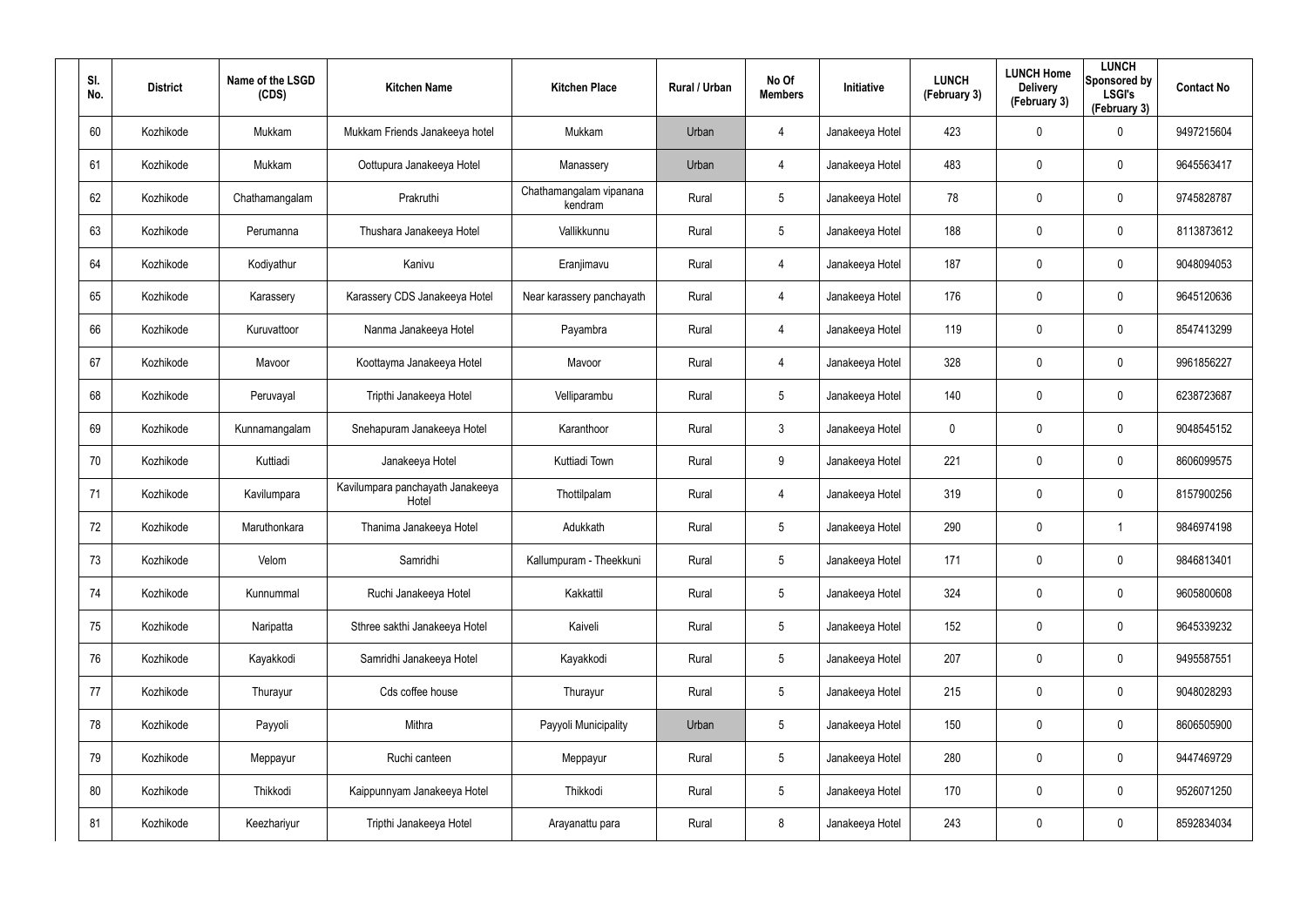| SI.<br>No. | <b>District</b> | Name of the LSGD<br>(CDS) | <b>Kitchen Name</b>                                  | <b>Kitchen Place</b>                               | Rural / Urban | No Of<br><b>Members</b> | <b>Initiative</b> | <b>LUNCH</b><br>(February 3) | <b>LUNCH Home</b><br><b>Delivery</b><br>(February 3) | <b>LUNCH</b><br>Sponsored by<br><b>LSGI's</b><br>(February 3) | <b>Contact No</b> |
|------------|-----------------|---------------------------|------------------------------------------------------|----------------------------------------------------|---------------|-------------------------|-------------------|------------------------------|------------------------------------------------------|---------------------------------------------------------------|-------------------|
| 82         | Kozhikode       | Chakkittappara            | Chakkittapara cds Hotel                              | Chakkittapara CDS                                  | Rural         | 3                       | Janakeeya Hotel   | 343                          | $\mathbf 0$                                          | $\mathbf 0$                                                   | 9526881089        |
| 83         | Kozhikode       | Cheruvannur               | Vanitha canteen                                      | near cheruvannur panchayath<br>office, Cheruvannur | Rural         | $5\phantom{.0}$         | Janakeeya Hotel   | 165                          | 0                                                    | $\mathbf 0$                                                   | 9400676505        |
| 84         | Kozhikode       | Koothali                  | Salkara stationary cum Coffee house<br>and photostat | Near Koothali panchayath<br>office                 | Rural         | 6                       | Janakeeya Hotel   | 190                          | 0                                                    | $\mathbf 0$                                                   | 9847642496        |
| 85         | Kozhikode       | Changaroth                | Changorath Janakeeya Hotel                           | Near Vadakkumbad HSS                               | Rural         | $5\phantom{.0}$         | Janakeeya Hotel   | 152                          | 0                                                    | $\mathbf 0$                                                   | 9747353283        |
| 86         | Kozhikode       | Perambra                  | Perambra Janakeeya Hotel                             | Perambra                                           | Rural         | 4                       | Janakeeya Hotel   | 305                          | 0                                                    | $\mathbf 0$                                                   | 6238677483        |
| 87         | Kozhikode       | Kayanna                   | Kudumbashree Janakeeya Hotel<br>Kayanna              | Kayanna Bazar                                      | Rural         | $\mathbf{3}$            | Janakeeya Hotel   | 100                          | 0                                                    | $\mathbf 0$                                                   | 9496130121        |
| 88         | Kozhikode       | Nochad                    | Kudumbashree Janakeeya Hotel                         | Muliyangal                                         | Rural         | $5\phantom{.0}$         | Janakeeya Hotel   | 218                          | 0                                                    | $\mathbf 0$                                                   | 7034944936        |
| 89         | Kozhikode       | Ayenchery                 | Janakeeya Hotel Ayanchery                            | Ayanchery                                          | Rural         | 4                       | Janakeeya Hotel   | 176                          | 0                                                    | $\mathbf 0$                                                   | 8078369520        |
| 90         | Kozhikode       | Maniyur                   | Ruchikoott Vanitha Hotel                             | Near maniyur panchayath<br>office, Navodaya stop   | Rural         | 4                       | Janakeeya Hotel   | 121                          | 0                                                    | $\mathbf 0$                                                   | 9400097895        |
| 91         | Kozhikode       | Villiappally              | Janakeeya Hotel Villiappally                         | Keezhal Mukku                                      | Rural         | 4                       | Janakeeya Hotel   | 233                          | 0                                                    | $\mathbf 0$                                                   | 8086472039        |
| 92         | Kozhikode       | Thiruvallur               | Ruchi Janakeeya Hotel                                | Thiruvallur                                        | Rural         | $5\phantom{.0}$         | Janakeeya Hotel   | 150                          | 86                                                   | $\mathbf 0$                                                   | 9400723619        |
| 93         | Kozhikode       | Edachery                  | Kudumbasree cafe and helpdesk                        | Edachery                                           | Rural         | 4                       | Janakeeya Hotel   | 250                          | 0                                                    | $\mathbf 0$                                                   | 7736287974        |
| 94         | Kozhikode       | Nadapuram                 | Uttupura canteen and catering                        | Kallachi                                           | Rural         | 6                       | Janakeeya Hotel   | 450                          | $\mathbf 0$                                          | $\mathbf 0$                                                   | 9946448011        |
| 95         | Kozhikode       | Chekkyad                  | Ruchi vanitha hotel                                  | Puliyav                                            | Rural         | 4                       | Janakeeya Hotel   | 246                          | $\mathbf 0$                                          | $\pmb{0}$                                                     | 9048541152        |
| 96         | Kozhikode       | Valayam                   | Nanma Janakeeya Hotel                                | Valayam                                            | Rural         | $5\phantom{.0}$         | Janakeeya Hotel   | 176                          | $\mathbf 0$                                          | $\mathbf 0$                                                   | 9207821783        |
| 97         | Kozhikode       | Purameri                  | Nanma Janakeeya Hotel                                | Purameri                                           | Rural         | $6\phantom{.}6$         | Janakeeya Hotel   | 271                          | 0                                                    | $\mathbf 0$                                                   | 9745393164        |
| 98         | Kozhikode       | Vanimel                   | Vanimel Janakeeya Hotel                              | Bhoomivathukkal                                    | Rural         | $5\phantom{.0}$         | Janakeeya Hotel   | 225                          | $\mathbf 0$                                          | $\mathbf 0$                                                   | 9048163049        |
| 99         | Kozhikode       | Tuneri                    | Menma Oottupura Janakeeya Hotel                      | Tuneri                                             | Rural         | 3 <sup>1</sup>          | Janakeeya Hotel   | 210                          | 0                                                    | $\mathbf 0$                                                   | 9745251928        |
| 100        | Kozhikode       | Onchiyam                  | Adukkala                                             | Kannookkara                                        | Rural         | 3 <sup>5</sup>          | Janakeeya Hotel   | 141                          | 0                                                    | $\mathbf 0$                                                   | 8606115054        |
| 101        | Kozhikode       | Chorode                   | Janani Hotel and Catering Unit                       | Chorode                                            | Rural         | 4                       | Janakeeya Hotel   | 316                          | 0                                                    | $\mathbf 0$                                                   | 9645426343        |
| 102        | Kozhikode       | Eramala                   | Janakeeya Hotel - Eramala                            | Orkkatteri                                         | Rural         | 8                       | Janakeeya Hotel   | 120                          | 0                                                    | $\mathbf 0$                                                   | 9645239675        |
| 103        | Kozhikode       | Vadakara West             | Janakeeya Hotel - Vadakara west                      | Vadakara                                           | Urban         | $\mathfrak{Z}$          | Janakeeya Hotel   | 0                            | 0                                                    | $\mathbf 0$                                                   | 8943703596        |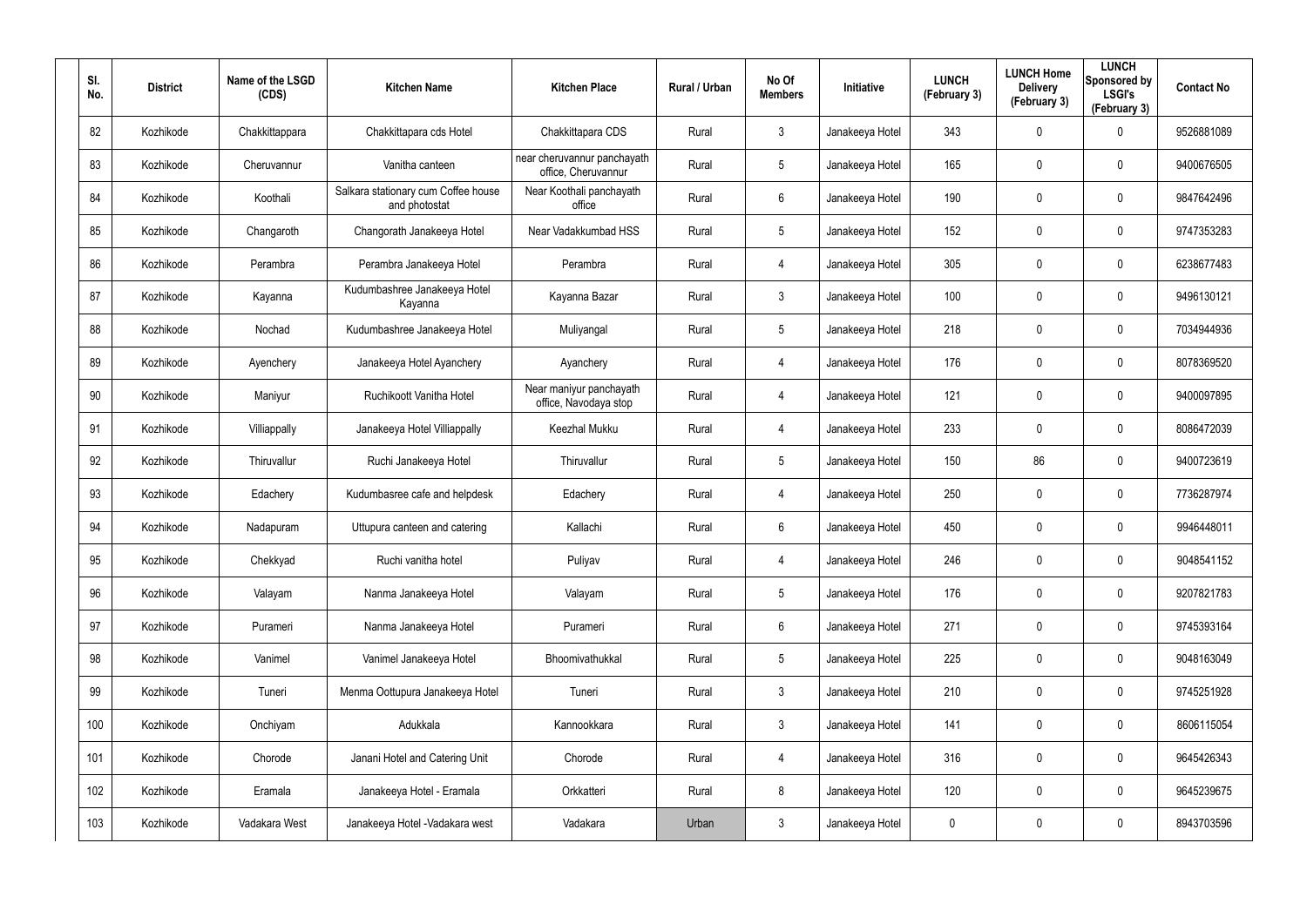|     | SI.<br>No.      | <b>District</b> | Name of the LSGD<br>(CDS) | <b>Kitchen Name</b>                   | <b>Kitchen Place</b>                     | Rural / Urban | No Of<br><b>Members</b> | Initiative      | <b>LUNCH</b><br>(February 3) | <b>LUNCH Home</b><br><b>Delivery</b><br>(February 3) | <b>LUNCH</b><br>Sponsored by<br><b>LSGI's</b><br>(February 3) | <b>Contact No</b> |
|-----|-----------------|-----------------|---------------------------|---------------------------------------|------------------------------------------|---------------|-------------------------|-----------------|------------------------------|------------------------------------------------------|---------------------------------------------------------------|-------------------|
|     | 104             | Kozhikode       | Vadakara West             | Chithra Janakeeya Hotel               | Vadakara New bus stand                   | Urban         | $\mathbf{3}$            | Janakeeya Hotel | 363                          | 0                                                    | $\mathbf 0$                                                   | 9387762939        |
|     | 105             | Kozhikode       | Vadakara East             | Janakeeya Hotel Vadakara Municipality | Edodi                                    | Urban         | 6                       | Janakeeya Hotel | 392                          | 0                                                    | $\mathbf 0$                                                   | 9207604876        |
|     | 106             | Kozhikode       | Azhiyoor                  | Janakeeya Hotel Azhiyoor              | Chombala near Block Office               | Rural         | 3 <sup>1</sup>          | Janakeeya Hotel | 204                          | 0                                                    | $\mathbf 0$                                                   | 8086159250        |
| 106 |                 |                 |                           |                                       |                                          |               | 501                     |                 | 30923                        | 1003                                                 | 8                                                             |                   |
|     |                 | Malappuram      | Triprangode               | Vishista Vanitha Canteen              | Ottumpuram                               | Rural         | $5\phantom{.0}$         | Janakeeya Hotel | 238                          | 35                                                   | $\mathbf 0$                                                   | 9526951352        |
|     | $\overline{2}$  | Malappuram      | Kondotty-2                | Amrutham Janakeeya Hotel              | Kondotty busstand                        | Urban         | $\overline{4}$          | Janakeeya Hotel | 524                          | 0                                                    | 5                                                             | 7356582539        |
|     | $\mathbf{3}$    | Malappuram      | Ponmundam                 | Janakeeya hotel                       | Athanikkal                               | Rural         | $\overline{4}$          | Janakeeya Hotel | 210                          | 0                                                    | $\pmb{0}$                                                     |                   |
|     | $\overline{4}$  | Malappuram      | Ponnani-1                 | Samridhi                              | Ponnani                                  | Urban         | $5\phantom{.0}$         | Janakeeya Hotel | 67                           | 0                                                    | $\mathbf 0$                                                   |                   |
|     | $5\phantom{.0}$ | Malappuram      | Parappanangadi            | Thathoos janakeeya hotel              | Parappanangadi                           | Urban         | $\mathbf{3}$            | Janakeeya Hotel | 172                          | 164                                                  | $\pmb{0}$                                                     |                   |
|     | $6^{\circ}$     | Malappuram      | Edayur                    | mathuraka vanita hotel                | vattaparamb                              | Rural         | $\mathbf{3}$            | Janakeeya Hotel | 186                          | 0                                                    | $\mathbf 0$                                                   |                   |
|     | $\overline{7}$  | Malappuram      | Kaladi                    | Thripthi Janakeeya Hotel              | Naripparamb                              | Rural         | 4                       | Janakeeya Hotel | 128                          | 0                                                    | $\pmb{0}$                                                     |                   |
|     | 8               | Malappuram      | Tavanur                   | Snehitha                              | Ayankalam                                | Rural         | $5\overline{)}$         | Janakeeya Hotel | 92                           | 0                                                    | $\mathbf 0$                                                   |                   |
|     | 9               | Malappuram      | Karulai                   | Janakeeya Hotel                       | Karulayi Town                            | Rural         | 4                       | Janakeeya Hotel | 78                           | 40                                                   | $\boldsymbol{0}$                                              | 9388070564        |
|     | 10 <sup>°</sup> | Malappuram      | Melattur                  | Melattur Janakeeya Hotel              | Melattur                                 | Rural         | $5\phantom{.0}$         | Janakeeya Hotel | 294                          | $\mathbf 0$                                          | $\pmb{0}$                                                     | 9497644650        |
|     | 11              | Malappuram      | Vallikkunnu               | Ruchikootu                            | Anangadi                                 | Rural         | $\overline{4}$          | Janakeeya Hotel | 186                          | 103                                                  | $\pmb{0}$                                                     | 9846828029        |
|     | 12              | Malappuram      | Parappanangadi            | Sobhika Janakeeya hotel               | Parappanangadi                           | Urban         | $5\phantom{.0}$         | Janakeeya Hotel | 479                          | 160                                                  | $\pmb{0}$                                                     | 9048220552        |
|     | 13              | Malappuram      | Vazhakkad                 | Ruchi hotel vazhakkad                 | Gup school vazhakkad                     | Rural         | $5\phantom{.0}$         | Janakeeya Hotel | 367                          | 202                                                  | $\pmb{0}$                                                     | 9656316072        |
|     | 14              | Malappuram      | Amarambalam               | Janakeeya Hotel                       | Opposite Federal Bank<br>Pookkottumpadam | Rural         | $\overline{4}$          | Janakeeya Hotel | 101                          | 6                                                    | $3\phantom{.0}$                                               | 8157060589        |
|     | 15              | Malappuram      | Marakkara                 | Famous Hotel                          | marakkara                                | Rural         | $\mathbf{3}$            | Janakeeya Hotel | 104                          | 0                                                    | $\mathbf 0$                                                   | 6238909658        |
|     | 16              | Malappuram      | Ozhur                     | Archana Vanitha Canteen               | Pulparambu                               | Rural         | $2^{\circ}$             | Janakeeya Hotel | 175                          | 0                                                    | $\pmb{0}$                                                     | 9645906084        |
|     | 17              | Malappuram      | Keezhuparambu             | Sisiram hotel keezhuparambu           | New bazar kuniyil                        | Rural         | $5\phantom{.0}$         | Janakeeya Hotel | 164                          | 36                                                   | $\mathbf 0$                                                   | 8086830582        |
|     | 18              | Malappuram      | Irimbiliyam               | nandanam vanita hotel                 | kotappuram                               | Rural         | $5\phantom{.0}$         | janakeeya Hotel | 182                          | 0                                                    | $\pmb{0}$                                                     | 7306302029        |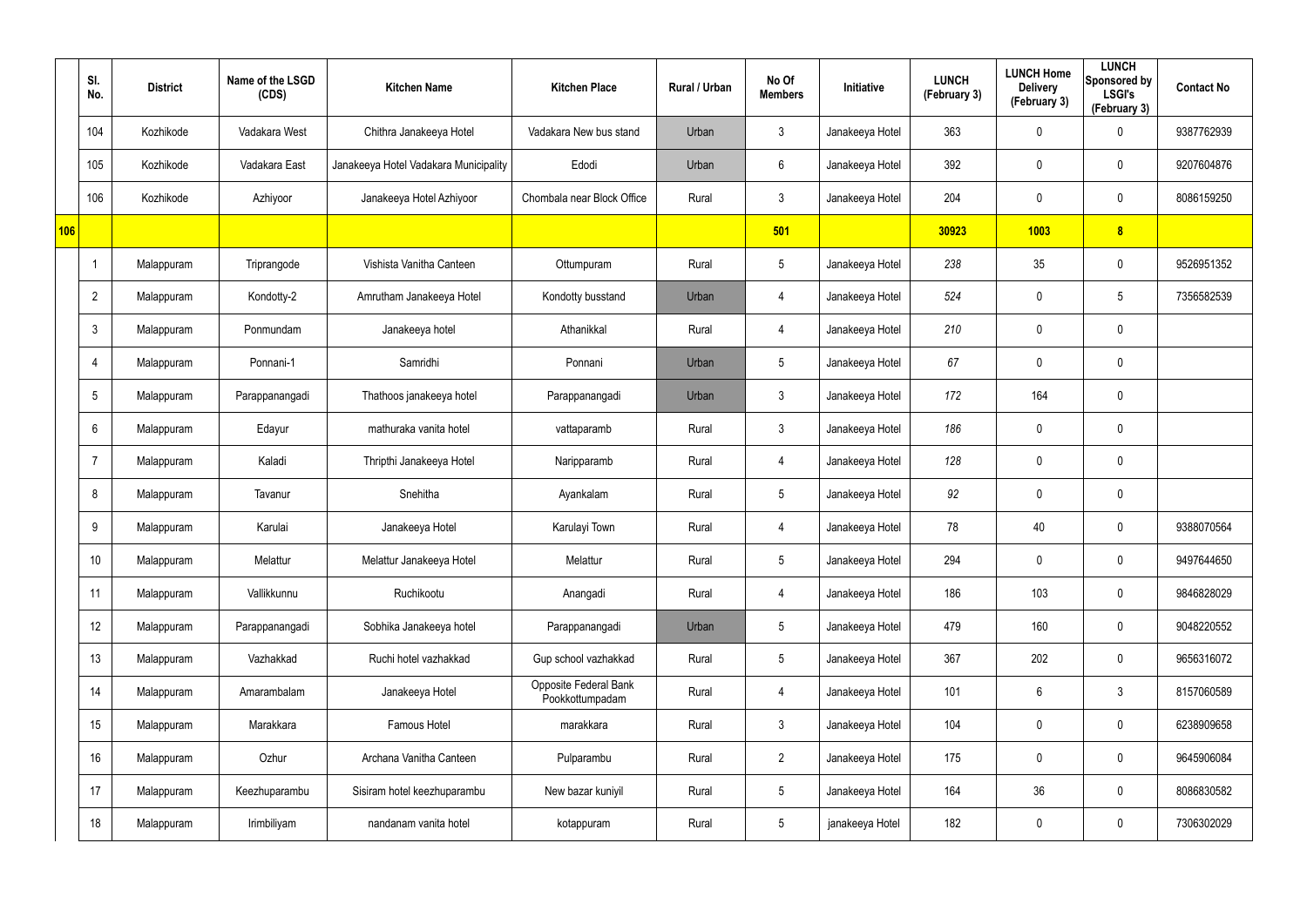| SI.<br>No. | <b>District</b> | Name of the LSGD<br>(CDS) | <b>Kitchen Name</b>         | <b>Kitchen Place</b> | Rural / Urban | No Of<br><b>Members</b> | Initiative      | <b>LUNCH</b><br>(February 3) | <b>LUNCH Home</b><br><b>Delivery</b><br>(February 3) | <b>LUNCH</b><br>Sponsored by<br><b>LSGI's</b><br>(February 3) | <b>Contact No</b> |
|------------|-----------------|---------------------------|-----------------------------|----------------------|---------------|-------------------------|-----------------|------------------------------|------------------------------------------------------|---------------------------------------------------------------|-------------------|
| 19         | Malappuram      | Porur                     | Kudumbasree vanitha canteen | Cherukod             | Rural         | 4                       | Janakeeya Hotel | 210                          | 0                                                    | $\mathbf 0$                                                   | 9745425647        |
| 20         | Malappuram      | Tirunavaya                | Vibhava Cafesree            | Karathoor            | Rural         | 4                       | Janakeeya Hotel | 112                          | 12                                                   | $\mathbf 0$                                                   | 9645414837        |
| 21         | Malappuram      | Moothedam                 | Moothedam janakeeya hotel   | Karappuram           | Rural         | $\mathbf{3}$            | Janakeeya Hotel | 237                          | 0                                                    | $\pmb{0}$                                                     | 9447630154        |
| 22         | Malappuram      | Vazhayur                  | Three Star Janakeeya Hotel  | Karad                | Rural         | 4                       | Janakeeya Hotel | 330                          | 84                                                   | $\mathbf 0$                                                   | 9744305921        |
| 23         | Malappuram      | urngattiri                | Oottupura                   | Therattummal         | Rural         | $5\phantom{.0}$         | Janakeeya Hotel | 119                          | 103                                                  | $\pmb{0}$                                                     | 9562851125        |
| 24         | Malappuram      | Maranchery                | Janakeeya Hotel maranchey   | Panambad             | Rural         | $5\phantom{.0}$         | Janakeeya Hotel | 92                           | 214                                                  | $\mathbf 0$                                                   | 9048081621        |
| 25         | Malappuram      | Athavanad                 | Janakeeya Bhakshanasala     | Vettichira           | Rural         | $5\phantom{.0}$         | Janakeeya Hotel | 0                            | 0                                                    | $\pmb{0}$                                                     | 9495291580        |
| 26         | Malappuram      | Pothukal                  | Vanitha Canteen             | Nettikulam           | Rural         | 6                       | Janakeeya Hotel | 98                           | $\mathbf 0$                                          | $\mathbf 0$                                                   | 9048501397        |
| 27         | Malappuram      | Mampad                    | <b>Bismi Cafe</b>           | Mampad               | Rural         | $\mathbf{3}$            | Janakeeya Hotel | 133                          | 0                                                    | $\pmb{0}$                                                     | 9961170251        |
| 28         | Malappuram      | Marakkara                 | Ruchikoottu                 | <b>AC Nirappu</b>    | Rural         | $5\phantom{.0}$         | Janakeeya Hotel | 58                           | $\mathbf 0$                                          | $\mathbf 0$                                                   | 9745625415        |
| 29         | Malappuram      | Alipparambu               | Oottupura                   | Alipparambu          | Rural         | $5\phantom{.0}$         | Janakeeya Hotel | 180                          | 0                                                    | $\pmb{0}$                                                     | 9847690941        |
| 30         | Malappuram      | Valanchery                | Janakkeeya Hotel            | Valanchery           | Urban         | $5\phantom{.0}$         | Janakeeya Hotel | 203                          | $\mathbf 0$                                          | $\mathbf 0$                                                   | 8593812408        |
| 31         | Malappuram      | Chaliyar                  | Chaliyar Janakeeya Hotel    | Akambaadam           | Rural         | $\mathbf{3}$            | Janakeeya Hotel | 132                          | 29                                                   | $\mathbf 0$                                                   | 9605274841        |
| 32         | Malappuram      | Kalikavu                  | Friends Janakeeya Hotel     | Kalikavu             | Rural         | 4                       | Janakeeya Hotel | 111                          | $6\overline{6}$                                      | $\pmb{0}$                                                     | 9745751684        |
| 33         | Malappuram      | Angadipuram               | Janakeeya Hotel             | Angadipuram          | Rural         | 4                       | Janakeeya Hotel | 209                          | $\mathbf 0$                                          | $\mathsf{0}$                                                  | 7902314724        |
| 34         | Malappuram      | Puzhakkattri              | Jasmin                      | Puzhakkattiri        | Rural         | $5\phantom{.0}$         | Janakeeya Hotel | 172                          | 114                                                  | $\mathsf{0}$                                                  | 9495497872        |
| 35         | Malappuram      | Nannamukku                | Tanima                      | Nannamukku           | Rural         | $5\phantom{.0}$         | Janakeeya Hotel | 183                          | 157                                                  | $\mathsf{0}$                                                  | 8943417885        |
| 36         | Malappuram      | Moorkkanad                | Oruma Janakeeya Hotel       | Moorkkanad           | Rural         | $5\phantom{.0}$         | Janakeeya Hotel | 52                           | 56                                                   | $\mathsf{0}$                                                  | 9605728248        |
| 37         | Malappuram      | Edavanna                  | Souhrtham Janakeeya Hotel   | Edavanna             | Rural         | $5\phantom{.0}$         | Janakeeya Hotel | 362                          | 169                                                  | $\mathbf 0$                                                   | 9746986110        |
| 38         | Malappuram      | Tirur                     | Ruchi Janakeeya Hotel       | Tirur                | Urban         | 4                       | Janakeeya Hotel | 428                          | 56                                                   | $\mathsf{0}$                                                  | 9895409528        |
| 39         | Malappuram      | Tirur                     | Amrutham Janakeeya Hotel    | Tirur                | Urban         | 4                       | Janakeeya Hotel | 293                          | 0                                                    | $\mathbf 0$                                                   | 9745074259        |
| 40         | Malappuram      | Edappal                   | Daya Cafesree               | Edappal              | Rural         | $5\phantom{.0}$         | Janakeeya Hotel | 0                            | 0                                                    | $\mathsf{0}$                                                  | 9895439056        |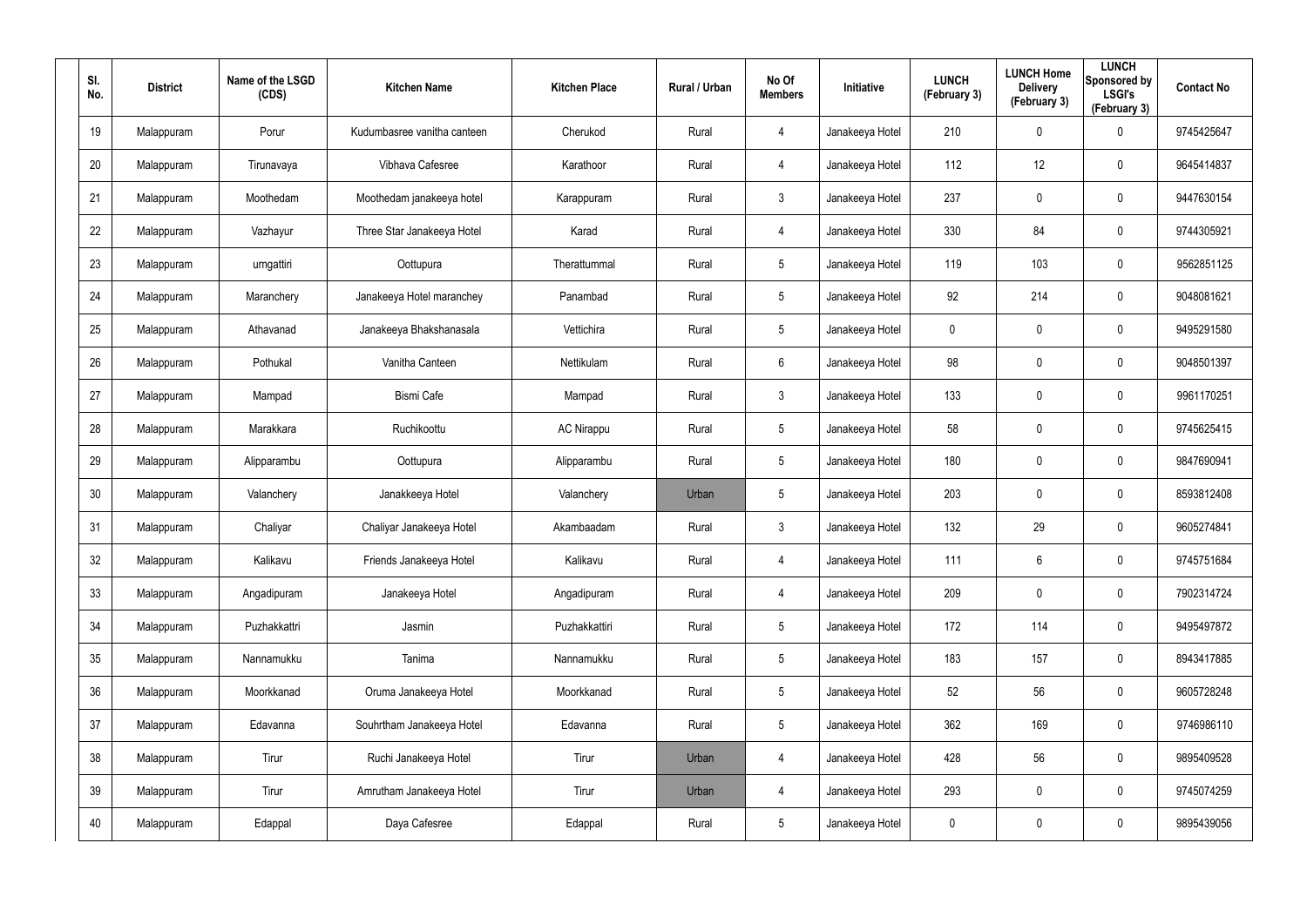| SI.<br>No. | <b>District</b> | Name of the LSGD<br>(CDS) | <b>Kitchen Name</b>                               | <b>Kitchen Place</b>   | Rural / Urban | No Of<br><b>Members</b> | <b>Initiative</b> | <b>LUNCH</b><br>(February 3) | <b>LUNCH Home</b><br><b>Delivery</b><br>(February 3) | <b>LUNCH</b><br>Sponsored by<br><b>LSGI's</b><br>(February 3) | <b>Contact No</b> |
|------------|-----------------|---------------------------|---------------------------------------------------|------------------------|---------------|-------------------------|-------------------|------------------------------|------------------------------------------------------|---------------------------------------------------------------|-------------------|
| 41         | Malappuram      | Koottilangadi             | Janakeeya Hotel                                   | Koottilangadi          | Rural         |                         | Janakeeya Hotel   | 37                           | 45                                                   | $\overline{2}$                                                | 9539471939        |
| 42         | Malappuram      | Vattamkulam               | Vibhava Janakeeya Hotel                           | Edappal                | Rural         | 4                       | Janakeeya Hotel   | 179                          | 0                                                    | $\mathbf 0$                                                   | 9744844512        |
| 43         | Malappuram      | Nilambur                  | Annapporna Janakeeya Hotel                        | Nilambur               | Urban         | 8                       | Janakeeya Hotel   | 376                          | 113                                                  | $\pmb{0}$                                                     | 8547795364        |
| 44         | Malappuram      | Puzhakkattri              | PT Group                                          | Ramapuram              | Rural         | 4                       | Janakeeya Hotel   | 165                          | 68                                                   | $\pmb{0}$                                                     | 9745108676        |
| 45         | Malappuram      | Vazhikkadavu              | Vanitha Janakeeya Hotel                           | Manimooli              | Rural         | 4                       | Janakeeya Hotel   | 162                          | 57                                                   | $\pmb{0}$                                                     | 8943046755        |
| 46         | Malappuram      | Chungathara               | Chungathara Annapoorna Vanitha<br>Janakeeya Hotel | Chalikkulam            | Rural         | $\mathbf{3}$            | Janakeeya Hotel   | 28                           | 0                                                    | $\mathbf 0$                                                   | 9745674102        |
| 47         | Malappuram      | Vallikunnu                | Punathil Janakeeya Hotel                          | Vallikunnu             | Rural         | 4                       | Janakeeya Hotel   | 123                          | 162                                                  | $\mathbf 0$                                                   | 9946051042        |
| 48         | Malappuram      | Tirurangadi               | Nirmalyam Janakeeya Hotel                         | Chanthappadi           | Urban         | $5\overline{)}$         | Janakeeya Hotel   | 0                            | 318                                                  | $\mathbf 0$                                                   | 9895168511        |
| 49         | Malappuram      | Purathur                  | Purathur Janakeeya Hotel                          | Kavilakkad             | Rural         | $\mathbf{3}$            | Janakeeya Hotel   | 89                           | 85                                                   | $\mathbf 0$                                                   | 9645170119        |
| 50         | Malappuram      | Kuruva                    | Swad                                              | Ambalaparamb           | Rural         | 4                       | Janakeeya Hotel   | 82                           | 64                                                   | $\mathbf 0$                                                   | 9495993543        |
| 51         | Malappuram      | Perumanna Klari           | Perumanna Klari Janakeeya Hotel                   | Near Panjayathu office | Rural         | $\mathbf{3}$            | Janakeeya Hotel   | 95                           | $\mathbf 0$                                          | $\mathbf 0$                                                   | 7306197556        |
| 52         | Malappuram      | Kuttippuram               | Janakeeya Hotel Kuttippurram                      | Kuttipuram             | Rural         | $5\overline{)}$         | Janakeeya Hotel   | 221                          | 0                                                    | $\mathbf 0$                                                   | 8921459017        |
| 53         | Malappuram      | Niramaruthur              | Annapporna Janakeeya Hotel                        | Mangad                 | Rural         | $\mathbf{3}$            | Janakeeya Hotel   | 127                          | $\mathbf 0$                                          | $\mathbf 0$                                                   | 9746334349        |
| 54         | Malappuram      | Veliyancode               | Cafe Kudumbashree                                 | Eramangalam            | Rural         | $\mathbf{3}$            | Janakeeya Hotel   | 107                          | 75                                                   | $\pmb{0}$                                                     | 9567575145        |
| 55         | Malappuram      | Pulilkal                  | Ruchi Koottu Janakeeya Hotel                      | Pulikkal               | Rural         | 4                       | Janakeeya Hotel   | 165                          | 30                                                   | $\mathbf 0$                                                   | 9947039208        |
| 56         | Malappuram      | Karuvarakund              | Janakeeya Hotel                                   | Karuvarakund           | Rural         | 4                       | Janakeeya Hotel   | 222                          | 24                                                   | $\mathbf 0$                                                   | 9562233316        |
| 57         | Malappuram      | Thuvvur                   | Janakeeya Hotel                                   | Thuvvur                | Rural         | $5\phantom{.0}$         | Janakeeya Hotel   | 116                          | 35                                                   | $\mathbf 0$                                                   | 8075365565        |
| 58         | Malappuram      | Kottakkal                 | Kottakkal Janakeeya Hotel                         | Kottakkal              | Urban         | $\mathbf{3}$            | Janakeeya Hotel   | 356                          | $\mathbf 0$                                          | $\mathbf 0$                                                   | 9946216609        |
| 59         | Malappuram      | Kuzhimanna                | Mythri Janakkeeya Hotel                           | Cheruparamb            | Rural         | 4                       | Janakeeya Hotel   | 187                          | 88                                                   | $\mathbf 0$                                                   | 9961738543        |
| 60         | Malappuram      | Talakkad                  | Talakkad Janakeeya Hotel                          | <b>BP</b> Angadi       | Rural         | 4                       | Janakeeya Hotel   | 0                            | 0                                                    | $\mathbf 0$                                                   | 9447824517        |
| 61         | Malappuram      | Areecode                  | Haritha sree Janakeeya Hotel                      | Pookottuchola          | Rural         | 4                       | Janakeeya Hotel   | 96                           | 146                                                  | $\mathbf 0$                                                   | 7025072558        |
| 62         | Malappuram      | Cherukkavu                | Kitchen Hut Janakeeya Hotel                       | Chevayoor              | Rural         | $\overline{4}$          | Janakeeya Hoel    | 170                          | 60                                                   | $\mathbf 0$                                                   | 9895195887        |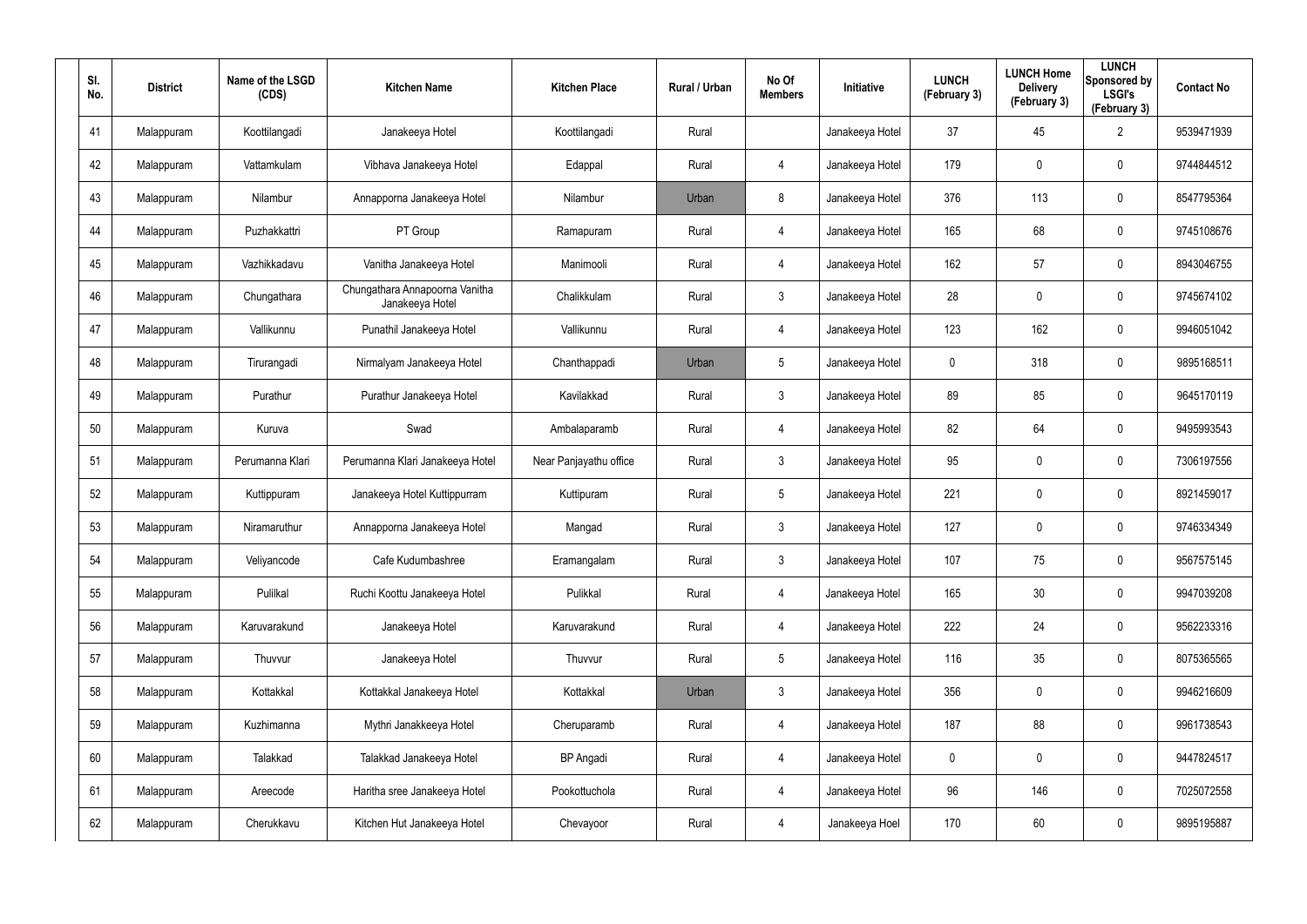|     | SI.<br>No. | <b>District</b> | Name of the LSGD<br>(CDS) | <b>Kitchen Name</b>        | <b>Kitchen Place</b> | Rural / Urban | No Of<br><b>Members</b> | Initiative      | <b>LUNCH</b><br>(February 3) | <b>LUNCH Home</b><br><b>Delivery</b><br>(February 3) | <b>LUNCH</b><br>Sponsored by<br><b>LSGI's</b><br>(February 3) | <b>Contact No</b> |
|-----|------------|-----------------|---------------------------|----------------------------|----------------------|---------------|-------------------------|-----------------|------------------------------|------------------------------------------------------|---------------------------------------------------------------|-------------------|
|     | 63         | Malappuram      | Thiruvali                 | Janakeeya hotel            | Thiruvali            | Rural         | $5\phantom{.0}$         | Janakeeya Botal | 180                          | 0                                                    | $\mathbf 0$                                                   | 9746385945        |
| 127 | 64         | Malappuram      | Alamcode                  | Janakeeya hotel            | Alamcode             | Rural         | $5\phantom{.0}$         | Janakeeya Hotal | 218                          | 89                                                   | $\mathbf 0$                                                   | 8129368109        |
|     | 65         | Malappuram      | Manjeri 1                 | Cafe Janakeeya hotel       | Manjeri              | Urban         | $6\phantom{.}6$         | Janakeeya Hotal | 232                          | 29                                                   | $\mathbf 0$                                                   | 7336671011        |
|     | 66         | Malappuram      | kalpakanchery             | Janakeeya HOTEL            | Kalpakanchery        | Rural         | 4                       | Janakeeya Hotel | 125                          | 0                                                    | $\mathbf 0$                                                   | 9048929947        |
|     | 67         | Malappuram      | Kodur                     | Janakeeya hotel            | vadakkemanna         | Rural         | $3\phantom{a}$          | Janakeeya hotel | 168                          | 0                                                    | $\mathbf 0$                                                   | 9605430938        |
|     | 68         | Malappuram      | Anakayam                  | janakeeya hotel            | Anakayam             | Rural         | $5\phantom{.0}$         | Janakeeya hotel | 253                          | 0                                                    | $\mathbf 0$                                                   | 7025840671        |
|     | 69         | Malappuram      | Malappuram                | Janakeeya Hotel            | Malappuram           | Urban         | $\mathbf{3}$            | Janakeeya Hotal | 198                          | 46                                                   | $\pmb{0}$                                                     | 8281125864        |
|     | 70         | Malappuram      | Tanur                     | Azhimukham Janakeeya hotel | tanur                | Urban         | $\mathbf{3}$            | Janakeeya Hotel | 266                          | 0                                                    | $\mathbf 0$                                                   | 7594914843        |
|     | 71         | Malappuram      | Elamkulam                 | Janapriya                  | Kunnakav             | Rural         | 4                       | Janakeeya Hotel | 157                          | 0                                                    | $\boldsymbol{0}$                                              | 9496725446        |
|     | 72         | Malappuram      | Wandoor                   | Janakeeya Hotel            | wandoor              | Rural         | 4                       | Janakeeya Hotel | 180                          | 0                                                    | $\mathbf 0$                                                   | 8086064498        |
|     | 73         | Malappuram      | Perinthalmanna            | samrthi janakeeya hotei    | Perinthalmanna       | Urban         | $5\phantom{.0}$         | Janakeeya hotel | $\mathbf 0$                  | 0                                                    | $\boldsymbol{0}$                                              | 7994259773        |
|     | 74         | Malappuram      | Munniyur                  | Oottupura                  | Munniyur             | Rural         | $5\phantom{.0}$         | Janakeeya Hotel | 185                          | 190                                                  | $\mathbf 0$                                                   |                   |
|     | 75         | Malappuram      | AR Nagar                  | Aiswarya                   | <b>AR Nagar</b>      | Rural         | $3\phantom{a}$          | Janakeeya Hotel | 201                          | 0                                                    | $\pmb{0}$                                                     |                   |
|     | 76         | Malappuram      | Thenjippalam              | Nanma                      | Thenjippalam         | Rural         |                         | Janakeeya Hotel | 310                          | 95                                                   | $\pmb{0}$                                                     |                   |
|     | 77         | Malappuram      | Peruvallur                | Anugraha                   | Super bazar          | Rural         | $5\phantom{.0}$         | Jankeeya Hotel  | 205                          | 120                                                  | $\overline{2}$                                                | 9747037665        |
|     | 78         | Malappuram      | Muthuvallur               | Nanma janakeeya hotel      | Muthuparambu         | Rural         | $3\phantom{a}$          | Janakeeya hotel | 411                          | 0                                                    | $\pmb{0}$                                                     | 9744406501        |
|     | 79         | Malappuram      | mankada                   | janakeeya hatel            | Aryiranazhipadi      | Rural         | $3\phantom{a}$          | janakeeya hotel | 189                          | 123                                                  | $\pmb{0}$                                                     | 9539855520        |
|     | 80         | Malappuram      | Vengara                   | Ponnoos hotel              | Vengara              | Rural         | $\overline{\mathbf{4}}$ | Janakeeya hotel | 304                          | 0                                                    | $\pmb{0}$                                                     | 9947424618        |
|     | 81         | Malappuram      | Pulpatta                  | Santhwanam Janakeeya hotel | Padikkal parambil    | Rural         | 5 <sub>5</sub>          | Janakeeya hotel | 361                          | 316                                                  | $\mathbf 0$                                                   | 9526367569        |
|     | 82         | Malappuram      | Keezhattur                | Keezhattur Janakeeya hotel | Keezhattur           | Rural         | $\overline{\mathbf{4}}$ | Janakeeya hotel | 85                           | 0                                                    | $\pmb{0}$                                                     | 9539209640        |
|     | 83         | Malappuram      | Cherumundam               | Nanma janakeeya hotel      | Manchingapara        | Rural         | 4                       | Janakeeya hotel | 117                          | 0                                                    | $\mathbf 0$                                                   | 9496048689        |
|     | 84         | Malappuram      | Chelambre                 | Soorya Janakeeya hotel     | Pulluparamb          | Rural         | $3\phantom{a}$          | Janakeeya hotel | 75                           | 99                                                   | $\pmb{0}$                                                     | 7994179285        |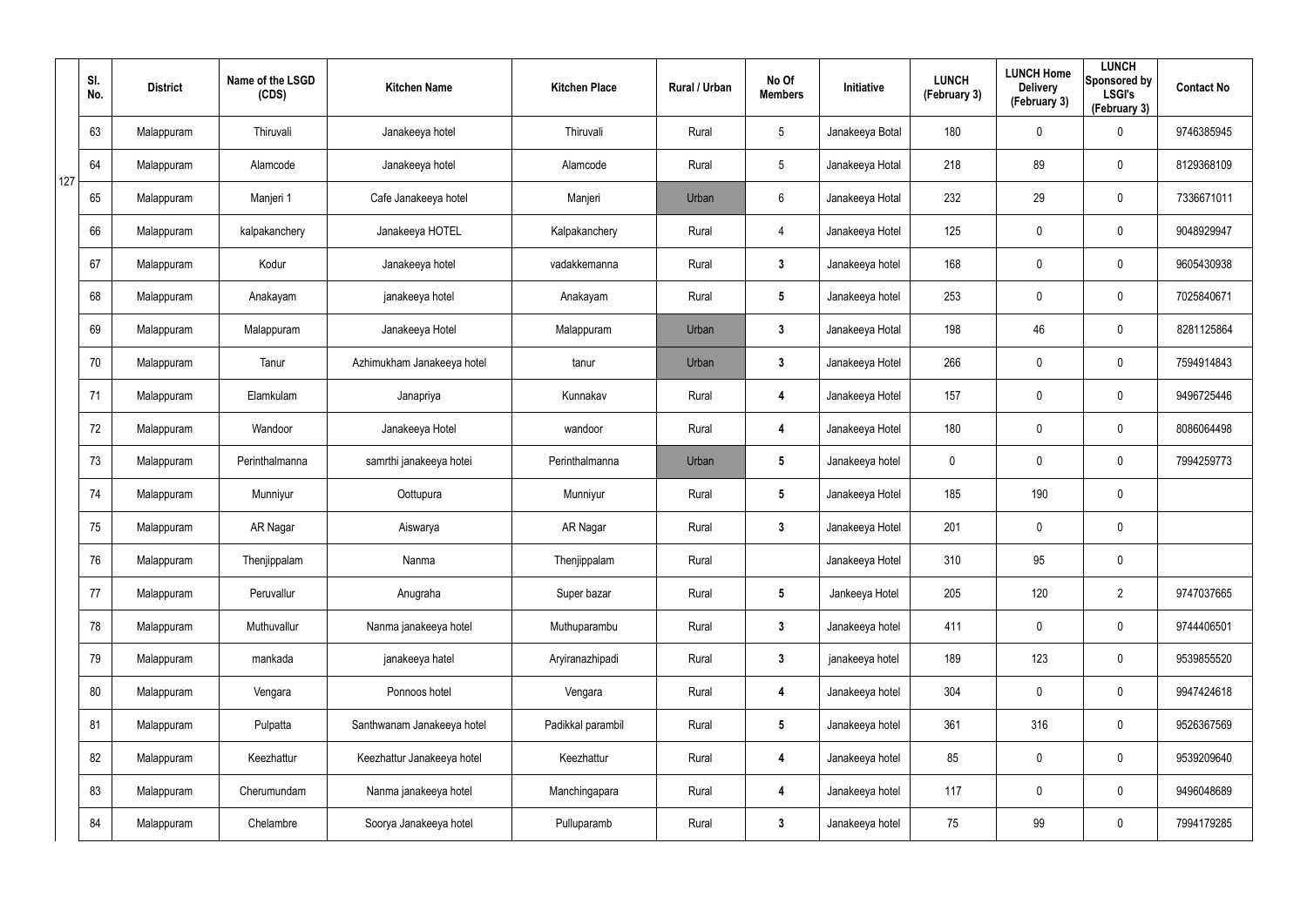| SI.<br>No. | <b>District</b> | Name of the LSGD<br>(CDS) | <b>Kitchen Name</b>      | <b>Kitchen Place</b> | Rural / Urban | No Of<br><b>Members</b> | Initiative      | <b>LUNCH</b><br>(February 3) | <b>LUNCH Home</b><br><b>Delivery</b><br>(February 3) | <b>LUNCH</b><br>Sponsored by<br><b>LSGI's</b><br>(February 3) | <b>Contact No</b> |
|------------|-----------------|---------------------------|--------------------------|----------------------|---------------|-------------------------|-----------------|------------------------------|------------------------------------------------------|---------------------------------------------------------------|-------------------|
| 85         | Malappuram      | Ponmala                   | Janakeeya hotel          | Chappangadi          | Rural         | 4                       | Janakeeya hotel | 218                          | 0                                                    | $\boldsymbol{0}$                                              | 9605811748        |
| 86         | Malappuram      | Thennala                  | <b>Bismi Hotel</b>       | Pookkiparamb         | Rural         | 4                       | Jankeeya Hotel  | 264                          | $\mathbf 0$                                          | $\mathbf 0$                                                   | 9995757092        |
| 87         | Malappuram      | Tanalur                   | Janakeeya Hotel          | Tanalur              | Rural         |                         | Jankeeya Hotel  | 264                          | $\mathbf 0$                                          | $\pmb{0}$                                                     |                   |
| 88         | Malappuram      | Parappur                  | Janakeeya Hotel          | chullipparambu       | Rural         | $5\phantom{.0}$         | Janakeeya Hotel | 285                          | $\mathbf 0$                                          | $\pmb{0}$                                                     | 9961091317        |
| 89         | Malappuram      | Edarikkode                | Janakeeya Hotel          | Edarikkod            | Rural         | $\mathbf{3}$            | Janakeeya Hotel | $\mathbf 0$                  | $\mathbf 0$                                          | $\mathbf 0$                                                   | 8089003770        |
| 90         | Malappuram      | Oorakam                   | Ammoos                   | Panchayath padi      | Rural         | $\mathbf{3}$            | Janakeeya Hotel | 312                          | 0                                                    | $\pmb{0}$                                                     | 9526449294        |
| 91         | Malappuram      | Nannambra                 | Veeturuchi               | Kundoor Athani       | Rural         | 4                       | Janakeeya Hotel | 31                           | 239                                                  | $\mathbf 0$                                                   | 9400618659        |
| 92         | Malappuram      | Pandikkad                 | Janakeeya Hotel          | Pandikkad            | Rural         | 4                       | Janakeeya Hotel | 182                          | 0                                                    | $\mathbf 0$                                                   | 9995504081        |
| 93         | Malappuram      | Chokkad                   | Natturuchi               | Chokkad              | Rural         |                         | Janakeeya Hotel | 89                           | 32                                                   | $\pmb{0}$                                                     |                   |
| 94         | Malappuram      | Cheekode                  | Cheekode Janakeeya Hotel | Cheekode             | Rural         |                         | Janakeeya Hotel | 87                           | 78                                                   | $\mathbf 0$                                                   |                   |
| 95         | Malappuram      | Makkarapparamb            | Subiksha                 | Makkarapparamb       | Rural         | $\mathbf{3}$            | Janakeeya Hotel | 58                           | 22                                                   | $\mathbf 0$                                                   | 8089003770        |
| 96         | Malappuram      | Ponnani-1                 | Devi Janakeeya Hotel     | Ponnani              | Urban         | $5\phantom{.0}$         | Janakeeya Hotel | $\mathbf 0$                  | 0                                                    | $\mathbf 0$                                                   | 9961919097        |
| 97         | malappuram      | mangalam                  | Soubagya                 | mangalam             | Rural         | $5\phantom{.0}$         | janakeeya hotel | 112                          | 78                                                   | $\pmb{0}$                                                     |                   |
| 98         | Malappuram      | Trikkalangode             | janakeeya hotel          | karakkunnu           | Rural         | $6\phantom{1}$          | Janakeeya Hotel | 229                          | $\pmb{0}$                                            | $\pmb{0}$                                                     |                   |
| 99         | Malppuram       | Morayoor                  | Janakeeya hotel          | Valanchery           | Rural         | $\mathbf{3}$            | Janakeeya hotel | 95                           | $\mathbf 0$                                          | $\mathbf 0$                                                   |                   |
| 100        | Malappuram      | Perumbadapp               | Janakeeya hotel          | Perumbadapp          | Rural         | 4                       | Janakeeya hotel | $\mathbf 0$                  | 0                                                    | $\mathbf 0$                                                   |                   |
| 101        | Malappuram      | Tirur                     | Samruthi Janakeeya Hotel | Vettom               | <b>RURAL</b>  |                         | Janakeeya hotel | 121                          | 246                                                  | $\mathbf 0$                                                   |                   |
| 102        | Malappuram      | Kondotty                  | Janakeeya hotel          | vazhakad             | <b>RURAL</b>  |                         | janakeeya hotel | 336                          | 243                                                  | $\pmb{0}$                                                     |                   |
| 103        | Malappuram      | Pulamanthol               | Janakeeya hotel          | pulamanthole         | <b>RURAL</b>  | 4                       | Janakeeya hotel | 177                          | $\pmb{0}$                                            | $\mathbf 0$                                                   |                   |
| 104        | Malappuram      | Valavannur                | Jankeeya hotel           | Valavannur           | <b>RURAL</b>  |                         | Janakeeya hotel | 190                          | $\pmb{0}$                                            | $\pmb{0}$                                                     |                   |
| 105        | Malappuram      | kottakkal                 | Janakeeya hotel          | kotakkal             | <b>URBAN</b>  |                         | Janakeeya hotel | 291                          | $\pmb{0}$                                            | $\mathbf 0$                                                   |                   |
| 106        | Malappuram      | Vettom                    | Thripthi Janakeeya Hotel | vettom               | <b>RURAL</b>  |                         | Janakeeya hotel | 137                          | 70                                                   | $\pmb{0}$                                                     |                   |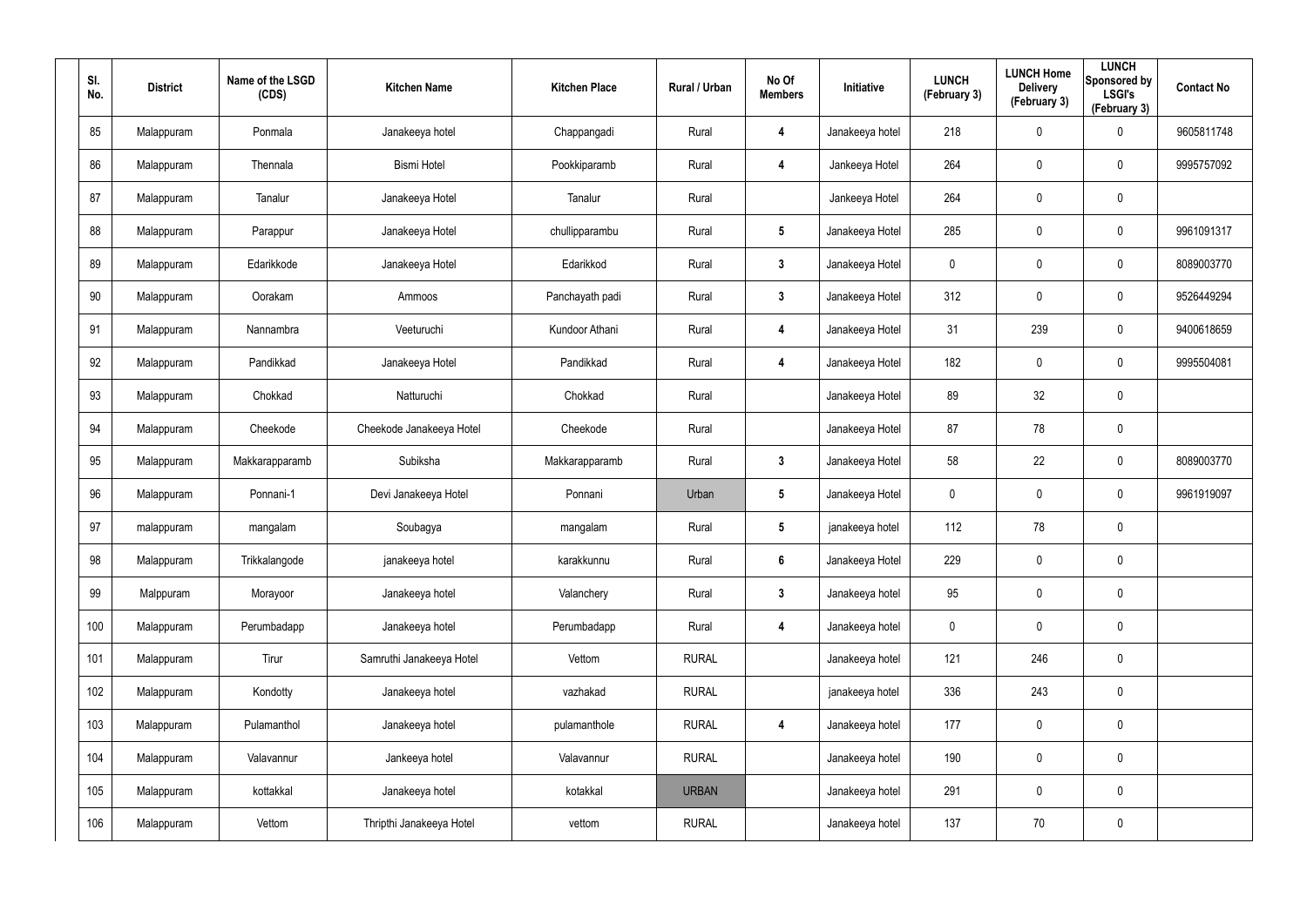| SI.<br>No. | <b>District</b> | Name of the LSGD<br>(CDS) | <b>Kitchen Name</b>        | <b>Kitchen Place</b> | Rural / Urban | No Of<br><b>Members</b> | Initiative      | <b>LUNCH</b><br>(February 3) | <b>LUNCH Home</b><br><b>Delivery</b><br>(February 3) | <b>LUNCH</b><br>Sponsored by<br><b>LSGI's</b><br>(February 3) | <b>Contact No</b> |
|------------|-----------------|---------------------------|----------------------------|----------------------|---------------|-------------------------|-----------------|------------------------------|------------------------------------------------------|---------------------------------------------------------------|-------------------|
| 107        | Malappuram      | Nilambur                  | Janakeeya hotel            | nilambur             | <b>URBAN</b>  |                         | Janakeeya hotel | 235                          | 27                                                   | $\pmb{0}$                                                     |                   |
| 108        | Malappuram      | Nilambur                  | Janakeeya hotel            | nilambur             | <b>URBAN</b>  |                         | Janakeeya hotel | 302                          | $\mathbf 0$                                          | $\pmb{0}$                                                     |                   |
| 109        | Malappuram      | Vallikkunn                | Rasakkut                   |                      | Rural         |                         | janakeeyahotel  | 170                          | 123                                                  | $\mathbf 0$                                                   |                   |
| 110        | Malappuram      | kuruva                    | Ruchi                      |                      | Rural         | $5\phantom{.0}$         | Janakeeyahotel  | 169                          | 24                                                   | $\mathbf 0$                                                   | 9745414800        |
| 111        | Malappuram      | Kannamangalam             | Ruchikoott                 |                      | Rural         |                         | Janakeeya Hotel | 458                          | 0                                                    | $\pmb{0}$                                                     |                   |
| 112        | Malappuram      | Othungal                  | janakeeya hotel            | Othukkungal          | Rural         | $5\phantom{.0}$         | Janakeeya Hotel | 276                          | $\mathbf 0$                                          | $\mathbf 0$                                                   | 9656716066        |
| 113        | Malappuram      | Pookkottur                | janakeeya hotel            | valluvambram         | Rural         | $\overline{\mathbf{4}}$ | Janakeeya Hotel | 228                          | 0                                                    | $\mathbf 0$                                                   | 9447334084        |
| 114        | Malappuram      | Edakkara                  | Edakkara janakeeya hotel   |                      | Rural         |                         | janakeeya hotel | 265                          | $\boldsymbol{0}$                                     | $\pmb{0}$                                                     |                   |
| 115        | Malappuram      | porur                     | Thanima Janakeeya Hotel    |                      | Rural         |                         | janakeeya hotel | 131                          | 0                                                    | $\mathbf 0$                                                   | 9539928567        |
| 116        | Malappuram      | pulikkal                  | Janakeeya Hotel            | pulikkal             | Rural         |                         | Janakeeya Hotel | 184                          | 134                                                  | $\mathbf 0$                                                   |                   |
| 117        | malappuram      | thanur                    | amma janakeeyahottel       |                      | <b>URBAN</b>  | $5\phantom{.0}$         | janakeeyahottel | 472                          | 0                                                    | $\mathbf 0$                                                   |                   |
| 118        | malappuram      | pallikkal                 | padheyam janakeeyahottel   |                      | Rural         | $5\phantom{.0}$         | janakeeyahotel  | 121                          | 80                                                   | $\mathbf 0$                                                   |                   |
| 119        | Malappuram      | chelembra                 | janakeeyahotel2            |                      | Rural         |                         | janakeeyahotel  | 192                          | 86                                                   | $\mathbf 0$                                                   |                   |
| 120        | Malappuram      | Purathur                  | Safa Janakeeya Hotel       | Paravanna            | Rural         | $5\phantom{.0}$         | Janakeeya Hotel | 110                          | 30                                                   | $\pmb{0}$                                                     |                   |
| 121        | malappuram      | vazhayur                  | puthuma janakeeyahotel     |                      | Rural         |                         | janakeeyahotel  | 150                          | 42                                                   | $\mathbf 0$                                                   |                   |
| 122        | malappuram      | mangalam                  | janakeeyahotel2            |                      | Rural         |                         | janakeeyahotel  | 312                          | 116                                                  | $\mathbf 0$                                                   |                   |
| 123        | malappuram      | kuttippuram               | nilayoram janakeeya hotel  |                      |               | $\overline{\mathbf{4}}$ | janakeeyahotel  | 157                          | $\pmb{0}$                                            | $\mathbf 0$                                                   |                   |
| 124        | malapluram      | thazhekode                | Thazhekode Janakeeya Hotel |                      | Rural         |                         |                 | 538                          | 0                                                    | $\mathbf 0$                                                   |                   |
| 125        | malappuram      | munniyur                  | my kitchen                 | Alinchuvad           | Rural         | $5\phantom{.0}$         | janakeeya hotel | $\mathbf 0$                  | 0                                                    | $\mathbf 0$                                                   | 8589809765        |
| 126        | Malappuram      | Mangalam                  | Ruchikkoottu               | Mangalam             | Rural         | $\overline{\mathbf{4}}$ | Janakeeya hotel | 113                          | 37                                                   | $\mathbf 0$                                                   |                   |
| 127        | Malappuram      | Ponnani                   | Thripthi                   | Ponnani              | Urban         |                         |                 | 154                          | 0                                                    | $\mathbf 0$                                                   |                   |
| 128        | Malappuram      | Tanur                     | Krishna                    | Tanur                | urban         |                         | janakeeya hotel | 97                           | 0                                                    | $\pmb{0}$                                                     |                   |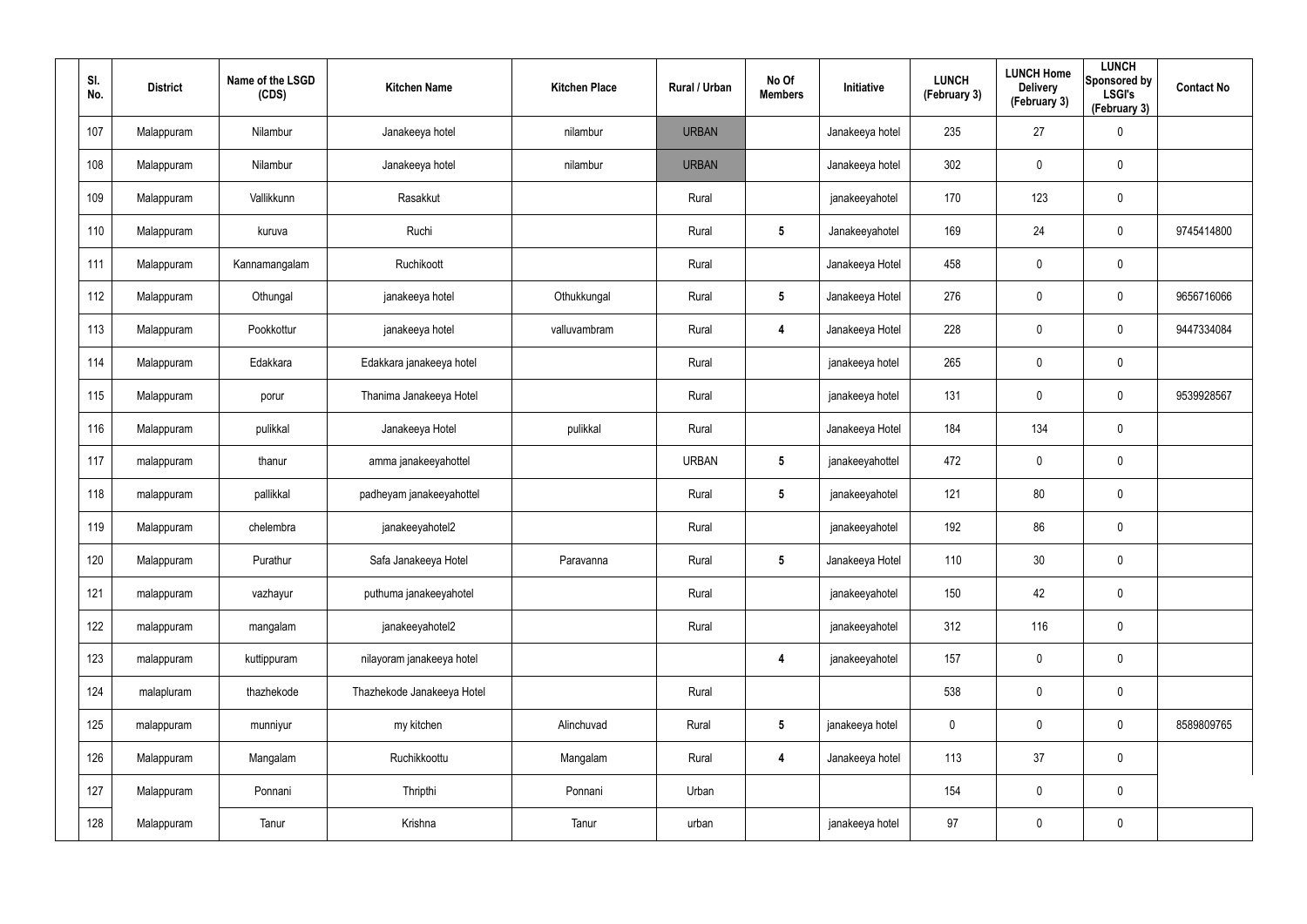|     | SI.<br>No.      | <b>District</b> | Name of the LSGD<br>(CDS) | <b>Kitchen Name</b>             | <b>Kitchen Place</b>                      | Rural / Urban | No Of<br><b>Members</b> | Initiative      | <b>LUNCH</b><br>(February 3) | <b>LUNCH Home</b><br><b>Delivery</b><br>(February 3) | <b>LUNCH</b><br>Sponsored by<br><b>LSGI's</b><br>(February 3) | <b>Contact No</b> |
|-----|-----------------|-----------------|---------------------------|---------------------------------|-------------------------------------------|---------------|-------------------------|-----------------|------------------------------|------------------------------------------------------|---------------------------------------------------------------|-------------------|
| 127 |                 |                 |                           |                                 |                                           |               | 443                     |                 | 23296                        | 5930                                                 | 12                                                            |                   |
|     |                 | Palakkad        | Elapully                  | Nakshathra Vanitha canteen      | Canteen                                   | Rural         | $\overline{4}$          | Janakeeya Hotel | 148                          | 0                                                    | $\mathbf 0$                                                   | 8547384972        |
|     | $\overline{2}$  | Palakkad        | Nalleppilly               | Vanitha Canteen                 | Canteen                                   | Rural         | $\overline{4}$          | Janakeeya Hotel | 195                          | 0                                                    | $\mathbf 0$                                                   | 9656232569        |
|     | 3               | Palakkad        | Chittur                   | Thanal vanitha Canteen          | Thathamangalam, Mettuvalavu               | Urban         | $\mathbf{3}$            | Janakeeya Hotel | 348                          | $\mathbf 0$                                          | $\boldsymbol{0}$                                              | 9447105400        |
|     | $\overline{4}$  | Palakkad        | chittur                   | urapp janakeeya hotel           | Anicode junction                          | urban         | $5\phantom{.0}$         | Janakeeya hotel | 158                          | $\mathbf 0$                                          | $\mathbf 0$                                                   | 9349930549        |
|     | 5               | Palakkad        | polpully                  | subiksha janakeeya hotel        | kallootiyal                               | Rural         | $5\phantom{.0}$         | Janakeeya hotel | 178                          | 0                                                    | $\boldsymbol{0}$                                              | 9495197498        |
|     | 6               | Palakkad        | Eruthenpathy              | Nila janakeeya hotel            | Mooniilmada muniyappan<br>kshethram near  | Rural         | $5\phantom{.0}$         | Janakeeya hotel | 137                          | 0                                                    | $\mathbf 0$                                                   | 9037290925        |
|     | 7               | Palakkad        | Perumatty                 | Nanam Janakeeya hotel           | kannimari                                 | Rural         | $\mathbf{3}$            | Janakeeya hotel | 110                          | 0                                                    | $\boldsymbol{0}$                                              | 9605529657        |
|     | 8               | Palakkad        | Vadakarapathy             | soubhagya janakeeya hotel       | vadakarapathy panchayath                  | Rural         | $5\phantom{.0}$         | Janakeeya hotel | 147                          | 0                                                    | $\mathbf 0$                                                   | 9633578756        |
|     | 9               | Palakkad        | Kozhinjampara             | Sreesakthi Janakeeya hotel      | Kozhinjampara<br>gramapanchayth, near bus | Rural         | $5\phantom{.0}$         | Janakeeya hotel | 165                          | 0                                                    | $\boldsymbol{0}$                                              | 9847121105        |
|     | 10              | Palakkad        | Vadakkenchery             | Oottupura Vanitha Canteen       | Panchayath building,<br>Vadakkenchery     | Rural         | $\overline{4}$          | Janakeeya Hotel | 214                          | 0                                                    | $\mathbf 0$                                                   | 9656360141        |
|     | 11              | Palakkad        | PKD North                 | Cafesree                        | opp. ksrtc bus stand,<br>Manjakulam road  | Urban         | $5\phantom{.0}$         | Janakeeya Hotel | 0                            | 0                                                    | $\boldsymbol{0}$                                              | 9037332005        |
|     | 12 <sup>°</sup> | Palakkad        | Ongallur                  | Amma canteen                    | Ongallur vipanana kendram                 | Rural         | $\overline{4}$          | Janakeeya Hotel | 104                          | 0                                                    | $\boldsymbol{0}$                                              | 7560924507        |
|     | 13              | Palakkad        | Muthuthala                | Sreelakshmi vanitha canteen     | Muthuthala panchayath                     | Rural         | $\overline{4}$          | Janakeeya Hotel | 112                          | 0                                                    | $\mathbf 0$                                                   | 7558865485        |
|     | 14              | Palakkad        | Koppam                    | Natturuchi kudumbashree cafe    | Near koppam village                       | Rural         | $5\phantom{.0}$         | Janakeeya Hotel | 132                          | $\mathbf 0$                                          | $\mathbf 0$                                                   | 8075779172        |
|     | 15              | Palakkad        | Paruthur                  | Mamatty vanitha canteen         | Near panchayath                           | Rural         | $5\phantom{.0}$         | Janakeeya Hotel | 30                           | 0                                                    | $\mathbf 0$                                                   | 9544847874        |
|     | 16              | Palakkad        | Vilayur                   | Souhritha caffesree (Ruchipura) | Near Vilayur Panchayath                   | Rural         | $6\phantom{.}6$         | Janakeeya Hotel | 160                          | $\boldsymbol{0}$                                     | $\mathbf 0$                                                   | 9747342046        |
|     | 17              | palakkad        | Kulukkallur               | Snehitha Janakeeya hotel        | Kulukkallur panchayath                    | Rural         | $5\phantom{.0}$         | Janakeeya hotel | 102                          | 0                                                    | $\mathbf 0$                                                   | 9746701454        |
|     | 18              | Palakkad        | Pattambi                  | Janakeeya hotel                 | near Govt samskritha college,<br>Pattambi | Urban         | 4                       | Janakeeya hotel | 0                            | $\boldsymbol{0}$                                     | $\mathbf 0$                                                   | 9562043428        |
|     | 19              | Palakkad        | Erimayur                  | Thanima Vanitha Canteen         | Panchayath building, Erimayur             | Rural         | $5\phantom{.0}$         | Janakeeya Hotel | 50                           | 0                                                    | $\overline{2}$                                                | 9746440633        |
|     | 20              | Palakkad        | Kizhekkencheri            | Vanitha Canteen                 | Panchayath Building,<br>Kizhakkenchery    | Rural         | $\overline{4}$          | Janakeeya Hotel | 98                           | $\boldsymbol{0}$                                     | 1                                                             | 9747923418        |
|     | 21              | Palakkad        | Peringottukkurrissi       | Aiswarya Vanitha canteen        | Panchayth building                        | Rural         | $\mathfrak{Z}$          | Janakeeya Hotel | 75                           | 0                                                    | $\boldsymbol{0}$                                              | 9048665884        |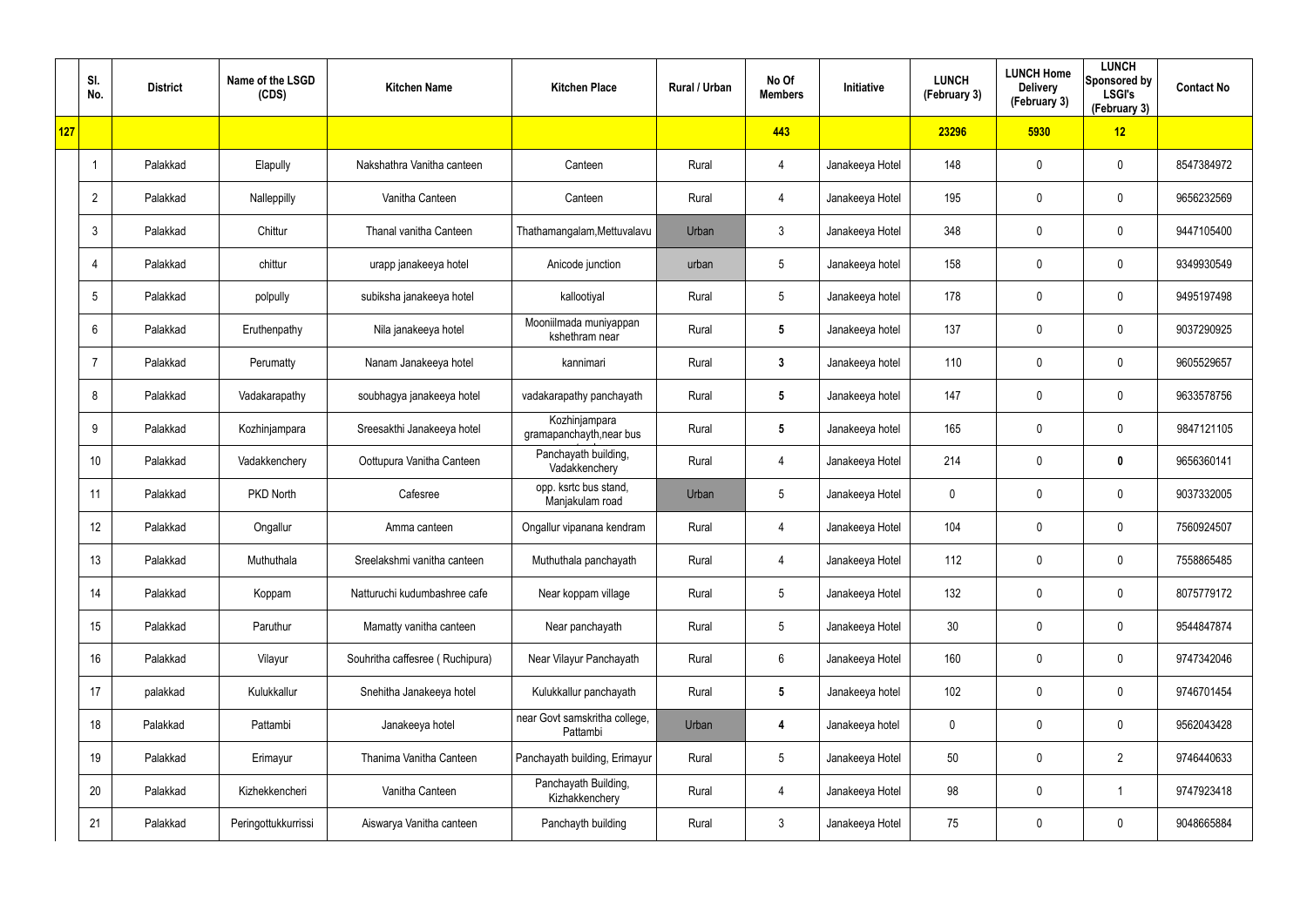| SI.<br>No. | <b>District</b> | Name of the LSGD<br>(CDS) | <b>Kitchen Name</b>                      | <b>Kitchen Place</b>                   | Rural / Urban | No Of<br><b>Members</b> | <b>Initiative</b> | <b>LUNCH</b><br>(February 3) | <b>LUNCH Home</b><br><b>Delivery</b><br>(February 3) | <b>LUNCH</b><br>Sponsored by<br><b>LSGI's</b><br>(February 3) | <b>Contact No</b> |
|------------|-----------------|---------------------------|------------------------------------------|----------------------------------------|---------------|-------------------------|-------------------|------------------------------|------------------------------------------------------|---------------------------------------------------------------|-------------------|
| 22         | Palakkad        | Mundoor                   | Bharath vanitha canteen                  | Panchayath building                    | Rural         | 3                       | Janakeeya Hotel   | 155                          | 0                                                    | $\mathbf 0$                                                   | 8592830607        |
| 23         | Palakkad        | Kodumbu                   | kripa                                    | kodumb panchayath                      | Rural         | 4                       | Janakeeya HoteL   | 70                           | 0                                                    | $\mathbf 0$                                                   | 9048682860        |
| 24         | Palakkad        | Thirumittakode            | Thirumuttam Janakeeya Hotel              | Karukaputhur                           | Rural         | 6                       | Janakeeya Hotel   | 240                          | 0                                                    | $\mathbf 0$                                                   | 9072841599        |
| 25         | Palakkad        | Akathethara               | Nanma canteen                            | kalyanamandapam                        | Rural         | $\mathbf{3}$            | Janakeeya Hotel   | 95                           | 0                                                    | $\mathbf 0$                                                   | 7025563510        |
| 26         | Palakkad        | Marutharoad               | flavours cantteen                        | panchayath                             | Rural         | $5\phantom{.0}$         | Janakeeya Hotela  | 134                          | 0                                                    | $\mathbf 0$                                                   | 9746227966        |
| 27         | Palakkad        | Trithala                  | Kairali Vanitha Hotel                    | Thirthala                              | Rural         | $5\overline{)}$         | Janakeeya Hotel   | 112                          | 0                                                    | $\mathbf 0$                                                   | 9048710155        |
| 28         | Palakkad        | Kongad                    | Annapoorna vanitha canteen               | Near Kongad village office             | Rural         | $5\phantom{.0}$         | Janakeeya Hotel   | 108                          | 0                                                    | $\mathbf 0$                                                   | 9645425774        |
| 29         | Palakkad        | Sreekrishnapuram          | Subiksha canteen                         | Near panchayath office                 | Rural         | $\mathbf{3}$            | Janakeeya Hotel   | 88                           | 0                                                    | $\mathbf 0$                                                   | 8086697226        |
| 30         | Palakkad        | Pallassana                | dhanalakshmi vanitha canteen             | pallassana panchayath<br>building      | Rural         | $5\phantom{.0}$         | Janakeeya Hotel   | 212                          | 0                                                    | $\mathbf 0$                                                   | 8943225892        |
| 31         | Palakkad        | Nenmmara                  | Nemmara Janakeeya hotel                  | Nemmara junction                       | Rural         | 4                       | Janakeeya hotel   | 210                          | 0                                                    | $\mathbf 0$                                                   | 8157850935        |
| 32         | Palakkad        | Ayilur                    | Janakeeya hotel                          | Thalavettanpara, Ayilur                | Rural         | $\mathbf{3}$            | Janakeeya hotel   | 132                          | 0                                                    | $\mathbf 0$                                                   | 9539517856        |
| 33         | Palakkad        | Melarkode                 | Janakeeya Hotel                          | near Melarkode panchayath              | Rural         | 4                       | Janakeeya hotel   | 112                          | $\mathbf 0$                                          | $\mathbf 0$                                                   | 8606193918        |
| 34         | Palakkad        | Vandazhi                  | janakeeya hotel                          | Kaniyamangalam                         | Rural         | $\mathbf{3}$            | Janakeeya hotel   | 65                           | $\mathbf 0$                                          | $\mathbf 0$                                                   | 9645919937        |
| 35         | Palakkad        | Nelliayampathy            | Janakeeya hotel                          | near Panchayat, kaikaty                | Rural         | 4                       | Janakeeya hotel   | 0                            | 0                                                    | $\pmb{0}$                                                     | 9497123529        |
| 36         | Palakkad        | Elavanchery               | Snehatheeram                             | Near GUPS, Vattekkad                   | Rural         | $5\phantom{.0}$         | Janakeeya Hotel   | 175                          | 0                                                    | $\mathbf 0$                                                   | 9744195274        |
| 37         | Palakkad        | Kollemkode                | Priya Vanitha Canteen                    | Block Panchayath Office,<br>Kollengode | Rural         | 4                       | Janakeeya Hotel   | 250                          | 0                                                    | $\mathbf 0$                                                   | 9745456764        |
| 38         | Palakkad        | Koduvayur                 | Samridhi Kudumbashree Vanitha<br>Canteen | Panchayath Building                    | Rural         | $5\phantom{.0}$         | Janakeeya Hotel   | 120                          | 0                                                    | $\mathbf 0$                                                   | 8086263595        |
| 39         | Palakkad        | Pattanchery               | Sreelakshmi vanitha canteen              | Panchayath Building                    | Rural         | 4                       | Janakeeya Hotel   | 76                           | 0                                                    | $\mathbf 0$                                                   | 8086916932        |
| 40         | Palakkad        | Pudunagaram               | Janakeeya Hotel                          | Near KSEB, Pudunagaram                 | Rural         | $\overline{\mathbf{4}}$ | Janakeeya hotel   | 0                            | 0                                                    | $\mathbf 0$                                                   | 9497241598        |
| 41         | Palakkad        | Vadavanoor                | Sree Muruka Janakeeya Hotel              | Vydhyasala, Vadavanoor                 | Rural         | $5\phantom{.0}$         | Janakeeya hotel   | 160                          | 0                                                    | $\pmb{0}$                                                     | 9567011729        |
| 42         | Palakkad        | Peruvemba                 | Samridi Janakeeya Hotel                  | Peruvemba Junction                     | Rural         | $\overline{\mathbf{4}}$ | Jankeeya hotel    | 125                          | 0                                                    | $\mathbf 0$                                                   | 918089611261      |
| 43         | Palakkad        | Muthalamada               | Janakeeya Hotel                          | Chulliyarmedu                          | Rural         | 4                       | Jankeeya hotel    | 284                          | 0                                                    | $\pmb{0}$                                                     | 9633730067        |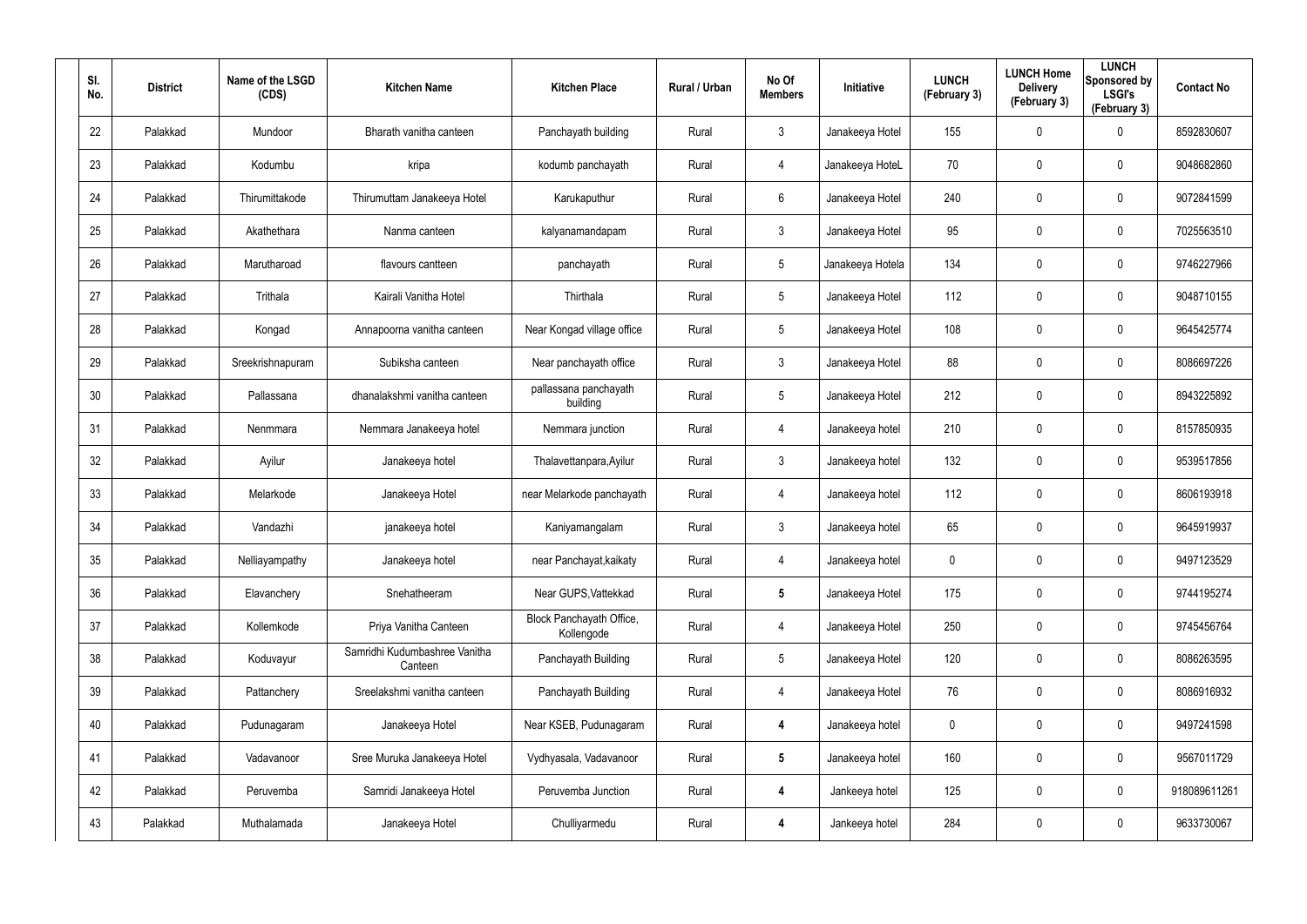|     | SI.<br>No. | <b>District</b> | Name of the LSGD<br>(CDS) | <b>Kitchen Name</b>                         | <b>Kitchen Place</b>                            | Rural / Urban | No Of<br><b>Members</b> | Initiative       | <b>LUNCH</b><br>(February 3) | <b>LUNCH Home</b><br><b>Delivery</b><br>(February 3) | <b>LUNCH</b><br>Sponsored by<br><b>LSGI's</b><br>(February 3) | <b>Contact No</b> |
|-----|------------|-----------------|---------------------------|---------------------------------------------|-------------------------------------------------|---------------|-------------------------|------------------|------------------------------|------------------------------------------------------|---------------------------------------------------------------|-------------------|
|     | 44         | Palakkad        | Cherppalasseri            | Swad Janakiyahotel, CPY                     | Scheduled caste coperative<br>society hall, cpy | Urban         | $5\phantom{.0}$         | Janakeeya Hotel  | 251                          | 0                                                    | 0                                                             | 9447746082        |
|     | 45         | Palakkad        | Vellinezhi                | Aiswarya kudumbashree                       | Adakkaputhur                                    | Rural         | $\mathbf{3}$            | Janakeeya Hotel  | 96                           | 0                                                    | $\mathbf 0$                                                   | 9747730588        |
|     | 46         | Palakkad        | Keralasseri               | Bhagyasree janakeeya hotel                  | Near village office                             | Rural         | $\mathbf{3}$            | Janakeeya Hotel  | 72                           | 0                                                    | $\mathbf 0$                                                   | 8606125128        |
|     | 47         | Palakkad        | Kottayi                   | Kudumbashree Vanitha canteen                | Near Kottayi Panchayath                         | Rural         | $\overline{4}$          | Jankeeya hotel   | 120                          | $\mathbf 0$                                          | $\mathbf 0$                                                   | 9605699847        |
|     | 48         | Palakkad        | anakkara                  | udayasurya vanitha canteen                  | kumbidi                                         | rural         | $5\phantom{.0}$         | Janakeeya Hotel  | 178                          | 0                                                    | $\mathbf 0$                                                   | 9895947614        |
|     | 49         | Palakkad        | kappur                    | jeevanam hotel                              | kumaranellur                                    | rural         | 6                       | Janakeeya Hotel  | 314                          | 0                                                    | $\mathbf 0$                                                   | 9605308385        |
| 102 | 50         | Palakkad        | Malampauzha               | Nandhanam canteen                           | near fantasy park                               | Rural         | $5\phantom{.0}$         | Janakeeya HotelT | 190                          | 0                                                    | $\mathbf 0$                                                   | 807587062         |
|     | 51         | Palakkad        | Puduppariyaram            | Anaswara Canteen                            | Panchayath                                      | Rural         | $\overline{4}$          | Janakeeya Hotel  | 182                          | 0                                                    | $\mathbf 0$                                                   | 9526677781        |
|     | 52         | Palakkad        | kadambazhipuram           | Reshmi janakeeya hotel                      | 16 mail                                         | Rural         | $5\overline{)}$         | Janakeeya Hotel  | 115                          | 0                                                    | $\mathbf 0$                                                   | 9048375891        |
|     | 53         | Palakkad        | Kadambazhipuram           | Ardhram Janakeeya hotel                     | Pulapatta                                       | Rural         | 3                       | Janakeeya Hotel  | 64                           | 0                                                    | $\mathbf 0$                                                   | 9495775246        |
|     | 54         | Palakkad        | Kannambra                 | Sree kurumba canteen                        | kannambra                                       | Rural         | $\overline{4}$          | Janakeeya Hotel  | 198                          | 0                                                    | $\mathbf 0$                                                   | 8157815819        |
|     | 55         | Palakkad        | karakkurissi              | Janakiya hotel                              | Near ammus auditorium,<br>Ayappankavu           | Rural         | $\mathbf{3}$            | Janakeeya Hotel  | 120                          | 0                                                    | $\mathbf 0$                                                   | 6238788932        |
|     | 56         | Palakkad        | Thenkara                  | Subiksham janakeeya hotel                   | Ayurveda hospital compound<br>Then kara         | Rural         | $5\phantom{.0}$         | Janakeeya Hotel  | 108                          | 0                                                    | $\mathbf 0$                                                   | 9747557333        |
|     | 57         | Palakkad        | Alanallur                 | Keerthi vanitha canteen and catering        | Near panchayath Alanallur                       | Rural         | $5\phantom{.0}$         | Janakeeya hotel  | 117                          | $\mathbf 0$                                          | $\pmb{0}$                                                     | 9495447569        |
|     | 58         | Palakkad        | Pudur                     | Asil canteen                                | Pudur panchayath                                | Rural         | $\overline{4}$          | Janakeeya hotel  | 63                           | $\mathbf 0$                                          | $\mathbf 0$                                                   | 8086968050        |
|     | 59         | Palakkad        | Parali                    | Annasree Janakeeya hotel                    | Near parali panchayath                          | Rural         | $\overline{4}$          | Janakeeya hotel  | 120                          | $\mathbf 0$                                          | $\mathbf 0$                                                   | 8281829238        |
|     | 60         | Palakkad        | Mannur                    | Kudumbasree janakeeya hotel                 | Mannur panchayath                               | Rural         | $5\phantom{.0}$         | Janakeeya hotel  | 98                           | $\mathbf 0$                                          | $\mathbf 0$                                                   | 9495771095        |
|     | 61         | Palakkad        | Kuzhalmannam              | Janasree jankeeya hotel                     | Kuzhalmannam block<br>panchayth                 | Rural         | 3 <sup>1</sup>          | Jankeeya hotel   | 170                          | 0                                                    | $\mathbf 0$                                                   | 9847364980        |
|     | 62         | Palakkad        | Kavassery                 | samridhi Janakeeya Hotel                    | Alathur road, kavasheery                        | Rural         | $6\phantom{.}6$         | Janakeeya hotel  | 78                           | 0                                                    | $\mathbf 0$                                                   | 9747570761        |
|     | 63         | palakkad        | chalissery                | Thanal janakeeya hotel                      | chalissery panchayath building                  | Rural         | $\mathfrak{Z}$          | Janakeeya hotel  | 47                           | 0                                                    | $\pmb{0}$                                                     | 9562702284        |
|     | 64         | palakkad        | Kottopadam                | Iva canteen and catering janakeeya<br>hotel | Block building, Near<br>aryambavu junction      | Rural         | 4                       | Janakeeya hotel  | 115                          | 0                                                    | $\pmb{0}$                                                     | 9074818126        |
|     | 65         | palakkad        | kumaramputhur             | Ruchi cafe janakeeya hotel                  | Panchayath kumaramputhur                        | Rural         | $3\phantom{a}$          | Janakeeya hotel  | 265                          | 0                                                    | $\pmb{0}$                                                     | 8589968705        |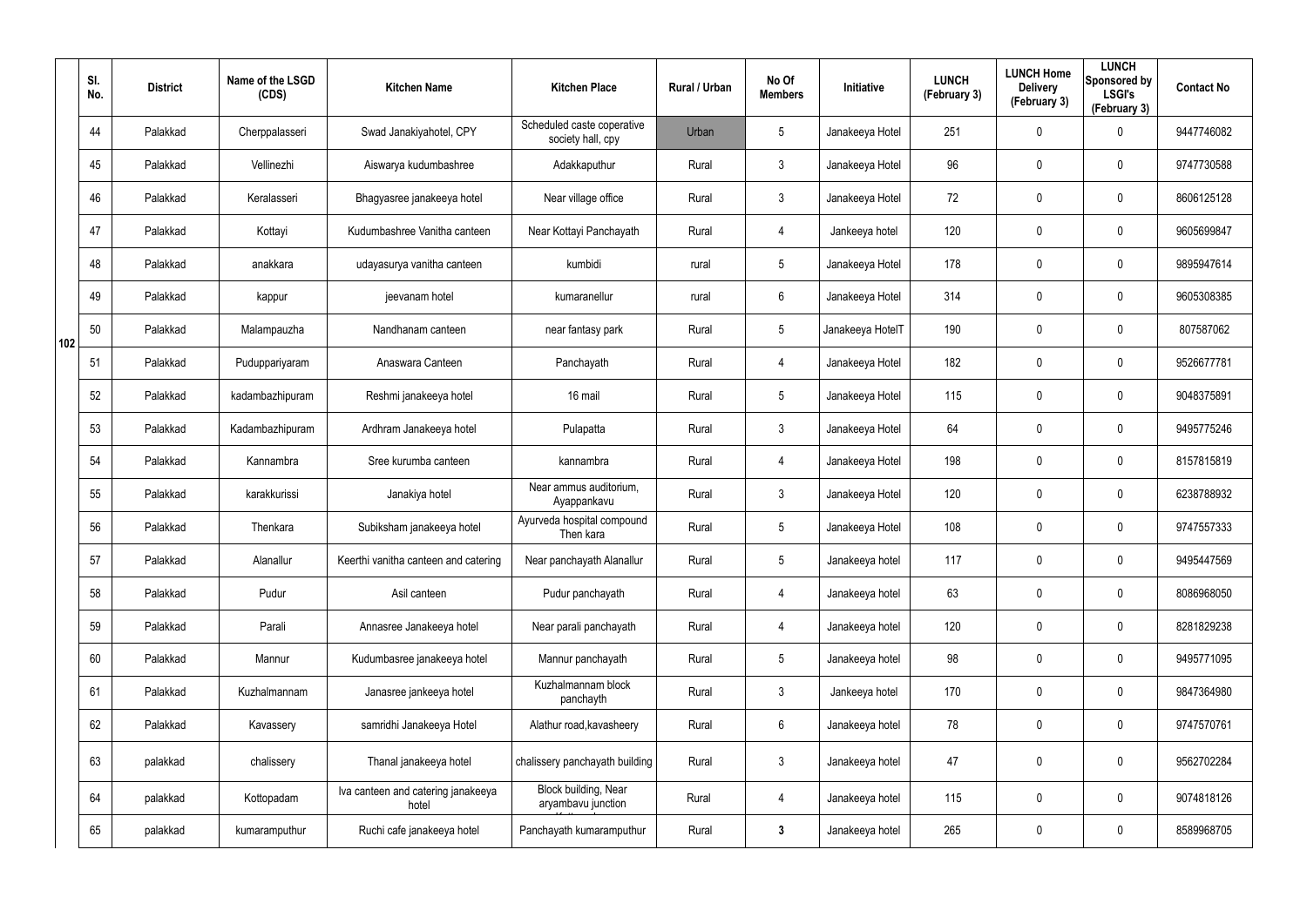| SI.<br>No. | <b>District</b> | Name of the LSGD<br>(CDS) | <b>Kitchen Name</b>         | <b>Kitchen Place</b>                | Rural / Urban | No Of<br><b>Members</b> | Initiative       | <b>LUNCH</b><br>(February 3) | <b>LUNCH Home</b><br><b>Delivery</b><br>(February 3) | <b>LUNCH</b><br>Sponsored by<br><b>LSGI's</b><br>(February 3) | <b>Contact No</b> |
|------------|-----------------|---------------------------|-----------------------------|-------------------------------------|---------------|-------------------------|------------------|------------------------------|------------------------------------------------------|---------------------------------------------------------------|-------------------|
| 66         | palakkad        | Malampuzha                | Amma janakeeya hotel        | kadukkamkunnu, Malampuzha           | Rural         | $\mathbf{3}$            | Janakeeya hotel. | 380                          | 0                                                    | $\mathbf 0$                                                   | 9446521664        |
| 67         | palakkad        | Alathur                   | Rich Janakeeya hotel        | Near bus stand, Alathur             | Rural         | 4                       | Janakeeya hotel  | 265                          | 0                                                    | $5\phantom{.0}$                                               | 9947030779        |
| 68         | palakkad        | Karimpuzha                | Janakeeya hotel             | Karimpuzha panchayath               | Rural         | $\mathbf{3}$            | Janakeeya hotel  | 89                           | 0                                                    | $\mathbf 0$                                                   | 9961502739        |
| 69         | Palakkad        | Thenkurissi               | Eyeshee janakeeya hotel     | Panchayth building,<br>Thenkurissi  | Rural         | 4                       | Jankeeya hotel   | 127                          | 0                                                    | $\mathbf 0$                                                   | 9995662723        |
| 70         | Palakkad        | Agali                     | Janakeeya Hotel             | Block Panchayath building,<br>Agali | Rural         | $5\phantom{.0}$         | Jankeeya hotel   | 151                          | 0                                                    | $\mathbf 0$                                                   | 9037878897        |
| 71         | Palakkad        | Sholayur                  | Powrnami janakeeya hotel    | anakkatty bus stand                 | Rural         | 4                       | Jankeeya hotel   | 66                           | 0                                                    | $\mathbf 0$                                                   | 9159556404        |
| 72         | Palakkad        | Puthushery                | Janakeeya hotel             | Puthushery panchayath               | Rural         | $5\phantom{.0}$         | Janakeeya hotel. | 135                          | 0                                                    | $\mathbf 0$                                                   | 9562772723        |
| 73         | Palakkad        | Karimba                   | Janakeeya hotel             | Panchayath premise                  | Rural         | $\mathbf{3}$            | Janakeeya Hotel  | 107                          | 0                                                    | $\mathbf 0$                                                   | 9562163979        |
| 74         | Palakkad        | Nagalasseri               | Janakeeya hotel             | near koottanad bus stand            | Rural         | $\sqrt{5}$              | Janakeeya hotel  | 210                          | 0                                                    | $\mathbf 0$                                                   | 8921928291        |
| 75         | Palakkad        | Mathur                    | Nila janakeeya Hotel        | Near Panchayth, Mathur              | Rural         | 4                       | Jankeeya hotel   | 147                          | 0                                                    | $\mathbf 0$                                                   | 9562356483        |
| 76         | Palakkad        | Chalavara                 | Janakeeya hotel             | Chalavara panchayath                | Rural         | $\sqrt{5}$              | Janakeeya hotel  | 80                           | 0                                                    | $\mathbf 0$                                                   | 9544659942        |
| 77         | Palakkad        | Ananganadi                | vanitha cateen              | near Ananganadi panchayath          | Rural         | $\mathbf{3}$            | Janakeeya Hotel  | 58                           | 0                                                    | $\mathbf 0$                                                   | 8921410495        |
| 78         | Palakkad        | Lakkidiperur              | Janakeeya hotel             | Lekkidi perur panchayath            | Rural         | $\sqrt{5}$              | Jankeeya hotel   | 98                           | $\mathbf 0$                                          | $\mathbf 0$                                                   | 6238921903        |
| 79         | Palakkad        | Nellaya                   | Janakeeya hotel             | Nellaya panchayath                  | Rural         | 4                       | Janakeeya hotel  | 67                           | 0                                                    | $\pmb{0}$                                                     | 9562432883        |
| 80         | Palakkad        | Shornur                   | Oottupura Janakeeya hotel   | near bus stand, Shoranur            | Urban         | $5\phantom{.0}$         | Janakeeya hotel  | 252                          | 0                                                    | $\mathbf 0$                                                   | 9747102377        |
| 81         | Palakkad        | Shornur                   | Snehadeepam Janakeeya hotel | Shoranur municipality               | Urban         | 4                       | Janakeeya hotel  | 144                          | 0                                                    | $\mathbf 0$                                                   | 6238755729        |
| 82         | Palakkad        | Thrikkadiri               | Janakeeya hotel             | Samskarika nilayam                  | Rural         | 4                       | Janakeeya hotel  | 63                           | 0                                                    | $\mathbf 0$                                                   | 9544806032        |
| 83         | palakkad        | Vaniyamkulam              | Janakeeya hotel             | near PK DAS hospital                | Rural         | $\mathbf{3}$            | Janakeeya hotel  | 235                          | 0                                                    | $\mathfrak{Z}$                                                | 9947408415        |
| 84         | Palakkad        | Ambalappara               | Janakiya hotel              | ambalappara<br>kalyanamandapam      | Rural         | $5\phantom{.0}$         | Janakeeya Hotel  | 77                           | 0                                                    | $\mathbf 0$                                                   | 8129562289        |
| 85         | Palakkad        | Vallappuzha               | Janakeeya hotel             | Hayath Complex, Vallappuzha         | Rural         | $5\phantom{.0}$         | Janakeeya Hotel  | 213                          | 0                                                    | $\mathbf 0$                                                   | 8086406897        |
| 86         | Palakkad        | Shoranur                  | Ela janakeeya hotel         | Vpc market, kulappully              | Urban         | $\mathbf{3}$            | Janakeeya hotel  | 129                          | 0                                                    | $\pmb{0}$                                                     | 8129769113        |
| 87         | Palakkad        | Mankara                   | Subiksha Janakeeya hotel    | Near Mankara Panchayath             | Rural         | $5\phantom{.0}$         | Janakeeya hotel  | 95                           | 0                                                    | $\pmb{0}$                                                     | 8549045637        |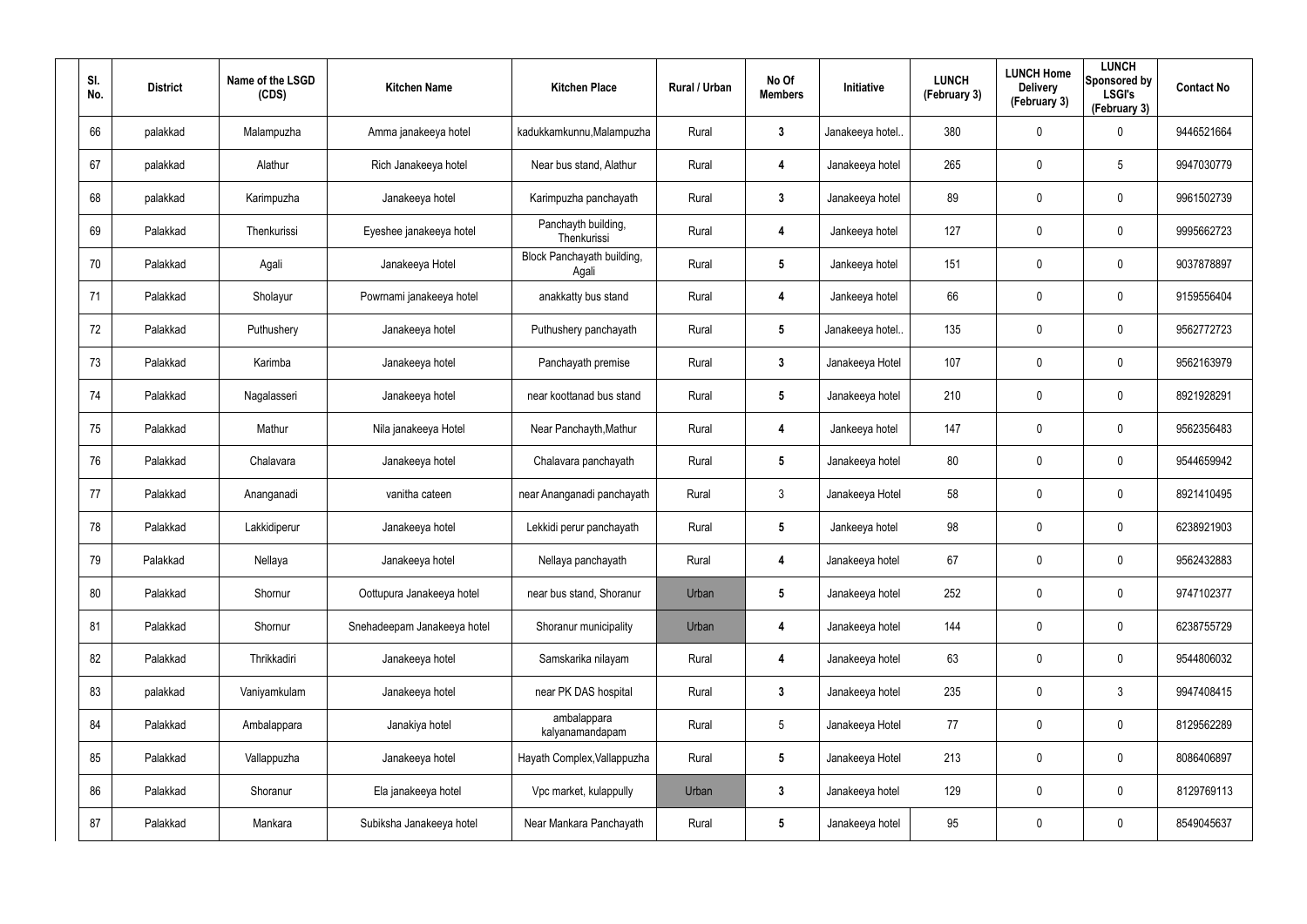|    | SI.<br>No.      | <b>District</b> | Name of the LSGD<br>(CDS) | <b>Kitchen Name</b>             | <b>Kitchen Place</b>                       | Rural / Urban | No Of<br><b>Members</b> | Initiative      | <b>LUNCH</b><br>(February 3) | <b>LUNCH Home</b><br><b>Delivery</b><br>(February 3) | <b>LUNCH</b><br>Sponsored by<br><b>LSGI's</b><br>(February 3) | <b>Contact No</b> |
|----|-----------------|-----------------|---------------------------|---------------------------------|--------------------------------------------|---------------|-------------------------|-----------------|------------------------------|------------------------------------------------------|---------------------------------------------------------------|-------------------|
|    | 88              | Palakkad        | Kanjirapuzha              | Surya Janakeeya hotel           | Kanjirapuzha, panchayath                   | Rural         | $5\overline{)}$         | Janakeeya hotel | 0                            | 0                                                    | $\boldsymbol{0}$                                              | 9048698194        |
|    | 89              | Palakkad        | Thachanattukara           | Haritham janakeeya hotel        | 53 mile, Thachanattukara                   | Rural         | $\mathbf{3}$            | Janakeeya hotel | 75                           | $\boldsymbol{0}$                                     | $\mathbf 0$                                                   | 9605097810        |
|    | 90              | Palakkad        | Puthukode                 | Puthuma jankeeya hotel          | Thachanadi junction                        | Rural         | $6\phantom{1}$          | Janakeeya hotel | 303                          | 0                                                    | $\mathbf 0$                                                   | 9744459080        |
|    | 91              | Palakkad        | Tarur                     | Jankeeya Hotel                  | Infront of vilage office, Tarurk           | Rural         | 4                       | Janakeeya hotel | 93                           | 0                                                    | $\pmb{0}$                                                     | 8606780959        |
|    | 92              | Palakkad        | Pirayiri                  | Janakeeya hotel                 | Near Panchayath office                     | Rural         | $5\phantom{.0}$         | Janakeeya hotel | 107                          | $\boldsymbol{0}$                                     | $\mathbf 0$                                                   | 9037495586        |
|    | 93              | Palakkad        | Palakkad ulb              | Ruchi                           | Near Balaji hospital, Fort<br>Maidan       | Urban         | 4                       | Janakeeya hotel | 275                          | 0                                                    | $\boldsymbol{0}$                                              | 7994185687        |
|    | 94              | Palakkad        | Pookkottukavu             | Punya                           | Pookkottukavu Centre                       | Rural         | 4                       | Janakeeya Hotel | 92                           | $\boldsymbol{0}$                                     | $\mathbf 0$                                                   | 9745511432        |
|    | 95              | Palakkad        | Kuthanoor                 | Suryodayam jankeeya hotel       | Kalapara, kuthanoor                        | Rural         | $5\overline{)}$         | Jankeeya hotel  | 72                           | 0                                                    | $\boldsymbol{0}$                                              | 9995159738        |
|    | 96              | Palakkad        | Thiruvegappura            | Janakeeya Hotel                 | Kaippuram                                  | Rural         | $5\overline{)}$         | Jankeeya hotel  | 138                          | 0                                                    | $\mathbf 0$                                                   | 8921882903        |
|    | 97              | Palakkad        | Thachampara               | Vanitha canteen Janakeeya Hotel | Thachampara town                           | Rural         | 4                       | Jankeeya hotel  | 120                          | 0                                                    | $\boldsymbol{0}$                                              | 9497826216        |
|    | 98              | Palakkad        | Kannadi                   | Sweet jankeeya hotel            | Yakkara junction                           | Rural         | $3\phantom{a}$          | Jankeeya hotel  | 194                          | 0                                                    | $\mathbf 0$                                                   | 9846918028        |
|    | 99              | Palakkad        | Pattithara                | Bavana janakeeya hotel          | kottappadam                                | Rural         | $5\phantom{.0}$         | Janakeeya hotel | 0                            | 0                                                    | $\boldsymbol{0}$                                              | 9074163402        |
|    | 100             | Palakkad        | Mannarkkad                | Janakeeya Hotel                 | muncipal building, busstand,<br>mannarkkad | Urban         | 4                       | Janakeeya hotel | 186                          | 0                                                    | $\mathbf 0$                                                   |                   |
|    | 101             | Palakkad        | Pirayiri                  | Kudumbashree janakeeya hotel    | Kallekkad Block Panchayath                 | Rural         | $5\phantom{.0}$         | janakeeya hotel | 94                           | 0                                                    | $\pmb{0}$                                                     | 8137940343        |
|    | 102             | Palakkad        | Marutharoad               | Sreelakshmi janakeeya hotel     | Pirivusala                                 | Rural         | 4                       | janakeeya hotel | 277                          | $\pmb{0}$                                            | $\pmb{0}$                                                     | 9048636162        |
| 99 |                 |                 |                           |                                 |                                            |               | 434                     |                 | 13881                        | $\overline{0}$                                       | 11                                                            |                   |
|    |                 | Pathanamthitta  | Anicadu                   | Janatha janakeeya hotel         | Nooromave                                  | Rural         | $\mathbf{3}$            | Janakeeya Hotel | 0                            | 121                                                  | $\pmb{0}$                                                     | 6282875679        |
|    | $\overline{2}$  | Pathanamthitta  | Kaviyoor                  | Janakeeya Hotel                 | Manakkachira                               | Rural         | $\overline{4}$          | Janakeeya Hotel | $\pmb{0}$                    | 157                                                  | $\pmb{0}$                                                     | 9747886172        |
|    | $\mathfrak{Z}$  | Pathanamthitta  | Kottanadu                 | Janakeeya Hotel                 | Kottanadu                                  | Rural         | $\overline{4}$          | Janakeeya Hotel | 0                            | 96                                                   | $\pmb{0}$                                                     | 6282382608        |
|    | 4               | Pathanamthitta  | Kalloopara                | Janakeeya Hotel                 | Kalloopara                                 | Rural         | $5\phantom{.0}$         | Janakeeya Hotel | $\mathbf 0$                  | 93                                                   | $\pmb{0}$                                                     | 9947471024        |
|    | $5\phantom{.0}$ | Pathanamthitta  | Kunnamthanam              | Thripthi Hotel                  | Kunnamthanam                               | Rural         | $\mathbf{3}$            | Janakeeya Hotel | 0                            | 56                                                   | $\pmb{0}$                                                     | 6235908328        |
|    | 6               | pathanamthitta  | mallappally               | janakeeya hotel                 | mallappally                                | Rural         | $\mathfrak{Z}$          | janakeeya hotel | 0                            | 115                                                  | $\pmb{0}$                                                     | 9744194830        |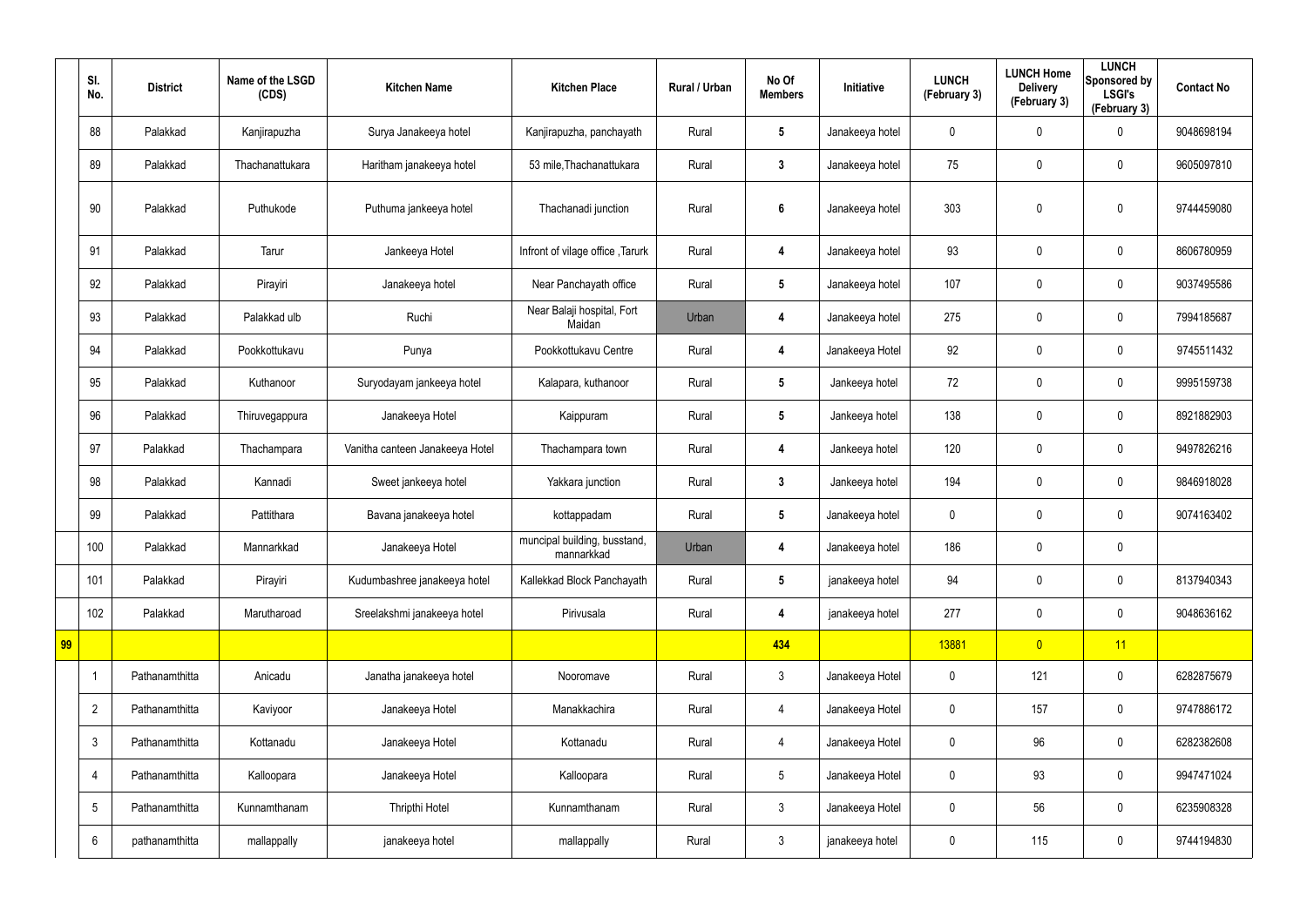| SI.<br>No.     | <b>District</b> | Name of the LSGD<br>(CDS) | <b>Kitchen Name</b>             | <b>Kitchen Place</b>        | <b>Rural / Urban</b> | No Of<br><b>Members</b> | <b>Initiative</b> | <b>LUNCH</b><br>(February 3) | <b>LUNCH Home</b><br><b>Delivery</b><br>(February 3) | <b>LUNCH</b><br>Sponsored by<br><b>LSGI's</b><br>(February 3) | <b>Contact No</b> |
|----------------|-----------------|---------------------------|---------------------------------|-----------------------------|----------------------|-------------------------|-------------------|------------------------------|------------------------------------------------------|---------------------------------------------------------------|-------------------|
| $\overline{7}$ | Pathanamthitta  | kottangal                 | janakeeya hotel                 | kottangal                   | Rural                | $\mathbf{3}$            | Janakeeya Hotel   | $\mathbf 0$                  | 102                                                  | $\mathbf 0$                                                   | 9526690541        |
| 8              | Pathanamthitta  | Nedumpuram                | Nedumpram Janakeeya Hotel       | Podiyadi                    | Rural                | $5\overline{)}$         | Janakeeya Hotel   | $\mathbf 0$                  | 0                                                    | $\mathbf 0$                                                   | 919188291409      |
| 9              | Pathanamthitta  | Niranam                   | Sakhi cafe                      | Niranam                     | Rural                | $\mathfrak{Z}$          | Janakeeya Hotel   | $\mathbf 0$                  | 57                                                   | $\mathbf 0$                                                   | 919526423710      |
| 10             | Pathanamthitta  | Peringara                 | Haritha samrudhi Catering       | <b>PMVHS Pringara</b>       | Rural                | 4                       | Janakeeya Hotel   | $\mathbf 0$                  | 137                                                  | $\mathbf 0$                                                   | 919961219550      |
| 11             | Pathanamthitta  | Peringara                 | Pulari janakeeya Hotel          | swamipalam                  | Rural                | 4                       | Janakeeya hotel   | $\mathbf 0$                  | 48                                                   | $\mathbf 0$                                                   | 919656132036      |
| 12             | Pathanamthitta  | Kuttor                    | Nanma Catering                  | <b>GHS Kuttoor</b>          | Rural                | $\mathbf{3}$            | Janakeeya Hotel   | 0                            | 76                                                   | $\pmb{0}$                                                     | 919526323212      |
| 13             | Pathanamthitta  | Kadapra                   | Niradeepam janakeeya hotel      | Kadapra                     | Rural                | 4                       | Janakeeya Hotel   | 0                            | 33                                                   | $\pmb{0}$                                                     | 9656512066        |
| 14             | Pathanamthitta  | Eraviperoor               | Avi cafe                        | Avi cafe                    | Rural                | $\mathbf{3}$            | Janakeeya Hotel   | 0                            | 92                                                   | $\pmb{0}$                                                     | 6238013293        |
| 15             | Pathanamthitta  | Koipuram                  | Ammas kudumbashree cafe         | Muttamon                    | Rural                | $5\phantom{.0}$         | Janakeeya Hotel   | 0                            | 96                                                   | $\pmb{0}$                                                     | 9961485931        |
| 16             | Pathanamthitta  | Thottappuzhassery         | Thottapuzhassery Jankeeya Hotel | Thottapuzhassery            | Rural                | 4                       | Janakeeya Hotel   | 0                            | 0                                                    | $\pmb{0}$                                                     | 9656403054        |
| 17             | Pathanamthitta  | Puramattom                | Top N Taste                     | Puramattom                  | Rural                | $\mathbf{3}$            | Janakeeya Hotel   | 0                            | 45                                                   | $\pmb{0}$                                                     | 9526728230        |
| 18             | Pathanamthitta  | Ayroor                    | Janakeeya Hotel                 | Ayroor                      | Rural                | $6\phantom{.}6$         | Janakeeya Hotel   | 0                            | 30                                                   | $\mathbf 0$                                                   | 8086653951        |
| 19             | Pathanamthitta  | Ezhumattor                | Swad Hotel                      | Thadiyoor                   | Rural                | $\mathbf{3}$            | Janakeeya Hotel   | 0                            | 50                                                   | $\boldsymbol{0}$                                              | 9526857335        |
| 20             | Pathanamthitta  | Kozhencherry              | Ruchi Janakeeya hotel           | Community hall, kozhenchery | Rural                | 4                       | Janakeeya Hotel   | 0                            | $\pmb{0}$                                            | $\pmb{0}$                                                     | 9947387912        |
| 21             | Pathanamthitta  | Mallappuzhassery          | Snehadeepam                     | Paramootil                  | Rural                | $6\phantom{.}6$         | Janakeeya Hotel   | $\mathbf 0$                  | $\mathbf 0$                                          | $\pmb{0}$                                                     | 9847170052        |
| 22             | Pathanamthitta  | Chennerkara               | Thanal Kudumbasree Cafe         | Nallanikunnu                | Rural                | $5\phantom{.0}$         | Janakeeya Hotel   | $\mathbf 0$                  | $\pmb{0}$                                            | $\pmb{0}$                                                     | 9747469562        |
| 23             | Pathanamthitta  | Cherukole                 | Janakeeya Hotel                 | Cherukole                   | Rural                | $\mathbf{3}$            | Janakeeya Hotel   | $\mathbf 0$                  | 60                                                   | $\pmb{0}$                                                     | 7907811728        |
| 24             | Pathanamthitta  | Elanthoor                 | Janakeeya Hotel                 | Vary                        | Rural                | 4                       | Janakeeya Hotel   | $\mathbf 0$                  | 50                                                   | $\pmb{0}$                                                     | 9946047385        |
| 25             | Pathanamthitta  | naranganam                | janakeeya hotel                 | kadammanitta                | Rural                | $\mathbf{3}$            | janakeeya hotel   | $\mathbf 0$                  | 56                                                   | $\pmb{0}$                                                     | 9744478962        |
| 26             | Pathanamthitta  | Omalloor                  | Janakeeya Hotel                 | Omalloor                    | Rural                |                         | Janakeeya Hotel   | $\mathbf 0$                  | 107                                                  | $\pmb{0}$                                                     |                   |
| 27             | Pathanamthitta  | Chittar                   | Chittar janakiya hotel          | Koothattukulam              | Rural                | $\mathbf{3}$            | Janakeeya Hotel   | $\mathbf 0$                  | 100                                                  | $\pmb{0}$                                                     | 9072374618        |
| 28             | Pathanamthitta  | Naranammoozhi             | Thanima                         | Arakkamon                   | Rural                | $\mathfrak{Z}$          | Janakeeya Hotel   | $\pmb{0}$                    | 0                                                    | $\pmb{0}$                                                     | 9605021278        |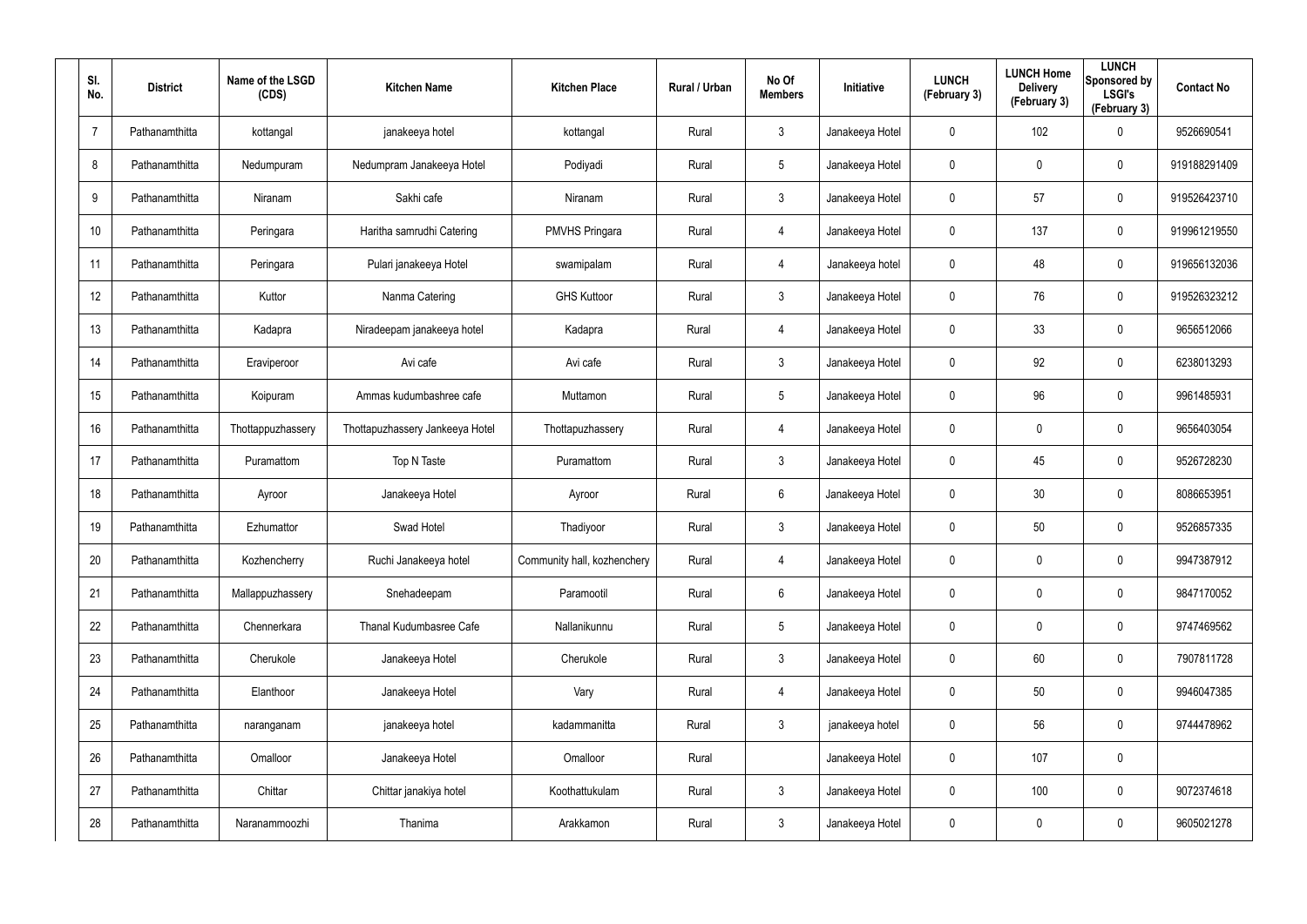|    | SI.<br>No. | <b>District</b> | Name of the LSGD<br>(CDS) | <b>Kitchen Name</b>        | <b>Kitchen Place</b>   | Rural / Urban | No Of<br><b>Members</b> | Initiative      | <b>LUNCH</b><br>(February 3) | <b>LUNCH Home</b><br><b>Delivery</b><br>(February 3) | <b>LUNCH</b><br>Sponsored by<br><b>LSGI's</b><br>(February 3) | <b>Contact No</b> |
|----|------------|-----------------|---------------------------|----------------------------|------------------------|---------------|-------------------------|-----------------|------------------------------|------------------------------------------------------|---------------------------------------------------------------|-------------------|
|    | 29         | Pathanamthitta  | Perunadu                  | Perunadu Janakeeya Hotel   | Perunadu               | Rural         | $5\phantom{.0}$         | Janakeeya Hotel | 0                            | 0                                                    | $\pmb{0}$                                                     |                   |
| 58 | 30         | Pathanamthitta  | Ranni-Angadi              | Angadi Janakeeya Hotel     | Thoodathil church hall | Rural         | $5\phantom{.0}$         | Janakeeya Hotel | 0                            | 76                                                   | $\pmb{0}$                                                     | 9961190622        |
|    | 31         | Pathanamthitta  | Ranni-Pazhavangadi        | Navami Hotel               | Makkappuzha            | Rural         | 4                       | Janakeeya Hotel | 0                            | 0                                                    | $\pmb{0}$                                                     | 9562135824        |
|    | 32         | Pathanamthitta  | Seethathodu               | Thanima catering unit      | Seethathodu            | Rural         | $5\phantom{.0}$         | Janakeeya Hotel | 52                           | 43                                                   | $\boldsymbol{0}$                                              | 9747622310        |
|    | 33         | Pathanamthitta  | Ranni                     | Janakeeya Hotel            | Ranni                  | Rural         | 4                       | Janakeeya Hotel | 0                            | 57                                                   | $\pmb{0}$                                                     | 99462338752       |
|    | 34         | Pathanamthitta  | Vechhoochira              | Annapoorneswary hotel      | Venkurinji             | Rural         | $\overline{4}$          | Janakeeya Hotel | 0                            | 105                                                  | $\boldsymbol{0}$                                              | 8547264134        |
|    | 35         | Pathanamthitta  | Vadasserikara             | Thannal Janakeeya Hotel    | Vadasserikara          | Rural         | $5\phantom{.0}$         | Janakeeya Hotel | 0                            | 82                                                   | $\pmb{0}$                                                     | 8590107684        |
|    | 36         | Pathanamthitta  | Vallickodu                | Janakeeya Hotel            | Vallicodu              | Rural         | $5\phantom{.0}$         | Janakeeya Hotel | 0                            | 148                                                  | $\boldsymbol{0}$                                              | 8547121591        |
|    | 37         | Pathanamthitta  | Pramadom                  | Aishwarya Janakeeya Hotel  | Pramadom               | Rural         | $\mathbf{3}$            | Janakeeya Hotel | 0                            | 60                                                   | $\boldsymbol{0}$                                              | 9495312020        |
|    | 38         | Pathanamthitta  | Aruvappulam               | Janakeeya Hotel            | Kallely                | Rural         | $\mathbf{3}$            | Janakeeya Hotel | 0                            | 76                                                   | $\boldsymbol{0}$                                              | 9656700499        |
|    | 39         | Pathanamthitta  | mylapra                   | Manna janakeeya hotel      | mylapra                | Rural         | $\mathbf{3}$            | janakeeya hotel | 0                            | 0                                                    | $\pmb{0}$                                                     | 9961750470        |
|    | 40         | Pathanamthitta  | Thannithodu               | Flowers janakeeya hotel    | Thannithodu            | Rural         | $\mathbf{3}$            | Janakeeya hotel | 0                            | 188                                                  | $\boldsymbol{0}$                                              | 9061295035        |
|    | 40         | Pathanamthitta  | Malayappuzha              | Janakeeya Hotel            | Malayappuzha           | Rural         | $\mathbf{3}$            | Janakeeya Hotel | 0                            | 191                                                  | $\pmb{0}$                                                     |                   |
|    | 41         | Pathanamthitta  | Konni                     | Janakeeya Hotel            | Konni                  | Rural         | $\mathfrak{Z}$          | Janakeeya Hotel | 0                            | $\pmb{0}$                                            | $\pmb{0}$                                                     |                   |
|    | 43         | Pathanamthitta  | Kalanjoor                 | Kalanjoor janakeeya Hotel  | Kalanjoor              | Rural         | $\overline{4}$          | Janakeeya Hotel | 0                            | 157                                                  | $\mathbf 0$                                                   | 6238045066        |
|    | 44         | Pathanamthitta  | Ezhamkulam                | Swad Catering Unit         | Enathu                 | Rural         | 5 <sup>5</sup>          | Janakeeya Hotel | 0                            | 111                                                  | $\mathbf 0$                                                   | 9747243317        |
|    | 45         | Pathanamthitta  | Kodumon                   | Ruchiyidam Janakeeya Hotel | Kodumon                | Rural         | $\overline{7}$          | Janakeeya Hotel | 0                            | 45                                                   | $\mathbf 0$                                                   | 75611017112       |
|    | 46         | Pathanamthitta  | Erathu                    | Janakeeya Hotel            | Erathu                 | Rural         | $\overline{4}$          | Janakeeya Hotel | 0                            | 120                                                  | $\mathbf 0$                                                   | 9645102262        |
|    | 47         | Pathanamthitta  | Enadimangalam             | Janakeeya Hotel            | Elamannoor             | Rural         | $\overline{4}$          | Janakeeya Hotel | 0                            | 108                                                  | $\mathbf 0$                                                   |                   |
|    | 48         | Pathanamthitta  | Kadampanadu               | Janakeeya Hotel            | Mannady                | Rural         | 3 <sup>1</sup>          | Janakeeya Hotel | 0                            | 72                                                   | $\mathbf 0$                                                   |                   |
|    | 49         | Pathanamthitta  | Pallickal                 |                            |                        | Rural         |                         | Janakeeya Hotel | 0                            | 301                                                  | $\pmb{0}$                                                     |                   |
|    | 50         | Pathanamthitta  | Thumpamon                 | Ruchi Cafe                 | Mampilali              | Rural         | $5\phantom{.0}$         | Janakeeya Hotel | 0                            | 230                                                  | $\pmb{0}$                                                     | 9188300026        |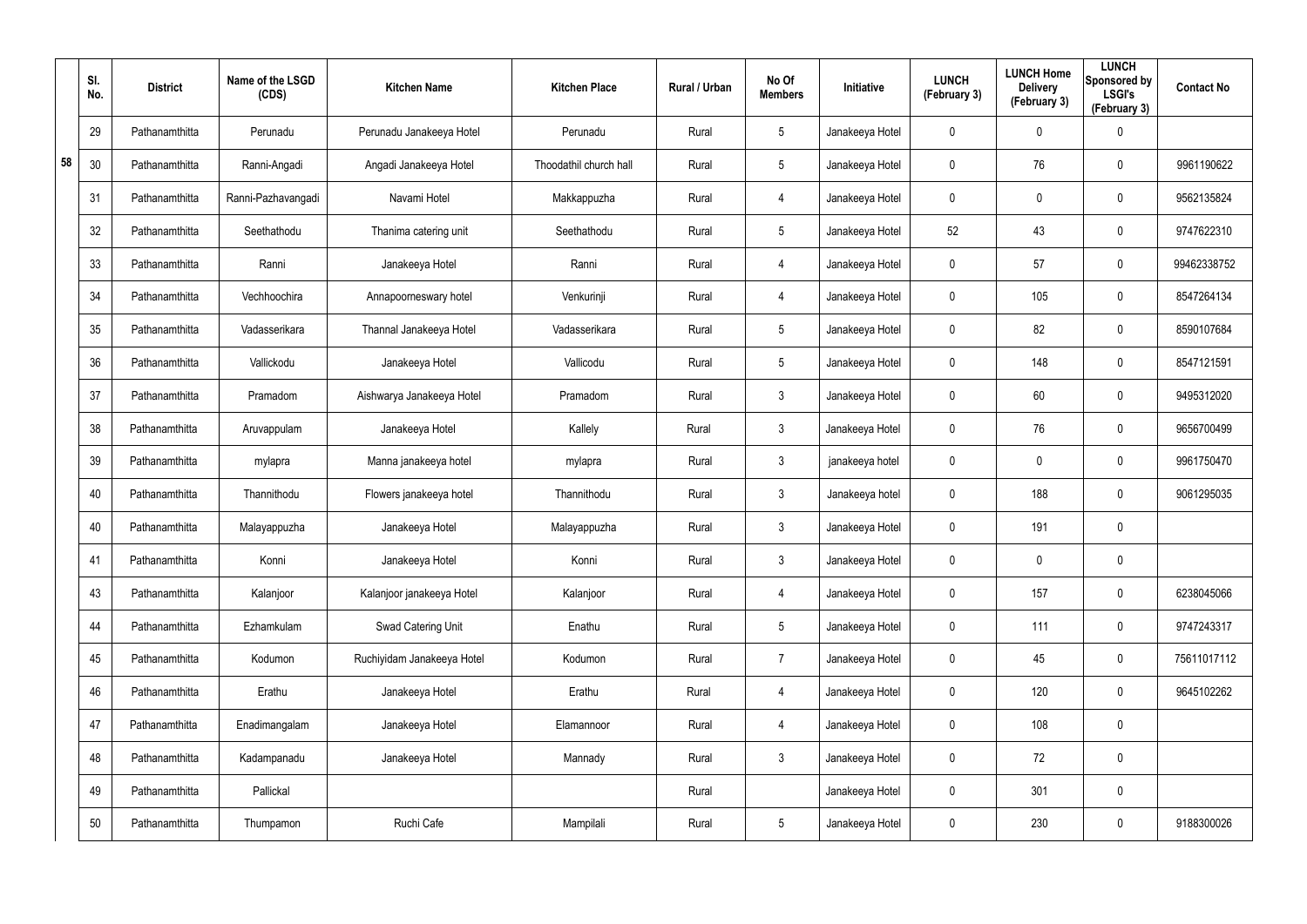|    | SI.<br>No.               | <b>District</b>    | Name of the LSGD<br>(CDS) | <b>Kitchen Name</b>                       | <b>Kitchen Place</b>                 | <b>Rural / Urban</b> | No Of<br><b>Members</b> | Initiative      | <b>LUNCH</b><br>(February 3) | <b>LUNCH Home</b><br><b>Delivery</b><br>(February 3) | <b>LUNCH</b><br>Sponsored by<br><b>LSGI's</b><br>(February 3) | <b>Contact No</b> |
|----|--------------------------|--------------------|---------------------------|-------------------------------------------|--------------------------------------|----------------------|-------------------------|-----------------|------------------------------|------------------------------------------------------|---------------------------------------------------------------|-------------------|
|    | 51                       | Pathanamthitta     | Kulanada                  | Bhagyalekshmi cafe unit                   | Kaipuzha                             | Rural                | $\mathbf{3}$            | Janakeeya Hotel | 0                            | 0                                                    | 0                                                             |                   |
|    | 52                       | Pathanamthitta     | Pandalam Thekkekara       | Pandalam Thekkekara                       | Thatta                               | Rural                | $\mathbf{3}$            | Janakeeya Hotel | $\mathbf 0$                  | 162                                                  | $\mathbf 0$                                                   | 9526224922        |
|    | 53                       | Pathanamthitta     | Aranmula                  | Janakeeya Hotel                           | Aranmula                             | Rural                | $5\overline{)}$         | Janakeeya Hotel | 0                            | 20                                                   | $\mathbf 0$                                                   | 9656296503        |
|    | 54                       | Pathanamthitta     | Mezhuveli                 | Thripthi Janakeeya Hotel                  | Mezhuveli                            | Rural                | $\mathbf{3}$            | Janakeeya Hotel | 0                            | 22                                                   | $\boldsymbol{0}$                                              | 9495265971        |
|    | 55                       | Pathanamthitta     | Adoor                     | Amma Catering Unit                        | Adoor                                | Urban                | $5\phantom{.0}$         | Janakeeya Hotel | 0                            | 0                                                    | $\mathbf 0$                                                   | 8606887490        |
|    | 56                       | Pathanamthitta     | Pandalam                  | Ruchi catering                            | Sivarenjini Auditorium               | Urban                | $5\phantom{.0}$         | Janakeeya Hotel | 0                            | 0                                                    | $\boldsymbol{0}$                                              | 9846212739        |
|    | 57                       | Pathanamthitta     | <b>Thiruvalla East</b>    | janakeeya hotel                           | near private bus stand<br>thiruvalla | Urban                | $5\phantom{.0}$         | Janakeeya Hotel | 0                            | 328                                                  | $\mathbf 0$                                                   | 919847729416      |
|    | 58                       | Pathanamthitta     | Thiruvalla West           | janakeeya hotel                           | kizhakkan muthoor                    | Urban                | $5\phantom{.0}$         | Janakeeya Hotel | 0                            | 162                                                  | $\mathbf 0$                                                   | 919656132036      |
|    | 59                       | Pathanamthitta     | Pathanamthitta            | Janakeeya Hotel                           | Near Municipality Office             | Urban                | $5\phantom{.0}$         | Janakeeya Hotel | 0                            | 0                                                    | $\mathbf 0$                                                   |                   |
| 58 |                          |                    |                           |                                           |                                      |                      | 229                     |                 | 52                           | 4641                                                 | $\bullet$                                                     |                   |
|    | $\overline{\phantom{a}}$ | Thiruvananthapuram | Parassala                 | Bhagyalekshmi janakeeya hotel             | Mundaplavila                         | Rural                | $5\phantom{.0}$         | Janakeeya Hotel | 342                          | $\boldsymbol{0}$                                     | $\boldsymbol{0}$                                              | 9895463718        |
|    | $\overline{2}$           | Thiruvananthapuram | Karode                    | Karode janakeeya hotel                    | Paavaara,<br>pazhaya uchakkada       | Rural                | $5\phantom{.0}$         | Janakeeya Hotel | 372                          | $\boldsymbol{0}$                                     | $\mathbf 0$                                                   | 9605122139        |
|    | 3                        | Thiruvananthapuram | Thirupuram                | Thirupuram janakeeya hotel                | Pazhayakada                          | Rural                | $5\phantom{.0}$         | Janakeeya Hotel | 176                          | $\boldsymbol{0}$                                     | $\boldsymbol{0}$                                              | 7034723987        |
|    | -4                       | Thiruvananthapuram | Chenkal                   | Karuna janakeeya hotel                    | Udiyankulangara                      | Rural                | $5\phantom{.0}$         | Janakeeya Hotel | 300                          | $\boldsymbol{0}$                                     | $\mathbf 0$                                                   | 9746726109        |
|    | $5\phantom{.0}$          | Thiruvananthapuram | Kulathoor                 | Nakshatra janakeeya hotel                 | Attapuram                            | Rural                | $5\phantom{.0}$         | Janakeeya Hotel | 1009                         | 0                                                    | $\pmb{0}$                                                     | 8301924221        |
|    | 6                        | Thiruvananthapuram | Neyyattinkara 1           | Oottupura                                 | Neyyattinkara                        | Urban                | $5\phantom{.0}$         | Janakeeya Hotel | 410                          | $\boldsymbol{0}$                                     | $\pmb{0}$                                                     | 8129192485        |
|    | $\overline{7}$           | Thiruvananthapuram | Neyyattinkara 1           | Cafesree Janakeeya Hotel                  | Vazhimukku                           | Urban                | $5\phantom{.0}$         | Janakeeya Hotel | 465                          | 0                                                    | $\pmb{0}$                                                     | 9995604997        |
|    | 8                        | Thiruvananthapuram | Neyyattinkara 1           | Thripthi janakeeya Hotel                  | perumpazhuthoor                      | urban                | 4                       | janakeeya Hotel | 200                          | $\boldsymbol{0}$                                     | $\pmb{0}$                                                     | 6282944199        |
|    | 9                        | Thiruvananthapuram | Neyyattinkara 2           | Harsha catering unit                      | Neyyattinkara                        | Urban                | $5\phantom{.0}$         | Janakeeya Hotel | 290                          | 0                                                    | $\pmb{0}$                                                     | 9048822770        |
|    | 10                       | Thiruvananthapuram | Neyyattinkara 2           | Devarose Janakeeya Hotel                  | Amaravila                            | Urban                | $5\phantom{.0}$         | Janakeeya Hotel | 135                          | $\boldsymbol{0}$                                     | $\pmb{0}$                                                     | 9995028659        |
|    | 11                       | Thiruvananthapuram | Kollayil                  | ems janakeeya hotel                       | Dhanuvachapuram                      | Rural                | $5\phantom{.0}$         | Janakeeya Hotel | 424                          | $\boldsymbol{0}$                                     | $\pmb{0}$                                                     | 8157880624        |
|    | 12                       | Thiruvananthapuram | Kunnathukal               | Aiswarya Janakeeya Hotel -<br>Kunnathukal | Kuruwad, paliyodu                    | Rural                | $\mathfrak{Z}$          | Janakeeya Hotel | 0                            | 0                                                    | $\pmb{0}$                                                     | 9539549507        |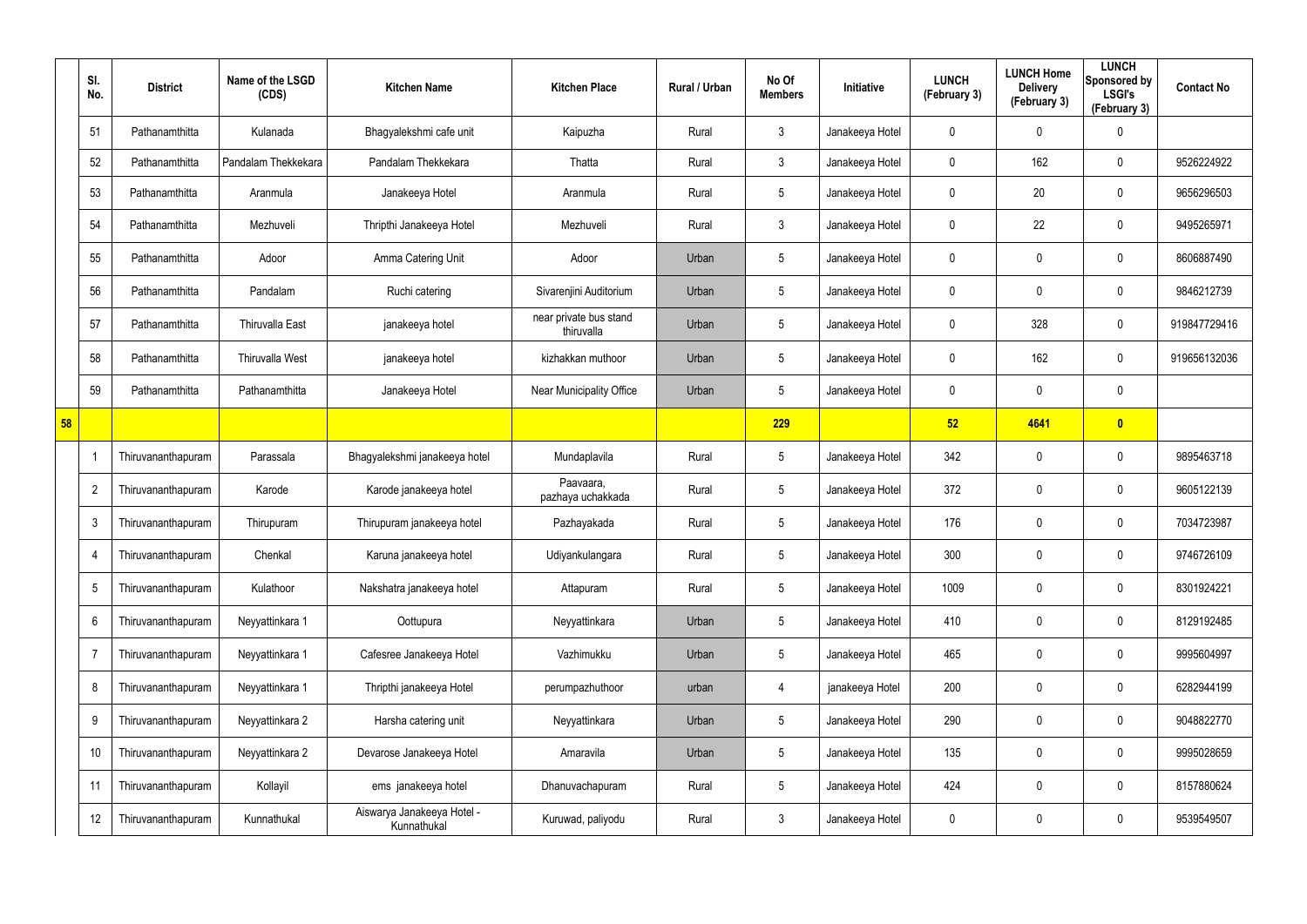| SI.<br>No. | <b>District</b>    | Name of the LSGD<br>(CDS) | <b>Kitchen Name</b>                   | <b>Kitchen Place</b>                       | Rural / Urban | No Of<br><b>Members</b> | Initiative      | <b>LUNCH</b><br>(February 3) | <b>LUNCH Home</b><br><b>Delivery</b><br>(February 3) | <b>LUNCH</b><br>Sponsored by<br><b>LSGI's</b><br>(February 3) | <b>Contact No</b> |
|------------|--------------------|---------------------------|---------------------------------------|--------------------------------------------|---------------|-------------------------|-----------------|------------------------------|------------------------------------------------------|---------------------------------------------------------------|-------------------|
| 13         | Thiruvananthapuram | Vellarada                 | Eden Janakeeya Hotel                  | Panachamoodu, Vellarada                    | Rural         | $5\phantom{.0}$         | Janakeeya Hotel | 670                          | 0                                                    | $\mathbf 0$                                                   | 8547973305        |
| 14         | Thiruvananthapuram | Vellarada                 | Chandrika Janakeeya Hotel - Vellarada | Vellarada                                  | Rural         | 6                       | Janakeeya Hotel | 121                          | 0                                                    | $\pmb{0}$                                                     | 9539366295        |
| 15         | Thiruvananthapuram | Aryankode                 | Aryan Janakeeya Hotel - Aryankode     | Aryankode                                  | Rural         | $5\phantom{.0}$         | Janakeeya Hotel | 210                          | 0                                                    | $\bm{0}$                                                      | 9746905408        |
| 16         | Thiruvananthapuram | Aryankode                 | stree souhritha jh                    | chemboor                                   | Rural         | $5\phantom{.0}$         | Janakeeya Hotel | 141                          | 0                                                    | $\mathbf 0$                                                   |                   |
| 17         | Thiruvananthapuram | Ottashekharamangala<br>m  | Minnaram Janakeeya Hotel              | Kuravara, Near<br>Ottashekharamangalam UPS | Rural         | 4                       | Janakeeya Hotel | 219                          | 0                                                    | $\mathbf 0$                                                   | 9567553161        |
| 18         | Thiruvananthapuram | Kollayil                  | Janakeeya Hotel                       | Mylakkara                                  | Rural         | $5\overline{)}$         | Janakeeya Hotel | 149                          | 0                                                    | $\mathbf 0$                                                   | 9605076268        |
| 19         | Thiruvananthapuram | perunkadavila             | shankholi janakeeya hotel             | perunkadavila                              | rural         | $\mathbf{3}$            | Janakeeya Hotel | 187                          | 0                                                    | $\pmb{0}$                                                     |                   |
| 20         | Thiruvananthapuram | Amboori                   | Janakeeya Hotel                       | Amboori                                    | Rural         | $5\phantom{.0}$         | Janakeeya Hotel | 99                           | 0                                                    | $\mathbf 0$                                                   | 9747169098        |
| 21         | Thiruvananthapuram | Athiyanoor                | Kudumbashree janakeeya hotel          | Venpakal                                   | Rural         | 4                       | Janakeeya Hotel | 313                          | 0                                                    | $\pmb{0}$                                                     | 919562752580      |
| 22         | Thiruvananthapuram | Kottukal                  | Vismaya janakeeya hotel               | Uchakkada                                  | Rural         | $5\phantom{.0}$         | Janakeeya Hotel | 545                          | 0                                                    | $\mathbf 0$                                                   | 6282447041        |
| 23         | Thiruvananthapuram | Kanjiramkulam             | Padaswaram unit                       | Kanjiramkulam                              | Rural         | 4                       | Janakeeya Hotel | 0                            | 0                                                    | $\pmb{0}$                                                     | 919072899432      |
| 24         | Thiruvananthapuram | Karumkulam                | Alil Janakeeya Hotel                  | Pallam                                     | Rural         | $5\phantom{.0}$         | Janakeeya Hotel | 112                          | 0                                                    | $\mathbf 0$                                                   | 917736513673      |
| 25         | Thiruvananthapuram | Venganoor                 | Venganoor Ruchi janakeeya hotel       | Peringamala                                | Rural         | 10                      | Janakeeya Hotel | 185                          | 0                                                    | $\bf{0}$                                                      | 9656309710        |
| 26         | Thiruvananthapuram | Vilavoorkkal              | Priyam Janakeeya Hotel                | Chanthamukku, Peyadu Jn                    | Rural         | 5                       | Janakeeya Hotel | 325                          | 0                                                    | $\pmb{0}$                                                     | 7902504494        |
| 27         | Thiruvananthapuram | Vilavoorkal               | Vilavoorkal janakeeya hotel           | Pottayil                                   | Rural         | $5\phantom{.0}$         | Janakeeya Hotel | 298                          | 0                                                    | $\pmb{0}$                                                     | 9497883130        |
| 28         | Thiruvananthapuram | Kalliyoor                 | Stree Shakthi Janakeeya Hotel         | Kalliyoor                                  | Rural         | $5\phantom{.0}$         | Janakeeya Hotel | $\mathbf 0$                  | 0                                                    | $\pmb{0}$                                                     | 9074998782        |
| 29         | Thiruvananthapuram | Maranalloor               | Mayooram Janakeeya Hotel              | Mannadikkonam                              | Rural         | 4                       | Janakeeya Hotel | 173                          | 0                                                    | $\pmb{0}$                                                     | 9847371025        |
| 30         | Thiruvananthapuram | Pallichal                 | Vandhanam Janakeeya hotel             | Naruvamoodu                                | Rural         | 4                       | Janakeeya Hotel | 253                          | 0                                                    | $\pmb{0}$                                                     | 9562636222        |
| 31         | Thiruvananthapuram | Vilappil                  | Sreebhadra janakeey a hotel           | peyad                                      | Rural         | $5\phantom{.0}$         | Janakeeya Hotel | 221                          | 0                                                    | $\pmb{0}$                                                     | 919496194745      |
| 32         | Thiruvananthapuram | Malayinkeezhu             | Thapasya janakeeya hotel              | Aruvacode                                  | Rural         | $5\phantom{.0}$         | Janakeeya Hotel | 173                          | 0                                                    | $\mathbf 0$                                                   | 9074329707        |
| 3,3        | Thiruvananthapuram | balaramapuram             | Karunya                               | balaramapuram                              | rural         | $5\phantom{.0}$         | Janakeeya Hotel | 179                          | 0                                                    | $\pmb{0}$                                                     |                   |
| 34         | Thiruvananthapuram | Andoorkonam               | Thiruvathira janakeeya hotel          | Kaniyapuram                                | Rural         | $\mathfrak{Z}$          | Janakeeya Hotel | 180                          | 0                                                    | $\pmb{0}$                                                     | 8921698989        |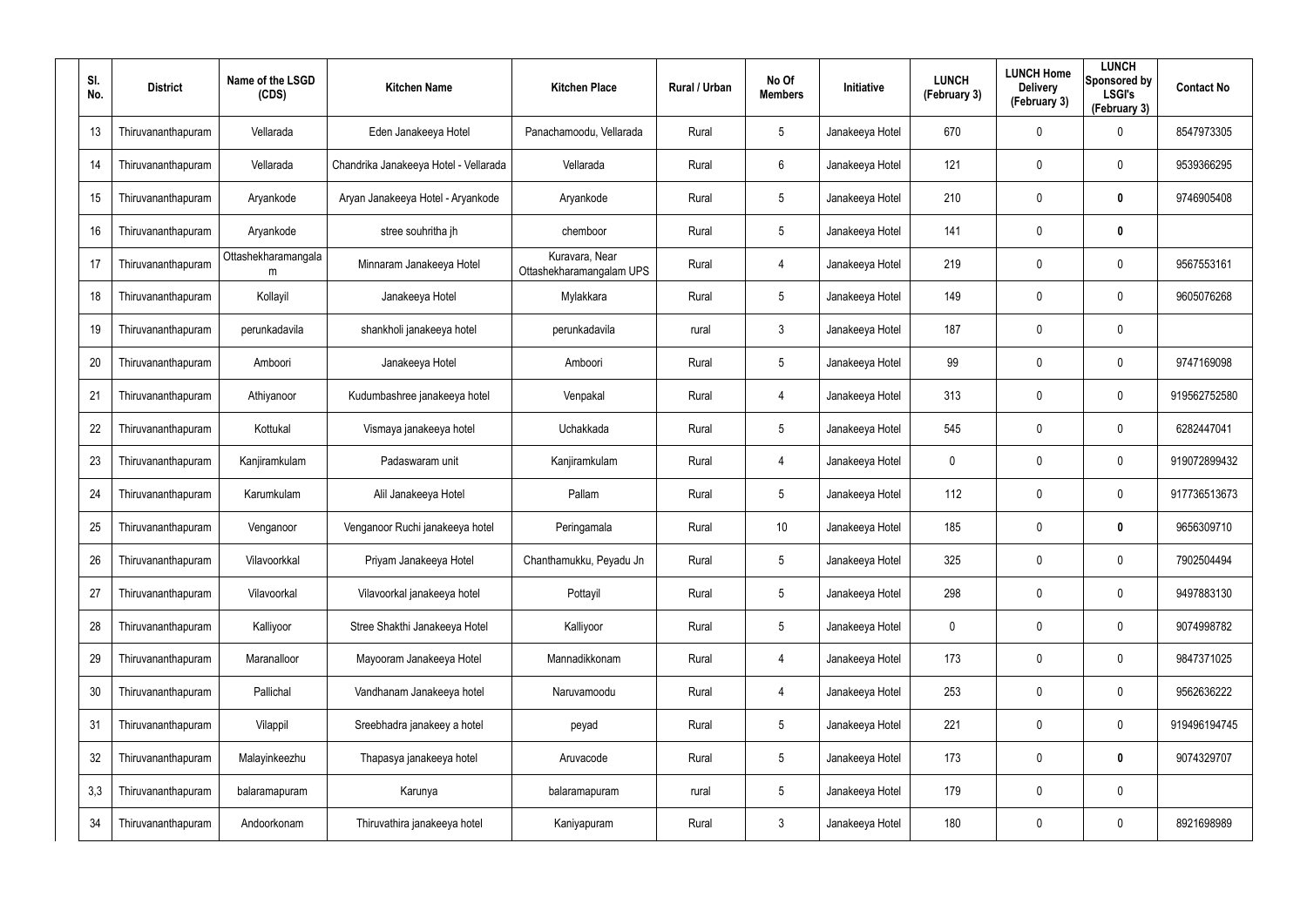|     | SI.<br>No. | <b>District</b>    | Name of the LSGD<br>(CDS)  | <b>Kitchen Name</b>                           | <b>Kitchen Place</b>                              | Rural / Urban | No Of<br><b>Members</b> | Initiative      | <b>LUNCH</b><br>(February 3) | <b>LUNCH Home</b><br><b>Delivery</b><br>(February 3) | <b>LUNCH</b><br>Sponsored by<br><b>LSGI's</b><br>(February 3) | <b>Contact No</b> |
|-----|------------|--------------------|----------------------------|-----------------------------------------------|---------------------------------------------------|---------------|-------------------------|-----------------|------------------------------|------------------------------------------------------|---------------------------------------------------------------|-------------------|
|     | 35         | Thiruvananthapuram | Kadinamkulam               | Sabarmathi janakeeya hotel                    | Chitattumukku                                     | Rural         | 4                       | Janakeeya Hotel | 90                           | 0                                                    | $\mathbf 0$                                                   |                   |
|     | 36         | Thiruvananthapuram | Azhoor                     | Kudumbadsree janakeeya hotel                  | Azhoor                                            | Rural         | 4                       | Janakeeya Hotel | 62                           | 0                                                    | $\mathbf 0$                                                   | 8129060294        |
|     | 37         | Thiruvanathapuram  | Pothencode                 | Pothencode Kudumbashree Janakeeya<br>hotel    | Pothencode ayiroorppara<br>Farmers centre         | Rural         | $5\phantom{.0}$         | Janakeeya Hotel | 150                          | 0                                                    | $\mathbf 0$                                                   | 9037832338        |
|     | 38         | Thiruvananthapuram | Mangalapuram               | Mangalapuram Kudumbashree<br>Janakeeya Hotel  | Managalapuram Junction,<br>Near Panchayath Office | Rural         | $5\overline{)}$         | Janakeeya Hotel | 210                          | 0                                                    | $\mathbf 0$                                                   | 9995459534        |
|     | 39         | Thiruvananthapuram | Mangalapuram               | Swad Kudumbashree Janakeeya hotel             | Murukkumpuzha                                     | Rural         | $\mathbf{3}$            | Janakeeya Hotel | 120                          | 0                                                    | $\mathbf 0$                                                   | 8281624670        |
|     | 40         | Thiruvananthapuram | Mangalapuram               | Ruchisagaram Kudumbashree<br>Janakeeya Hotel  | Chembakamangalam                                  | Rural         | $5\overline{)}$         | Janakeeya Hotel | 210                          | 0                                                    | $\mathbf 0$                                                   | 8139079929        |
|     | 41         | Thiruvanathapuram  | <b>TVM Corporation CDS</b> | Krishnakripa Janakeeya hotel                  | Anayara                                           | Urban         | $5\phantom{.0}$         | Janakeeya Hotel | 420                          | 0                                                    | $\mathbf 0$                                                   | 9745823832        |
|     | 42         | Thiruvanathapuram  | <b>TVM Corporation CDS</b> | Vanitha Janakeeya Hotel                       | Manvila                                           | Urban         | 4                       | Janakeeya Hotel | 350                          | 0                                                    | $\mathbf 0$                                                   | 8129412369        |
|     | 43         | Thiruvanathapuram  | <b>TVM Corporation CDS</b> | Bhagyalekshmi Kudumbashree<br>Janakeeya Hotel | EK Nayanar Trust, Medical<br>College              | Urban         | $6\phantom{.}$          | Janakeeya Hotel | 200                          | 0                                                    | $\mathbf 0$                                                   |                   |
|     | 44         | Thiruvanathapuram  | <b>TVM Corporation CDS</b> | Tripthi Janakeeya Hotel                       | Pallithura                                        | Urban         | 3                       | Janakeeya Hotel | 380                          | 0                                                    | $\mathbf 0$                                                   | 9387738568        |
|     | 45         | Thiruvanathapuram  | <b>TVM Corporation CDS</b> | soubhagya janakeeya Hotel                     | kazhakoottam                                      | Urban         | 3                       | janakeeya Hotel | 370                          | 0                                                    | $\mathbf 0$                                                   | 8921555192        |
|     | 46         | Thiruvanathapuram  | <b>TVM Corporation CDS</b> | Uthradam Janakeeya Hotel                      | Pattom                                            | Urban         | 3                       | janakeeya Hotel | 650                          | 0                                                    | $\mathbf 0$                                                   | 8281062575        |
|     | 47         | Thiruvananthapuram | <b>TVM Corporation CDS</b> | Janakeeya hotel                               | Mannarakonam                                      | Urban         | 3                       | Janakeeya Hotel | 630                          | 0                                                    | $\mathbf 0$                                                   | 8281088923        |
|     | 48         | Thiruvananthapuram | <b>TVM Corporation CDS</b> | Kismath Janakeeya Hotel                       | Pottakuzhi                                        | Urban         | 3                       | Janakeeya Hotel | 441                          | 0                                                    | 0                                                             | 8129179622        |
|     | 49         | Thiruvananthapuram | <b>TVM Corporation CDS</b> | Salt and Pepper                               | Poomalliyoorkkonam                                | Urban         | $\mathfrak{Z}$          | Janakeeya Hotel | 255                          | 0                                                    | 0                                                             | 8593986935        |
|     | 50         | Thiruvananthapuram | <b>TVM Corporation CDS</b> | Sreebhadra Janakeeya Hotel                    | Pettah                                            | Urban         | 4                       | Janakeeya Hotel | 235                          | $\pmb{0}$                                            | $\pmb{0}$                                                     | 9847227647        |
|     | 51         | Thiruvananthapuram | <b>TVM Corporation CDS</b> | kalavara Janakeeya Hotel                      | vattiyoorkavu                                     | Urban         | $\mathfrak{Z}$          | Janakeeya Hotel | 221                          | 0                                                    | $\pmb{0}$                                                     | 9847655426        |
|     | 52         | Thiruvananthapuram | <b>TVM Corporation CDS</b> | punartham kudumbashree                        | kudappanakunnu                                    | Urban         | $\mathfrak{Z}$          | Janakeeya Hotel | 196                          | 0                                                    | 0                                                             | 9747115789        |
|     | 53         | Thiruvananthapuram | <b>TVM Corporation CDS</b> | peroor JH                                     | Palayam                                           | Urban         | $\mathbf{3}$            | Janakeeya Hotel | 354                          | 0                                                    | $\pmb{0}$                                                     | 8086119633        |
|     | 54         | Thiruvananthapuram | Aryanadu                   | Aryanad Janakeeya Hotel                       | Aryanad                                           | Rural         | 6                       | Janakeeya Hotel | 301                          | 0                                                    | 0                                                             | 9207447839        |
| 109 | 55         | Thiruvananthapuram | Kuttichal                  | Kutichal Janakeeya Hotel                      | Kuttichal                                         | Rural         | $5\phantom{.0}$         | Janakeeya Hotel | 0                            | 0                                                    | 0                                                             | 9446331479        |
|     | 56         | Thiruvananthapuram | Poovachal                  | Poovachal Janakeeya Hotel                     | Poovachal Panchayath                              | Rural         | $5\phantom{.0}$         | Janakeeya Hotel | 138                          | 0                                                    | 0                                                             | 9495225046        |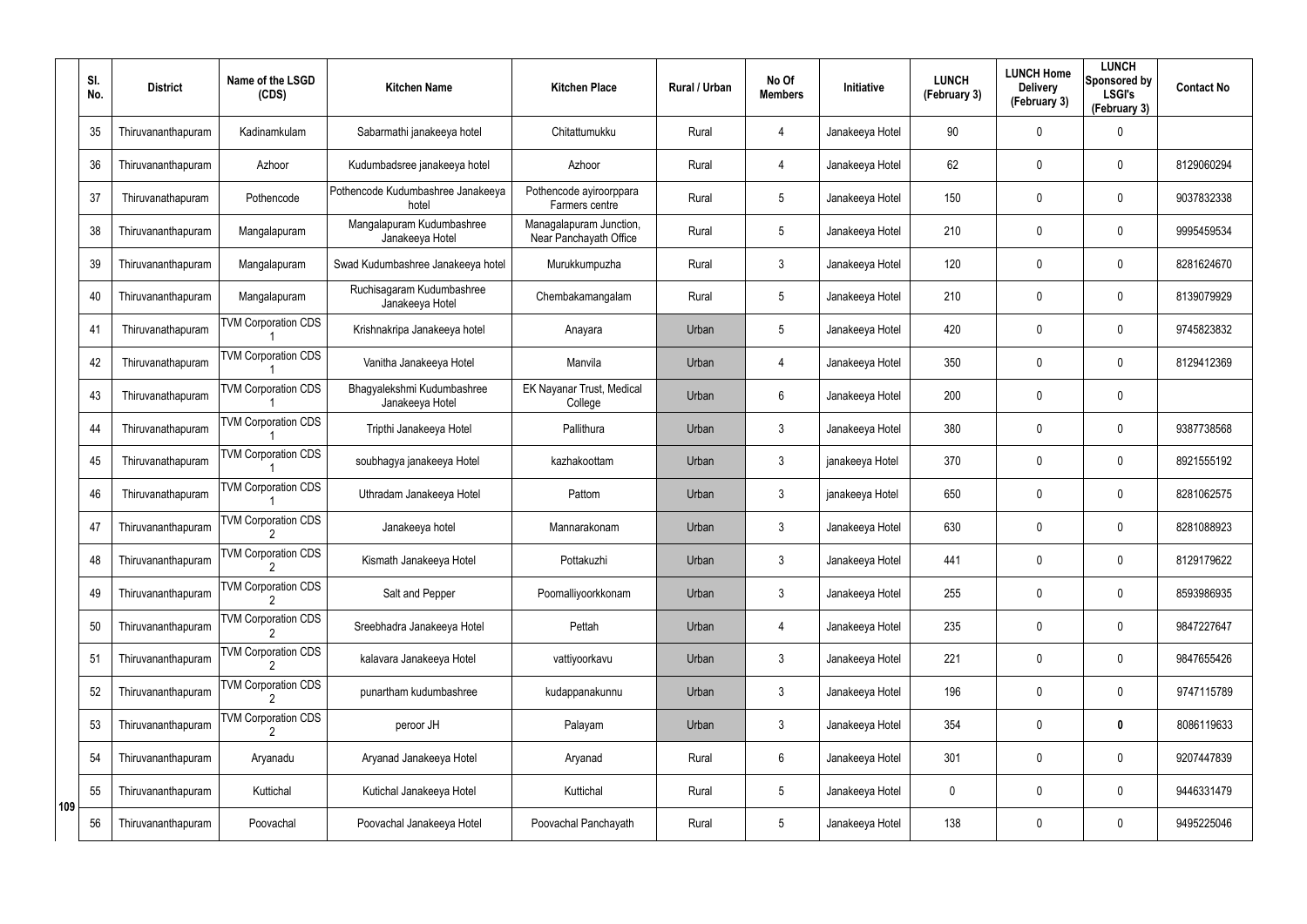| SI.<br>No. | <b>District</b>    | Name of the LSGD<br>(CDS) | <b>Kitchen Name</b>                  | <b>Kitchen Place</b>                              | <b>Rural / Urban</b> | No Of<br><b>Members</b> | Initiative      | <b>LUNCH</b><br>(February 3) | <b>LUNCH Home</b><br><b>Delivery</b><br>(February 3) | <b>LUNCH</b><br>Sponsored by<br><b>LSGI's</b><br>(February 3) | <b>Contact No</b> |
|------------|--------------------|---------------------------|--------------------------------------|---------------------------------------------------|----------------------|-------------------------|-----------------|------------------------------|------------------------------------------------------|---------------------------------------------------------------|-------------------|
| 57         | Thiruvananthapuram | Vithura                   | Navodaya Janakeeya hotel             | Koppam, Vithura                                   | Rural                | 4                       | Janakeeya Hotel | 0                            | 0                                                    | $\mathbf 0$                                                   | 9946837014        |
| 58         | Thiruvananthapuram | Tholicode                 | Tholicode Janakeeya Hotel            | Pulimoodu, Near Bharath<br>Petrol Pump, Tholicode | Rural                | 4                       | Janakeeya Hotel | 190                          | 0                                                    | $\mathbf 0$                                                   | 9539995862        |
| 59         | Thiruvananthapuram | Vellanad                  | vellanad JH                          | kulacode vellanad                                 | Rural                | $\mathbf{3}$            | Janakeeya Hotel | 0                            | 0                                                    | $\mathbf 0$                                                   | 9048295005        |
| 60         | Thiruvananthapuram | uzhamalackal              | mazhavil jh                          | Puthukulangara                                    | Rural                | $5\overline{)}$         | Janakeeya Hotel | 323                          | 0                                                    | $\mathbf 0$                                                   | 96457 54988       |
| 61         | Thiruvananthapuram | <b>TVPM Corpn CDS 4</b>   | Maithri Janakeeya Hotel              | Poozhyakkunnu, Nemom, TVM                         | Urban                | 5                       | Janakeeya Hotel | 388                          | $\mathbf 0$                                          | $\mathbf 0$                                                   | 9846905594        |
| 62         | Thiruvananthapuram | TVPM. Corpn. CDS III      | Janatha hotel                        | Over bridge                                       | Urban                | 9                       | Janakeeya Hotel | 0                            | 0                                                    | $\mathbf 0$                                                   | 919746149160      |
| 63         | Thiruvananthapuram | TVPM. Corpn. CDS III      | Asraya Janakeeya Hotel               | <b>DPI</b>                                        | Urban                | 4                       | Janakeeya Hotel | 755                          | $\mathbf 0$                                          | $\mathbf 0$                                                   | 918113008306      |
| 64         | Thiruvananthapuram | TVPM. Corpn. CDS III      | Ruchikkoott                          | Mudavanmukal                                      | Urban                | 4                       | Janakeeya Hotel | 125                          | $\mathbf 0$                                          | $\mathbf 0$                                                   | 917907579424      |
| 65         | Thiruvananthapuram | TVPM. Corpn. CDS IV       | Janakeeya hotel tvm corporation cds4 | Vallakkadavu                                      | Urban                | 5                       | Janakeeya Hotel | 299                          | $\mathbf 0$                                          | $\mathbf 0$                                                   | 8129795072        |
| 66         | Thiruvananthapuram | TVPM. Corpn. CDS IV       | Karuna Janakeeya Hotel               | Avaduthura                                        | Urban                | $5\overline{)}$         | Janakeeya Hotel | 256                          | $\mathbf 0$                                          | $\mathbf{3}$                                                  | 9567523799        |
| 67         | Thiruvananthapuram | Anadu                     | Nanma anad                           | Govt LPS Anad                                     | Rural                | 4                       | Janakeeya Hotel | 0                            | $\mathbf 0$                                          | $\mathbf 0$                                                   | 9645709754        |
| 68         | Thiruvananthapuram | Vembayam                  | Liya canteen                         | Perumboor near panchayath<br>office               | Rural                | $5\overline{)}$         | Janakeeya Hotel | 0                            | $\mathbf 0$                                          | $\mathbf 0$                                                   | 9544337362        |
| 69         | Thiruvananthapuram | Vembayam                  | Four's Janakeeya Hotel               | Naduveli Konchira                                 | Rural                | 4                       | Janakeeya Hotel | 244                          | $\mathbf 0$                                          | $\mathbf 0$                                                   | 9526253578        |
| 70         | Thiruvananthapuram | Nedumangad 1              | Subhiksham                           | Irinjayam                                         | Urban                | 4                       | Janakeeya Hotel | 240                          | $\mathbf 0$                                          | $\boldsymbol{0}$                                              | 9745606588        |
| 71         | Thiruvananthapuram | Nedumangad 1              | Ootupura                             | Pazhakutty                                        | Urban                | 6                       | Janakeeya Hotel | 462                          | 0                                                    | $\boldsymbol{0}$                                              | 7510910614        |
| 72         | Thiruvananthapuram | Nedumangad 2              | Niravu                               | Near ksrtc bus stand                              | Urban                | $\overline{4}$          | Janakeeya Hotel | 504                          | $\mathbf 0$                                          | $\pmb{0}$                                                     | 9645958207        |
| 73         | Thiruvananthapuram | Nedumangad 2              | Ruchiyidam                           | <b>Near Municipality</b>                          | Urban                | $\mathbf 0$             | Janakeeya Hotel | 460                          | 0                                                    | $\boldsymbol{0}$                                              | 9846371353        |
| 74         | Thiruvananthapuram | Karakulam                 | Karakulam Vanitha hotel              | Karakulam Junction                                | Rural                | 4                       | Janakeeya Hotel | 337                          | 0                                                    | $\boldsymbol{0}$                                              | 9747176668        |
| 75         | Thiruvananthapuram | Panavoor                  | Kudumbashree vanitha hotel           | HI auditorium near panavoor<br>panchayath         | Rural                | 6                       | Janakeeya Hotel | 224                          | 0                                                    | $\overline{4}$                                                | 9526740817        |
| 76         | Thiruvananthapuram | Aruvikara                 | Nanma                                | Aruvikara junction                                | Rural                | $\mathbf{3}$            | Janakeeya hotel |                              | 0                                                    | $\boldsymbol{0}$                                              | 8606524464        |
| 77         | Thiruvananthapuram | Pullampara                | Janakeeya Hotel                      | Kalumkinmukham                                    | Rural                | 5                       | Janakeeya Hotel | 289                          | 0                                                    | $\boldsymbol{0}$                                              |                   |
| 78         | Thiruvananthapuram | Pangode                   | Bhagyalekshmi janakeeya hotel        | Pangodu Panchayath Hall                           | Rural                | 5                       | Janakeeya Hotel | 312                          | $\mathbf 0$                                          | $\pmb{0}$                                                     |                   |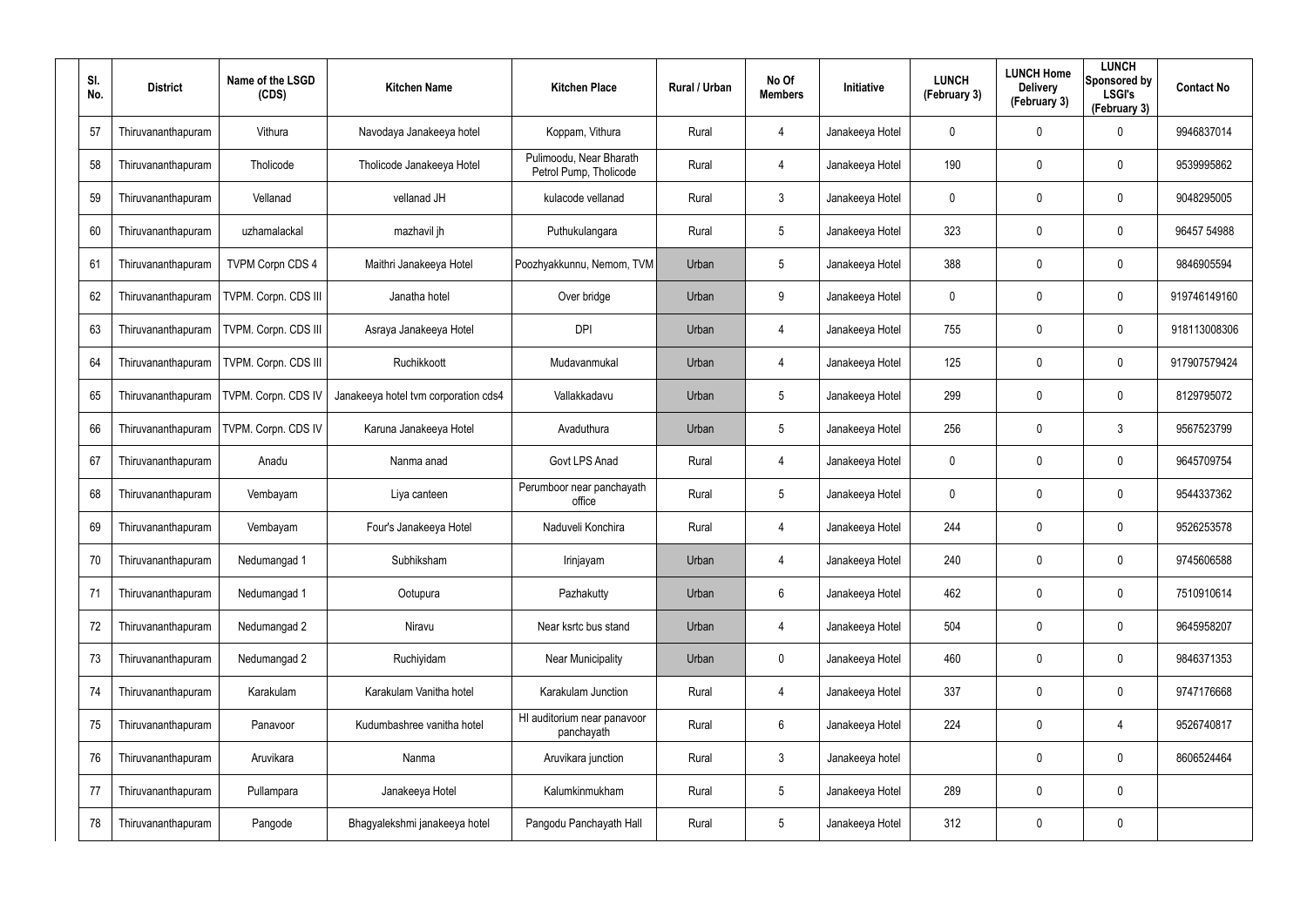| SI.<br>No. | <b>District</b>    | Name of the LSGD<br>(CDS) | <b>Kitchen Name</b>                 | <b>Kitchen Place</b>     | <b>Rural / Urban</b> | No Of<br><b>Members</b> | Initiative      | <b>LUNCH</b><br>(February 3) | <b>LUNCH Home</b><br><b>Delivery</b><br>(February 3) | <b>LUNCH</b><br>Sponsored by<br><b>LSGI's</b><br>(February 3) | <b>Contact No</b> |
|------------|--------------------|---------------------------|-------------------------------------|--------------------------|----------------------|-------------------------|-----------------|------------------------------|------------------------------------------------------|---------------------------------------------------------------|-------------------|
| 79         | Thiruvananthapuram | Manickal                  | Janakeeya hotel                     | Pirappancode             | Rural                | 6                       | Janakeeya Hotel | 199                          | $\mathbf 0$                                          | 0                                                             | 9745874522        |
| 80         | Thiruvananthapuram | Vamanapuram               | Pournami Kalamachal                 | Kalamachal               | Rural                | $5\phantom{.0}$         | Janakeeya Hotel | 281                          | $\mathbf 0$                                          | $\mathbf 0$                                                   | 9846825964        |
| 81         | Thiruvananthapuram | kallara                   | Amma janakeeya hotel                | kallara                  | rural                | $\overline{4}$          | Janakeeya Hotel | 360                          | $\pmb{0}$                                            | $\mathbf 0$                                                   | 8111891405        |
| 82         | Thiruvananthapuram | nellanad                  | Nellanad janakeeya hotel            | keezhayikkonam           | rural                | $6\phantom{.}$          | Janakeeya Hotel | 282                          | 0                                                    | $\mathbf 0$                                                   | 9946994811        |
| 83         | Thiruvananthapuram | Pazhayakunnummel          | Chaitanya janakeeya hotel           | Pazhayakunnumel          | Rural                | $5\overline{)}$         | Janakeeya Hotel | 0                            | $\mathbf 0$                                          | $\mathbf 0$                                                   | 9496997201        |
| 84         | Thiruvananthapuram | Karavaram                 | Takkolam, Karavaram janakeeya hotel | Pullurmukk, kallambalam  | Rural                | $5\overline{)}$         | Janakeeya Hotel | 173                          | $\mathbf 0$                                          | $\mathbf 0$                                                   | 9539723288        |
| 85         | Thiruvananthapuram | Kilimanoor                | Tanima vanitha canteen              | Kilimanoor               | Rural                | $\overline{4}$          | Janakeeya Hotel | 195                          | $\mathbf 0$                                          | $\mathbf 0$                                                   | 9846657166        |
| 86         | Thiruvananthapuram | Pulimath                  | Iswarya catering unit               | Pulimath, Karet          | Rural                | $\overline{4}$          | Janakeeya Hotel | 220                          | 0                                                    | $\mathbf 0$                                                   | 9645514593        |
| 87         | Thiruvananthapuram | Navaikkulam               | Kudumbashree janakeeya hotel        | Kadambaattukonam         | Rural                | $5\phantom{.0}$         | Janakeeya Hotel | 93                           | $\pmb{0}$                                            | $\mathbf 0$                                                   | 9400619476        |
| 88         | Thiruvananthapuram | Nagaroor                  | Janakeeya Hotel                     | Altharamoodu             | Rural                | $5\overline{)}$         | Janakeeya Hotel | 138                          | $\mathbf 0$                                          | $\mathbf 0$                                                   | 7034964806        |
| 89         | Thiruvananthapuram | Pallikal                  | pallikkal janakeeya hotel           | pakalkkuri               | rural                | 4                       | Janakeeya Hotel | 95                           | $\pmb{0}$                                            | $\mathbf 0$                                                   | 9447886364        |
| 90         | Thiruvananthapuram | Madavoor                  | Madavoor janakeeya hotel            | madavoor                 | rural                | $5\overline{)}$         | Janakeeya Hotel | 132                          | $\mathbf 0$                                          | $\mathbf 0$                                                   | 9526206002        |
| 91         | Thiruvananthapuram | Chirayinkeezh             | Sevenstar Janakeeya Hotel           | Sarkkara                 | Rural                | $5\phantom{.0}$         | Janakeeya Hotel | 210                          | $\mathbf 0$                                          | $\mathbf 0$                                                   | 8921556636        |
| 92         | Thiruvananthapuram | Kadaykkavoor              | Karmalamatha Janakeeya Hotel        | Kadakkavoor              | Rural                | $5\phantom{.0}$         | Janakeeya Hotel | 188                          | $\overline{0}$                                       | $\mathbf 0$                                                   | 9645405591        |
| 93         | Thiruvananthapuram | Mudakkal                  | Sarovaram Janakeeya Hotel           | Valakkadu                | Rural                | $\mathbf{3}$            | Janakeeya Hotel | 135                          | $\overline{0}$                                       | $\mathbf 0$                                                   | 8086240900        |
| 94         | Thiruvananthapuram | Vakkom                    | Jananai Janakeeya Hotel             | SN Junction, Jeeva Dhara | Rural                | $5\overline{)}$         | Janakeeya Hotel | 365                          | $\mathbf 0$                                          | $\mathbf 0$                                                   | 8137014724        |
| 95         | Thiruvananthapuram | Vakkom                    | Diya Janakeeya Hotel                | Panayile Kadavu          | Rural                | $5\overline{)}$         | Janakeeya Hotel | 0                            | $\overline{0}$                                       | $\mathbf 0$                                                   | 8590439391        |
| 96         | Thiruvananthapuram | Kizhuvilam                | Kudumbashree vanitha canteen        | Kizhuvillam              | Rural                | 4                       | Janakeeya Hotel | 135                          | $\overline{0}$                                       | $\pmb{0}$                                                     | 9747361312        |
| 97         | Thiruvananthapuram | Anchuthengu               | Swad Janakeeya Hotel                | Anchuthengu              | Rural                | $5\overline{)}$         | Janakeeya Hotel | 175                          | $\overline{0}$                                       | $\pmb{0}$                                                     |                   |
| 98         | Thiruvananthapuram | Attingal                  | Bhagyashree janakeeya hotel         | Attingal                 | Urban                | $5\overline{)}$         | Janakeeya Hotel | 188                          | $\overline{0}$                                       | $\pmb{0}$                                                     | 9539968503        |
| 99         | Thiruvananthapuram | Cherunniyoor              | Lekshmi janakeeya hotel             | Dhalavapuram             | Rural                | $\mathbf{3}$            | Janakeeya Hotel | 107                          | 0                                                    | $\overline{2}$                                                | 9995391999        |
| 100        | Thiruvananthapuram | Chemmaruthi               | Dreams janakeeya hotel              | Mavinmoodu, muthana      | Rural                | 5 <sub>5</sub>          | Janakeeya Hotel | $\mathbf{0}$                 | $\overline{0}$                                       | $\boldsymbol{0}$                                              | 8129240185        |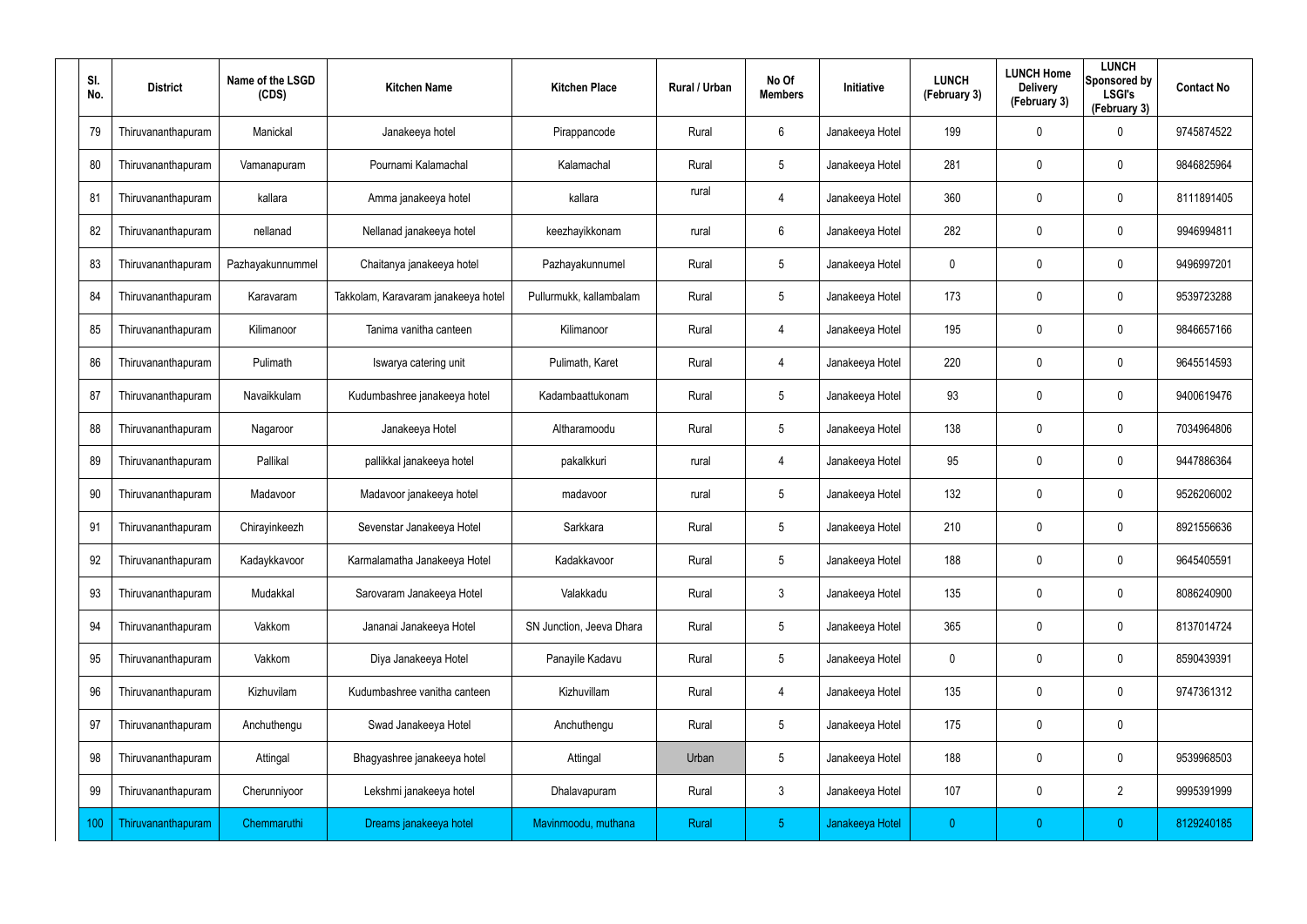|     | SI.<br>No.      | <b>District</b>    | Name of the LSGD<br>(CDS) | <b>Kitchen Name</b>                        | <b>Kitchen Place</b>                             | Rural / Urban | No Of<br><b>Members</b> | Initiative      | <b>LUNCH</b><br>(February 3) | <b>LUNCH Home</b><br><b>Delivery</b><br>(February 3) | <b>LUNCH</b><br>Sponsored by<br><b>LSGI's</b><br>(February 3) | <b>Contact No</b> |
|-----|-----------------|--------------------|---------------------------|--------------------------------------------|--------------------------------------------------|---------------|-------------------------|-----------------|------------------------------|------------------------------------------------------|---------------------------------------------------------------|-------------------|
|     | 101             | Thiruvananthapuram | Chemmaruthi               | Natturuchi janakeeya hotel                 | Panayara&sivapuram                               | Rural         | $5\phantom{.0}$         | Janakeeya Hotel | 132                          | 0                                                    | 0                                                             | 8129240185        |
|     | 102             | Thiruvananthapuram | Chemmaruthi               | Bhanusree                                  | Chavadimukku                                     | Rural         | $\overline{4}$          | Janakeeya Hotel | 198                          | 0                                                    | $\boldsymbol{0}$                                              | 8129240185        |
|     | 103             | Thiruvananthapuram | Chemmaruthi               | saphalyam janakeeya Hotel                  | chemmaruthi                                      | Rural         | $\sqrt{5}$              | Janakeeya hotel | 143                          | 0                                                    | $\mathbf 0$                                                   | 9539925641        |
|     | 104             | Thiruvananthapuram | Manamboor                 | Manamboor janakeeya hotel                  | Kavalayoor                                       | Rural         | $\overline{4}$          | Janakeeya Hotel | 132                          | 0                                                    | 2\$                                                           | 9074388684        |
|     | 105             | Thiruvananthapuram | Edava                     | Sreenandha janakeeyahotel                  | Kaappil                                          | Rural         | $5\phantom{.0}$         | Janakeeya Hotel | 162                          | 0                                                    | $\mathbf 0$                                                   | 9895337334        |
|     | 106             | Thiruvananthapuram | Elakamon                  | Sreenarayana janakeeya hotel               | Elakamon                                         | Rural         | $\overline{7}$          | Janakeeya Hotel | 80                           | 0                                                    | $\mathbf 0$                                                   | 8086637798        |
|     | 107             | Thiruvananthapuram | Elakamon                  | kudumbashree janakeeya hotel               | Elakamon                                         | Rural         | $5\phantom{.0}$         | janakeeya hotel | 42                           | 0                                                    | $\mathbf 0$                                                   | 8590725126        |
|     | 108             | Thiruvananthapuram | Vettoor                   | Kashi janakeeya hotel                      | Vettoor                                          | Rural         | $\overline{4}$          | Janakeeya Hotel | 38                           | 0                                                    | $\pmb{0}$                                                     | 9061547396        |
|     | 109             | Thiruvananthapuram | Ottoor                    | Kudumbashree Janakeeya hotel               | ottoor                                           | rural         | $\mathbf{3}$            | Janakeeya Hotel | 64                           | 0                                                    | $\mathbf 0$                                                   | 8590570561        |
|     | 110             | Thiruvanathapuram  | Varkala                   | Janakeeya hotel                            | Varkala municipality                             | Urban         | $5\phantom{.0}$         | Janakeeya Hotel | 31                           | 0                                                    | $\overline{2}$                                                | 8943261611        |
| 110 |                 |                    |                           |                                            |                                                  |               |                         |                 |                              |                                                      |                                                               |                   |
|     |                 |                    |                           |                                            |                                                  |               | 500                     |                 | 24960                        | $\overline{0}$                                       | 13                                                            |                   |
|     |                 | Thrissur           | Kadangodu                 | Janakeeya Hotel Kadangod                   | Kadangod                                         | Rural         | 4                       | Janakeeya Hotel | 68                           | 34                                                   | $\overline{7}$                                                |                   |
|     | $\overline{2}$  | Thrissur           | Chalakudy                 | Thripthy Janakeeya Hotel Chalakudy         | North Busstand Chalakudy                         | Urban         | 4                       | Janakeeya Hotel | 241                          | 160                                                  | $\pmb{0}$                                                     | 9544048190        |
|     | $\mathbf{3}$    | Thrissur           | Pananchery                | Pananchery Janakeeya Hotel                 | Pattikkad                                        | Rural         | $5\phantom{.0}$         | Janakeeya Hotel | 103                          | 83                                                   | $\pmb{0}$                                                     | 9746354118        |
|     | $\overline{4}$  | Thrissur           | Kadavallur                | Janakeeya Hotel Kadavalloor                | Panjayath Compound                               | Rural         | $\overline{4}$          | Janakeeya Hotel | 54                           | 60                                                   | $\mathbf 0$                                                   | 8943983995        |
|     | $5\overline{)}$ | Thrissur           | Kattoor                   | Janakeeya Hotel Kattoor                    | Kudumbashree Vipanana<br>Kendram, Katoor Bazzar, | Rural         | $5\phantom{.0}$         | Janakeeya Hotel | 0                            | $\mathbf 0$                                          | $\pmb{0}$                                                     |                   |
|     | $6\overline{6}$ | Thrissur           | Elavally                  | Janakeeya Hotel Elavally                   | Elavally Panchayath<br>Compound                  | Rural         | $\overline{4}$          | Janakeeya Hotel | 219                          | 0                                                    | $\pmb{0}$                                                     | 9744738247        |
|     | $\overline{7}$  | Thrissur           | Paralam                   | Paralam Janakeeya Hotel                    | Nanma Kudumbashree<br>canteen                    | Rural         | $\mathfrak{Z}$          | Janakeeya Hotel | 0                            | 63                                                   | $\pmb{0}$                                                     | 9744441594        |
|     | 8               | Thrissur           | Kadukutty                 | Uppum Mulakum Janakeeya Hotel<br>Kadukutty | Kottamuri Junction                               | Rural         | $5\,$                   | Janakeeya Hotel | 62                           | 53                                                   | $\pmb{0}$                                                     | 9846634710        |
|     | 9               | Thrissur           | Thrissur 2                | Kuttanellur Janakeeya Hotel                | Kuttanellur                                      | Urban         | $5\phantom{.0}$         | Janakeeya Hotel | 56                           | $\mathbf 0$                                          | $\pmb{0}$                                                     | 8330800498        |
|     | 10              | Thrissur           | Pazhayannur               | Janakeeya Hotel, Pazhayanoor               | Pazhayannur Panchayath                           | Rural         | 4                       | Janakeeya Hotel | 237                          | $\mathbf 0$                                          | $\pmb{0}$                                                     | 9400257329        |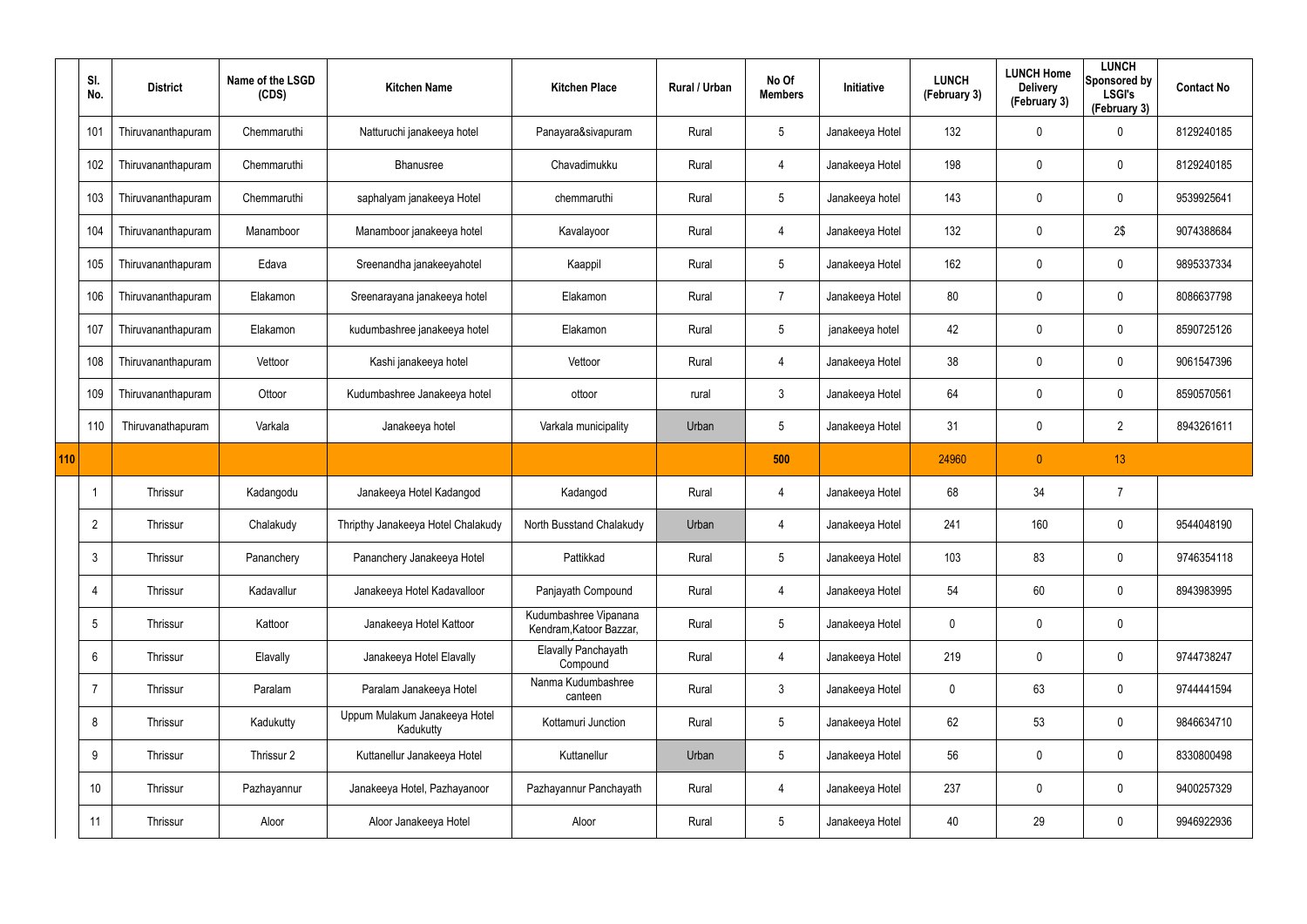| SI.<br>No. | <b>District</b> | Name of the LSGD<br>(CDS) | <b>Kitchen Name</b>                             | <b>Kitchen Place</b>                         | Rural / Urban | No Of<br><b>Members</b> | Initiative      | <b>LUNCH</b><br>(February 3) | <b>LUNCH Home</b><br><b>Delivery</b><br>(February 3) | <b>LUNCH</b><br>Sponsored by<br><b>LSGI's</b><br>(February 3) | <b>Contact No</b> |
|------------|-----------------|---------------------------|-------------------------------------------------|----------------------------------------------|---------------|-------------------------|-----------------|------------------------------|------------------------------------------------------|---------------------------------------------------------------|-------------------|
| 12         | Thrissur        | Muriyad                   | Jankeeya Hotel, Muriyad                         | Karuna Canteen, Muriyad                      | Rural         | 5                       | Janakeeya Hotel | 60                           | 0                                                    | 0                                                             | 9961920358        |
| 13         | Thrissur        | Valapad                   | Janakeeya Hotel Valapad                         | Valapad Chanthapadi                          | Rural         | 6                       | Janakeeya Hotel | 114                          | 0                                                    | 9                                                             |                   |
| 14         | Thrissur        | Kaipamangalam             | Kaipamngalam Janakeeya Hotel                    | Kaipamangalam Panchayath                     | Rural         | $\mathfrak{Z}$          | Janakeeya Hotel | 190                          | $\mathbf 0$                                          | 1                                                             |                   |
| 15         | Thrissur        | Annamanada                | Snehitha Catering                               | Annamanada                                   | Rural         | 5                       | Janakeeya Hotel | 0                            | 57                                                   | $\mathbf 0$                                                   | 9747712615        |
| 16         | Thrissur        | Vellangallur              | Janakeeya Hotel Vellangallur                    | Panchayath Community Hall                    | Rural         | 6                       | Janakeeya Hotel | 59                           | 49                                                   | $\mathbf 0$                                                   | 9947462258        |
| 17         | Thrissur        | Pavaratty                 | Janakeeya Hotel Pavaratty                       | Akashaya Vanitha Canteen                     | Rural         | $\mathbf{3}$            | Janakeeya Hotel | 166                          | 0                                                    | $\mathbf 0$                                                   |                   |
| 18         | Thrissur        | Edathiruthy               | Janakeeya Hotel Edathuruthi (Nalinam<br>Stores) | Opposite of GLPS,<br>Chenthrappinni Centre   | Rural         | 4                       | Janakeeya Hotel | 98                           | 0                                                    | $\pmb{0}$                                                     |                   |
| 19         | Thrissur        | Adatt                     | Janakeeya Hotel Adat                            | Muthuvara                                    | Rural         | $\overline{7}$          | Janakeeya Hotel | 0                            | 0                                                    | $\mathbf 0$                                                   | 6235203703        |
| 20         | Thrissur        | Irinjalakuda 1            | Janakeeya Hotel Irinjalakuda Cds1               | Irinjalakuda Muncipality                     | Urban         | 4                       | Janakeeya Hotel | 65                           | 0                                                    | $\mathbf 0$                                                   | 9526912506        |
| 21         | Thrissur        | Parapookkara              | Janakeeya Hotel , Parapookkara                  | Panchayath Canteen                           | Rural         | $5\overline{)}$         | Janakeeya Hotel | 61                           | 0                                                    | $\mathbf 0$                                                   | 9605428611        |
| 22         | Thrissur        | Puthanchira               | Annapoorna Janakeeya Hotel<br>Puthenchira       | Panchayath Community Hall                    | Rural         | $5\phantom{.0}$         | Janakeeya Hotel | 17                           | 26                                                   | $\mathbf 0$                                                   | 9383421350        |
| 23         | Thrissur        | SreeNarayanapuram         | Sree Narayana Puram Janakeeya<br>Hotel          | Sreenarayanapuram<br>Panchayath              | Rural         | $5\overline{)}$         | Janakeeya Hotel | 196                          | 0                                                    | 1                                                             |                   |
| 24         | Thrissur        | Nadathara                 | Nadathara Janakeeya Hotel                       | Moorkanikkara                                | Rural         | $5\phantom{.0}$         | Janakeeya Hotel | 37                           | 46                                                   | 1\$                                                           | 9744611176        |
| 25         | Thrissur        | Vallachira                | Vallachira Janakeeya Hotel                      | Vallachira Gramapanchayath                   | Rural         | 4                       | Janakeeya Hotel | 0                            | 32                                                   | $\mathbf 0$                                                   | 9744804256        |
| 26         | Thrissur        | Poyya                     | Janakeeya Hotel , Poyya                         | Poyya Junction                               | Rural         | $5\phantom{.0}$         | Janakeeya Hotel | 16                           | 16                                                   | $\mathbf 0$                                                   | 7902318250        |
| 27         | Thrissur        | Wadakanchery 1            | Vrindavan Janakeeya Hotel                       | Ottupara                                     | Urban         | $5\phantom{.0}$         | Janakeeya Hotel | 232                          | $\mathbf 0$                                          | $\pmb{0}$                                                     |                   |
| 28         | Thrissur        | Varandarappilly           | Janakeeya Hotel                                 | Varandarappilly Panchayath                   | Rural         | 5                       | Janakeeya Hotel | 99                           | 28                                                   | $\mathbf 0$                                                   | 9048283463        |
| 29         | Thrissur        | Nenmanikkara              | Vanitha Janakeeya Hotel                         | Paliyekkara, Nenmanikkara<br>Gramapanchayath | Rural         | $5\phantom{.0}$         | Janakeeya Hotel | 60                           | 20                                                   | $\mathbf 0$                                                   | 9747494386        |
| 30         | Thrissur        | Kodakara                  | Nanma Janakeeya Hotel                           | Kodakara Bus Stand                           | Rural         | 5                       | Janakeeya Hotel | 236                          | 224                                                  | $\mathbf 0$                                                   | 9946283762        |
| 31         | Thrissur        | Thekkumkkara              | Janakeeya Hotel Thekkumkara                     | Vanitha Canteen, Thekkumkara                 | Rural         | 4                       | Janakeeya Hotel | 60                           | $\mathbf 0$                                          | $\pmb{0}$                                                     |                   |
| 32         | Thrissur        | Alagappa Ngar             | Janakeeya Hotel                                 | Amballur                                     | Rural         | 5                       | Janakeeya Hotel | 110                          | 57                                                   | $3\phantom{.0}$                                               | 8606553521        |
| 33         | Thrissur        | Kolazhy                   | Janakeeya Hotel Kolazhy                         | <b>ZMLP School</b>                           | Rural         | 4                       | Janakeeya Hotel | 0                            | 99                                                   | $\pmb{0}$                                                     | 9645535725        |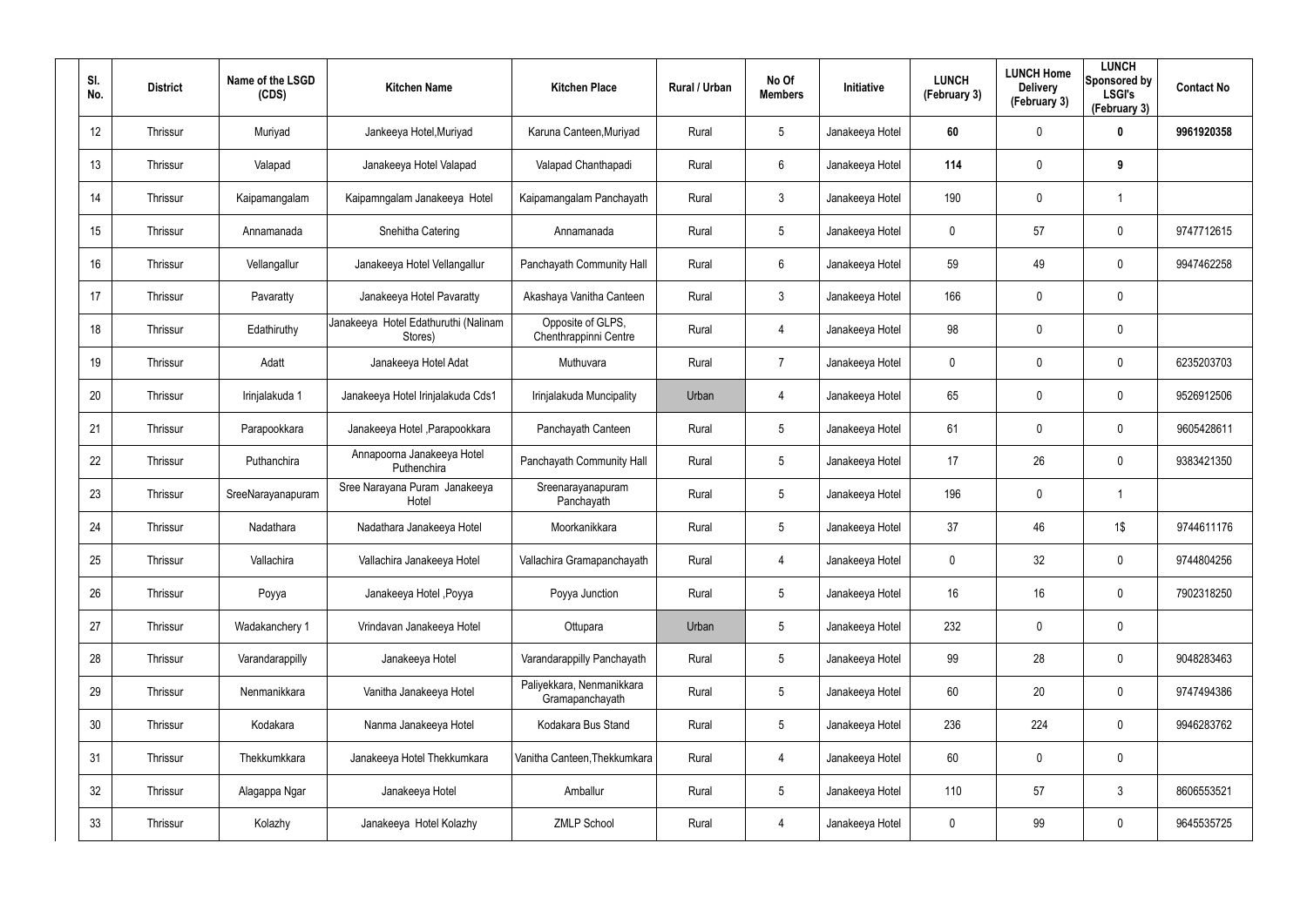|    | SI.<br>No. | <b>District</b> | Name of the LSGD<br>(CDS) | <b>Kitchen Name</b>                        | <b>Kitchen Place</b>                      | Rural / Urban | No Of<br><b>Members</b> | Initiative      | <b>LUNCH</b><br>(February 3) | <b>LUNCH Home</b><br><b>Delivery</b><br>(February 3) | <b>LUNCH</b><br>Sponsored by<br><b>LSGI's</b><br>(February 3) | <b>Contact No</b> |
|----|------------|-----------------|---------------------------|--------------------------------------------|-------------------------------------------|---------------|-------------------------|-----------------|------------------------------|------------------------------------------------------|---------------------------------------------------------------|-------------------|
|    | 34         | Thrissur        | Manalur                   | Janakeeya Hotel Manalur                    | Govt High School, Manaloor                | Rural         | 6                       | Janakeeya Hotel | 56                           | 13                                                   | 4                                                             | 9446619441        |
|    | 35         | Thrissur        | Arimpur                   | Janakeeya Hotel Arimbur                    | Kudumbashree Vanitha<br>Canteen , Arimbur | Rural         | $5\phantom{.0}$         | Janakeeya Hotel | 130                          | 65                                                   | $\pmb{0}$                                                     | 9946789338        |
|    | 36         | Thrissur        | Thanniyam                 | Thannyam Janakeeya Hotel                   | Peringottukara                            | Rural         | $\overline{4}$          | Janakeeya Hotel | 52                           | 20                                                   | $\pmb{0}$                                                     | 9048570194        |
|    | 37         | Thrissur        | Madakkathara              | Madakkathara Annapoorna Janakeeya<br>Hotel | Madakkathara                              | Rural         | 6                       | Janakeeya Hotel | 87                           | 54                                                   | $\overline{2}$                                                | 9388431507        |
|    | 38         | Thrissur        | Athirappilly              | Panchayath Kudumbashree Canteen            | Athirappilly                              | Rural         | $\mathfrak{Z}$          | Janakeeya Hotel | 0                            | $\mathbf 0$                                          | $\pmb{0}$                                                     | 9496151187        |
|    | 39         | Thrissur        | Kodassery                 | Five Star Janakeeya Hotel                  | Kodassery                                 | Rural         | 4                       | Janakeeya Hotel | 134                          | 55                                                   | $\pmb{0}$                                                     | 9846464927        |
|    | 40         | Thrissur        | Mattathur                 | Karunya<br>kudumbShree                     | Vellikkulangara                           | Rural         | 4                       | Janakeeya Hotel | 183                          | 129                                                  | $\pmb{0}$                                                     | 9539102486        |
|    | 41         | Thrissur        | Koratty                   | Ruchi Janakeeya Hotel                      | Koratty                                   | Rural         | 4                       | Janakeeya Hotel | 66                           | 43                                                   | $\pmb{0}$                                                     | 9496527583        |
|    | 42         | Thrissur        | Thrikkoor                 | Susthira Janakeeya Hotel                   | Alengaad                                  | Rural         | $\mathbf{3}$            | Janakeeya Hotel | 146                          | 38                                                   | 4.00\$                                                        | 8111847055        |
|    | 43         | Thrissur        | Venkitangu                | Ottupura<br>Janakeeya Hotel Vengidangu     | Vengidangu Panchayath                     | Rural         | $\mathbf{3}$            | Janakeeya Hotel | 123                          | 67                                                   | $\mathbf 0$                                                   | 8156981840        |
|    | 44         | Thrissur        | Padiyoor                  | Padiyoor<br>Janakeya Hotel                 | HDC School, Kakkathuruthy                 | Rural         | $5\phantom{.0}$         | Janakeeya Hotel | 68                           | 57                                                   | $\pmb{0}$                                                     | 9048817359        |
|    | 45         | Thrissur        | Pariyaram                 | Samridhi Janakeeya Hotel                   | Pariyaram                                 | Rural         | $5\overline{)}$         | Janakeeya Hotel | 103                          | 84                                                   | $\pmb{0}$                                                     | 7025950795        |
|    | 46         | Thrissur        | Wadakanchery cds2         | Janakeeya Hotel, Wadakanchery cds2         | Minaloor                                  | Urban         | $\mathfrak{Z}$          | Janakeeya Hotel | 106                          | 0                                                    | $\pmb{0}$                                                     |                   |
|    | 47         | Thrissur        | Kodungaloor cds2          | Jathikka Janakeeya Hotel                   | Arakkulam                                 | Urban         | 4                       | Janakeeya Hotel | 87                           | $\mathbf 0$                                          | $\pmb{0}$                                                     | 9745397171        |
| 96 | 48         | Thrissur        | Punnayur                  | Kaipunnyam Janakeeya Hotel                 | Edakazhiyur                               | Rural         | $5\phantom{.0}$         | Janakeeya Hotel | 74                           | 48                                                   | $\mathbf 0$                                                   | 9744680885        |
|    | 49         | Thrissur        | Velookkara                | Velookkara Janakeeya Hotel                 | Panchayath shopping complex               | Rural         | $\mathfrak{Z}$          | Janakeeya Hotel | 45                           | 0                                                    | $\mathbf 0$                                                   | 9048756685        |
|    | 50         | Thrissur        | Meloor                    | Thanima Janakeeya Hotel Meloor             | Meloor centre                             | Rural         | 4                       | Janakeeya Hotel | 96                           | 42                                                   | $\mathbf 0$                                                   | 7902354039        |
|    | 51         | Thrissur        | Vallathol Nagar           | Janakeeya Hotel, Vallathol Nagar           | near youth welfare center                 | rural         | $5\phantom{.0}$         | Janakeeya Hotel | 165                          | $\mathbf 0$                                          | $\mathbf 0$                                                   | 9961296574        |
|    | 52         | Thrissur        | Eriyad                    | janakeeya Hotel, eriyad                    | community hall                            | Rural         | 4                       | Janakeeya Hotel | $\mathbf 0$                  | 0                                                    | $\pmb{0}$                                                     |                   |
|    | 53         | Thrissur        | Edavilangu                | Janakeeya Hotel, Edavilangu                | Edavilangu Center                         | Rural         | 4                       | Janakeeya Hotel | 180                          | $\mathbf 0$                                          | $\pmb{0}$                                                     |                   |
|    | 54         | Thrissur        | Avanoor                   | Janakeeya Hotel, Avanoor                   | near panchayath office,<br>Avanoor        | Rural         | $5\phantom{.0}$         | Janakeeya Hotel | 52                           | 60                                                   | $\mathbf 0$                                                   | 9447343516        |
|    | 55         | Thrissur        | Mala                      | Janakeeya hotel Mala                       | Near panchayath office, Mala              | Rural         | 4                       | Janakeeya Hotel | 82                           | 23                                                   | $\mathsf{0}$                                                  | 9946442260        |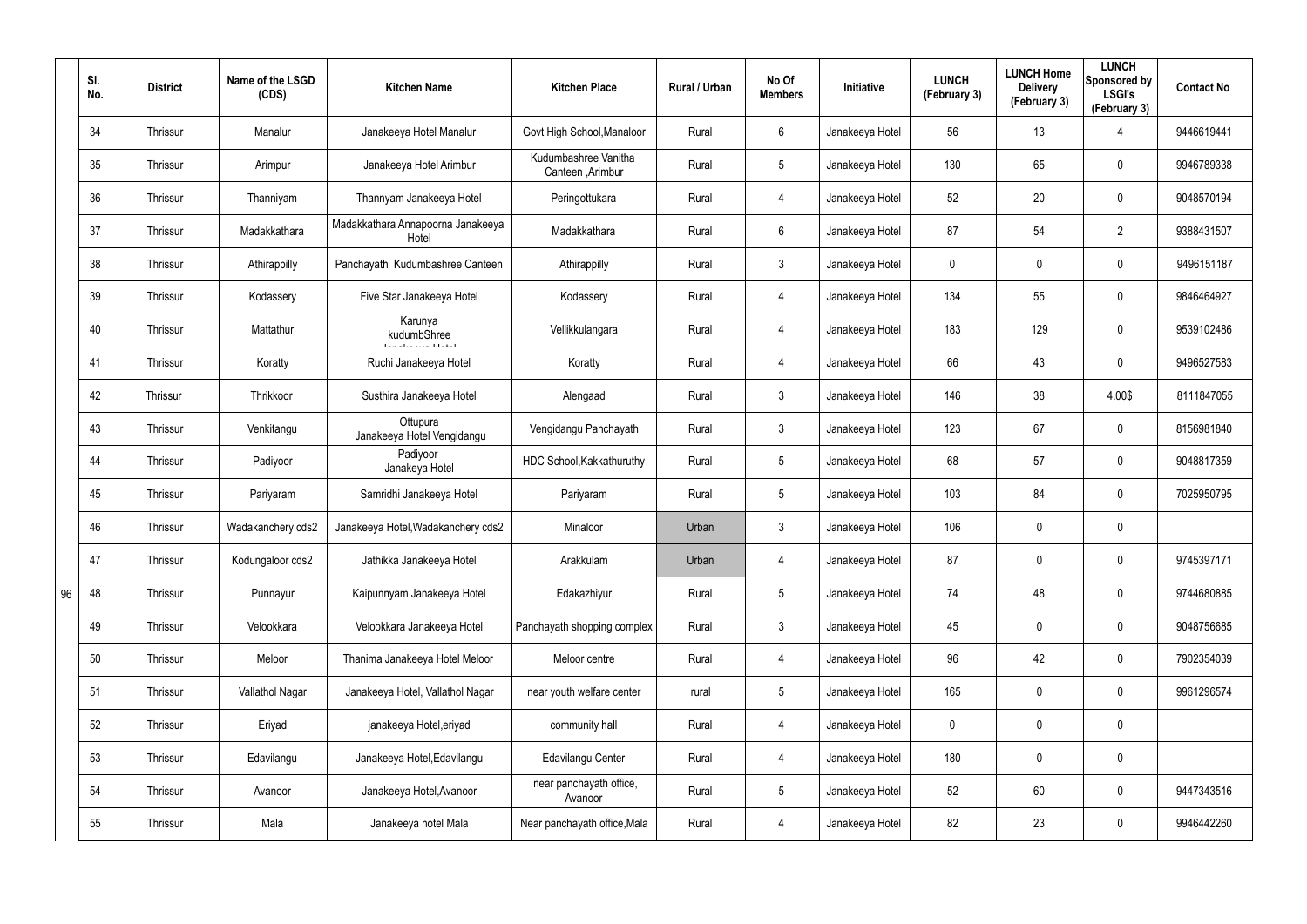| SI.<br>No. | <b>District</b> | Name of the LSGD<br>(CDS) | <b>Kitchen Name</b>               | <b>Kitchen Place</b>              | Rural / Urban | No Of<br><b>Members</b> | Initiative      | <b>LUNCH</b><br>(February 3) | <b>LUNCH Home</b><br><b>Delivery</b><br>(February 3) | <b>LUNCH</b><br>Sponsored by<br><b>LSGI's</b><br>(February 3) | <b>Contact No</b> |
|------------|-----------------|---------------------------|-----------------------------------|-----------------------------------|---------------|-------------------------|-----------------|------------------------------|------------------------------------------------------|---------------------------------------------------------------|-------------------|
| 56         | Thrissur        | Guruvayur1                | Guruvayur Janakeeya Hotel         | Guruvayur                         | Urban         | $\mathbf{3}$            | Janakeeya Hotel | 430                          | 292                                                  | $\mathbf 0$                                                   | 9961227858        |
| 57         | Thrissur        | Vadakkekad                | Kudumbasree janakeeya hotel       | Nalam kallu                       | Rural         | 4                       | Janakeeya Hotel | 73                           | 46                                                   | $\mathbf 0$                                                   | 9645190166        |
| 58         | Thrissur        | Kadappuram                | Kadappuram janakeeya hotel        | Kadappuram panchayath<br>building | Rural         | $\overline{4}$          | Janakeeya Hotel | $\mathbf 0$                  | 105                                                  | $\mathbf 0$                                                   | 8156984319        |
| 59         | Thrissur        | Chavakkad                 | Chavakkad Janakeeya hotel         | Chavakkad, near bus stand         | Urban         | $5\overline{)}$         | Janakeeya Hotel | 180                          | 71                                                   | $\mathbf 0$                                                   | 7560874804        |
| 60         | Thrissur        | Engadiyoor                | pavithra janikeeya hotel          | Pokulangara                       | Rural         | $5\phantom{.0}$         | Janakeeya Hotel | $\mathbf 0$                  | 0                                                    | $\mathbf 0$                                                   | 9562239618        |
| 61         | Thrissur        | Varavoor                  | Friends janakeeya hotel, Varavoor | Thichur                           | Rural         | $\mathbf{3}$            | Janakeeya Hotel | 68                           | 0                                                    | $\pmb{0}$                                                     |                   |
| 62         | Thrisssur       | Punnayurkulam             | Punnayurkkulam janakeeya hotel    | Althara centre                    | Rural         | $5\overline{)}$         | Janakeeya Hotel | 124                          | 86                                                   | $\mathbf 0$                                                   | 8086093454        |
| 63         | Thrissur        | Thiruwilamala             | Villuadry Janakeeya hotel         | Thiruwilamala                     | Rural         | $5\phantom{.0}$         | Janakeeya Hotel | 104                          | 0                                                    | $\pmb{0}$                                                     | 9846174729        |
| 64         | Thrissur        | Kattakampal               | Janakeeya Hotel Kattakampal       | Chirakkal                         | Rural         | $\overline{4}$          | Janakeeya Hotel | $\mathbf 0$                  | 0                                                    | $\pmb{0}$                                                     |                   |
| 65         | Thrissur        | Kandanassery              | kandanassery janakeeya hotel      | kandanassery                      | Rural         | $5\phantom{.0}$         | Janakeeya Hotel | 28                           | 48                                                   | $\pmb{0}$                                                     |                   |
| 66         | Thrissur        | Kaiparambu                | Janakeeya Hotel Kaiparambu        | Near mundoor health center        | Rural         | $5\phantom{.0}$         | janakeeya hotel | 81                           | 26                                                   | $\pmb{0}$                                                     | 9645828069        |
| 67         | Thrissur        | Thrissur 2(new)           | kitchen girls janakeeya hotel     | Olari                             | urban         | 4                       | janakeeya hotel | 103                          | 260                                                  | $\mathbf 0$                                                   | 9388828112        |
| 68         | Thrissur        | Kuzhur                    |                                   | kuzhur                            | Rural         | 4                       | janakeeya hotel | 0                            | 0                                                    | $\pmb{0}$                                                     | 9526566073        |
| 69         | Thrissur        | Chazhur                   | Chazur Janakeeya Hotel            | Pazhuvil Center                   | Rural         | 4                       | janakeeya hotel | 55                           | 15                                                   | $\mathbf 0$                                                   | 9061946216        |
| 70         | Thrissur        | Nattika                   | uttupura                          | Thriprayar                        | Rural         | $5\phantom{.0}$         | janakeeya hotel | 130                          | 0                                                    | $\pmb{0}$                                                     | 9544055637        |
| 71         | Thrissur        | Thalikulam                | Nidhi janakeeya hotel             | Puthenthodu                       | Rural         | $5\phantom{.0}$         |                 | 194                          | 0                                                    | $\mathbf 0$                                                   | 8606213960        |
| 72         | Thrissur        | Vadanapilly               | vadanappilly janakeeya hotel      | vadanapilly                       | Rural         | $5\phantom{.0}$         | janakeeya hotel | $\mathbf 0$                  | 0                                                    | $\mathbf 0$                                                   | 9947728948        |
| 73         | Thrissur        | orumanayur                | orumanayur janakeeya hotel        | orumanayur                        | rural         | $5\phantom{.0}$         | janakeeya hotel | 80                           | 52                                                   | $\mathbf 0$                                                   | 9995588758        |
| 74         | Thrissur        | Panjal                    | Five-star Janakeeya hotel         | Panjal                            | Rural         | $5\phantom{.0}$         | janakeeya hotel | 124                          | 0                                                    | $\mathbf 0$                                                   | 9746847353        |
| 75         | Thrissur        | veloor                    | Veloor Janakeeya hotel            | veloor                            | Rural         | $5\phantom{.0}$         | janakeeya hotel | 40                           | 63                                                   | $\overline{2}$                                                | 9447724685        |
| 76         | Thrissur        | Chowanoor                 | Chowanoor Janakeeya hotel         | Chowanoor                         | Rural         | $\mathfrak{Z}$          | janakeeya hotel | 40                           | 34                                                   | $\mathbf 0$                                                   | 9,526,340,307     |
| 77         | Thrissur        | Puthur                    | Puthur janakeeyahotel             | puthur                            | Rural         | $5\phantom{.0}$         | janakeeya hotel | 63                           | 57                                                   | $\mathbf 0$                                                   | 6238101595        |
| 78         | Thrissur        | Erumapetty                | subhiksha janakeeya hotel         | Erumapetty                        | Rural         | $5\phantom{.0}$         | janakeeya hotel | 114                          | 31                                                   | $\mathsf{0}$                                                  | 9207201880        |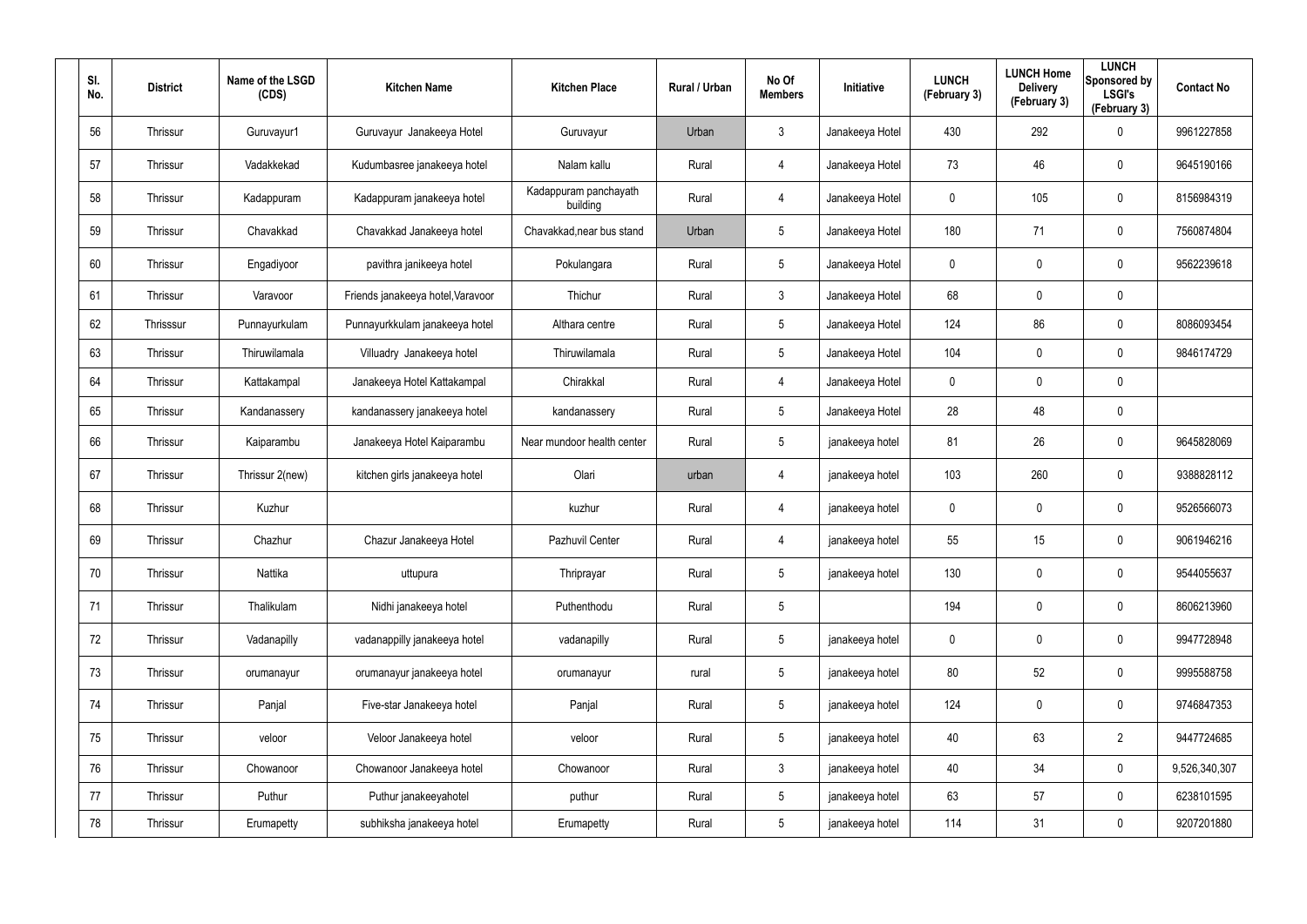| SI.<br>No.      | <b>District</b> | Name of the LSGD<br>(CDS) | <b>Kitchen Name</b>         | <b>Kitchen Place</b>                   | Rural / Urban | No Of<br><b>Members</b> | Initiative      | <b>LUNCH</b><br>(February 3) | <b>LUNCH Home</b><br><b>Delivery</b><br>(February 3) | <b>LUNCH</b><br>Sponsored by<br><b>LSGI's</b><br>(February 3) | <b>Contact No</b> |
|-----------------|-----------------|---------------------------|-----------------------------|----------------------------------------|---------------|-------------------------|-----------------|------------------------------|------------------------------------------------------|---------------------------------------------------------------|-------------------|
| 79              | Thrissur        | Kondazhy                  | Santhwanam Janakeeya Hotel  | Kondazhy                               | Rural         | 4                       | janakeeya hotel | 20                           | $\mathbf 0$                                          | $\mathbf 0$                                                   | 9526401759        |
| 80              | Thrissur        | Mullurkkara               | Kaniv Janakeeya Hotel       | Atoor                                  | Rural         | $\overline{4}$          | janakeeya hotel | $\mathbf 0$                  | $\mathbf 0$                                          | $\mathbf 0$                                                   |                   |
| 81              | Thrissur        | Porkkulam                 | Porkulam janakeeya hotel    | Parempadam                             | Rural         | 5 <sup>5</sup>          | Janakeeya hotel | $\mathbf 0$                  | $\mathbf 0$                                          | $\mathbf 0$                                                   | 8129017841        |
| 82              | <b>Thrissur</b> | Puthukkad                 | Puthukkad Janakeeya Hotel   | Puthukkad                              | Rural         | $5\phantom{.0}$         | Janakeeya hotel | 84                           | 28                                                   | $\mathbf 0$                                                   | 7356668644        |
| 83              | <b>Thrissur</b> | Choondal                  | Choondal Janakeeya Hotel    | <b>Kechery Centre</b>                  | Rural         | 8                       | Janakeeya Hotel | 63                           | 25                                                   | $\mathbf 0$                                                   |                   |
| 84              | Thrissur        | Cherpu                    | Cherpu Janakeeya Hotel      | Cherpu                                 | Rural         | $\mathbf{3}$            | Janakeeya Hotel | $\mathbf 0$                  | 80                                                   | $\mathbf 0$                                                   | 9605375648        |
| 85              | <b>Thrissur</b> | Mathilakam                | Mathilakam Janakeeya hotel  | Mathilakam gramapanchayath<br>compound | Rural         | $\mathbf{3}$            | Janakeeya hotel | 20                           | $\mathbf 0$                                          | $\mathbf 0$                                                   | 9995986808        |
| 86              | Thrissur        | Anthikad                  | Anthikad Janakeeya hotel    | Anthikad                               | Rural         | 4                       | Janakeeya hotel | $\mathbf 0$                  | $\mathbf 0$                                          | $\mathbf 0$                                                   |                   |
| 87              | <b>Thrissur</b> | Mullassery                | Mullassery Janakeeya Hotel  | Mullassery centre                      | Rural         | $5\overline{)}$         | Janakeeya hotel | 180                          | 85                                                   | $\mathbf 0$                                                   |                   |
| 88              | <b>Thrissur</b> | Karalam                   | Karalam Janakeeya Hotel     |                                        | Rural         | 4                       | Janakeeya hotel | 60                           | $\mathbf 0$                                          | $\mathbf 0$                                                   | 6282924636        |
| 89              | <b>Thrissur</b> | Poomangalam               | Poomangalam Janakeeya Hotel | Edakkulam                              | Rural         | $\mathbf{3}$            | Janakeeya hotel | 70                           | 22                                                   | $\mathbf 0$                                                   |                   |
| 90              | <b>Thrissur</b> | MG Kavu                   | Annapoorna Janakeeya Hotel  | <b>MG Kavu</b>                         | Rural         | 4                       | Janakeeya hotel | 152                          | 35                                                   | $\mathbf 0$                                                   | 7558080131        |
| 91              | <b>Thrissur</b> | chelakkara                | Nila janakeeya hotel        | chelakkara                             | rural         | $5\phantom{.0}$         | janakeeya hotel | 111                          | 0                                                    | $\pmb{0}$                                                     |                   |
| 92              | <b>Thrissur</b> | Avinissery                | Avinissery Janakeeya Hotel  | Palakkal                               | Rural         | 4                       | janakeeya hotel | $\mathbf 0$                  | 116                                                  | $\mathbf 0$                                                   | 9446800192        |
| 93              | Thrissur        | Nadathara 2               | Grandmaas Janakeeya hotel   | Nadathara                              | Rural         | $5\phantom{.0}$         | Janakeeya Hotel | 86                           | 180                                                  | $\mathbf 0$                                                   |                   |
| 94              | Thrissur        | Chavakkad                 | Janakeeya hotel             | Chavakkad                              | Urban         | $5\overline{)}$         | Janakeeya hotel | 181                          | 38                                                   | $\mathbf 0$                                                   | 7034752180        |
| 95              | Thrissur        | Mala 2                    | Janakeeya hotel             |                                        | Rural         | $5\phantom{.0}$         | janakeeya hotel | 66                           | 33                                                   | $\mathbf 0$                                                   |                   |
| 96              | Thrissur        | Thrissur1                 | Janakeeya hotel             | <b>Mannuthy</b>                        | Urban         | $5\phantom{.0}$         | janakeeya hotel | 102                          | 49                                                   | $\mathbf 0$                                                   | 919746287281      |
|                 |                 |                           |                             |                                        |               | 430                     |                 | 8217                         | 3811                                                 | 34                                                            |                   |
|                 | Wayanad         | Vellamunda                | Thanima mess                | 8/4 vellamuda                          | Rural         | $\overline{4}$          | janakeeya Hotel | 132                          | $\pmb{0}$                                            | $\mathbf 0$                                                   | 7025659685        |
| $\overline{2}$  | Wayanad         | Thavinjal                 | Sobhagya Vanitha mess       | Thalappuzha<br>chungam                 | Rural         | $\overline{4}$          | janakeeya Hotel | 153                          | $\pmb{0}$                                            | $\mathbf 0$                                                   | 9497247541        |
| $\mathbf{3}$    | Wayanad         | Vythiri                   | Dharshana catering          | Vythiri                                | Rural         | $\overline{4}$          | janakeeya Hotel | 210                          | $\pmb{0}$                                            | $\mathbf 0$                                                   | 9074598184        |
| $\overline{4}$  | Wayanad         | Mullankolly               | Kairali catering group      | Mullankolli                            | Rural         | 3                       | janakeeya Hotel | 169                          | $\pmb{0}$                                            | $\mathbf 0$                                                   | 9526706627        |
| $5\phantom{.0}$ | Wayanad         | Poothadi                  | Mary matha mess             | Kenichira                              | Rural         | $5\overline{)}$         | janakeeya Hotel | 178                          | 0                                                    | $\mathbf 0$                                                   | 9526376970        |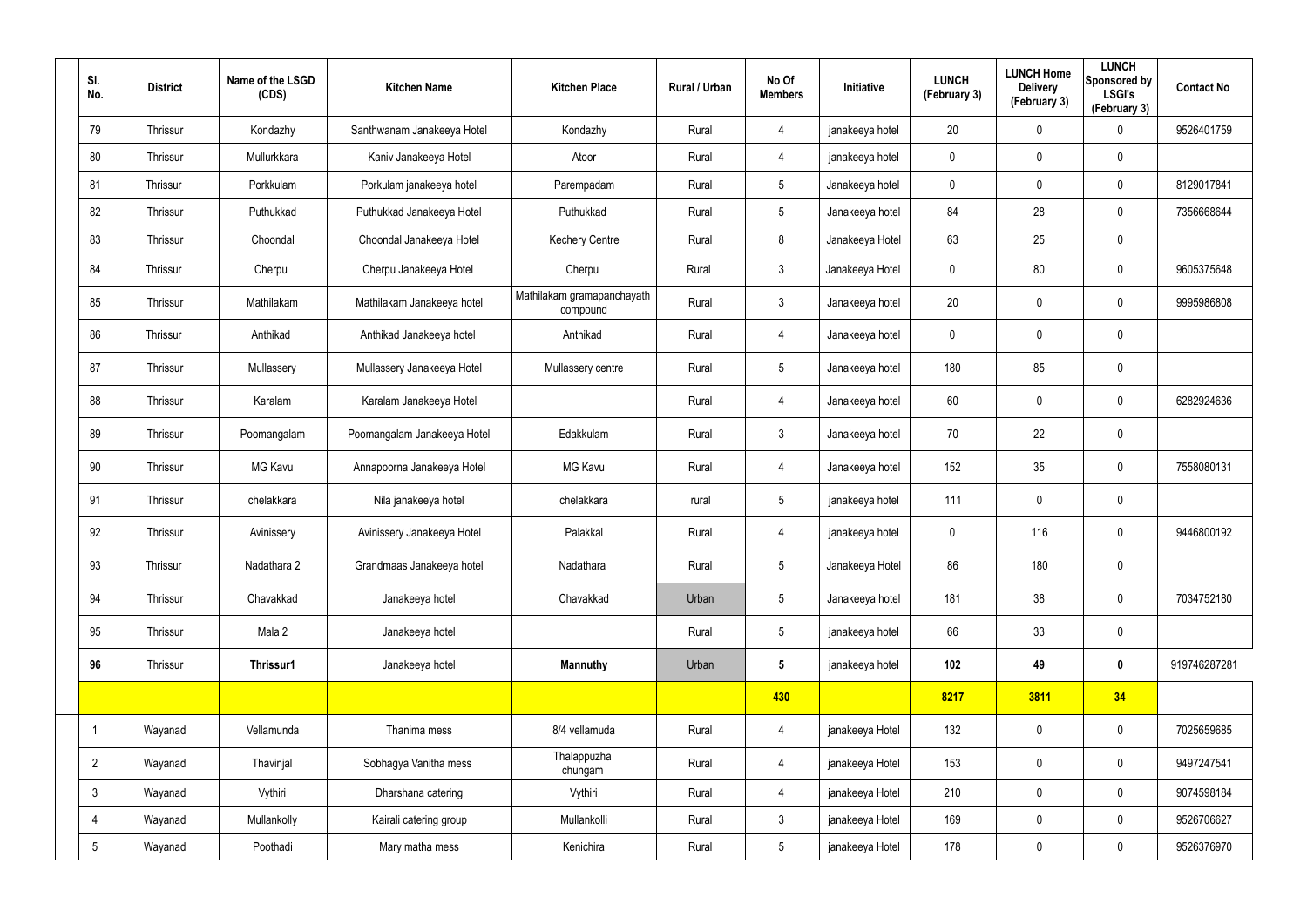|    | SI.<br>No. | <b>District</b> | Name of the LSGD<br>(CDS) | <b>Kitchen Name</b>              | <b>Kitchen Place</b>                   | <b>Rural / Urban</b> | No Of<br><b>Members</b> | Initiative      | <b>LUNCH</b><br>(February 3) | <b>LUNCH Home</b><br><b>Delivery</b><br>(February 3) | <b>LUNCH</b><br>Sponsored by<br><b>LSGI's</b><br>(February 3) | <b>Contact No</b> |
|----|------------|-----------------|---------------------------|----------------------------------|----------------------------------------|----------------------|-------------------------|-----------------|------------------------------|------------------------------------------------------|---------------------------------------------------------------|-------------------|
|    | 6          | Wayanad         | Meppadi                   | Cafe Kudumbashree                | Meppadi                                | Rural                | 5                       | janakeeya Hotel | 179                          | $\mathbf 0$                                          | 0                                                             | 9207935764        |
|    | 7          | Wayanad         | Pozhuthana                | Dhanya mess                      | Pozhuthana                             | Rural                | $\mathbf{3}$            | janakeeya Hotel | 215                          | $\mathbf 0$                                          | $\mathbf 0$                                                   | 8111838165        |
|    | 8          | Wayanad         | Thondernad                | Thanima canteen                  | Korom                                  | Rural                | 3                       | janakeeya Hotel | 71                           | $\mathbf 0$                                          | $\mathbf 0$                                                   | 8943476943        |
|    | 9          | Wayanad         | Meenangady                | Haritham Janakeeya Hotel         | Opposite police station,<br>Meenangadi | Rural                | $6\phantom{.}6$         | janakeeya Hotel | 175                          | $\mathbf 0$                                          | $\mathbf 0$                                                   | 9526895975        |
|    | 10         | Wayanad         | Nenmeni                   | Minnaram Mess and Chappathi Unit | Cheeral                                | Rural                | $5\phantom{.0}$         | janakeeya Hotel | 146                          | 0                                                    | $\mathbf 0$                                                   | 8086835886        |
|    | -11        | Wayanad         | Thirunelli                | Adigamanai Mess and Catering     | Kartikulam                             | Rural                | $5\phantom{.0}$         | janakeeya Hotel | 187                          | $\mathbf 0$                                          | $\mathbf 0$                                                   | 9207406211        |
|    | 12         | Wayanad         | Mananthavady              | Dhanasree canteen                | Mananthavadi                           | Urban                | $5\overline{)}$         | janakeeya Hotel | 262                          | 0                                                    | $\mathbf 0$                                                   | 9496997382        |
|    | 13         | Wayanad         | Ambalavayal               | <b>Ruchi Catering</b>            | kalathuvayal                           | Rural                | $5\phantom{.0}$         | janakeeya Hotel | 290                          | $\mathbf 0$                                          | $\mathbf 0$                                                   | 9495084437        |
| 28 | 14         | Wayanad         | Kaniyambetta              | sree Vinayaka                    | millumukk                              | rural                | $5\overline{)}$         | janakeeya Hotel | 187                          | $\mathbf 0$                                          | $\mathbf 0$                                                   | 9061486938        |
|    | 15         | Wayanad         | Pulpally                  | Vinayaka catering                | Pulpally                               | Rural                | $5\overline{)}$         | janakeeya Hotel | 262                          | $\mathbf 0$                                          | $\mathbf 0$                                                   | 9947319307        |
|    | 16         | Wayanad         | Noolpuzha                 | Friends catering                 | Naikketty                              | Rural                | $5\overline{)}$         | janakeeya Hotel | 211                          | $\mathbf 0$                                          | $\mathbf 0$                                                   | 7558019388        |
|    | 17         | Wayanad         | Panamaram                 | Testy mess                       | Panamaram                              | Rural                | 4                       | janakeeya Hotel | 210                          | $\mathbf 0$                                          | $\mathbf 0$                                                   | 9605814620        |
|    | 18         | wayanad         | Moopainad                 | vanitha mess                     | vaduvanchal                            | Rural                | $5\overline{)}$         | janakeeya Hotel | 196                          | $\mathbf 0$                                          | $\mathbf 0$                                                   | 974596708         |
|    | 19         | wayanad         | Edavaka                   | <b>Teasty Mess</b>               | Irumbupalam                            | Rural                | $\overline{4}$          | janakeeya Hotel | 127                          | $\mathbf 0$                                          | $\mathbf 0$                                                   | 9847842390        |
|    | 20         | wayanad         | kalpetta                  | shiya catering                   | pallithazhe, kalpetta town             | urban                | $\mathbf{3}$            | janakeeya Hotel | 358                          | $\mathbf 0$                                          | $\mathbf 0$                                                   | 6282822890        |
|    | 21         | wayanad         | sulthan bathery           | preethis                         | near telephone exchange                | urban                | 5 <sub>5</sub>          | janakeeya Hotel | 332                          | $\pmb{0}$                                            | $\mathbf 0$                                                   | 9961088393        |
|    | 22         | wayanad         | Muttil                    | swad cattering                   | Muttil bus stand                       | Rural                | $5\overline{)}$         | janakeeya Hotel | 215                          | $\mathbf 0$                                          | $\mathbf 0$                                                   | 9074461322        |
|    | 23         | wayanad         | padinjarathara            | oruma                            | padinjarathara town                    | Rural                | 5 <sup>5</sup>          | janakeeya Hotel | 305                          | $\mathbf 0$                                          | $\mathbf 0$                                                   | 9495814542        |
|    | 24         | wayanad         | kalpetta                  | Anjuse cattering                 | kalpetta town                          | Urban                | 5 <sup>5</sup>          | janakeeya Hotel | 347                          | $\mathbf 0$                                          | $\mathbf 0$                                                   | 9745883809        |
|    | 25         | wayanad         | Thariyode                 | Haritham                         | kavumadham town                        | Rural                | $3\phantom{a}$          | janakeeya Hotel | 116                          | $\pmb{0}$                                            | $\mathbf 0$                                                   | 9074095457        |
|    | 26         | wayanad         | Mananthavady              | chothis mess                     | Kozhikode road,<br>Mananthavady        | Urban                | $3\phantom{.0}$         | janakeeya Hotel | 210                          | $\pmb{0}$                                            | $\mathbf 0$                                                   | 9947376596        |
|    | 27         | wayanad         | vengapalli                | Annapoorna                       | vengapalli town                        | Rural                | $5\overline{)}$         | janakeeya Hotel | 256                          | $\pmb{0}$                                            | $\mathbf 0$                                                   | 7592831851        |
|    | 28         | Wayanad         | Kottathara                | Jyothi vanitha mess              | Venniyod                               | Rural                | 3                       | janakeeya Hotel | 212                          | $\mathbf 0$                                          | $\mathbf 0$                                                   | 9961844026        |
| 28 |            |                 |                           | <b>1009</b>                      |                                        | <b>TOTAL</b>         | 122<br>4638             |                 | 5911<br>11690                | $\mathbf{0}$<br>16105                                | $\mathbf 0$                                                   |                   |
|    |            |                 |                           |                                  |                                        |                      |                         |                 |                              |                                                      |                                                               |                   |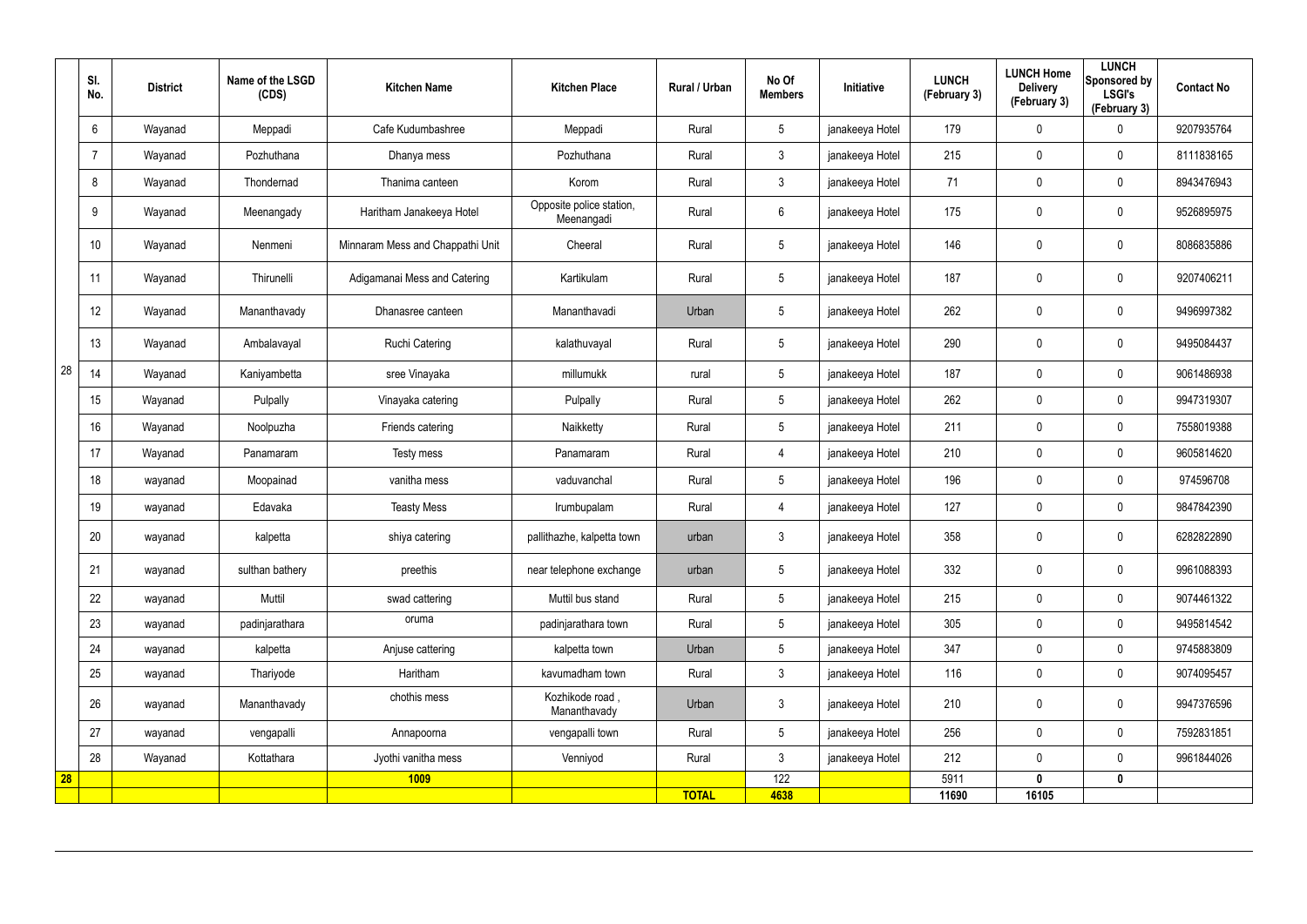| SI.<br>No. | <b>District</b> | Name of the LSGD<br>(CDS)                                                                        | <b>Kitchen Name</b>                                                                                                        | <b>Kitchen Place</b>  | Rural / Urban                   | No Of<br><b>Members</b> | Initiative                                   | <b>LUNCH</b><br>(February 3)             | <b>LUNCH Home</b><br><b>Delivery</b><br>(February 3) | <b>LUNCH</b><br>Sponsored by<br><b>LSGI's</b><br>(February 3) | <b>Contact No</b> |  |  |  |  |
|------------|-----------------|--------------------------------------------------------------------------------------------------|----------------------------------------------------------------------------------------------------------------------------|-----------------------|---------------------------------|-------------------------|----------------------------------------------|------------------------------------------|------------------------------------------------------|---------------------------------------------------------------|-------------------|--|--|--|--|
|            |                 |                                                                                                  | STATUS OF JANAKEEYA HOTELS FUNCTIONING IN DISTRICT<br>STATUS OF FOOD DISTRIBUTED THROUGH JANAKEEYA HOTELS AS ON 03.02.2022 |                       |                                 |                         |                                              |                                          |                                                      |                                                               |                   |  |  |  |  |
|            | <b>District</b> | <b>Total</b><br>Janakeeya Hotels                                                                 | <b>Rural Units</b>                                                                                                         | Urban<br>units        | <b>STATUS OF</b><br><b>FOOD</b> | Home<br><b>Delivery</b> | Food Sponsored<br>by LSGIs                   | <b>TOTAL Meals</b><br><b>Distributed</b> |                                                      |                                                               |                   |  |  |  |  |
|            | <b>TVM</b>      | 110                                                                                              | 80                                                                                                                         | 30                    | 24,960                          | $\overline{0}$          | 13                                           |                                          | 24,973                                               |                                                               |                   |  |  |  |  |
|            | <b>KLM</b>      | 82                                                                                               | 72                                                                                                                         | 10 <sup>°</sup>       | 12090                           | 170                     | $6\phantom{.}$                               |                                          | 12,266                                               |                                                               |                   |  |  |  |  |
|            | PTA             | 59                                                                                               | 54                                                                                                                         | 5 <sub>1</sub>        | 52                              | 4641                    | $\overline{0}$                               |                                          | 4,693                                                |                                                               |                   |  |  |  |  |
|            | <b>ALP</b>      | 89                                                                                               | 79                                                                                                                         | 10 <sup>°</sup>       | 6344                            | 3268                    | 44                                           | 9,656                                    |                                                      |                                                               |                   |  |  |  |  |
|            | <b>KTM</b>      | 82                                                                                               | 73                                                                                                                         | 9 <sup>°</sup>        | 8079                            | 120                     | $\overline{2}$                               |                                          | 8,201                                                |                                                               |                   |  |  |  |  |
|            | <b>IDK</b>      | 51                                                                                               | 50                                                                                                                         |                       | 6541                            | $\overline{0}$          | 3 <sup>1</sup>                               | 6,544                                    |                                                      |                                                               |                   |  |  |  |  |
|            | EKM             | 114                                                                                              | 81                                                                                                                         | 33                    | 16826                           | 973                     | $\overline{4}$                               |                                          | 17,803                                               |                                                               |                   |  |  |  |  |
|            | <b>TSR</b>      | 96                                                                                               | 85                                                                                                                         | 11                    | 8,217                           | 3,811                   | 34                                           |                                          | 12,062                                               |                                                               |                   |  |  |  |  |
|            | PGT             | 102 <sub>1</sub>                                                                                 | 92 <sub>1</sub>                                                                                                            | 10 <sup>°</sup>       | 13,881                          | $\overline{0}$          | 11                                           |                                          | 13,892                                               |                                                               |                   |  |  |  |  |
|            | <b>MLP</b>      | 130                                                                                              | 114                                                                                                                        | 16 <sup>°</sup>       | 23,296                          | 5930                    | 12                                           |                                          | 29,238                                               |                                                               |                   |  |  |  |  |
|            | <b>WYD</b>      | 28                                                                                               | 23                                                                                                                         | 5 <sub>1</sub>        | 5911                            | $\overline{0}$          | $\overline{0}$                               |                                          | 5,911                                                |                                                               |                   |  |  |  |  |
|            | <b>KKD</b>      | 106                                                                                              | 75                                                                                                                         | 31                    | 30,923                          | 1003                    | $\bf{8}$                                     |                                          | 31,934                                               |                                                               |                   |  |  |  |  |
|            | <b>KNR</b>      | 88                                                                                               | 74                                                                                                                         | 14 <sub>1</sub>       | 18,699                          | $\overline{0}$          | 16                                           |                                          | 18,715                                               |                                                               |                   |  |  |  |  |
|            | <b>KSG</b>      | 42                                                                                               | 36                                                                                                                         | 6 <sup>1</sup>        | 6865                            | $\overline{0}$          | $\pmb{0}$                                    |                                          | 6,865                                                |                                                               |                   |  |  |  |  |
|            | <b>Total</b>    | 1179                                                                                             | 988                                                                                                                        | 191                   | 182,684                         | 19,916                  | 153                                          | 202,753                                  |                                                      |                                                               |                   |  |  |  |  |
|            |                 |                                                                                                  | 2248                                                                                                                       |                       |                                 | 202,753                 |                                              |                                          |                                                      |                                                               |                   |  |  |  |  |
|            | <b>Date</b>     | <b>Grand Total of meals</b><br><b>Distributed through</b><br>Janakeeya hotel as<br>on 03.02.2022 | Urban<br>units                                                                                                             | <b>Total</b><br>units | Rs. 20 /Lunch<br>Parcel         | Home<br><b>Delivery</b> | <b>LUNCH</b><br>sponsored by<br><b>LSGIs</b> |                                          | <b>Total Meals</b>                                   |                                                               |                   |  |  |  |  |
|            | 03.02.2022      | 988                                                                                              | 191                                                                                                                        | 1179                  | 182,684                         | 19,916                  | 153                                          |                                          | 202,753                                              |                                                               |                   |  |  |  |  |